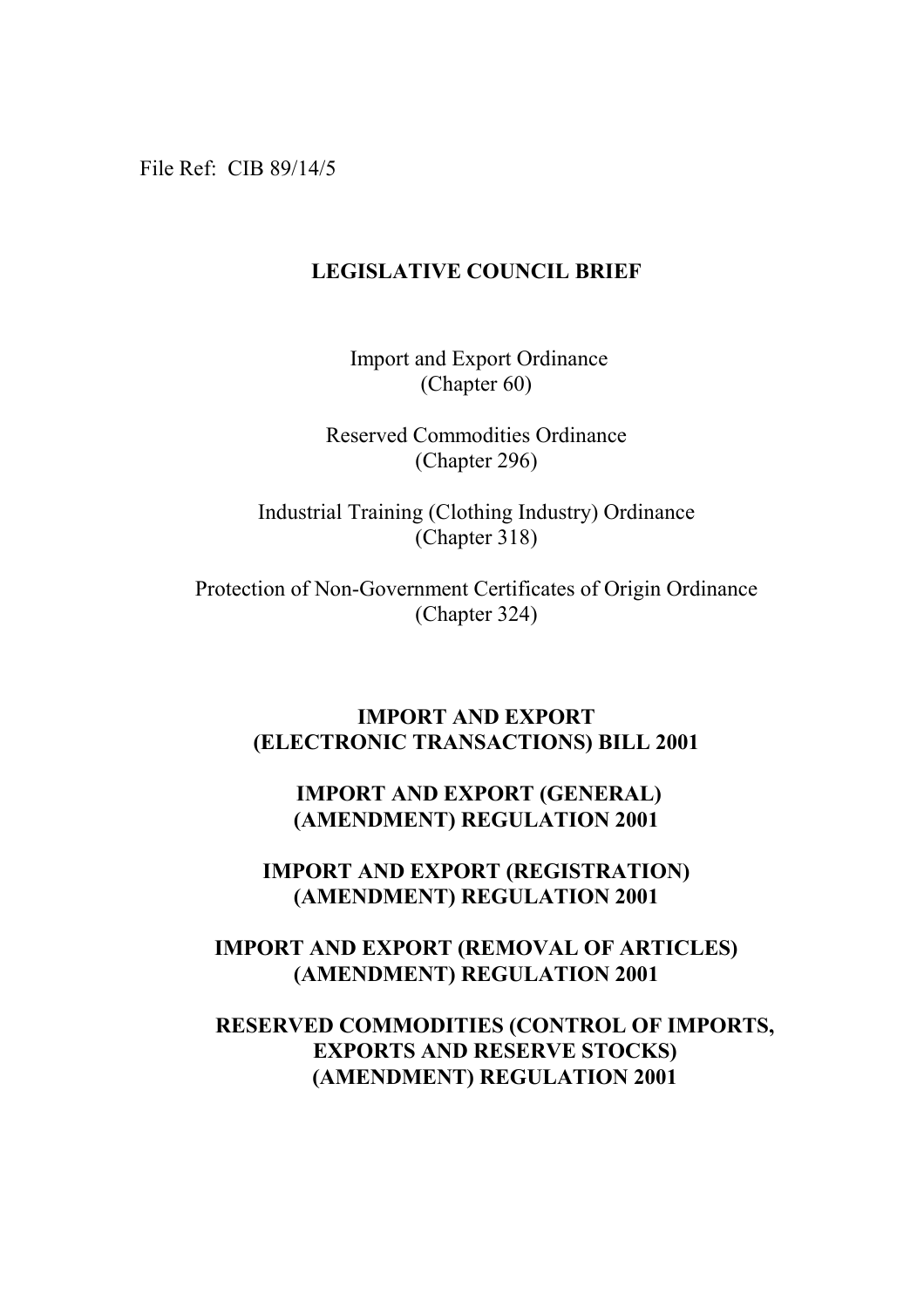## **INTRODUCTION**

A

B

C

D

E

At the meeting of the Executive Council on 22 May 2001, the Council ADVISED and the Chief Executive ORDERED that

- (a) the Import and Export (Electronic Transactions) Bill 2001, at Annex A, should be introduced into the Legislative Council; and
	- (b) (i) the Import and Export (General) (Amendment) Regulation 2001, at Annex B;
		- (ii) the Import and Export (Registration) (Amendment) Regulation 2001, at Annex C;
		- (iii) the Import and Export (Removal of Articles) (Amendment) Regulation 2001, at Annex D; and
		- (iv) the Reserved Commodities (Control of Imports, Exports and Reserve Stocks) (Amendment) Regulation 2001, at Annex E,

should be approved in principle and be made after the Bill has passed into law,

to provide for the use of an electronic service provided by a particular electronic services provider in submitting cargo manifests.

# **BACKGROUND AND ARGUMENT**

## **General background**

2. Electronic data interchange (EDI) is a particular type of electronic service involving computer-to-computer exchange of information electronically in a standard format. The application of EDI in commerce results in improved efficiency and a significant reduction in paperwork.

3. In 1992, we granted Tradelink Electronic Commerce Ltd. (Tradelink) an exclusive franchise<sup>1</sup> to provide front-end services for the processing by EDI of six official trade-related documents. These six documents are restrained textile export licence, trade declaration, certificate of origin, production notification, cargo manifest, and dutiable commodities permit.

 1 Tradelink's franchise will last for seven years from the launch of the first commercial EDI service in 1997, expiring on 31 Dcember 2003.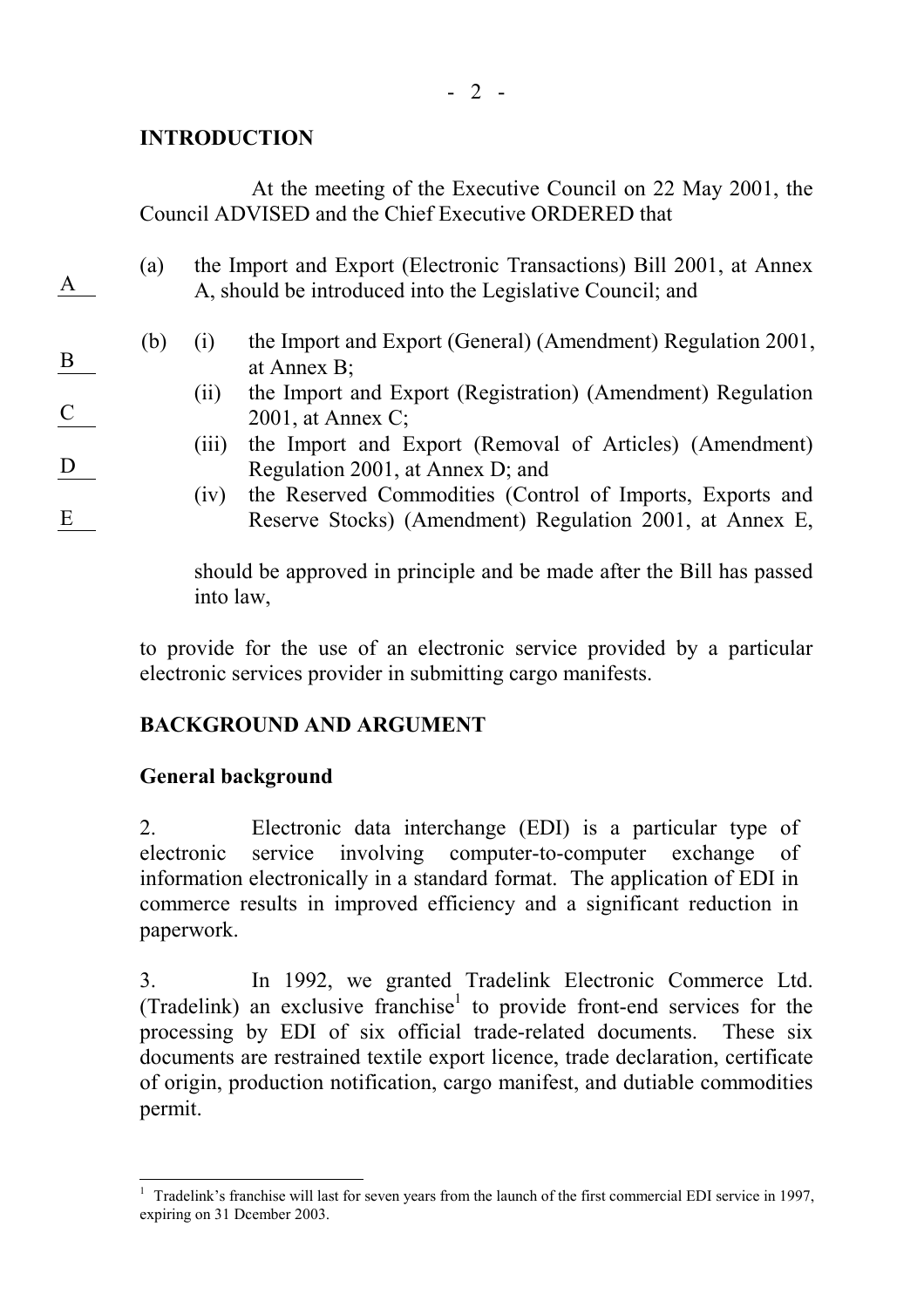4. We have since launched EDI services for four of the documents, after the necessary computer systems have been developed. Services for restrained textile export licence and trade declaration were launched in 1997, and those for production notification and certificate of origin in 1999. We plan to launch EDI services for dutiable commodities permits and cargo manifests (excluding road mode transportation manifests) in the second half of 2001.

## **Present Requirements for Submission of Cargo Manifest**

5. At present, carriers of cargo imported into and exported from Hong Kong are required to submit cargo manifests to Customs and Excise Department (C&ED), Census and Statistics Department (C&SD) and Trade and Industry Department (TID), as set out in paragraphs 8 to 10 below.

6. The Import and Export Ordinance requires carriers to furnish on demand to a C&ED officer a manifest of the cargo being imported or exported when entering or leaving Hong Kong. This enables C&ED officers to have access to the cargo information for the purpose of cargo clearance.

7. For the purpose of compilation of trade statistics, the Import and Export (Registration) Regulations require carriers to submit cargo manifests to the Commissioner of Customs and Excise (the Commissioner) within seven days of arrival or departure of the cargo. The Commissioner for Census and Statistics is authorized by the Commissioner to receive these manifests for checking against the import or export declaration lodged in respect of the cargo.

8. Regarding prohibited articles<sup>2</sup> and reserved commodities<sup>3</sup>, the Import and Export Ordinance, the Import and Export (General) Regulations and the Reserved Commodities (Control of Imports, Exports and Reserve Stocks) Regulations require carriers to submit to the Director-General of Trade and Industry (the Director) within specified periods<sup>4</sup> an import or export licence or notification in respect of the cargo, together with a copy or

 $\frac{1}{2}$  These include goods that require a licence for import or export, e.g. textiles and clothing, drugs, strategic commodities.

<sup>3</sup> Rice is specified as a reserved commodity under the Reserved Commodities Ordinance. The import or export of reserved commodities requires a licence.

<sup>4</sup> For importation of goods, the period is seven days after the carrier receives the import licence or in the case of notification 14 days after the cargo is imported. For exportation of goods, the period is 14 days after the cargo is exported.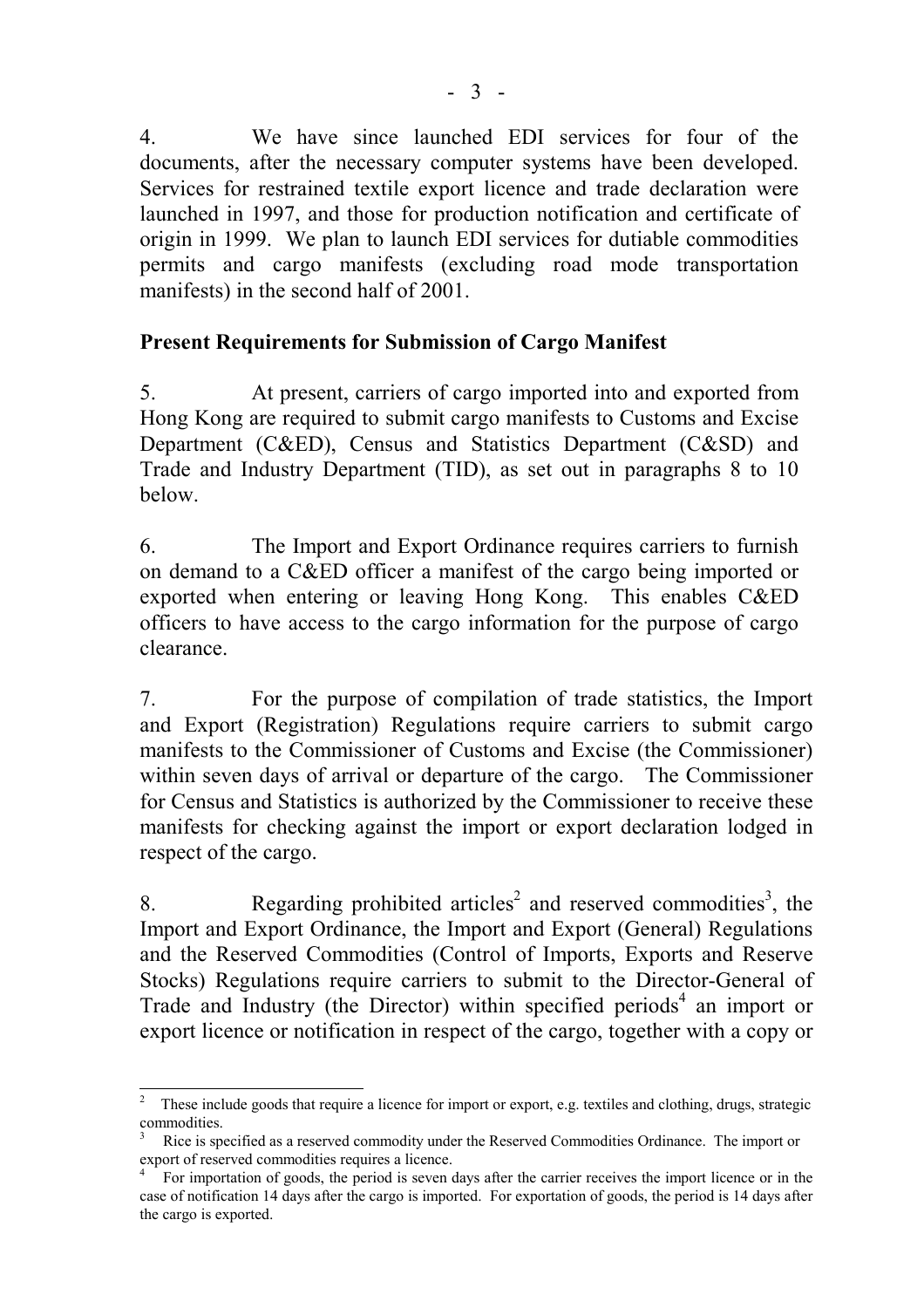extract of the relevant cargo manifest. TID crosschecks the manifest and licence /notification for trade control purposes.

9. Apart from the above-mentioned statutory requirements, carriers in practice routinely deliver a copy of every cargo manifest to TID after the arrival or departure of the cargo. TID checks these manifests randomly to ascertain that the cargo imported or exported has complied with all the necessary licence or notification requirements.

# **Electronic Data Interchange System for Cargo Manifests**

10. With the approval of funds by the Legislative Council in 1999, we have been developing an EDI system for processing submission of cargo manifests (EMAN). This system will be operational before the end of 2001. It will cover manifests submitted by carriers of all modes of transport except the road mode. The road mode of transport is not included because the feasibility study on EMAN considers that the risk of implementing such an EDI system too high due to the stringent time limit requirements of cargo clearance for this mode of transport, and the huge traffic throughput involved. Moreover, carriers in the road mode of transport are mostly small operators who are not yet ready to switch to electronic submission of  $manifests<sup>5</sup>$ .

11. After the implementation of EMAN, carriers will be required to submit manifests electronically to Government via the services of Tradelink. Carriers will no longer need to submit the same manifest separately to several departments as information submitted electronically can be sent to multiple recipients simultaneously.

12. Carriers who are unwilling to submit manifests through EDI on their own are able to authorize an agent to submit the manifest on their behalf. In practice, these agents will be the Electronic Trading Access Service (ETAS) centres authorized by Tradelink.

# **Legal Framework for Processing Submission of Manifests by Electronic Means**

13. We need to mandate the use of an electronic service provided by a particular electronic services provider in submitting cargo manifests under the relevant Ordinances. This requirement will be subject to a

 5 We are conducting another feasibility study on using EDI for the road mode in view of recent advancements in information and communications technology.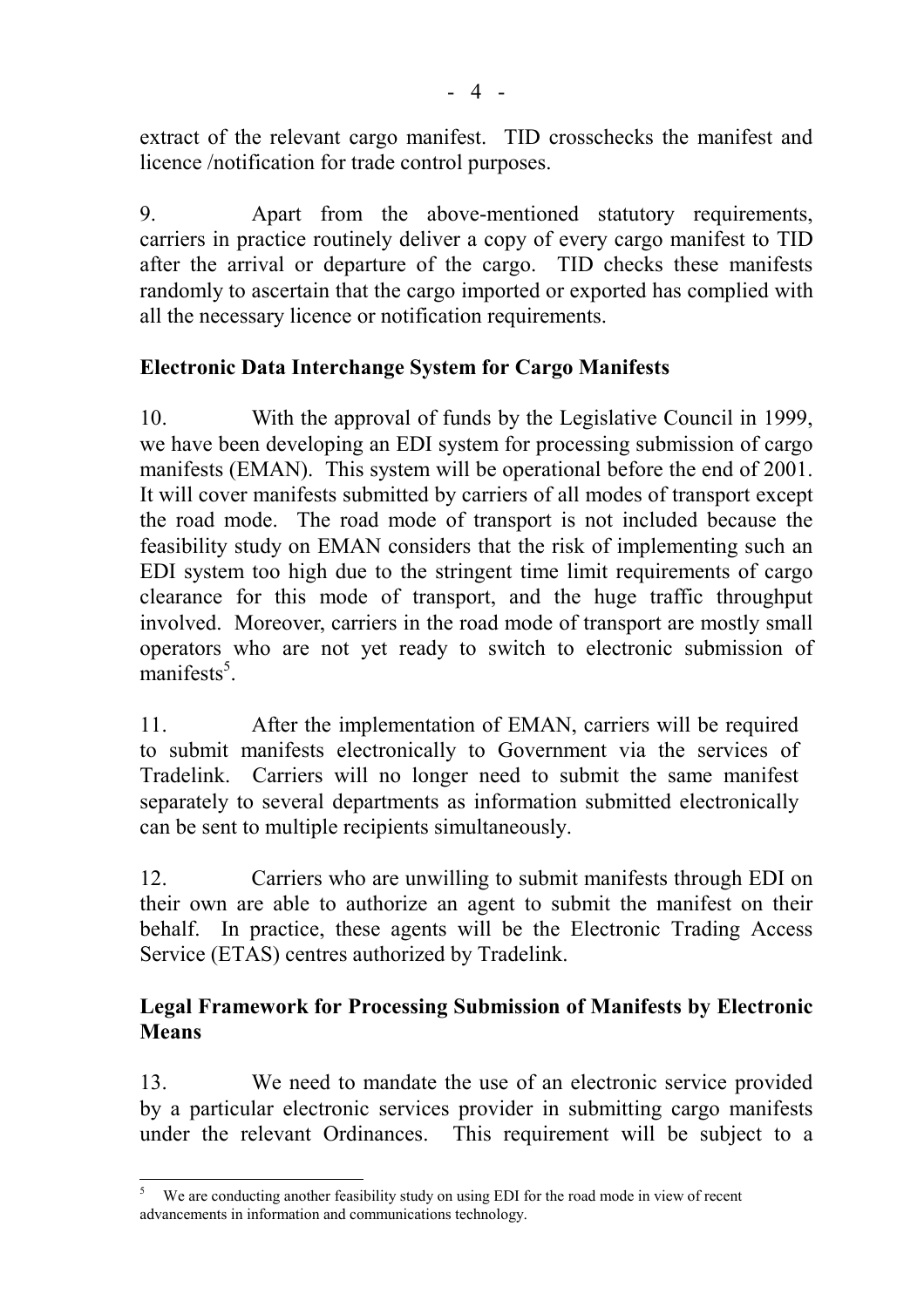transitional period (see paragraph 15 below). This is in line with the practice regarding the other official trade documents for which such an electronic service has been launched. However, we **propose** to provide the Commissioner with the power to revert to the paper mode either as an option or as the only form of submission. This will cater for the contingency where the EMAN breaks down partially or completely for an extended period, and will allow the Commissioner to exempt road mode of transport from the mandatory use of an electronic service provided by a particular electronic services provider for submission of cargo manifests.

14. We also **propose** to reflect in the law the current practice whereby carriers deliver a copy of every cargo manifest to the Director (see paragraph 9 above). The Director's access to these manifests is essential for our trade control system. The same level of control should be maintained before and after the EMAN is operational.

15. To ensure a smooth migration, we will provide a transitional period whereby cargo manifests may be submitted either in paper form or by using an electronic service provided by a particular electronic services provider.

16. As for the use of an agent (paragraph 12 above), we only need to make provision for this in the Reserved Commodities Ordinance as provision already exists in the Import and Export Ordinance.

## **Miscellaneous Amendments**

17. We also **propose** miscellaneous amendments to some of the Ordinances and Regulations concerned for the following purposes, in particular -

- (a) to standardize the timeframe for delivery of manifests to Government at 14 days;
- (b) to empower the Commissioner to serve notice electronically under the Import and Export (Removal of Articles) Regulation;
- (c) to make a technical amendment to the Import and Export Ordinance to provide for the payment of fees and charges payable under the Import and Export (Fees) Regulations and the Import and Export (Registration) Regulations respectively; and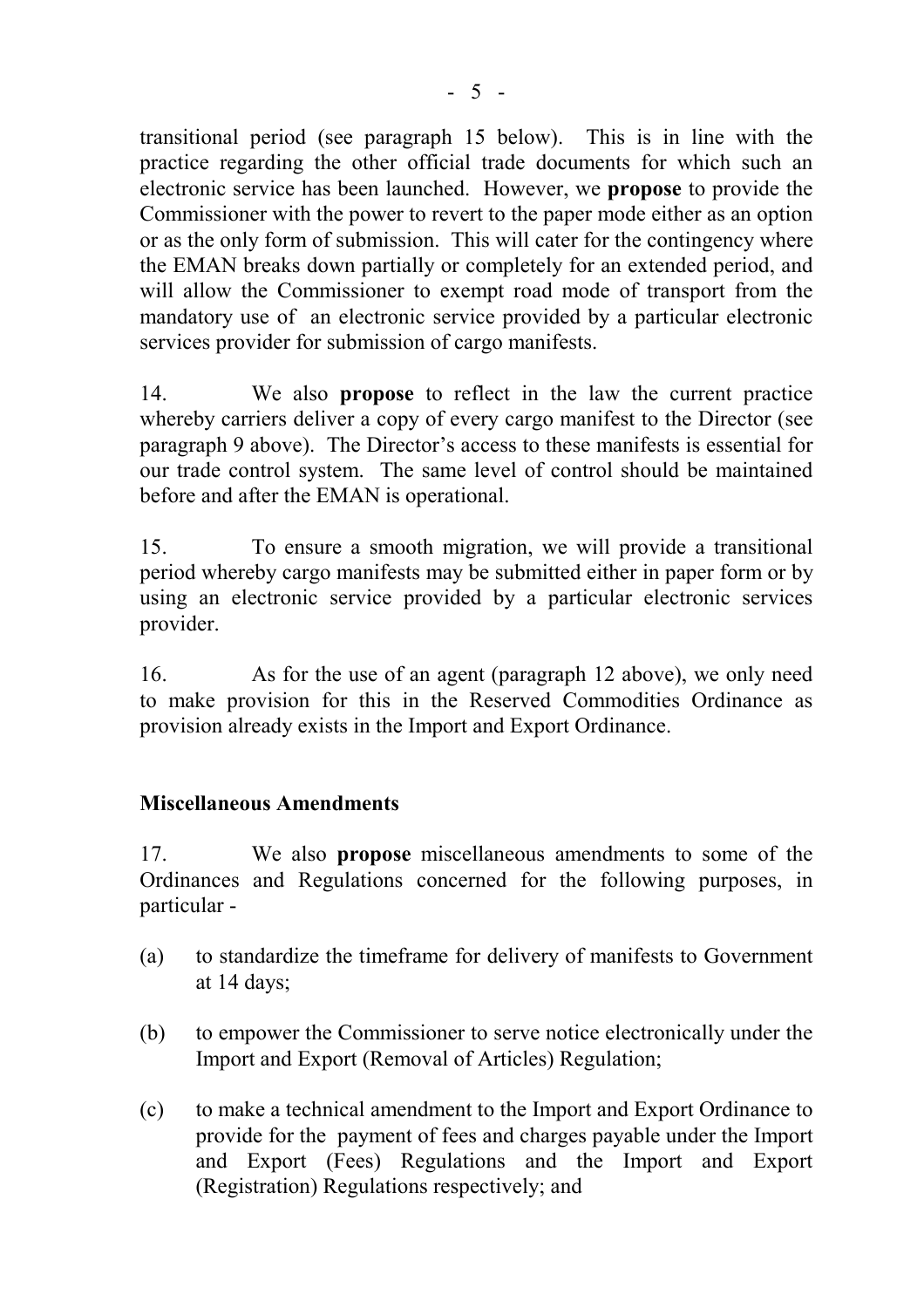(d) to make drafting improvements to provisions of the various Ordinances dealing with the use of security devices in electronic transactions.

# **THE BILL**

## **Schedule 1 - Amendments to the Import And Export Ordinance**

18. **Section 1 of Schedule 1** amends the definition of "security device" in section 2 of the Import and Export Ordinance to make a drafting improvement. Similarly, **sections 2 and 3 of Schedule 1** amend sections 2B and 2C of the Ordinance respectively where security device is mentioned.

19. **Section 9 of Schedule 1** adds a **new section 19A** to the Ordinance to require that within 14 days after the arrival or departure of every vessel, aircraft or vehicle, a manifest shall be furnished to the Director (paragraph 14 above), and shall be so furnished using an electronic service provided by a particular service provider (in this Ordinance referred to as "services provided by a specified body"). (During the period of Tradelink's exclusive franchise, Tradelink will be the only body specified for this purpose). **New section 19A(4)** stipulates that any person who, without reasonable excuse, furnishes a manifest to the Director that does not give all the particulars required commits an offence and is liable to a fine at level 3 (\$10,000). **New section 19A(5)** further provides that any person who without reasonable excuse fails or neglects to submit a manifest to the Director commits an offence and is liable to a fine at level 1 (\$2,000) and thereafter, to a fine of \$100 per day.

20. **Sections 4, 5 and 6 of Schedule 1** amend sections 8, 9 and 11 of the Ordinance respectively to exempt a person delivering the import or export licence from the requirement to deliver to the Director a copy or extract of the relevant manifest in cases where a manifest has been furnished under the new section 19A. These three sections also stipulate that the copy or extract of the manifest shall be delivered by using services provided by a specified body.

21. **Section 7 of Schedule 1** amends section 15 of the Ordinance to provide that the furnishing of a manifest under this section may be in the form of an electronic record if the C&ED officer so permits. In other words, submission in electronic form will be optional. This is because the carrier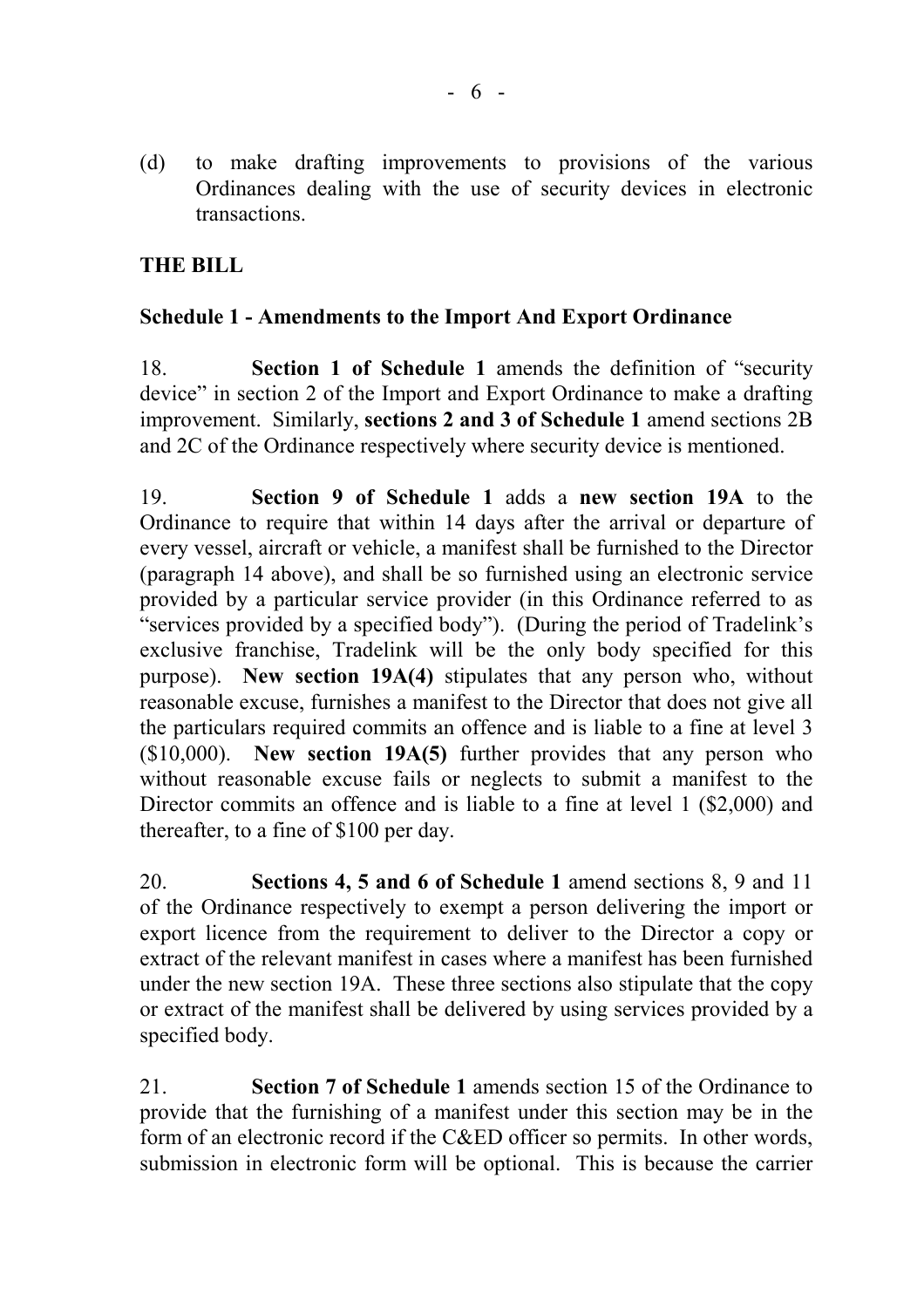and the C&ED officer may not have the necessary equipment to deliver and receive the manifest electronically in real time.

22. **Section 12 of Schedule 1** adds a **new section 32A** to the Ordinance. **New subsections 32A(1) and 32A(2)** empower the Commissioner to allow the paper mode as an alternative, and to revert to the paper mode only respectively. This will cater for the contingency where the EMAN breaks down partially or completely for an extended period, and will also allow the Commissioner to exempt road mode of transport from the mandatory use of services provided by a specified body in submitting cargo manifests.

23. **Section 11(2) of Schedule 1** adds a **new section 31(1A)** to the Ordinance to provide that regulations made for the purposes of section  $31(1)(x)$  or (aa) of the Ordinance may provide that any fee or charge payable in connection with information sent using services provided by a specified body shall be paid in such manner as may be agreed between the Government and the relevant electronic services provider (paragraph 17(c) above). **Section 14 of Schedule 1** repeals section 11(c) of the Import and Export (Amendment) Ordinance 1995 as a consequential amendment.

24. **Section 13 of Schedule 1** adds a **new section 42** to the Ordinance to provide for a transitional period during which manifests may be furnished to the Director under section 8, 9, 11 or 19A of the Ordinance either in paper form or by using services provided by a specified body (paragraph 15 above).

## **Schedule 2 - Amendments to the Reserved Commodities Ordinance**

25. **Section 1 of Schedule 2** amends section 2(1) of the Reserved Commodities Ordinance to provide the key definitions. The definitions of "recognized electronic service" and "specified electronic services provider", read together with **new section 2A(1)** of the Ordinance in **section 2 of Schedule 2**, provide the Secretary for Commerce and Industry with the power to specify a person as provider of a service for the interchange of electronic records under the Ordinance. (During the period of Tradelink's exclusive franchise, Tradelink will be the only body so specified.) **Section 1 of Schedule 2** also defines "specified electronic services agent". This definition, read together with **new section 2A(2)** of the Ordinance in **section 2 of Schedule 2**, will allow persons who wish to send information using a recognized electronic service to do so through an agent if they so prefer (paragraph 12 above).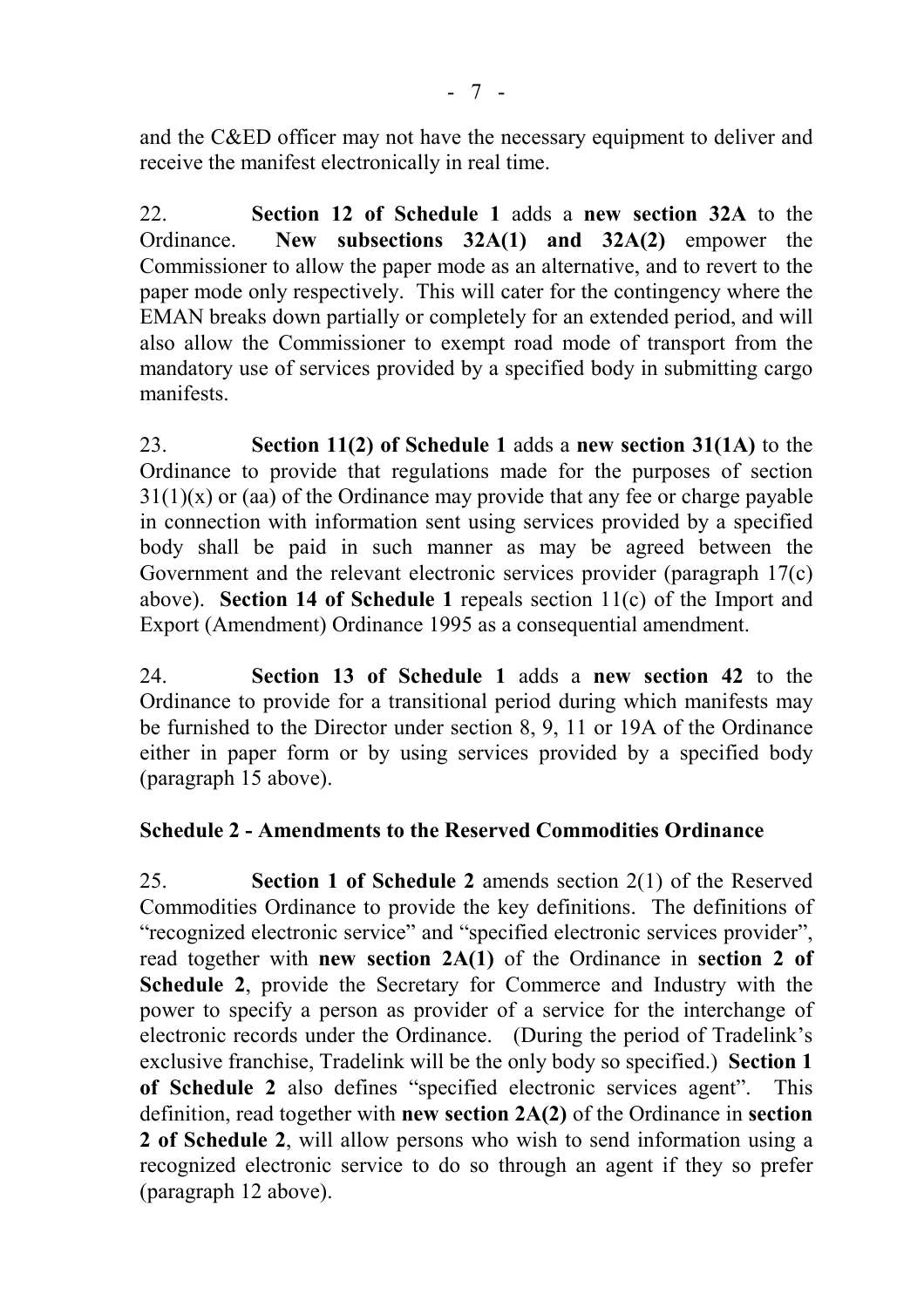26. **Section 2 of Schedule 2** adds a **new section 2B(1)** to the Ordinance to provide that a person sending information to Government via a recognized electronic service is deemed to have provided the information if his identity is authenticated by a security device. **New section 2C** of the Ordinance provides that a person who has been issued a security device has the duty to keep the device for his own use only.

27. **Section 2 of Schedule 2** adds a **new section 2B(2)** to the Ordinance to provide that where information is sent by a specified electronic services agent using a recognized electronic service, the person authorizing the agent to send the information is deemed to have provided the information. **New section 2D** of the Ordinance requires a specified electronic services agent not to send information unless duly authorized to do so.

28. **Section 4 of Schedule 2** adds a **new section 6A** to the Ordinance to facilitate the admission and proof of electronic records in court proceedings.

29. **Section 5 of Schedule 2** adds a **new section 10A** to the Ordinance to provide that in relation to investigation of offences under the Ordinance, C&ED officers may require production of the relevant electronic information in a legible form.

30. **Section 6 of Schedule 2** adds a **new section 14** to the Ordinance. **New sections 14(1) and (2)** provide the Commissioner with the power to allow the paper mode as an alternative, and to revert to the paper mode only respectively (paragraph 13 above).

# **Schedule 3 - Amendments to the Industrial Training (Clothing Industry) Ordinance**

31. **Section 1 of Schedule 3** amends the definition of "security device" in section 2 of the Industrial Training (Clothing Industry) Ordinance to make a drafting improvement. Similarly, **sections 2 and 3 of Schedule 3** amend sections 30A and 30B of the Ordinance respectively where security device is mentioned.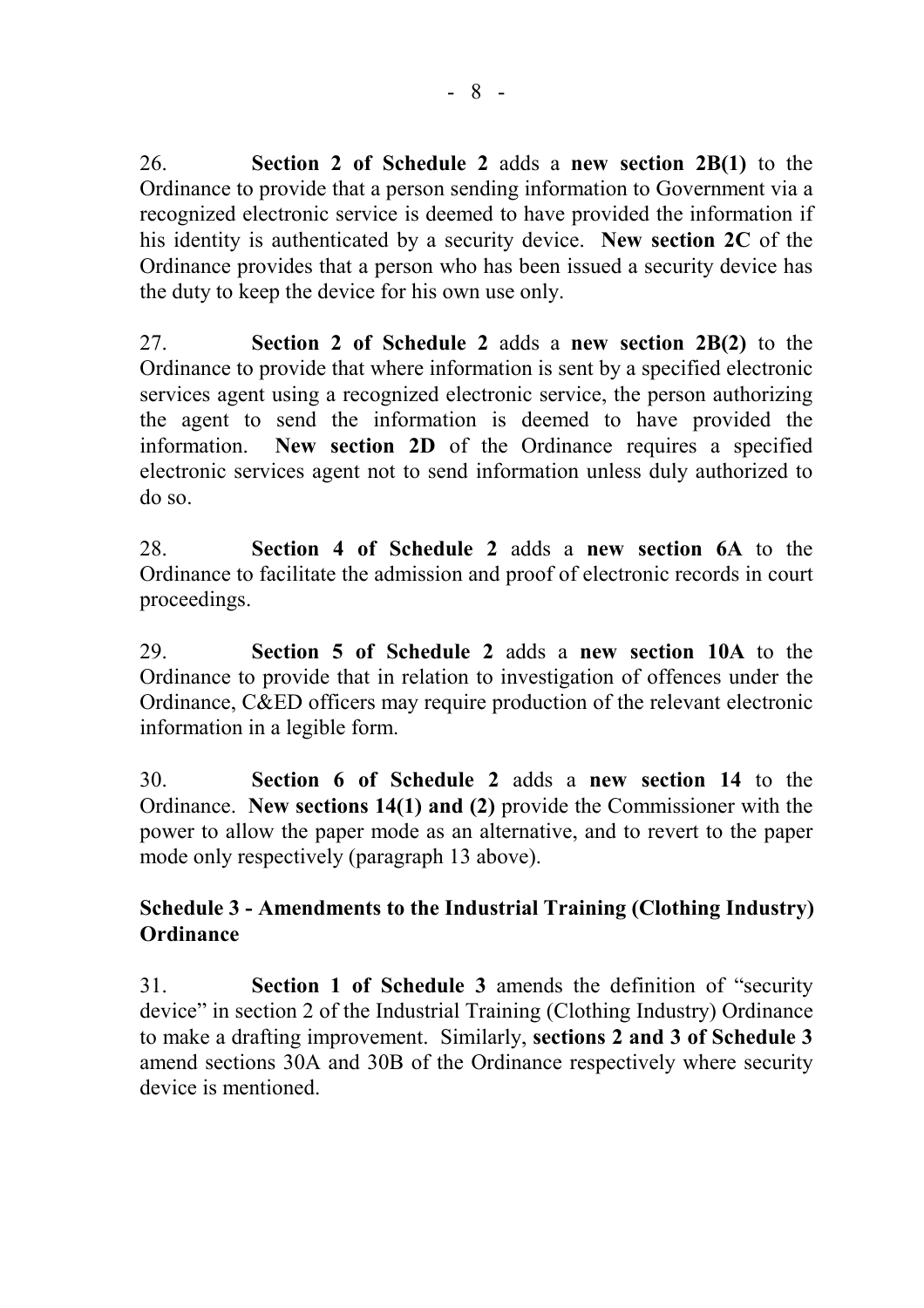# **Schedule 4 - Amendments to the Protection of Non-Government Certificates of Origin Ordinance**

32. **Section 1 of Schedule 4** amends the definition of "security device" in section 2 of the Protection of Non-Government Certificates of Origin Ordinance to make a drafting improvement. Similarly, **sections 2 and 3 of Schedule 4** amend sections 2A and 2B of the Ordinance respectively where security device is mentioned.

# **THE REGULATIONS**

## **Import and Export (General) (Amendment) Regulation 2001**

33. **Sections 1, 2 and 3** amend regulations 6A, 6B and 6D of the Import and Export (General) Regulations respectively to exempt a person delivering to the Director the import, export or transshipment notification from the requirement to deliver to the Director a copy or extract of the manifest in cases where a manifest has been furnished under new section 19A of the Import and Export Ordinance (paragraph 19 above). These three sections also require that the copy or extract of the manifest shall be delivered using services provided by a specified body.

34. **Section 4** adds a **new regulation 6H** to provide for a transitional period during which manifests may be furnished to the Director under regulations 6A, 6B or 6D either in paper form or by using services provided by a specified body.

## **Import and Export (Registration) (Amendment) Regulation 2001**

35. **Sections 1 and 2** amend regulations 11 and 12 of the Import and Export (Registration) Regulations respectively to provide for the use of services provided by a specified body in lodging manifests with the Commissioner and to extend the timeframe for lodging manifests under the regulations from seven to 14 days.

36. **Section 4** adds a **new regulation 15** to provide for a transitional period during which manifests may be furnished to the Commissioner under regulation 11 or 12 either in paper form or by using services provided by a specified body.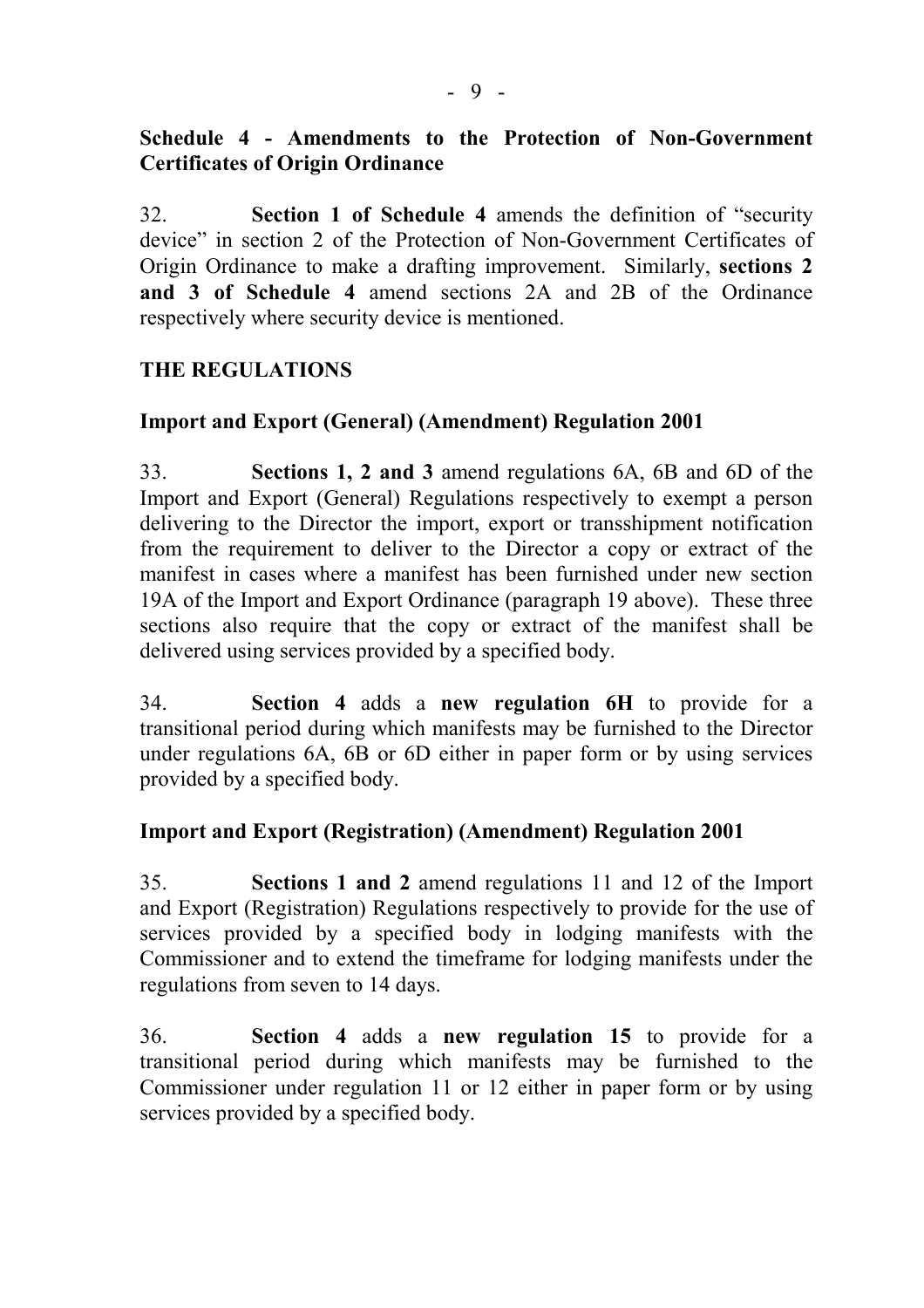## **Import and Export (Removal of Articles) (Amendment) Regulation 2001**

37. **Sections 1 and 2** substitute **new regulations 3** and **4** for the existing regulations 2, 3, 4 of the Import and Export (Removal of Articles) Regulations to provide that certain notices, notifications or other information required to be given under sections 20A and 20B of the Ordinance shall contain the information specified in the new Schedules 1 and 2 of the Regulation.

38. **Section 4(1)** amends regulation 6(1) to provide that, in addition to the paper form, notices may be served by using the electronic service.

## **Reserved Commodities (Control of Imports, Exports and Reserve Stocks) (Amendment) Regulation 2001**

39. **Sections 1, 2, and 3** amend regulations 5, 6 and 8 of the Reserved Commodities (Control of Imports, Exports and Reserve Stocks) Regulations respectively to exempt a person delivering the import or export licence to the Director from the requirement to deliver to the Director a copy or extract of the manifest in cases where a manifest has been furnished under the new section 19A of the Import and Export Ordinance (paragraph 19 above). These three sections also stipulate that the copy or extract of the manifest shall be delivered by using a recognized electronic service.

40. **Section 4** amends regulation 26 to provide for a transitional period during which manifests may be furnished to the Director under regulations 5, 6 and 8 either in paper form or by using a recognized electronic service.

41. The relevant provisions of the Import and Export Ordinance, the Reserved Commodities Ordinance, the Industrial Training (Clothing Industry) Ordinance and the Protection of Non-Government Certificates of Origin Ordinance to be amended by the Bill are at Annex F. The relevant provisions of the Import and Export (General) Regulations, the Import and Export (Registration) Regulations, the Import and Export (Removal of Articles) Regulations and the Reserved Commodities (Control of Imports, Exports and Reserve Stocks) Regulations to be amended by the amendment G Regulations are at Annex G.  $\mathbf{F}$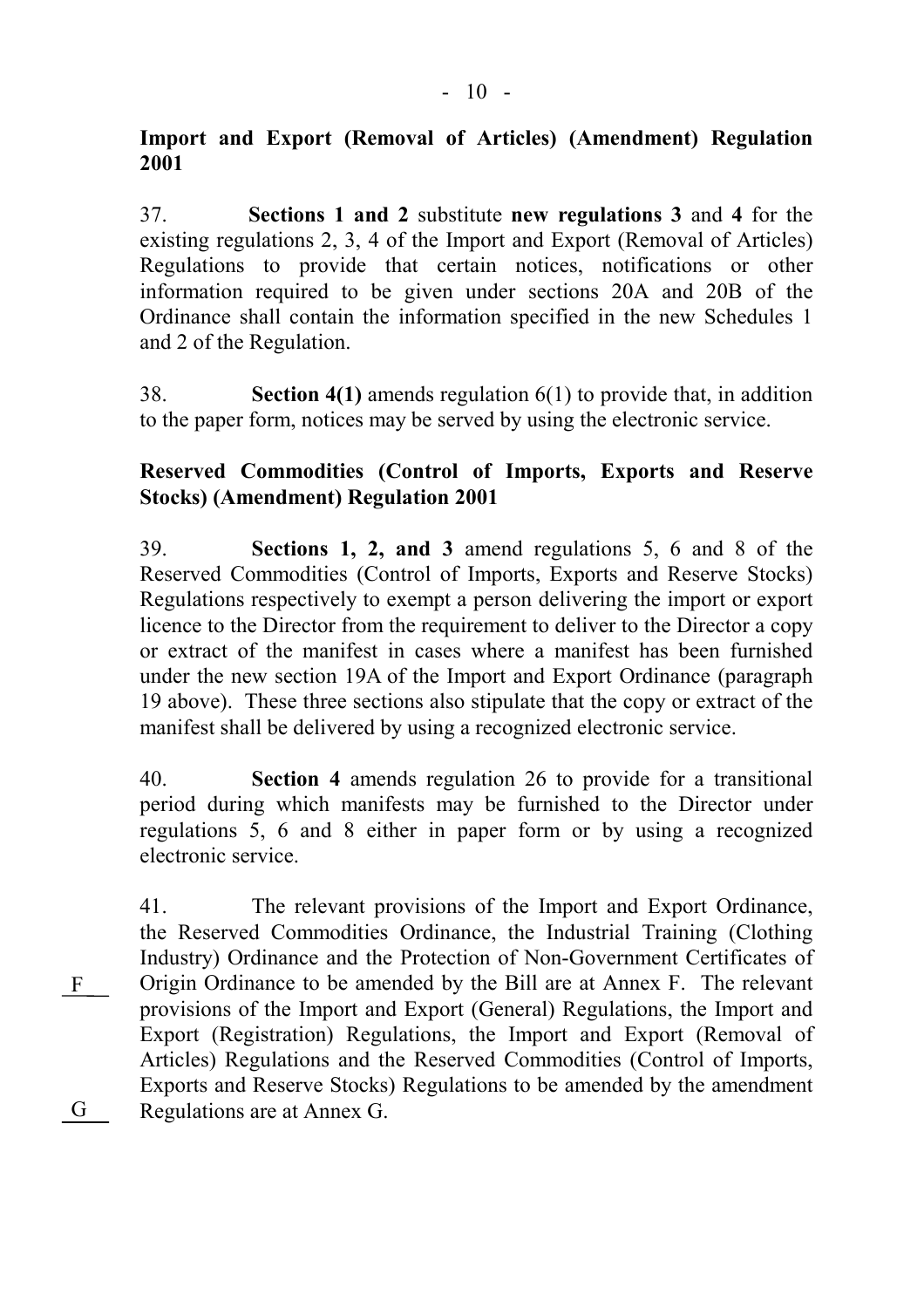# **LEGISLATIVE TIMETABLE**

| 42. | The legislative timetable will be as follows -                                      |                |  |
|-----|-------------------------------------------------------------------------------------|----------------|--|
|     | Publication in the Gazette                                                          | 1 June 2001    |  |
|     | First Reading and commencement<br>of Second Reading debate                          | 13 June 2001   |  |
|     | <b>Resumption of Second Reading</b><br>debate, committee stage and<br>Third Reading | to be notified |  |

# **BASIC LAW IMPLICATIONS**

43. The Department of Justice advises that the Bill and the amendment Regulations do not conflict with those provisions of the Basic Law carrying no human rights implications.

# **HUMAN RIGHTS IMPLICATIONS**

44. The Department of Justice advises that the Bill and the amendment Regulations are consistent with the human rights provisions of the Basic Law.

# **BINDING EFFECT OF THE LEGISLATION**

45. The amendments will not affect the current binding effect of the Ordinances concerned.

# **FINANCIAL AND STAFFING IMPLICATIONS**

46. To support electronic processing of cargo manifests, we have provided \$110 million to upgrade Government's existing EDI computer system and \$15.6 million for 16 time-limited posts to support system development. The upgraded system will require an additional recurrent operating cost of \$29.1 million a year. It is expected that the implementation of EMAN will result in a net deletion of 30 posts with annual staff savings of \$6.5 million. The proposed legislative amendments do not have other financial or staffing implications for Government.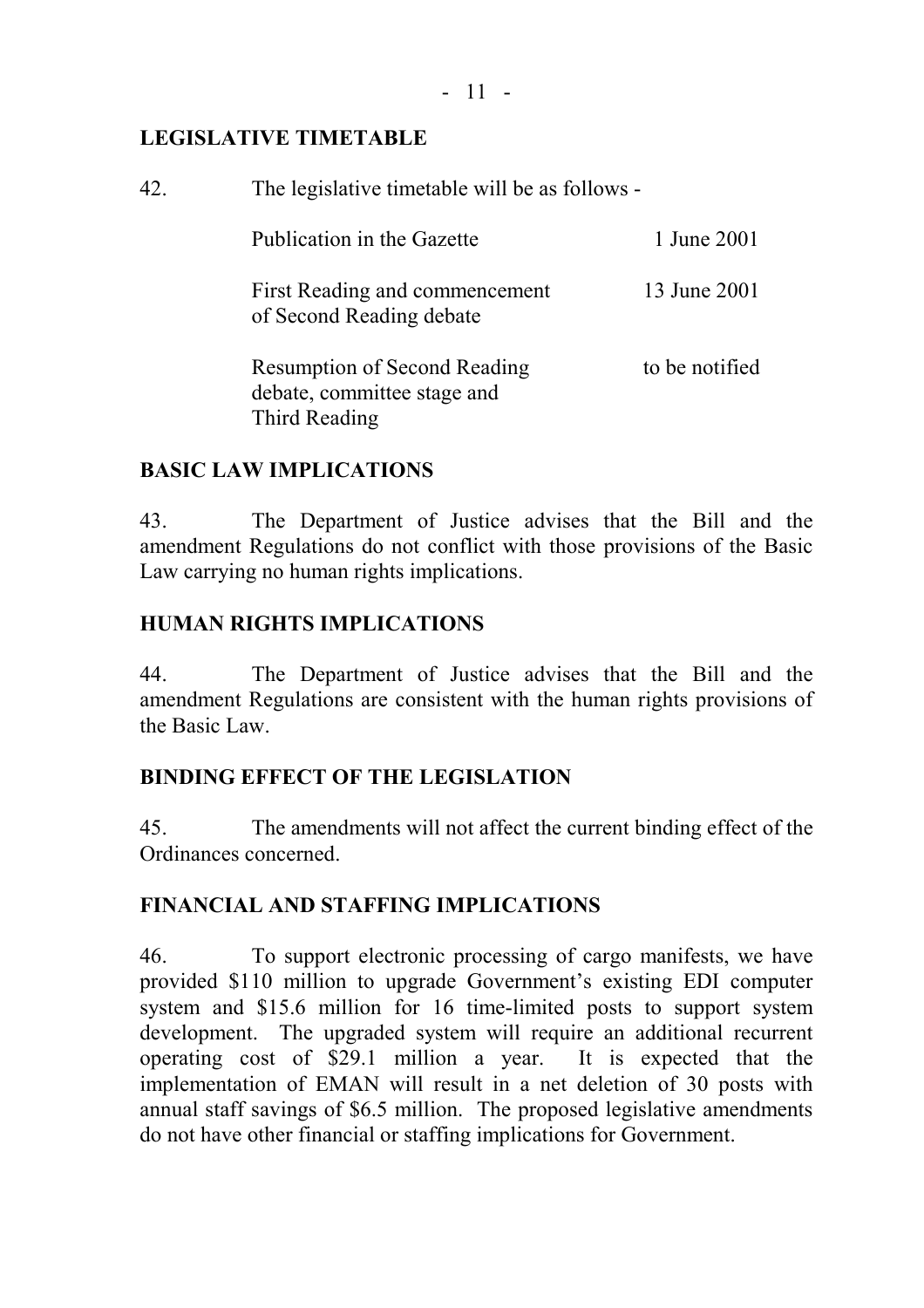## **ECONOMIC IMPLICATIONS**

47. The Bill will facilitate the launching of EMAN, which will reduce significantly the time and resources spent by the industry on submitting manifests to Government. It will also promote the wider use of EDI, thereby maintaining Hong Kong's position as a leading international trading centre.

# **PUBLIC CONSULTATION**

48. Government and Tradelink have been jointly consulting the industry on EMAN and have its support. The Legislative Council Panel on Commerce and Industry supports the introduction of the Bill.

# **PUBLICITY**

49. We plan to organize a series of publicity activities to inform the industry of the impending changes. These include setting up booths at the departmental counters currently handling cargo manifests, displaying messages at websites, and sending letters to the industry and relevant business associations. These measures proved to be effective when we launched the EDI services for other documents in the past.

50. A press release will be issued on 31 May 2001. A spokesman will be available to handle media enquiries.

# **ENQUIRIES**

51. Enquiries on this brief should be referred to Mr Philip Chan, Principal Assistant Secretary for Commerce and Industry, on telephone number 2918 7480.

Commerce and Industry Bureau 30 May 2001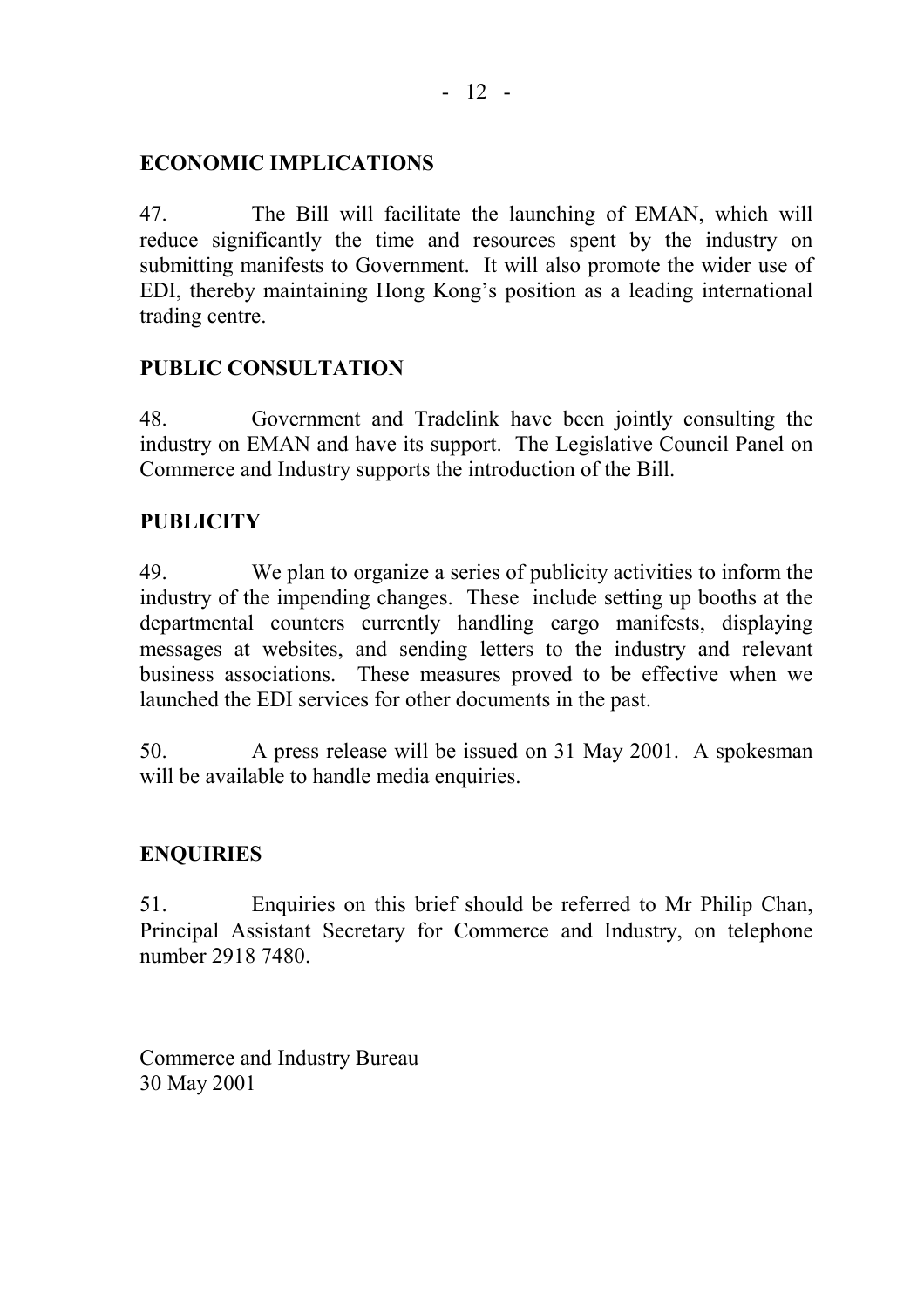#### Annex A

## **IMPORT AND EXPORT (ELECTRONIC TRANSACTIONS) BILL 2001**

## **CONTENTS**

| Clause     |                                                                  | Page |
|------------|------------------------------------------------------------------|------|
| 1.         | Short title and commencement                                     | 1    |
| 2.         | Amendment of Import and Export Ordinance - (Schedule 1)          |      |
| 3.         | Amendment of Reserved Commodities Ordinance - (Schedule 2)       |      |
| 4.         | Amendment of Industrial Training (Clothing Industry) Ordinance - |      |
|            | (Schedule 3)                                                     |      |
| 5.         | Amendment of Protection of Non-Government Certificates of Origin | 2    |
|            | Ordinance - (Schedule 4)                                         |      |
| Schedule 1 | Amendment of Import and Export Ordinance                         | 3    |
| Schedule 2 | <b>Amendment of Reserved Commodities Ordinance</b>               | 12   |
| Schedule 3 | Amendment of Industrial Training (Clothing Industry) Ordinance   | 19   |
| Schedule 4 | Amendment of Protection of Non-Government Certificates of Origin | 21   |
|            | Ordinance                                                        |      |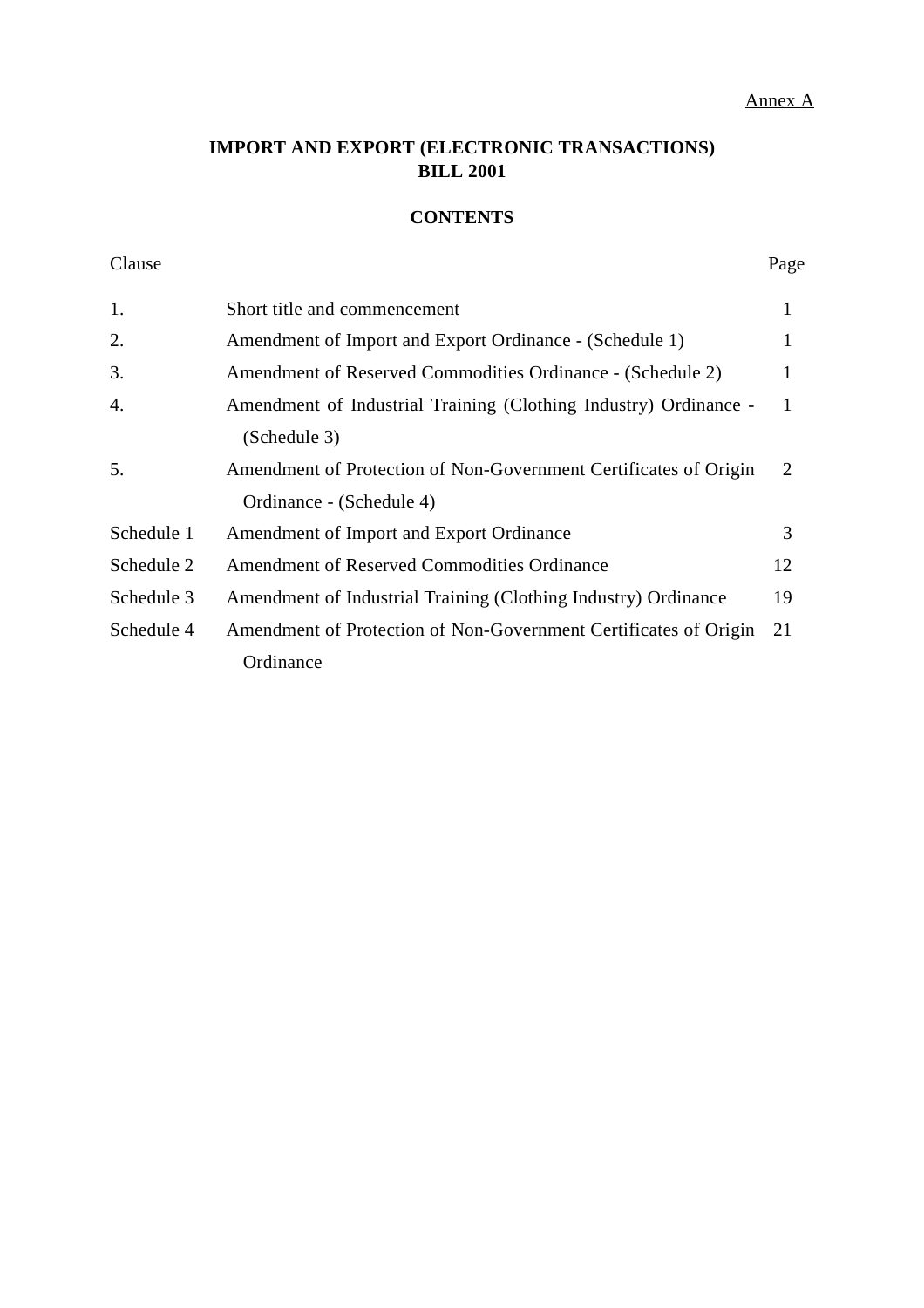#### A BILL

To

Amend various Ordinances to provide for the use of electronic means in carrying out certain transactions under those Ordinances; and for connected purposes.

Enacted by the Legislative Council.

### **1. Short title and commencement**

(1) This Ordinance may be cited as the Import and Export (Electronic Transactions) Ordinance 2001.

(2) This Ordinance shall come into operation on a day to be appointed by the Secretary for Commerce and Industry by notice published in the Gazette.

### **2. Amendment of Import and Export Ordinance - (Schedule 1)**

The Import and Export Ordinance (Cap. 60) is amended as specified in Schedule 1.

### **3. Amendment of Reserved Commodities Ordinance - (Schedule 2)**

The Reserved Commodities Ordinance (Cap. 296) is amended as specified in Schedule 2.

## **4. Amendment of Industrial Training (Clothing Industry) Ordinance - (Schedule 3)**

The Industrial Training (Clothing Industry) Ordinance (Cap. 318) is amended as specified in Schedule 3.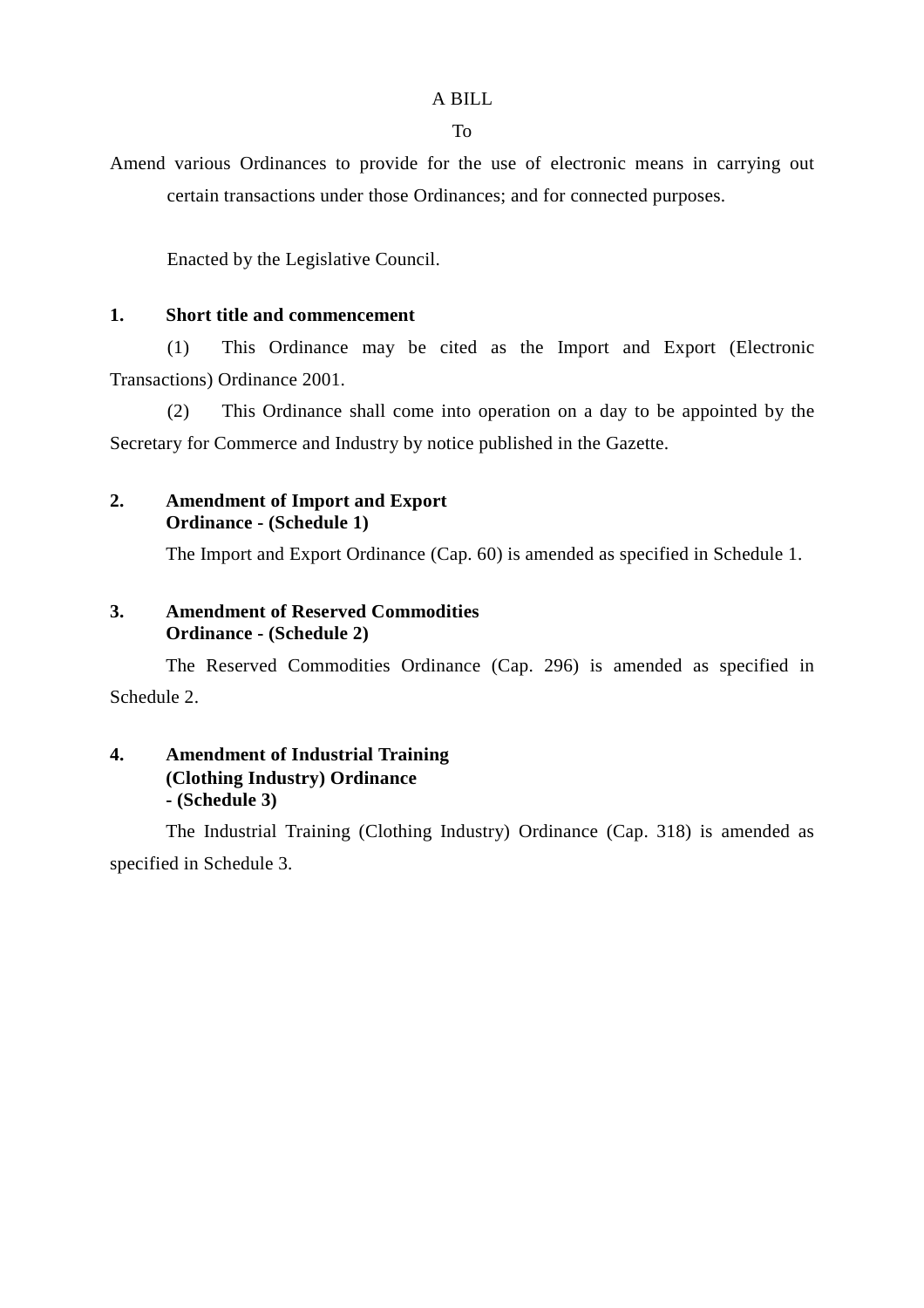## **5. Amendment of Protection of Non-Government Certificates of Origin Ordinance - (Schedule 4)**

The Protection of Non-Government Certificates of Origin Ordinance (Cap. 324) is amended as specified in Schedule 4.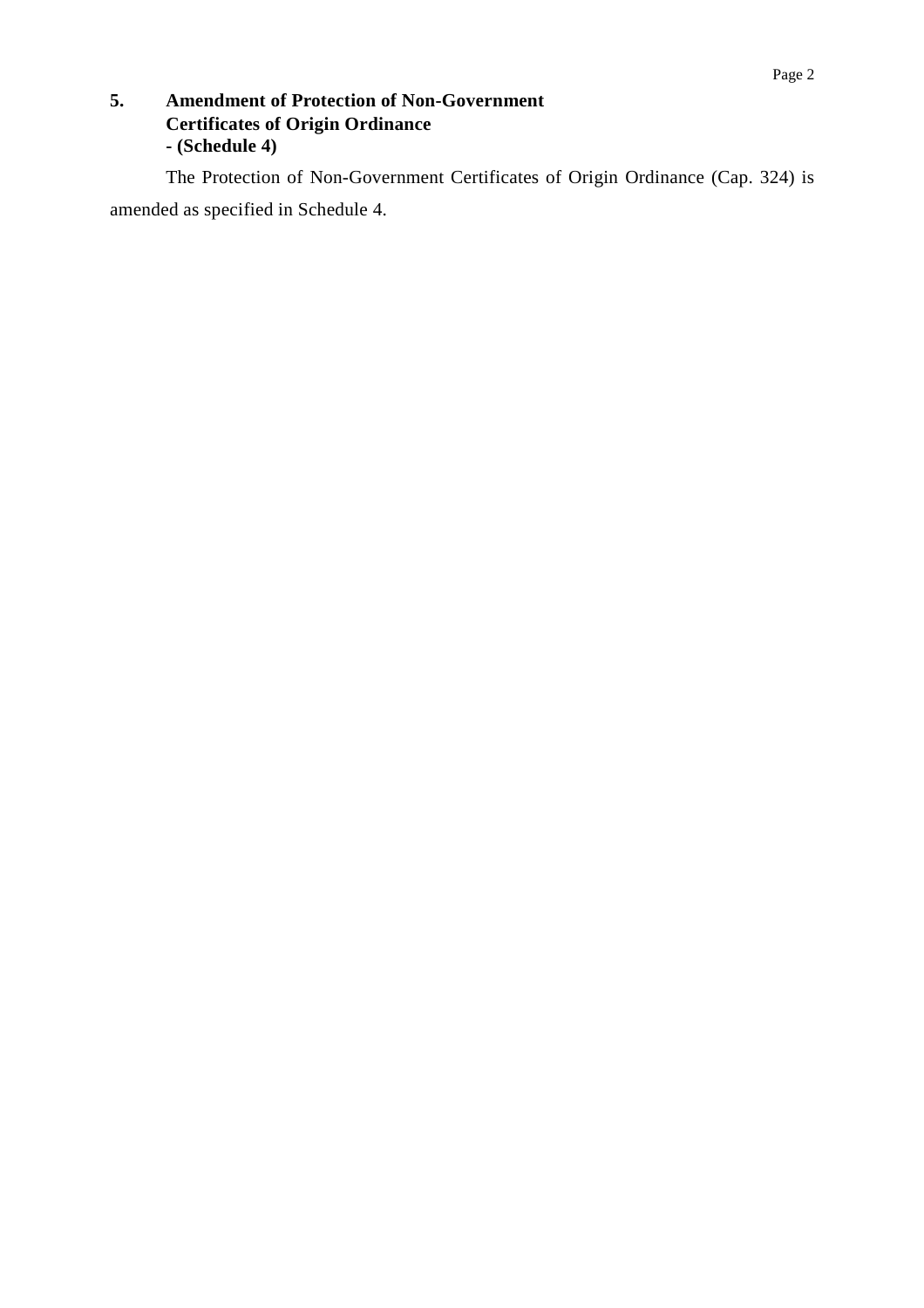#### SCHEDULE 1 [s. 2]

#### AMENDMENT OF IMPORT AND EXPORT ORDINANCE

#### **1. Interpretation**

Section 2 of the Import and Export Ordinance (Cap. 60) is amended -

- (a) in the definition of "manifest", by repealing "document" where it twice appears and substituting "record";
- (b) in the definition of "security device", by repealing everything after "person" and substituting "to be used for authenticating that person as the sender of information using services provided by a specified body;";
- (c) by adding
	- ""electronic record" (電子紀錄) has the meaning given to that term by section 2(1) of the Electronic Transactions Ordinance (Cap. 553);
	- "information" (資料) has the meaning given to that term by section 2(1) of the Electronic Transactions Ordinance (Cap. 553);".

### **2. Section substituted**

Section 2B is repealed and the following substituted -

### **"2B. Presumption regarding information sent using services provided by specified body**

(1) Where information received by the Commissioner or the Director was sent using services provided by a specified body, evidence which shows that the identity of the sender of the information was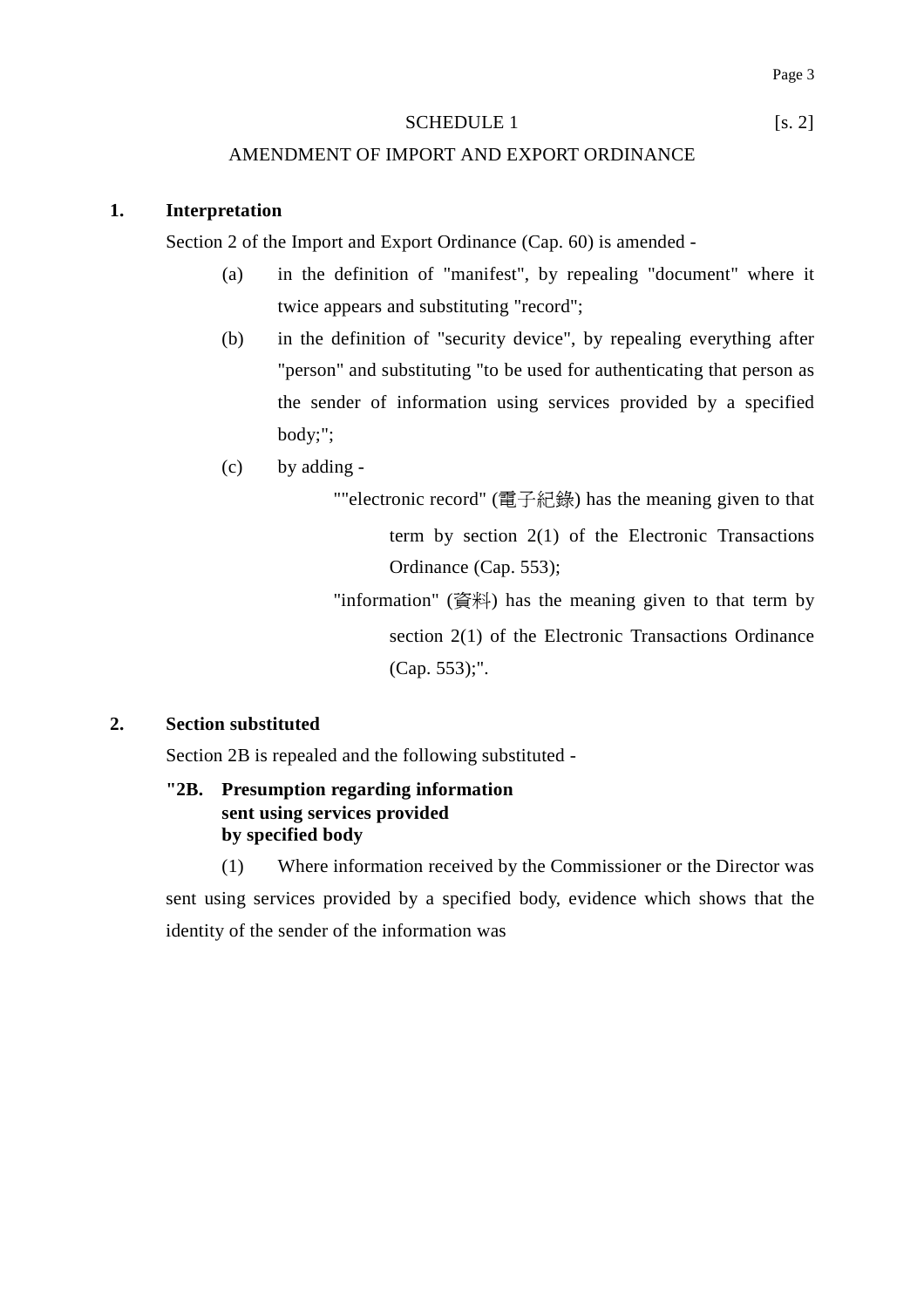authenticated by the use of a security device is, in the absence of evidence to the contrary -

- (a) proof that the person issued with the security device furnished the information; and
- (b) proof that the person issued with the security device made a statement or declaration contained in the information.

(2) Where information received by the Commissioner or the Director and sent using services provided by a specified body was sent by a specified agent who has obtained an authorization in accordance with section 2D -

- (a) a person named in the information as the person who furnished the information is, in the absence of evidence to the contrary, regarded for the purposes of this Ordinance as the person who furnished the information; and
- (b) a person named in the information as the person who made a statement or declaration contained in the information is, in the absence of evidence to the contrary, regarded for the purposes of this Ordinance as the person who made the statement or declaration.".

### **3. Safekeeping of security device**

Section 2C is amended by repealing everything after "device -" and substituting -

"(a) shall not authorize or allow any other person to use the device in connection with the sending of information to the Commissioner or the Director under this Ordinance using services provided by a specified body;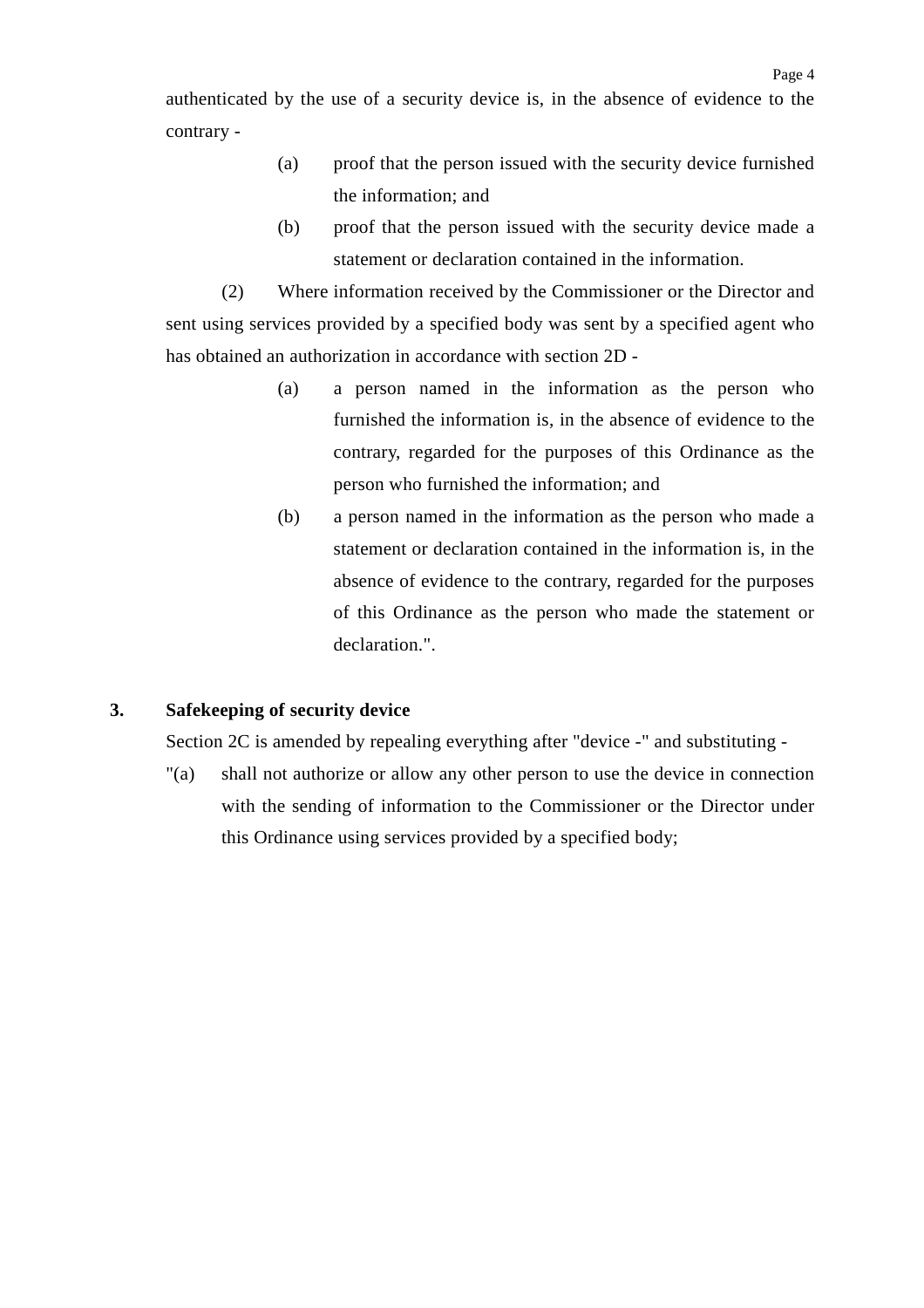(b) shall take all reasonable steps and exercise due diligence to prevent any other person from using the device in connection with the sending of information to the Commissioner or the Director under this Ordinance using services provided by a specified body.".

## **4. Delivery of import licence and manifest to the Director**

- (1) Section  $8(2)(b)$  is repealed and the following substituted -
- "(b) shall, within 7 days after receiving the import licence
	- (i) deliver the import licence to the Director; and
	- (ii) deliver to the Director, using services provided by a specified body, a copy or extract of the manifest of the vessel, aircraft or vehicle in or on which the article was imported.".
- (2) Section 8 is amended by adding -

"(2A) The requirement under subsection  $(2)(b)(ii)$  does not apply where at the time of delivering the import licence under subsection  $(2)(b)(i)$  the Director has been furnished with the manifest under section 19A(1).".

### **5. Delivery of import licence and manifest in the case of part shipments**

(1) Section 9(2)(b) is amended by repealing everything after "declaration -" and substituting -

- "(i) endorse the licence and return it to the person to whom it was issued;
- (ii) deliver the declaration to the Director; and
- (iii) deliver to the Director, using services provided by a specified body, a copy or extract of the manifest of the vessel, aircraft or vehicle in or on which the article was imported.".
- (2) Section 9 is amended by adding -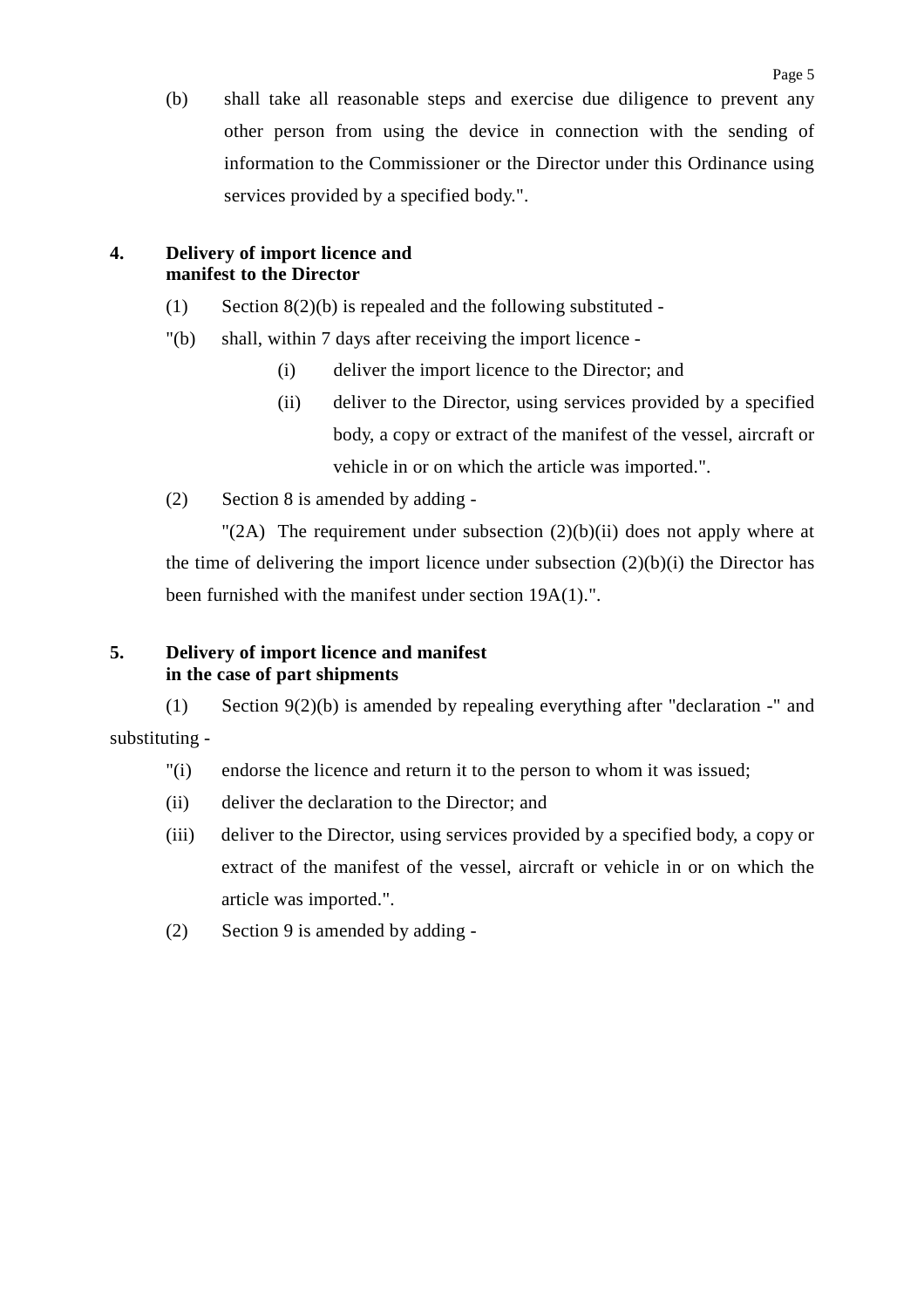"(2A) The requirement under subsection  $(2)(b)(iii)$  does not apply where at the time of delivering the declaration under subsection  $(2)(b)(ii)$  the Director has been furnished with the manifest under section 19A(1).".

#### **6. Delivery of export licence and manifest to the Director**

(1) Section 11(2) is amended by repealing everything after "shall" and substituting -

"-

- (a) where he has obtained a notification sent by the Director under section  $10(1)(b)$  that is still in force, within 14 days after the day on which the article is exported -
	- (i) inform the Director of the export licence number; and
	- (ii) deliver to the Director, using services provided by a specified body, a copy or extract of the manifest of the vessel, aircraft or vehicle in or on which the article has been exported; or
- (b) in any other case, within 14 days after the day on which the article is exported -
	- (i) deliver the export licence to the Director; and
	- (ii) deliver to the Director, using services provided by a specified body, a copy or extract of the manifest of the vessel, aircraft or vehicle in or on which the article has been exported.".
- (2) Section 11 is amended by adding -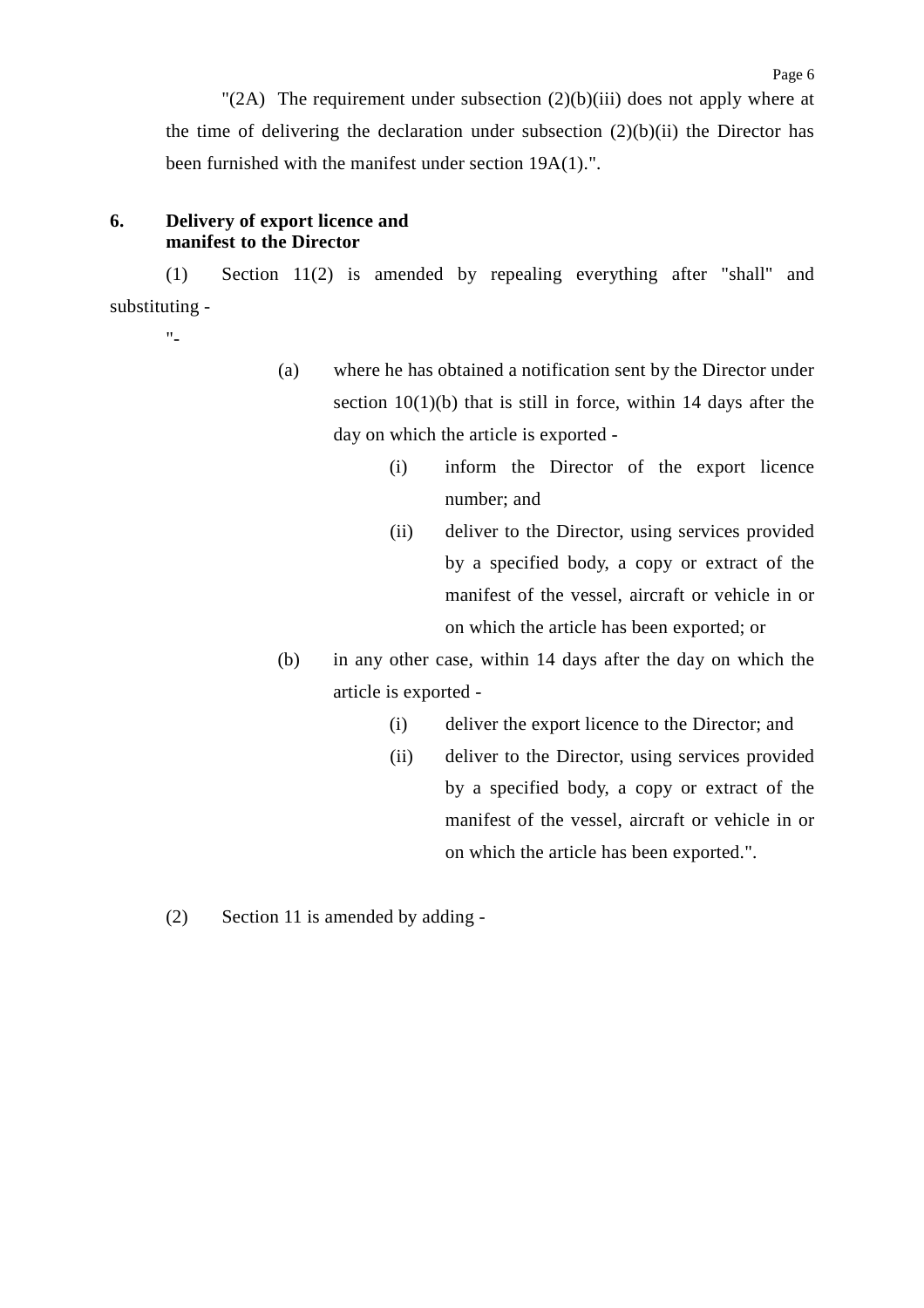"(2A) The requirements under subsection  $(2)(a)(ii)$  and  $(b)(ii)$  do not apply where at the time of informing the Director of the export licence number under subsection  $(2)(a)(i)$  or delivering the export licence under subsection  $(2)(b)(i)$ , as the case may be, the Director has been furnished with the manifest under section  $19A(2)$ .".

#### **7. Duty to provide particulars of all cargo**

-

(1) Section 15(1) is amended by repealing everything from "The master" to "shall, on" and substituting "A person specified in subsection (1A) in relation to a vessel, aircraft or vehicle shall, on any occasion that the vessel, aircraft or vehicle is".

(2) Section 15 is amended by adding -

"(1A) The following persons are specified for the purposes of subsection (1)

- (a) in the case of a vessel, the master or agent of the vessel;
- (b) in the case of an aircraft, the commander or the owner of the aircraft;
- (c) in the case of a vehicle other than a train, the person in charge of the vehicle;
- (d) in the case of a train, the handling agent in Hong Kong for the cargo carried by the train.

(1B) Where a manifest is required to be furnished following a request under subsection  $(1)(a)$  -

- (a) except as provided in paragraph (b), it shall be furnished in paper form; or
- (b) if the member of the Customs and Excise Service making the request so permits, it may be furnished in the form of an electronic record.".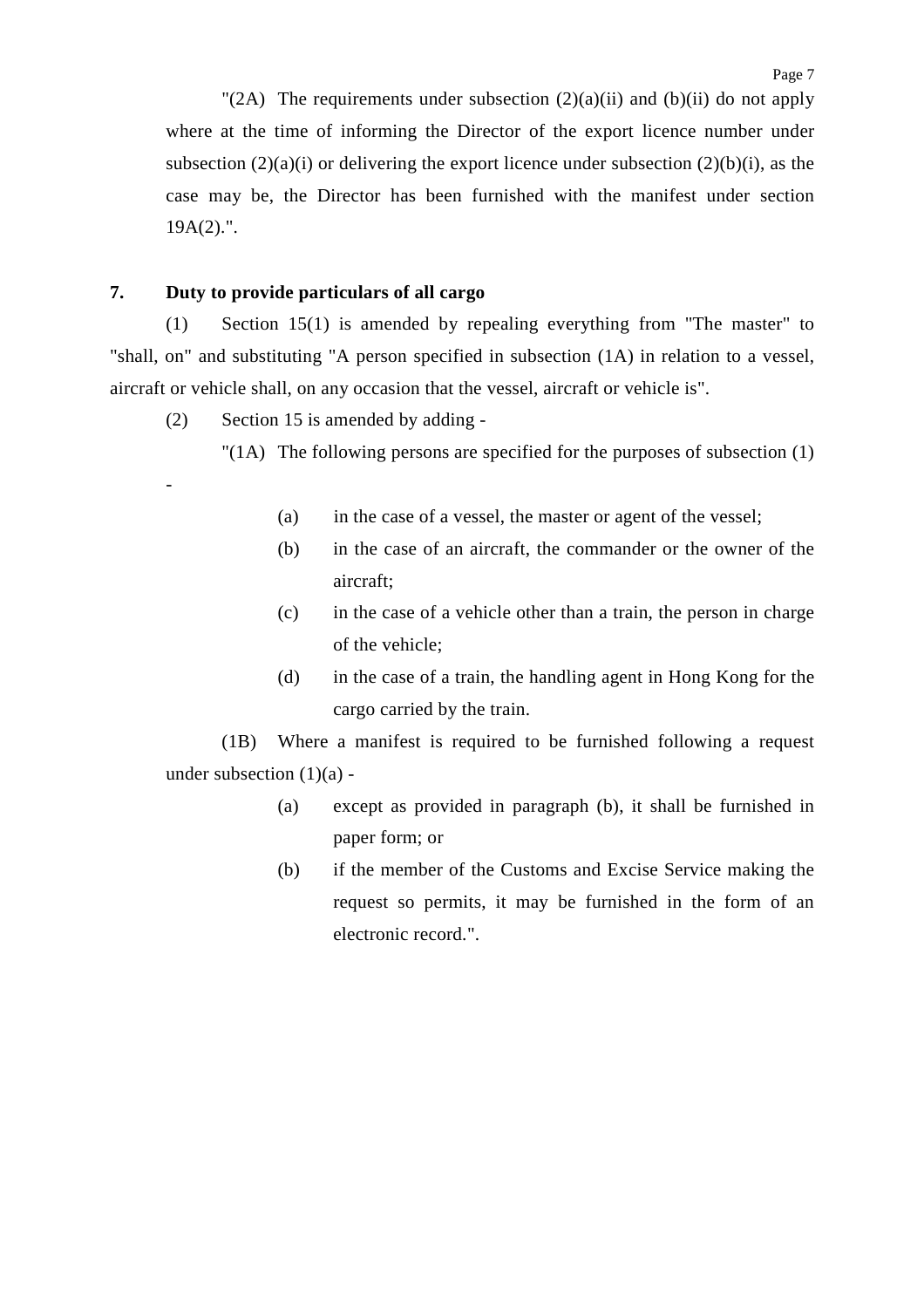## **8. List showing ports of call to be furnished to the Commissioner**

Section 19(1) is amended by repealing ", a written" and substituting "in paper form,

### **9. Part added**

a".

The following is added -

### "PART IVA

### **MANIFEST**

#### **19A. Manifest to be provided**

(1) Within 14 days after the arrival in Hong Kong of any vessel, aircraft or vehicle, the owner of the vessel, aircraft or vehicle shall furnish the Director with the manifest of the cargo imported in or on the vessel, aircraft or vehicle.

(2) Within 14 days after the departure from Hong Kong of any vessel, aircraft or vehicle, the owner of the vessel, aircraft or vehicle shall furnish the Director with the manifest of the cargo exported in or on the vessel, aircraft or vehicle.

(3) A manifest furnished under subsection (1) or (2) shall be furnished using services provided by a specified body.

(4) Any person who, without reasonable excuse, furnishes the Director under subsection (1) or (2) with a manifest that, in contravention of section 17, does not give all the particulars required by that section in respect of any cargo specified in the manifest, commits an offence and is liable on summary conviction to a fine at level 3.

(5) Any person who, being required to furnish the Director with a manifest under subsection  $(1)$  or  $(2)$  -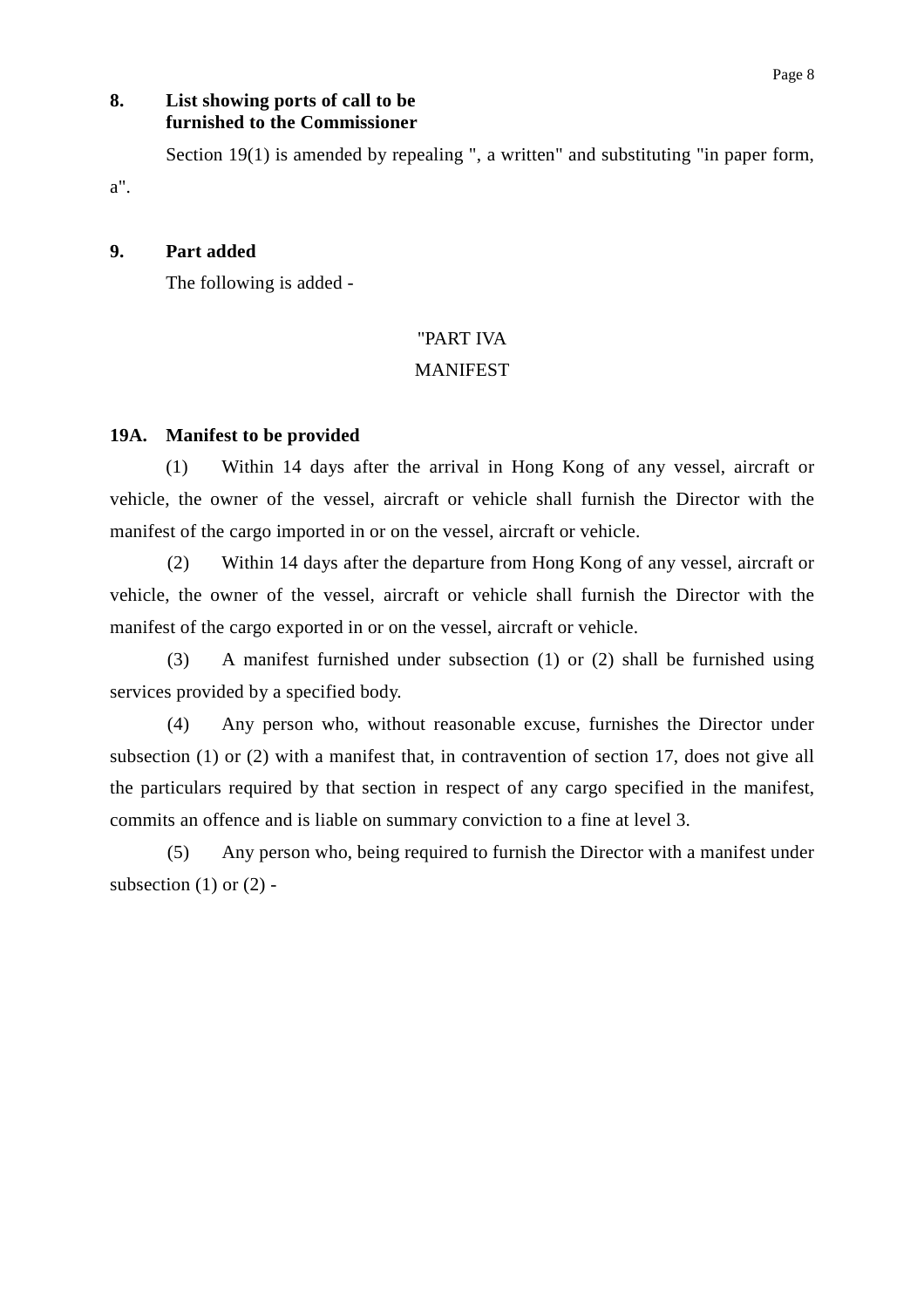- (a) without reasonable excuse, fails or neglects to do so within the period specified in that subsection; or
- (b) where he has a reasonable excuse for the purposes of paragraph (a), fails or neglects to do so as soon as practicable after the cessation of the excuse,

commits an offence and is liable -

- (i) on summary conviction to a fine at level 1; and
- (ii) commencing on the day following the date of conviction under paragraph (i), to a fine of \$100 in respect of every day during which his failure or neglect to furnish the Director with the manifest continues.".

### **10. Requirement that articles may be removed from vessel etc. for examination**

Section 20B(6) is repealed and the following substituted -

"(6) Any notice, notification or information of any kind under this section or section 20A shall contain or include such information and be given in such manner as may be prescribed.".

#### **11. Power to make regulations**

(1) Section 31(1)(*ia*) is amended by repealing "Commissioner to specify any form or requirement for giving information required to be given" and substituting "Commissioner or the Director to specify any form or requirement for giving information required to be given to the Commissioner or the Director respectively".

(2) Section 31 is amended by adding -

"(1A) Regulations made for the purposes of subsection  $(1)(x)$  or  $(aa)$  may provide that any fee or charge payable in connection with information that is sent using services provided by a specified body shall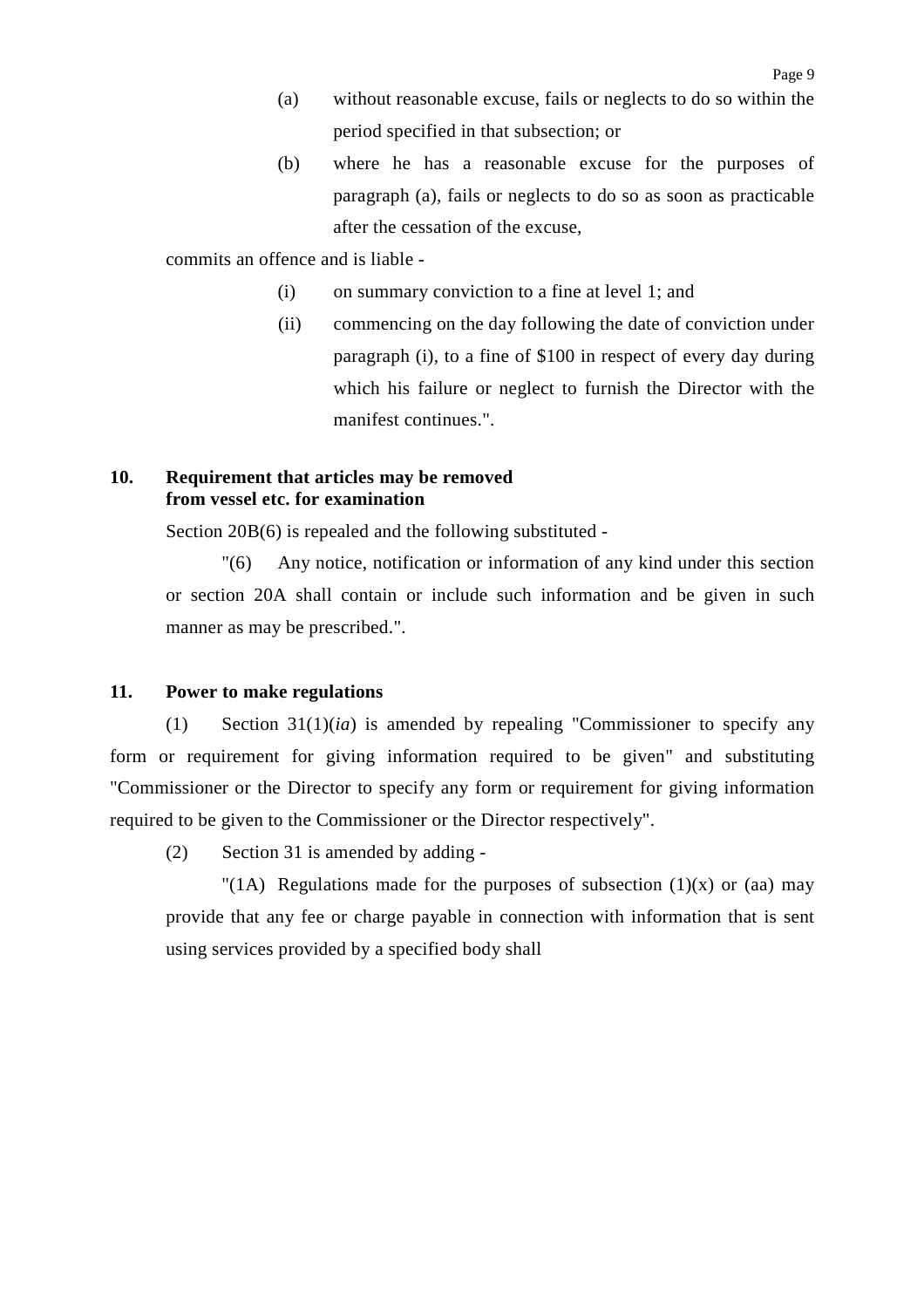#### **12. Section added**

The following is added immediately before section 33 -

## **"32A. Exemption from requirement to use services provided by specified body**

(1) Where a provision of this Ordinance requires that any information to be given under this Ordinance shall be given using services provided by a specified body, the Commissioner may, by notice published in the Gazette, specify that the information may be given in paper form and, where a notice under this subsection has effect in relation to any information, the information shall, in accordance with the provision of this Ordinance as read together with the notice, be given either in paper form or using services provided by a specified body.

(2) Where a provision of this Ordinance requires that any information to be given under this Ordinance shall be given using services provided by a specified body, the Commissioner may, by notice published in the Gazette, specify that the information shall be given in paper form and, where a notice under this subsection has effect in relation to any information, the information shall, in accordance with the provision of this Ordinance as read together with the notice, be given in paper form only.

(3) A notice under subsection (1) or (2) providing for the giving of information in paper form may require that the information shall be certified as correct or that the document containing the information be certified as a true copy, as may be appropriate, by the person giving the information or by some other person.

(4) A notice under subsection (1) or (2) may make different provision in relation to different classes of persons or information.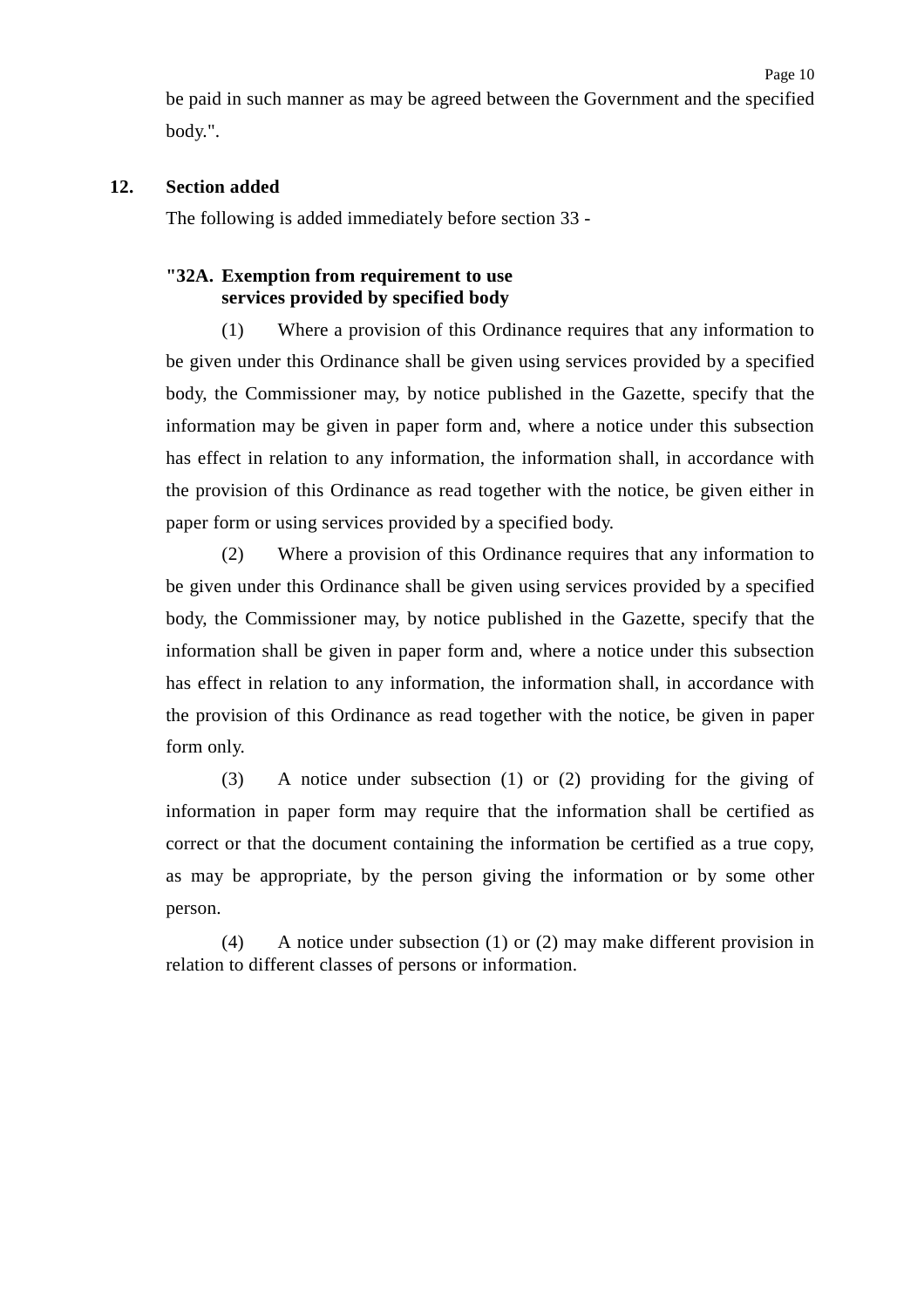(5) A notice under subsection (1) or (2) is not subsidiary legislation.".

#### **13. Section added**

The following is added -

#### **"42. Transitional**

(1) A requirement under section 8, 9, 11 or 19A that information shall be given using services provided by a specified body shall, during the period specified in subsection (2), be construed as requiring that the information shall be given either in paper form or using services provided by a specified body.

(2) The period specified for the purposes of subsection (1) is the period beginning with the commencement of the Import and Export (Electronic Transactions) Ordinance  $2001$  ( of 2001) and ending at midnight on a date to be specified by the Commissioner for the purposes of this subsection by notice published in the Gazette.

(3) A notice under subsection (2) may specify different dates in relation to different classes of persons or information.

(4) A notice published under subsection (2) is subsidiary legislation.".

#### **Consequential Amendments**

#### **Import and Export (Amendment) Ordinance 1995**

#### **14. Power to make regulations**

Section 11(c) of the Import and Export (Amendment) Ordinance 1995 (30 of 1995) is repealed.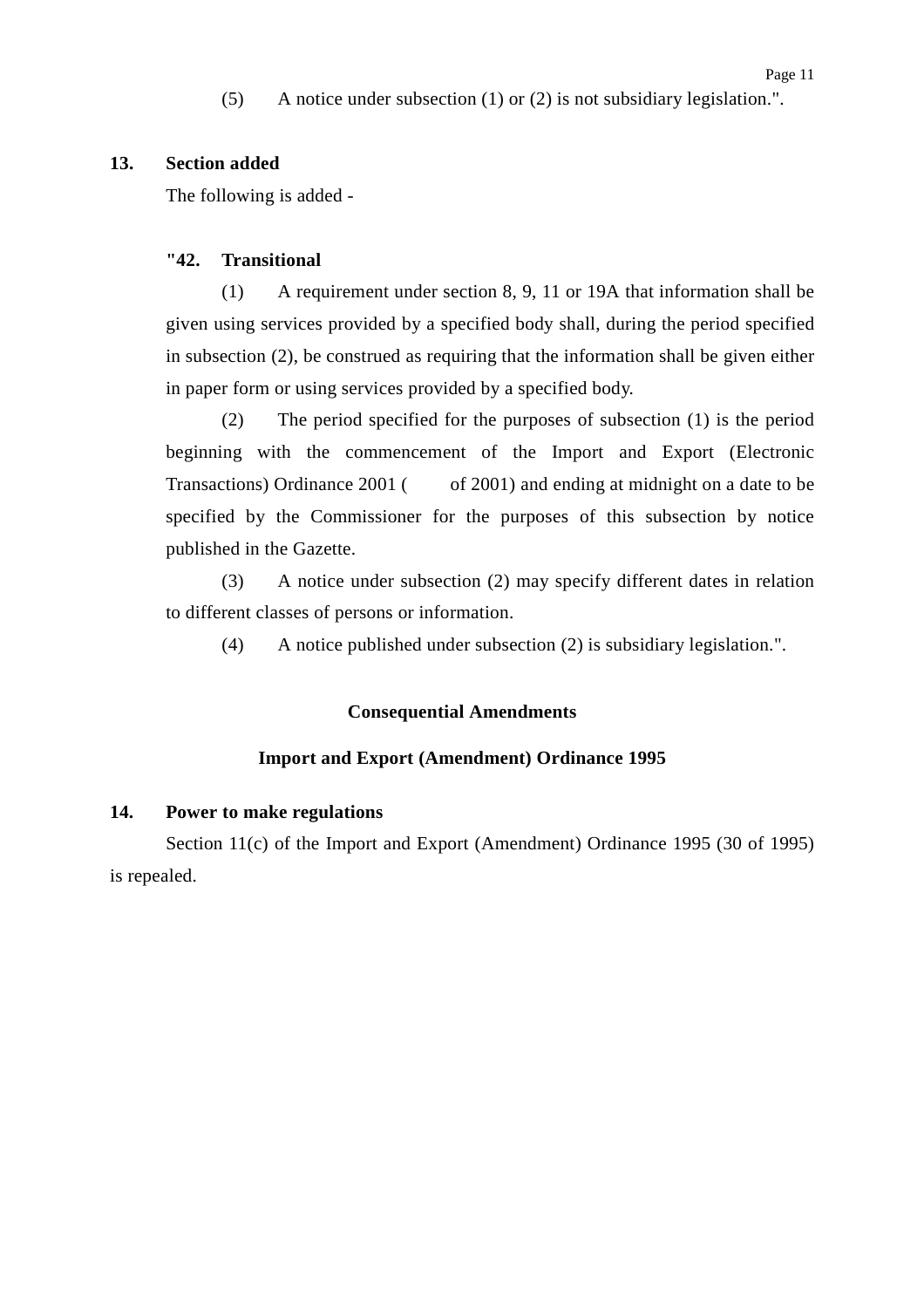#### SCHEDULE 2 [s. 3]

#### AMENDMENT OF RESERVED COMMODITIES ORDINANCE

#### **1. Interpretation**

Section 2(1) of the Reserved Commodities Ordinance (Cap. 296) is amended by adding -

- ""electronic record" (電子紀錄) has the meaning given to that term in section  $2(1)$ of the Electronic Transactions Ordinance (Cap. 553);
- "information" (資料) has the meaning given to that term in section  $2(1)$  of the Electronic Transactions Ordinance (Cap. 553);
- "information system" (資訊系統) has the meaning given to that term in section 2(1) of the Electronic Transactions Ordinance (Cap. 553);
- "recognized electronic service" (認可電子服務) means a service for the interchange of electronic records that is provided by a specified electronic services provider;
- "security device" (保安裝置) means a device issued to a person to be used for authenticating that person as the sender of information using a recognized electronic service;
- "specified electronic services agent" (指明電子服務代理人) means a person specified under section 2A(2);
- "specified electronic services provider" (指明電子服務提供者) means a person specified under section  $2A(1)$ ;".

### **2. Sections added**

The following are added -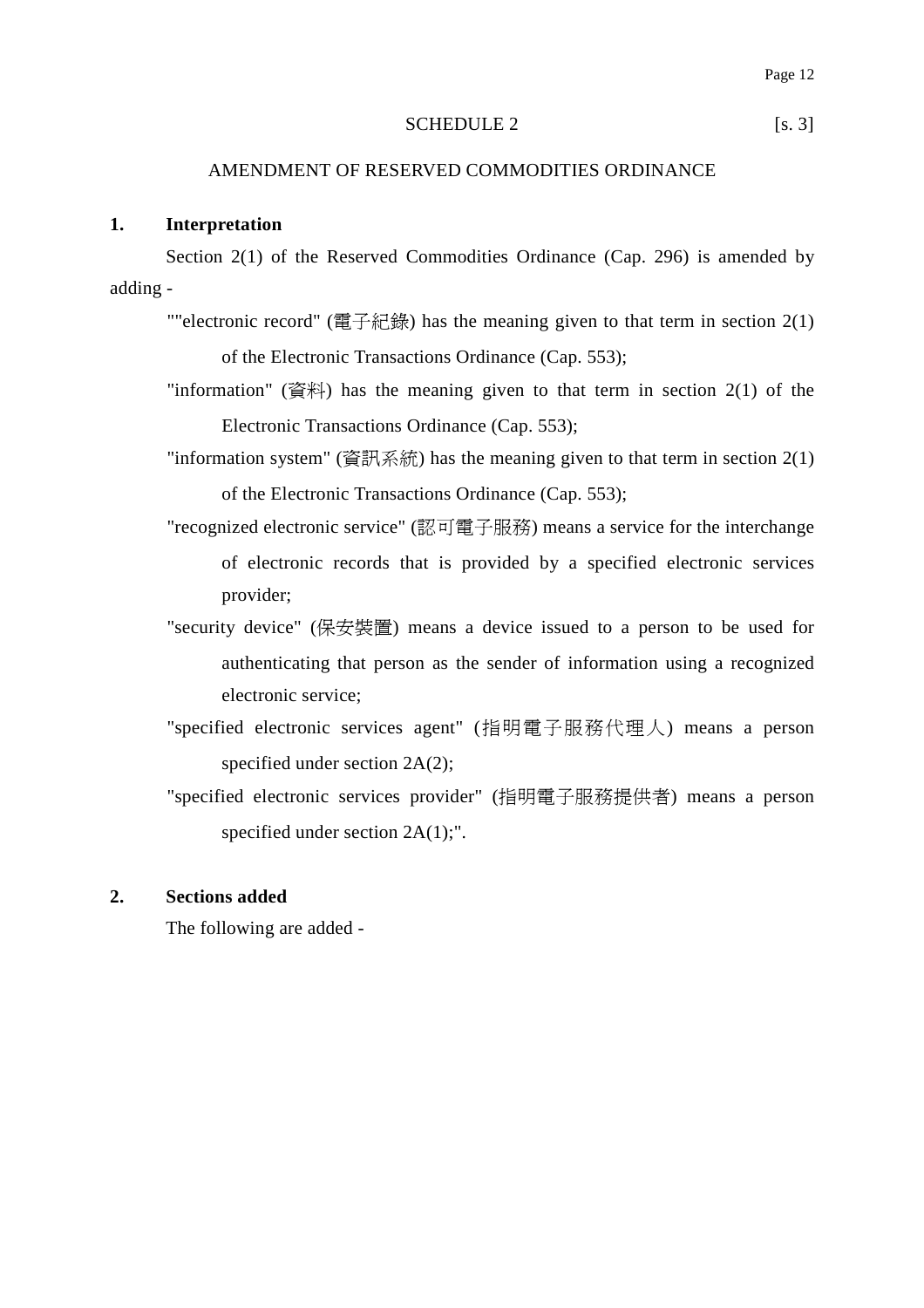#### **"2A. Specified electronic services providers and electronic services agents**

(1) The Secretary for Commerce and Industry may, by notice published in the Gazette, specify a person to be a provider of a recognized electronic service under this Ordinance.

(2) The Secretary for Commerce and Industry may, by notice published in the Gazette, specify the persons who may act as agent for any person -

- (a) in sending information to the Director under this Ordinance using a recognized electronic service; or
- (b) in receiving information that has been sent by the Director under this Ordinance using a recognized electronic service.
- (3) A notice under subsection (1) or (2) is not subsidiary legislation.

## **2B. Presumption regarding information sent using recognized electronic service**

(1) Where information received by the Director was sent using a recognized electronic service, evidence which shows that the identity of the sender of the information was authenticated by the use of a security device is, in the absence of evidence to the contrary -

- (a) proof that the person issued with the security device furnished the information; and
- (b) proof that the person issued with the security device made a statement or declaration contained in the information.

(2) Where information received by the Director and sent using a recognized electronic service was sent by a specified electronic services agent who has obtained an authorization in accordance with section 2D -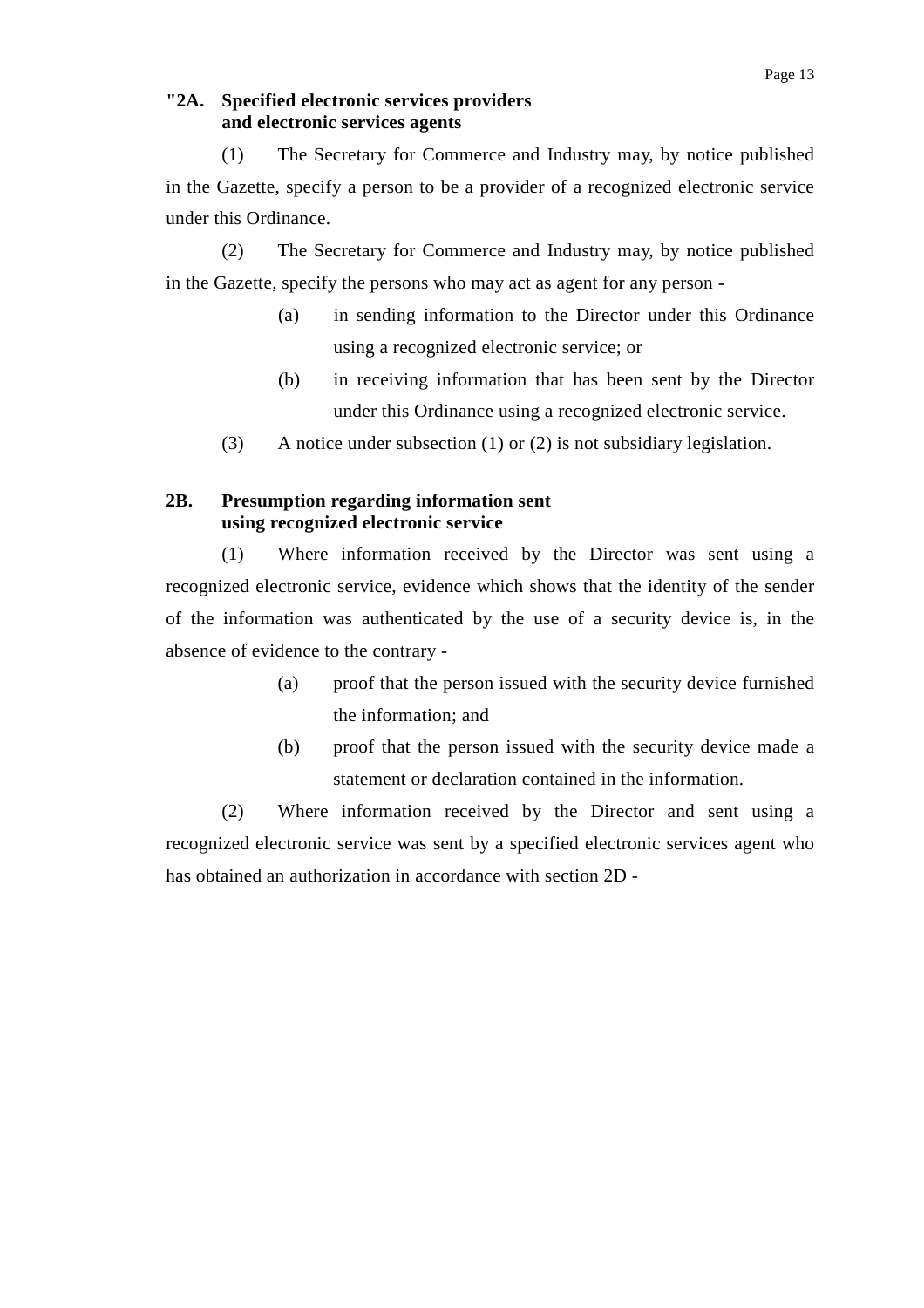- (a) a person named in the information as the person who furnished the information is, in the absence of evidence to the contrary, regarded for the purposes of this Ordinance as the person who furnished the information; and
- (b) a person named in the information as the person who made a statement or declaration contained in the information is, in the absence of evidence to the contrary, regarded for the purposes of this Ordinance as the person who made the statement or declaration.

#### **2C. Safekeeping of security device**

(1) A person who has been issued with a security device shall not authorize or allow any other person to use the device in connection with the sending of information to the Director under this Ordinance using a recognized electronic service.

(2) A person who has been issued with a security device shall take all reasonable steps and exercise due diligence to prevent any other person from using the device in connection with the sending of information to the Director under this Ordinance using a recognized electronic service.

(3) A person who contravenes subsection (1) or (2) commits an offence and is liable to a fine at level 5 and to imprisonment for 6 months.

#### **2D. Duty of specified electronic services agent**

(1) A specified electronic services agent shall not send on behalf of any person information using a recognized electronic service unless the agent has obtained from the person an authorization in writing to do so.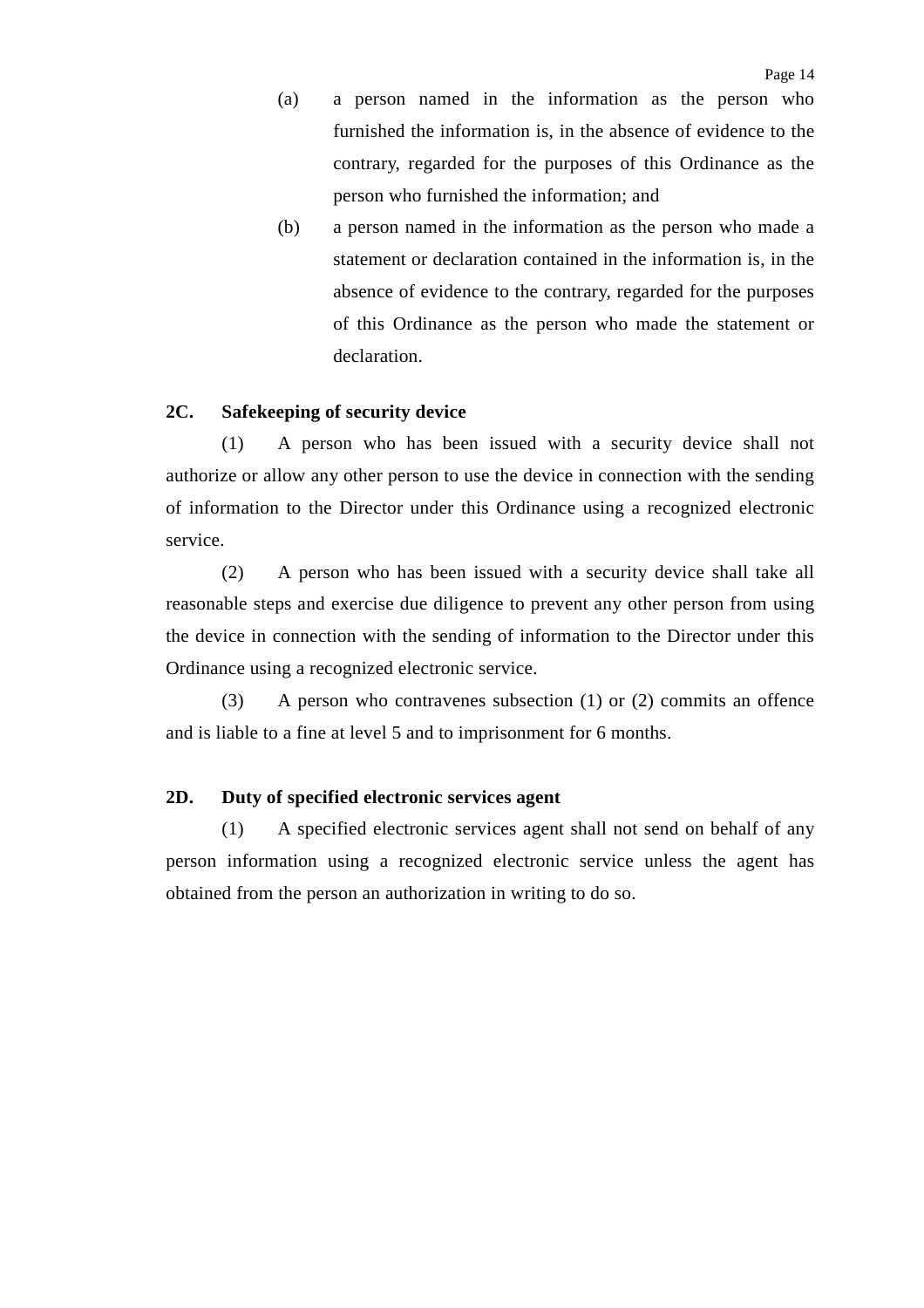(2) A person who contravenes subsection (1) commits an offence and is liable to a fine at level 3.".

### **3. Regulations**

Section  $3(1)$  is amended by adding -

"(1a) empowering the Director to specify any form or requirement for giving information required to be given in respect of any reserved commodity;".

### **4. Section added**

The following is added -

### **"6A. Proof of contents of electronic record**

- (1) A document purporting
	- (a) to be a reproduction of any information sent in the form of an electronic record and retrieved from an information system operated by the Government or by a person on behalf of the Government; and
	- (b) to be certified by the Director as to the matters mentioned in paragraph (a),

shall be admitted in any proceedings under this Ordinance before a court or magistrate on its production without further proof.

(2) Where a document is produced and admitted as evidence under subsection (1) -

- (a) the court or magistrate before which it is produced shall, until the contrary is proved, presume -
	- (i) that the document was certified by the Director as provided in subsection  $(1)(b)$ ;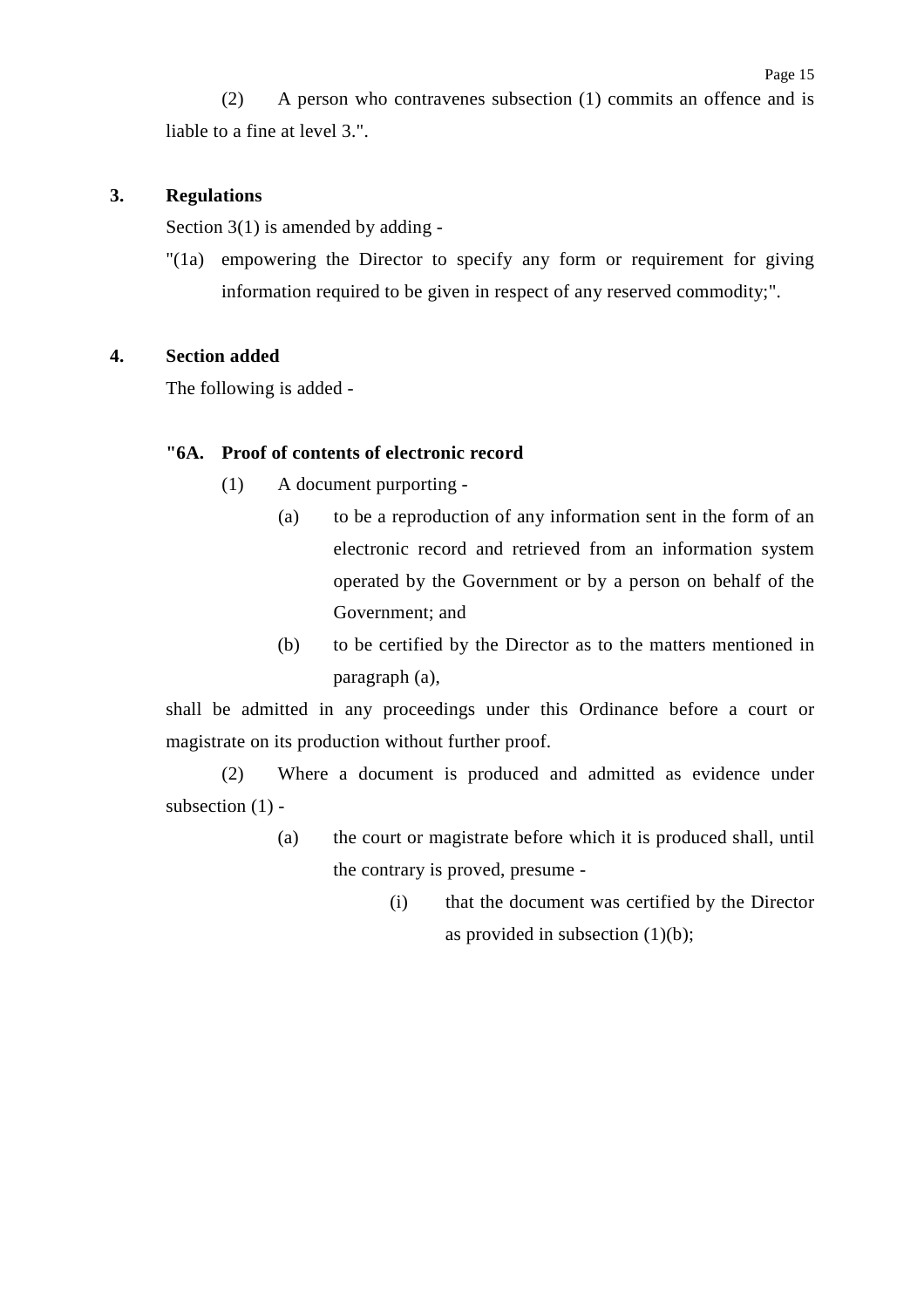- (ii) that the document is a true reproduction of the information sent in the form of an electronic record; and
- (iii) that the reproduction was duly made on the date and at the time referred to in the document; and
- (b) the document is evidence of the contents of the information sent by the sender in the form of an electronic record.

(3) Where a document is produced and admitted as evidence under subsection (1), the court or magistrate may, if it or he thinks fit, on its or his own motion or on the application of any party to the proceedings, summon the person who certified the document and examine him as to its subject-matter.".

#### **5. Section added**

The following is added -

### **"10A. Powers in relation to information in electronic form**

(1) A power conferred under section  $10(1)(c)(ii)$  to seize, remove and detain anything that is suspected to be or to contain evidence of an offence includes, where the evidence consists of information that is stored or capable of being retrieved in the form of an electronic record, the power to require that the information be produced in a form in which it can be removed and in which it is either legible or capable of being retrieved on a computer, and to seize, remove and detain the material so produced.

(2) A power conferred under section  $10(1)(e)$  to require the production of and examine any document includes the power to require the production in a legible form of information that is stored or capable of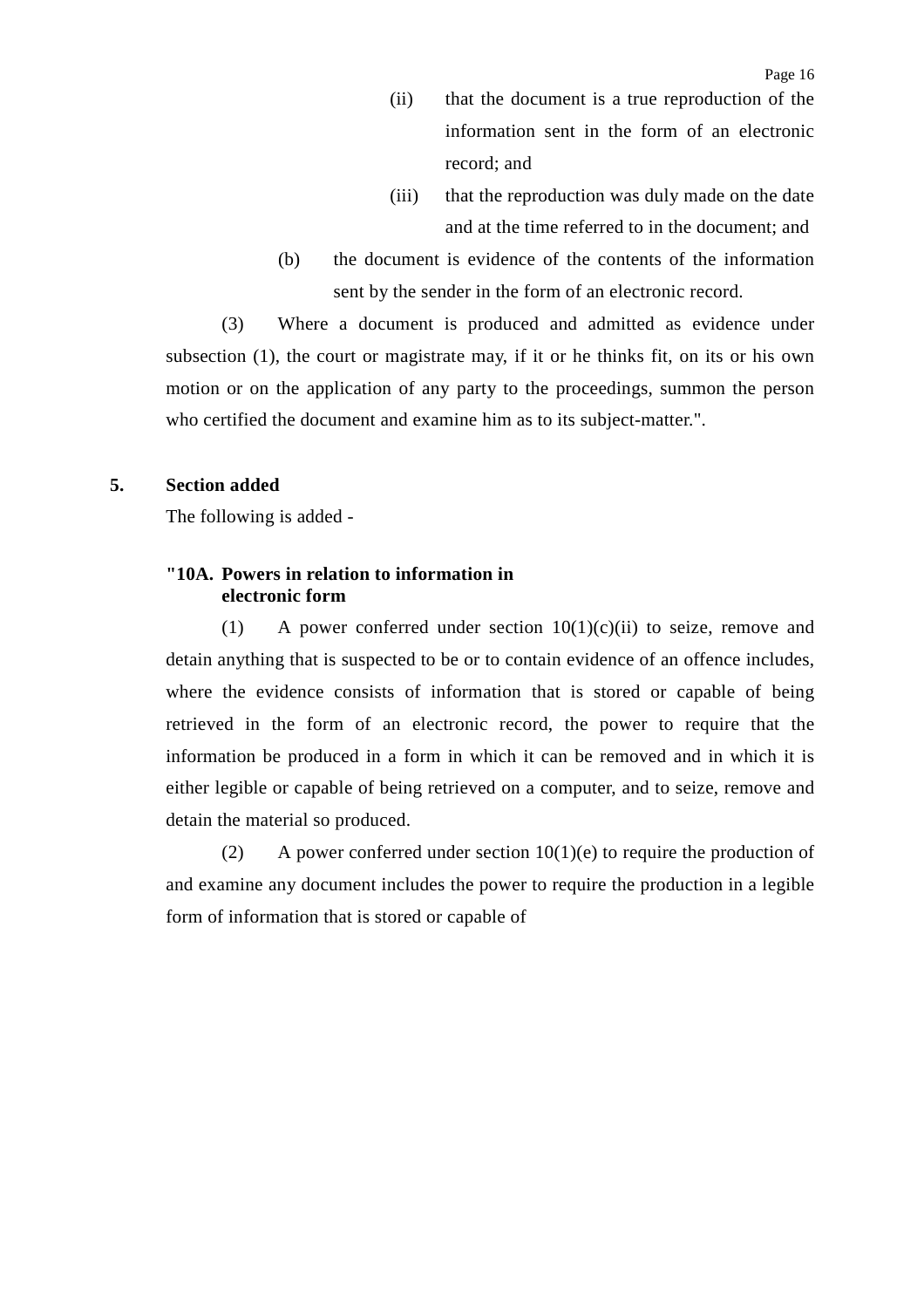being retrieved in the form of an electronic record and to examine the information or material so produced.

(3) A power conferred by this Ordinance to seize, remove and detain anything found in any premises or place entered under section  $10(1)(a)$  shall be construed as including the power -

- (a) to require that any information stored in the form of an electronic record and accessible from the premises or place be produced in a form in which it is either legible or capable of being retrieved on a computer and in which it can be removed; and
- (b) to remove anything produced pursuant to a requirement made under paragraph (a).".

#### **6. Section added**

The following is added -

#### **"14. Exemption from requirement to use recognized electronic service**

(1) Where a provision of this Ordinance requires that any information to be given under the Ordinance shall be given using a recognized electronic service, the Commissioner may, by notice published in the Gazette, specify that the information may be given in paper form, and where a notice under this subsection has effect in relation to any information, the information shall, in accordance with the provision of this Ordinance as read together with the notice, be given either in paper form or using a recognized electronic service.

(2) Where a provision of this Ordinance requires that any information to be given under the Ordinance shall be given using a recognized electronic service, the Commissioner may, by notice published in the Gazette, specify that the information shall be given in paper form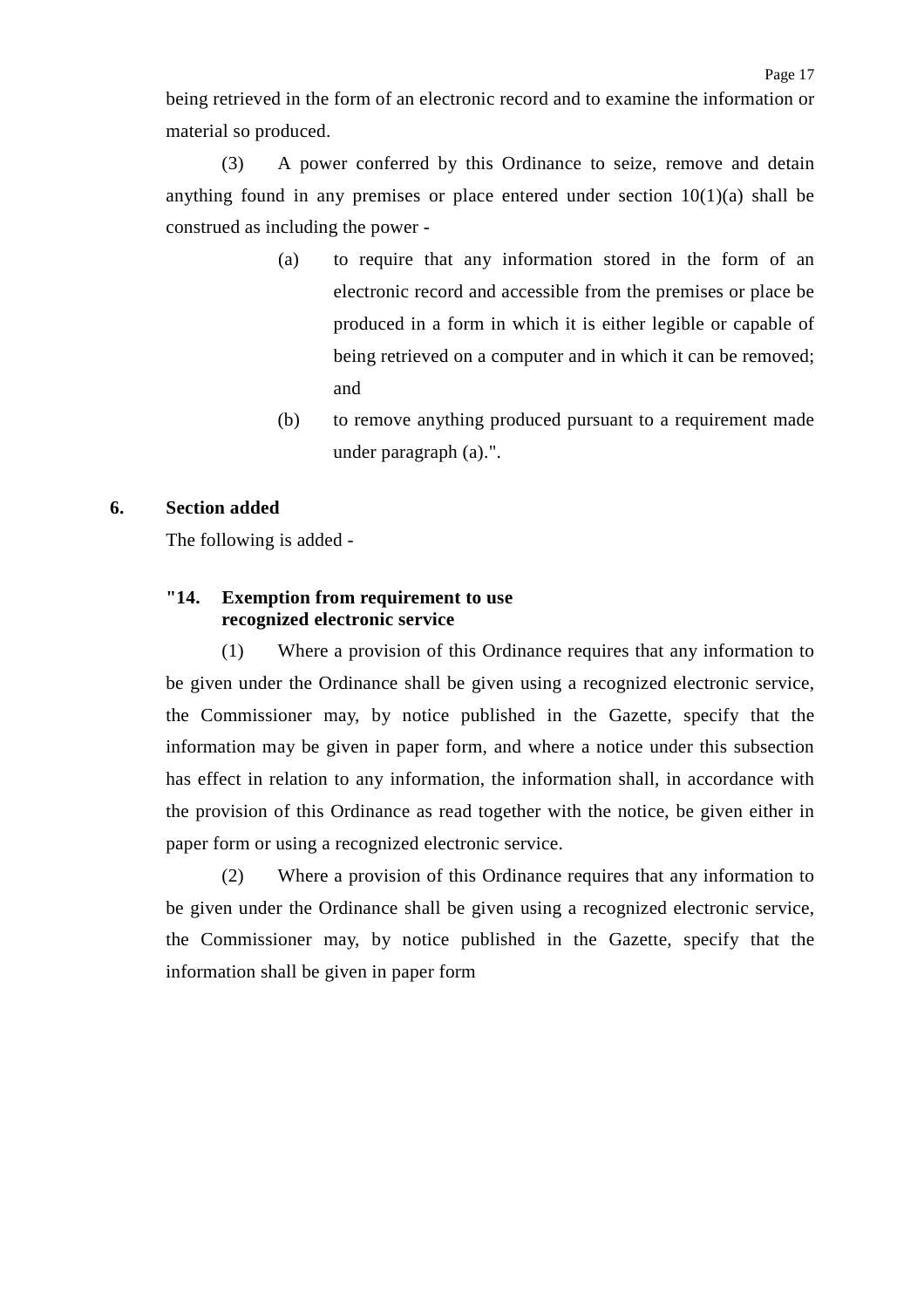(3) A notice under subsection (1) or (2) providing for the giving of information in paper form may require that the information shall be certified as correct or that the document containing the information be certified as a true copy, as may be appropriate, by the person giving the information or by some other person.

together with the notice, be given in paper form only.

(4) A notice under subsection (1) or (2) may make different provision in relation to different classes of persons or information.

(5) A notice under subsection (1) or (2) is not subsidiary legislation.".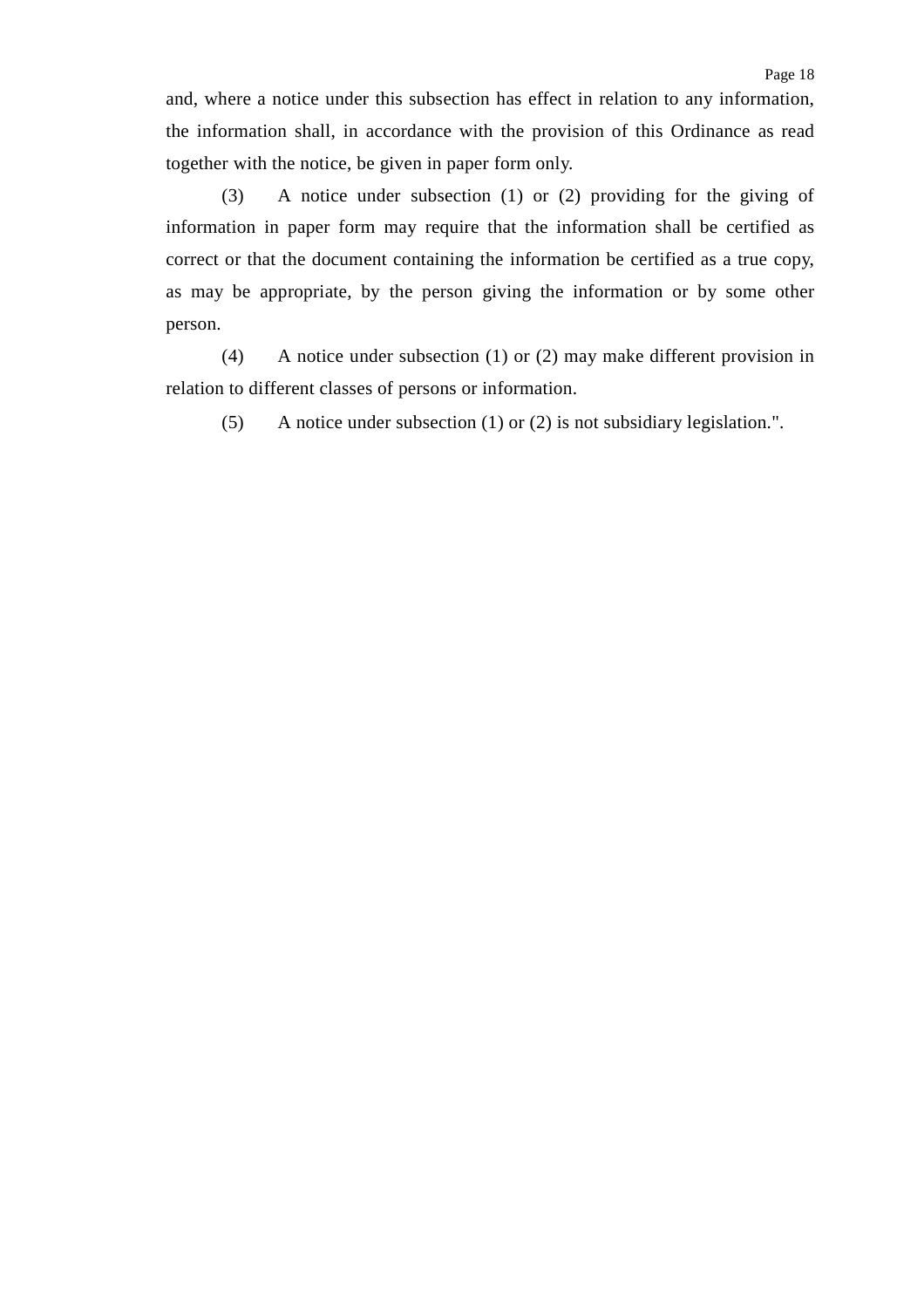#### SCHEDULE 3 [s. 4]

### AMENDMENT OF INDUSTRIAL TRAINING (CLOTHING INDUSTRY) ORDINANCE

#### **1. Interpretation**

Section 2 of the Industrial Training (Clothing Industry) Ordinance (Cap. 318) is amended -

- (a) in the definition of "security device", by repealing everything after "person" and substituting "to be used for authenticating that person as the sender of information using services provided by a specified body;";
- (b) by adding -

""information" (資料) has the meaning given to that term by section

2(1) of the Electronic Transactions Ordinance (Cap. 553);".

### **2. Section substituted**

Section 30A is repealed and the following substituted -

### **"30A. Presumption regarding information sent using services provided by specified body**

(1) Where information received by the Commissioner was sent using services provided by a specified body, evidence which shows that the identity of the sender of the information was authenticated by the use of a security device is, in the absence of evidence to the contrary -

- (a) proof that the person issued with the security device furnished the information; and
- (b) proof that the person issued with the security device made a statement or declaration contained in the information.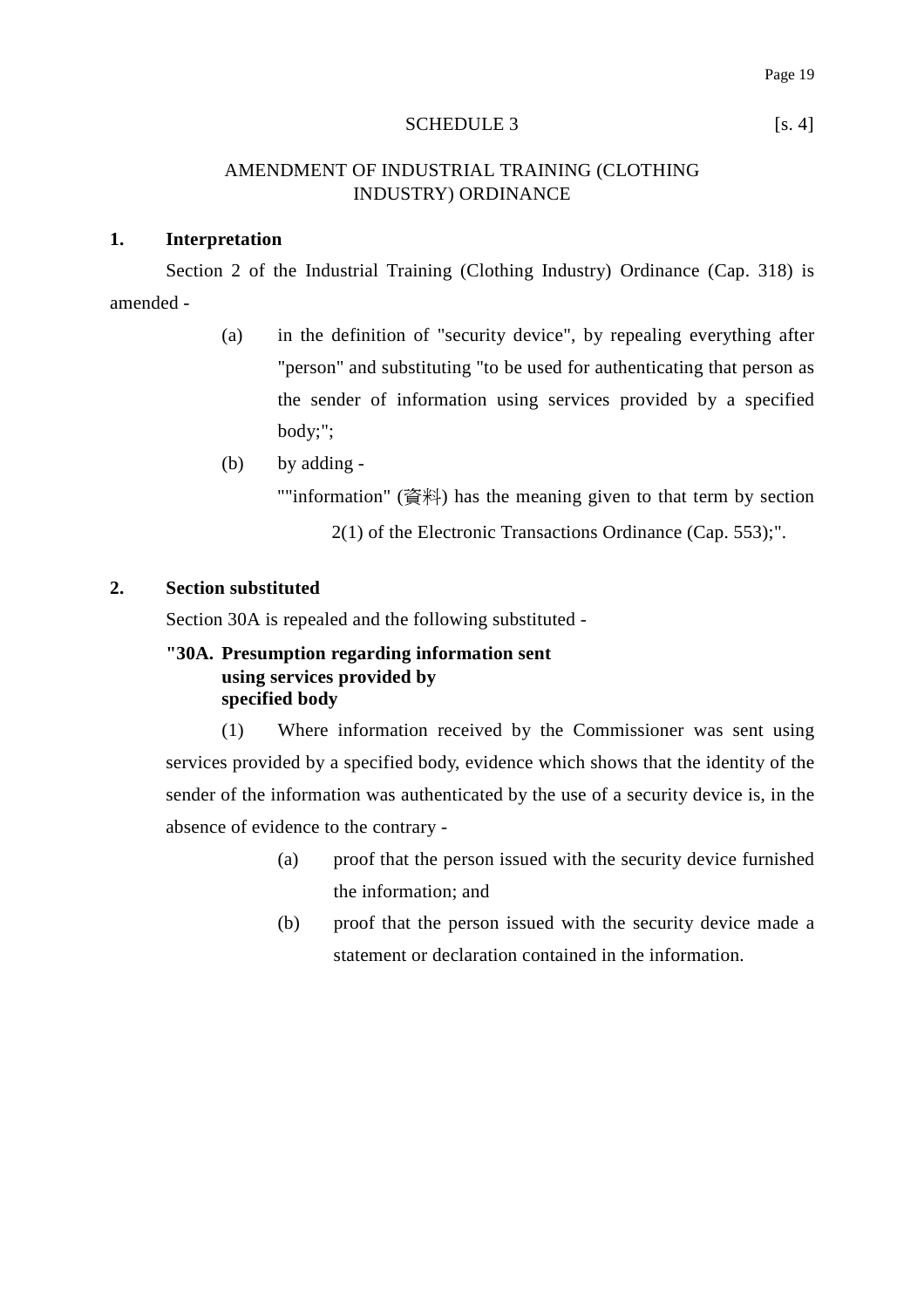(2) Where information received by the Commissioner and sent using services provided by a specified body was sent by a specified agent who has obtained an authorization in accordance with section 30C -

- (a) a person named in the information as the person who furnished the information is, in the absence of evidence to the contrary, regarded for the purposes of this Ordinance as the person who furnished the information; and
- (b) a person named in the information as the person who made a statement or declaration contained in the information is, in the absence of evidence to the contrary, regarded for the purposes of this Ordinance as the person who made the statement or declaration.".

### **3. Safekeeping of security device**

Section 30B is amended by repealing everything after "device -" and substituting -

- "(a) shall not authorize or allow any other person to use the device in connection with the sending of information to the Commissioner under this Ordinance using services provided by a specified body;
- (b) shall take all reasonable steps and exercise due diligence to prevent any other person from using the device in connection with the sending of information to the Commissioner under this Ordinance using services provided by a specified body.".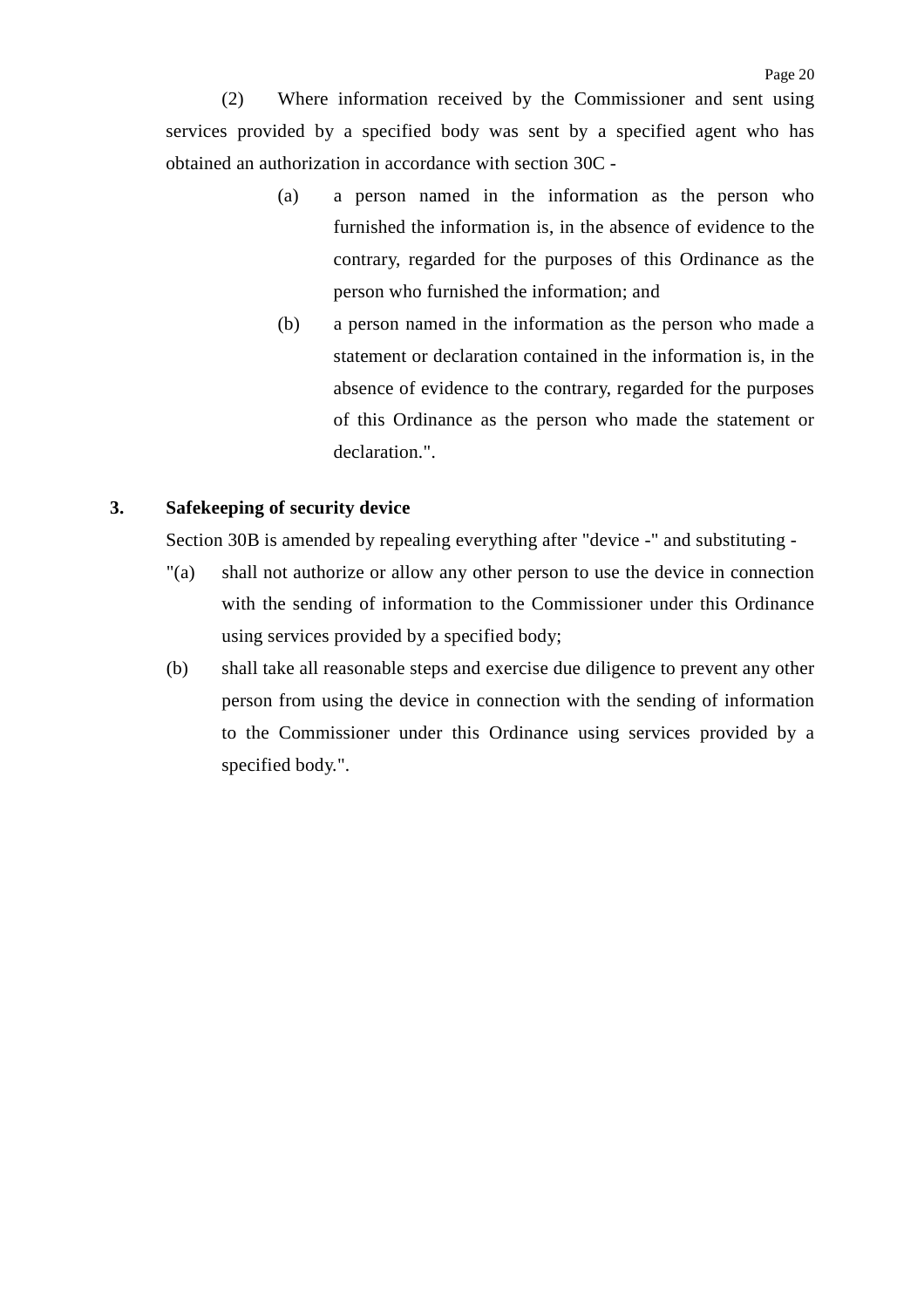#### SCHEDULE 4 [s. 5]

### AMENDMENT OF PROTECTION OF NON-GOVERNMENT CERTIFICATES OF ORIGIN ORDINANCE

#### **1. Interpretation**

Section 2 of the Protection of Non-Government Certificates of Origin Ordinance (Cap. 324) is amended -

- (a) in the definition of "security device", by repealing everything after "person" and substituting "to be used for authenticating that person as the sender of information using services provided by a specified body;";
- (b) by adding -

""information" (資料) has the meaning given to that term by section 2(1) of the Electronic Transactions Ordinance (Cap. 553);".

### **2. Section substituted**

Section 2A is repealed and the following substituted -

## **"2A. Presumption regarding information sent using services provided by specified body**

(1) Where information received by an approved body was sent using services provided by a specified body, evidence which shows that the identity of the sender of the information was authenticated by the use of a security device is, in the absence of evidence to the contrary -

> (a) proof that the person issued with the security device furnished the information; and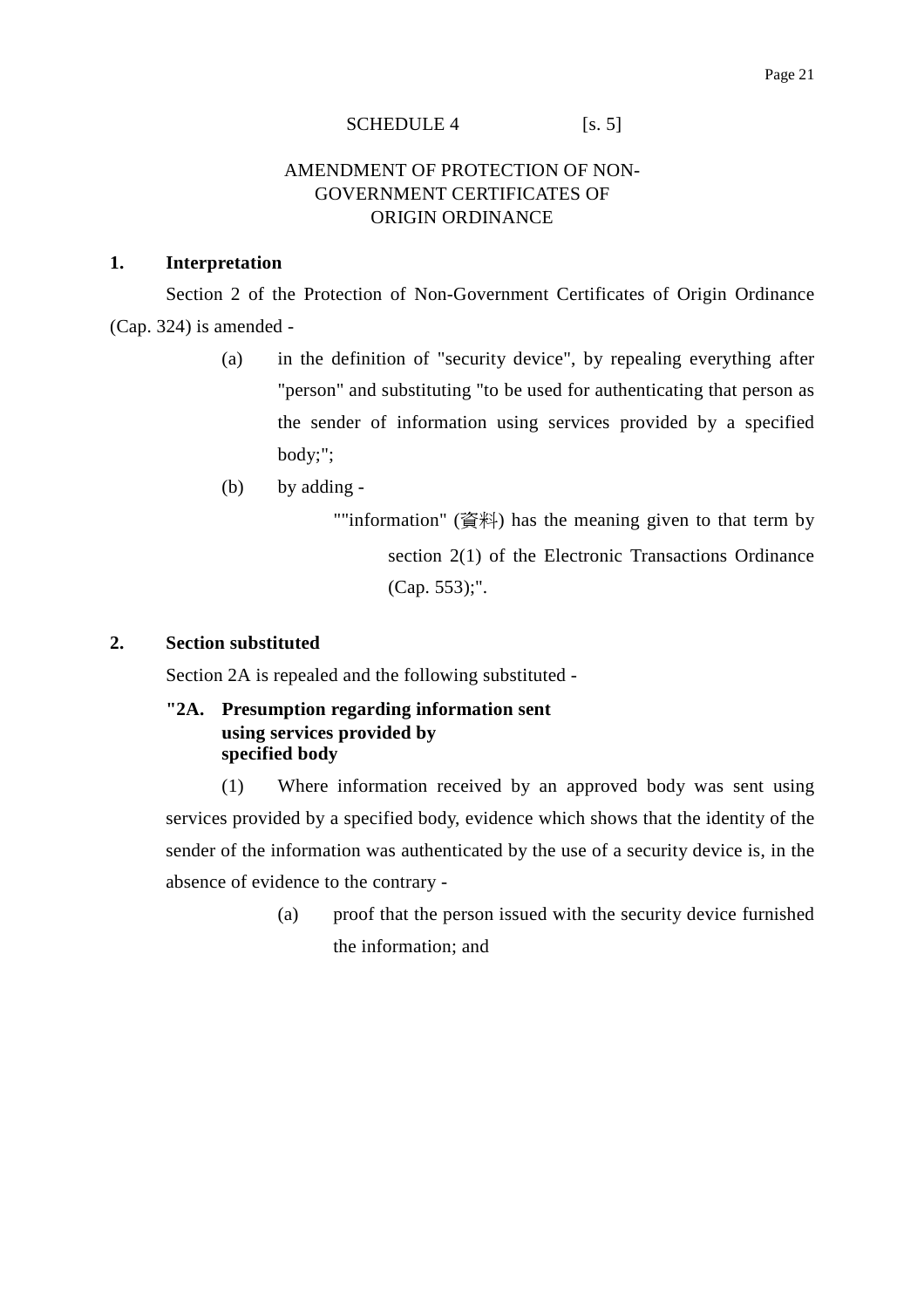(b) proof that the person issued with the security device made a statement or declaration contained in the information.

(2) Where information received by an approved body and sent using services provided by a specified body was sent by a specified agent who has obtained an authorization in accordance with section 2C -

- (a) a person named in the information as the person who furnished the information is, in the absence of evidence to the contrary, regarded for the purposes of this Ordinance as the person who furnished the information; and
- (b) a person named in the information as the person who made a statement or declaration contained in the information is, in the absence of evidence to the contrary, regarded for the purposes of this Ordinance as the person who made the statement or declaration.".

### **3. Safekeeping of security device**

Section 2B is amended by repealing everything after "device -" and substituting -

- "(a) shall not authorize or allow any other person to use the device in connection with the sending of information to an approved body under this Ordinance using services provided by a specified body;
- (b) shall take all reasonable steps and exercise due diligence to prevent any other person from using the device in connection with the sending of information to an approved body under this Ordinance using services provided by a specified body.".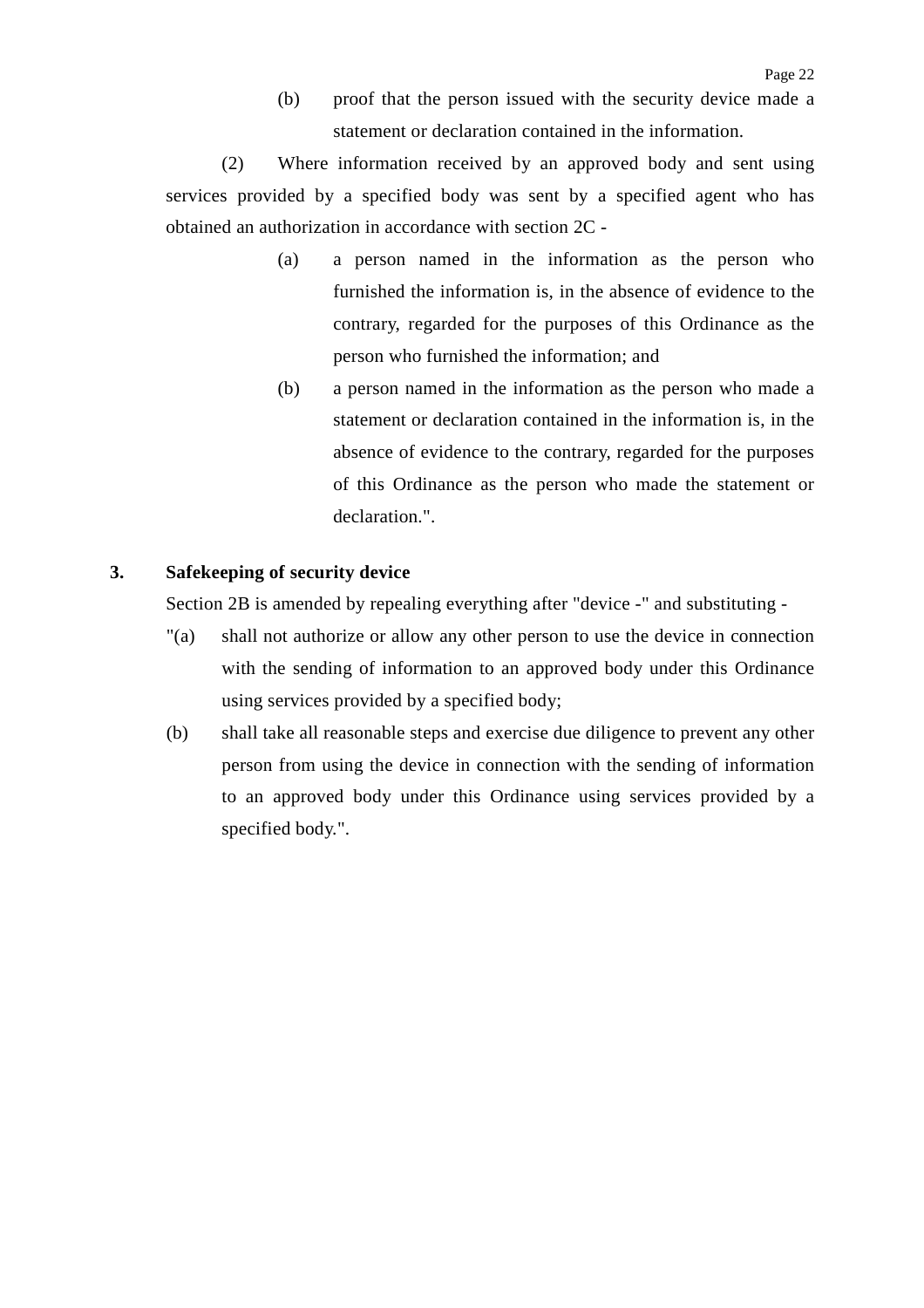#### **Explanatory Memorandum**

The object of this Bill is to amend various Ordinances, being Ordinances under the purview of the Secretary for Commerce and Industry, to provide for the use of electronic means or for the use of electronic services provided by a particular electronic services provider in carrying out certain transactions under those Ordinances.

#### **Amendment of Import and Export Ordinance**

2. Clause 2 and Schedule 1 amend the Import and Export Ordinance (Cap. 60)("the Ordinance") to require the use of electronic services provided by a particular electronic services provider in sending certain information under the Ordinance and to require that the manifest of any cargo imported into or exported from Hong Kong shall be furnished to the Director-General of Trade and Industry ("the Director").

3. Section 1 of Schedule 1 amends section 2 of the Ordinance ("Interpretation"). The definition of "manifest" is amended to reflect the fact that manifests may be prepared in electronic form, and the definition of "security device" is amended to make a drafting improvement. Definitions of newly introduced terms are added.

4. Sections 2 and 3 of Schedule 1 amend sections 2B and 2C of the Ordinance in relation to security devices to make drafting improvements.

5. Section 4, 5 and 6 of Schedule 1 amend section 8, 9 and 11 of the Ordinance respectively consequent on the introduction of new section 19A of the Ordinance (see paragraph 8 below), and also to require the use of electronic services provided by a particular electronic services provider (referred to in the Ordinance as "services provided by a specified body") in delivering a copy or extract of a manifest to the Director under those sections. The existing requirement for certification of the copy or extract of the manifest is removed.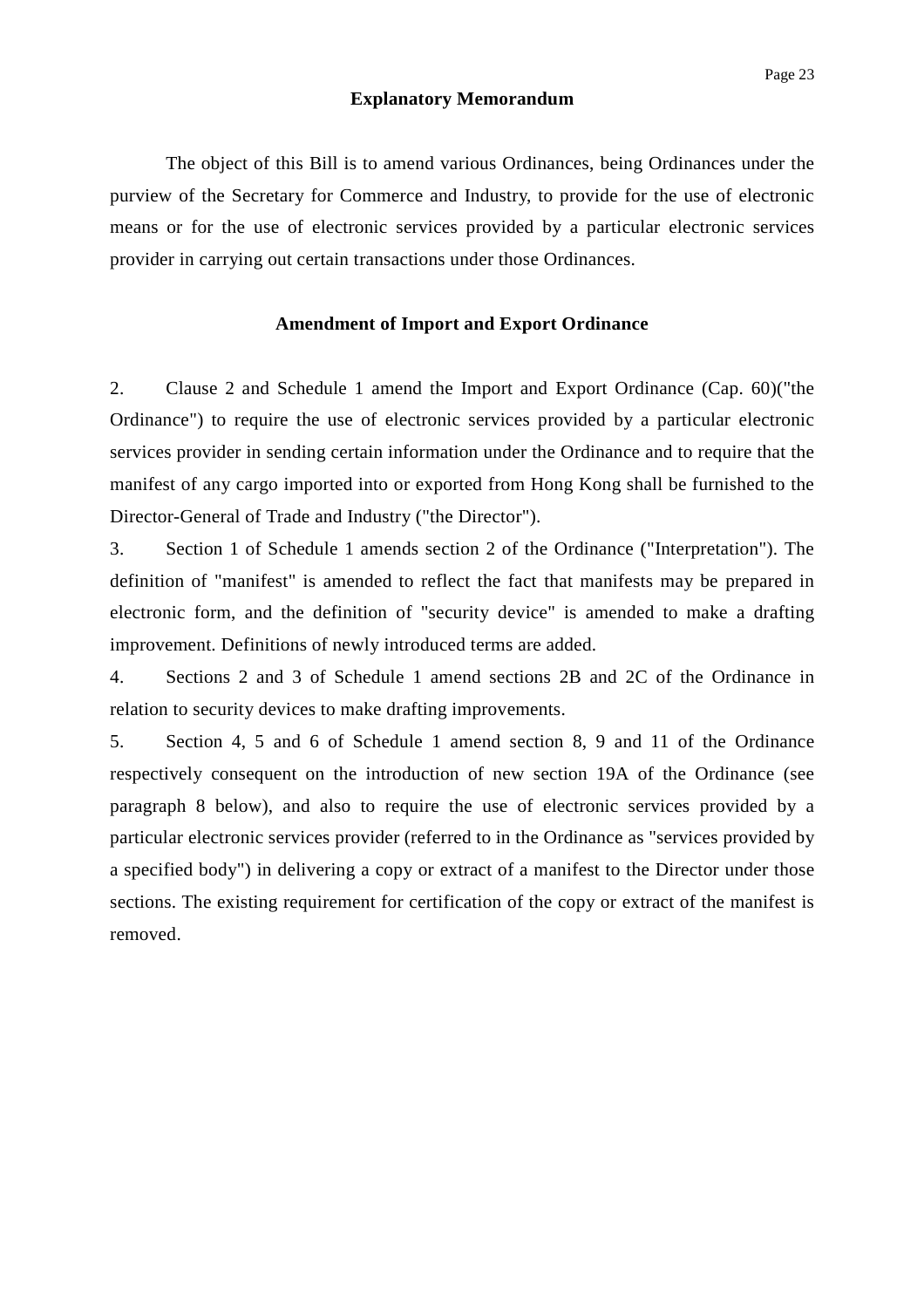6. Section 7 of Schedule 1 amends section 15 of the Ordinance to extend its application to the owner of an aircraft, and to specify the manner of production of a manifest under the section of the Ordinance.

7. Section 8 of Schedule 1 amends section 19(1) of the Ordinance so as to give effect within the Ordinance to an exclusion order made under section 11(1) of the Electronic Transactions Ordinance (Cap. 553) in relation to the section of the Ordinance.

8. Section 9 of Schedule 1 adds a new requirement (as section 19A of the Ordinance) that the Director shall be furnished with the manifest of the cargo imported or exported in every vessel, aircraft or vehicle arriving in or leaving Hong Kong, and shall be so furnished using services provided by a specified body.

9. Section 10 of Schedule 1 amends section 20B(6) of the Ordinance to provide for regulations to be made prescribing the information to be contained in any notice, notification or information given under section 20A or 20B of the Ordinance.

10. Section 11(1) of Schedule 1 amends the regulation-making power in section 31(1)(*ia*) of the Ordinance to allow regulations to be made providing for the Director to specify any form or requirement for giving information required to be given to the Director under the Ordinance.

11. Section 11(2) of Schedule 1 amends the regulation-making power under section 31 of the Ordinance to allow regulations to be made providing for the payment of fees and charges under the Ordinance in the case where information is sent using electronic services provided by a particular electronic services provider.

12. Section 12 of Schedule 1 adds a new section to the Ordinance empowering the Commissioner to specify the use of paper form in addition to or instead of the use of services provided by a specified body when furnishing information under the Ordinance.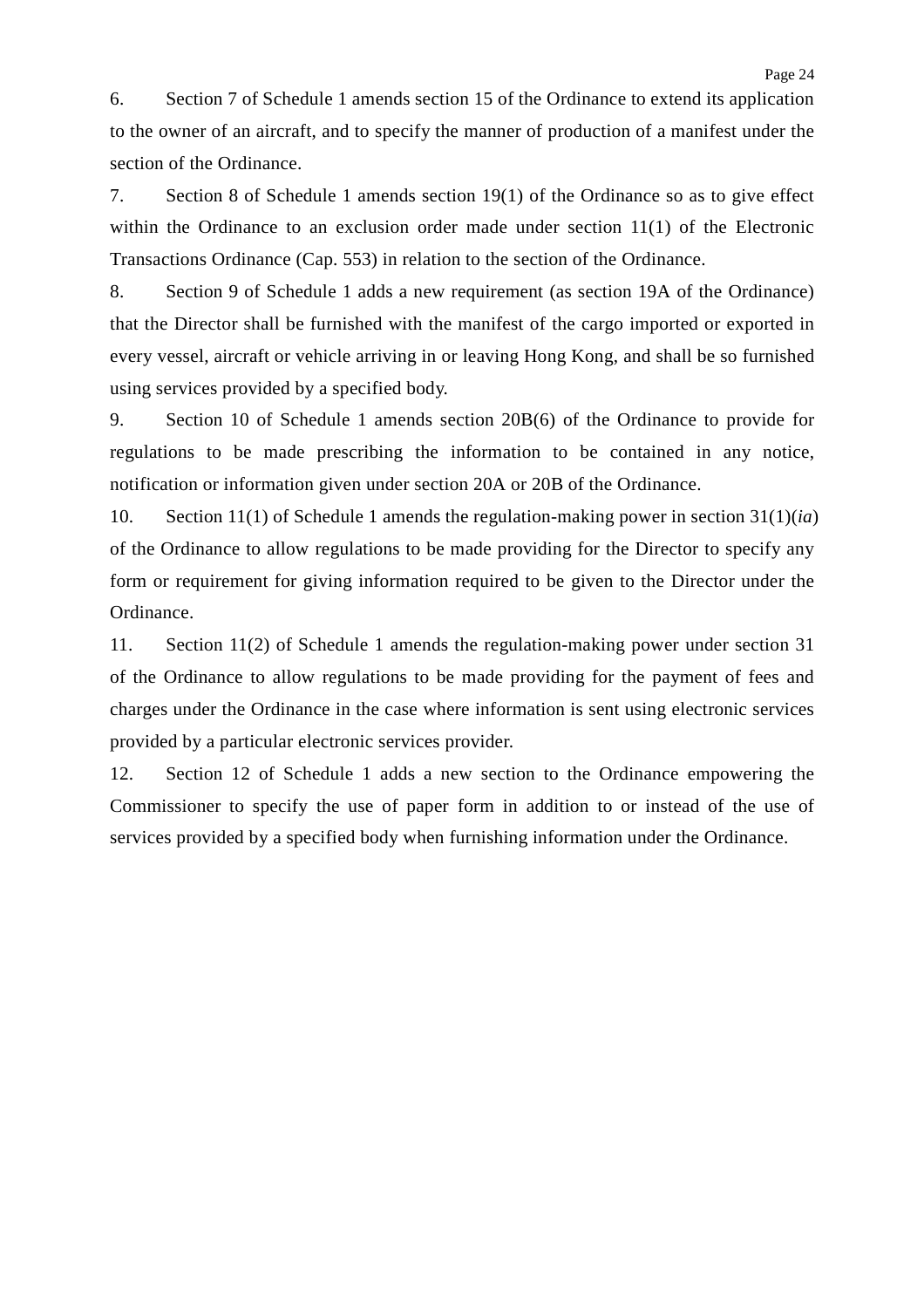13. Section 13 of Schedule 1 adds a transitional provision to the Ordinance in relation to the amendments effected by sections 4, 5, 6 and 9 of that Schedule requiring the use of services provided by a specified body. This transitional provision will allow information to be given in paper form, as an alternative to using services provided by a specified body, until a date to be specified by the Commissioner.

14. Section 14 of Schedule 1 repeals an earlier amendment to section 31(1)(aa) of the Ordinance. That amendment, which has not yet been brought into operation, is subsumed by the amendment effected by section 11(2) of Schedule 1 (see paragraph 11 above).

### **Amendment of Reserved Commodities Ordinance**

15. Clause 3 and Schedule 2 amend the Reserved Commodities Ordinance (Cap. 296) ("the Ordinance") to provide for the use of electronic services provided by a particular electronic services provider in sending information, or receiving of information sent, under the Ordinance and to make other miscellaneous amendments relating to the use of electronic records generally under the Ordinance.

16. Section 1 of Schedule 2 amends section 2(1) of the Ordinance to introduce and define certain terms relevant to the use of a "recognized electronic service" under the Ordinance.

17. Section 2 of Schedule 2 adds new sections 2A to 2D to the Ordinance. Those sections provide for the specification of persons to be providers of recognized electronic services under the Ordinance (new section  $2A(1)$ ), for the use of agents in sending information using a recognized electronic service (new sections 2A(2) and 2D), for aids to proof in relation to information received by the Director-General of Trade and Industry ("the Director") that has been sent using a recognized electronic service (new section 2B) and for the use of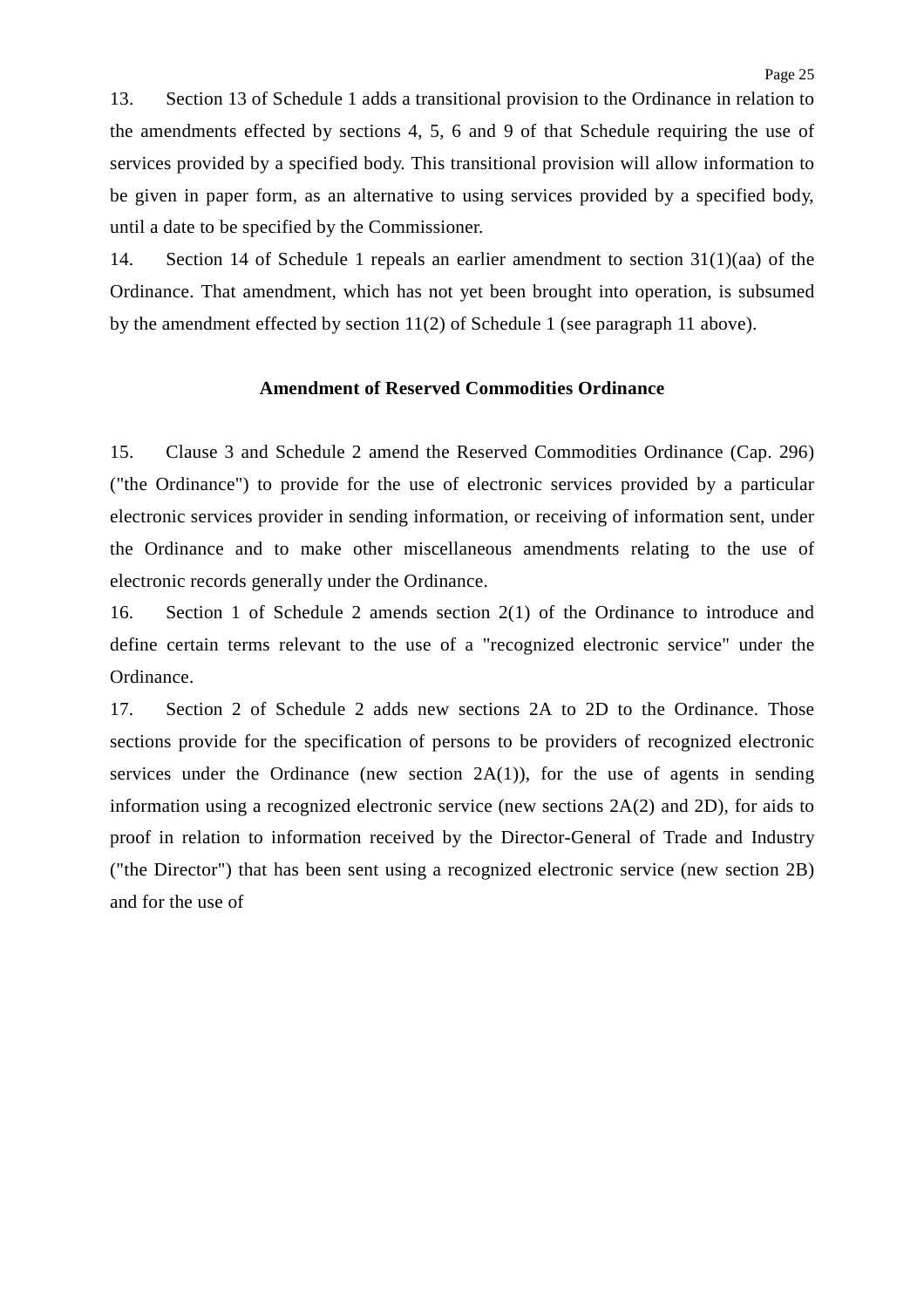security devices in connection with recognized electronic services (new section 2C).

18. Section 3 of Schedule 2 amends the regulation-making power (section 3) under the Ordinance. This amendment will allow regulations to be made in relation to the use of recognized electronic services for giving information in respect of goods to which the Ordinance applies.

19. Section 4 of Schedule 2 adds new section 6A to the Ordinance to facilitate the admission and proof of electronic records in court proceedings.

20. Section 5 of Schedule 2 adds new section 10A to the Ordinance to provide for the application of powers of seizure and examination of documents conferred under section 10 of the Ordinance in relation to information in electronic form.

21. Section 6 of Schedule 2 adds a new section to the Ordinance empowering the Commissioner to specify the use of paper form in addition to or instead of the use of a recognized electronic service when furnishing information under the Ordinance.

## **Amendment of Industrial Training (Clothing Industry) Ordinance**

22. Clause 4 and Schedule 3 amend the Industrial Training (Clothing Industry) Ordinance (Cap. 318) ("the Ordinance") to make drafting improvements to the definition of "security device" in section 2 of the Ordinance (section 1 of Schedule 3) and to the provisions relating to security devices in sections 30A and 30B of the Ordinance (sections 2 and 3 of Schedule 3).

## **Amendment of Protection of Non-Government Certificates of Origin Ordinance**

23. Clause 5 and Schedule 4 amend the Protection of Non-Government Certificates of Origin Ordinance (Cap. 324) ("the Ordinance") to make drafting improvements to the definition of "security device" in section 2 of the Ordinance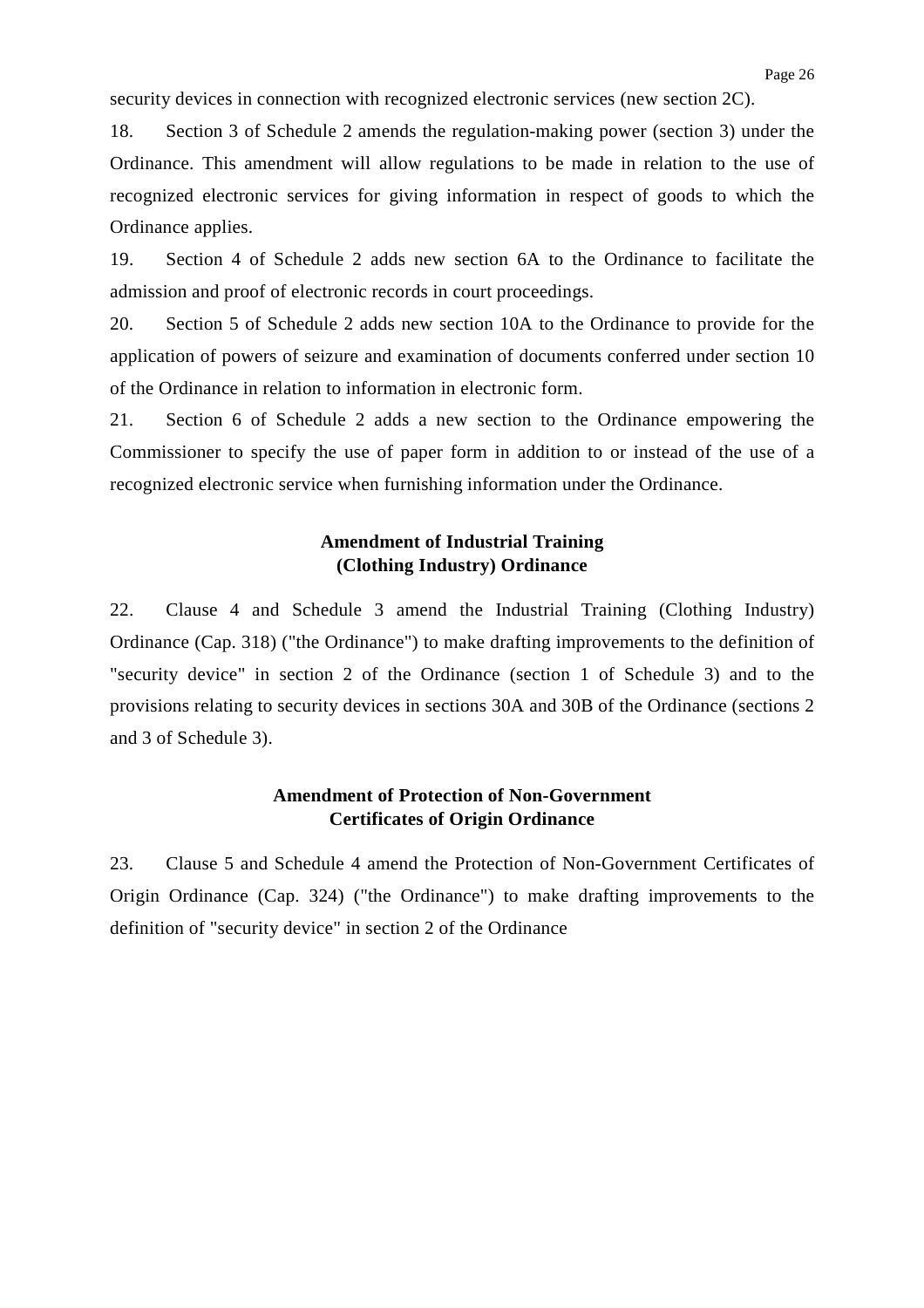(section 1 of Schedule 4) and to the provisions relating to security devices in sections 2A and 2B of the Ordinance (section 2 and 3 of Schedule 4).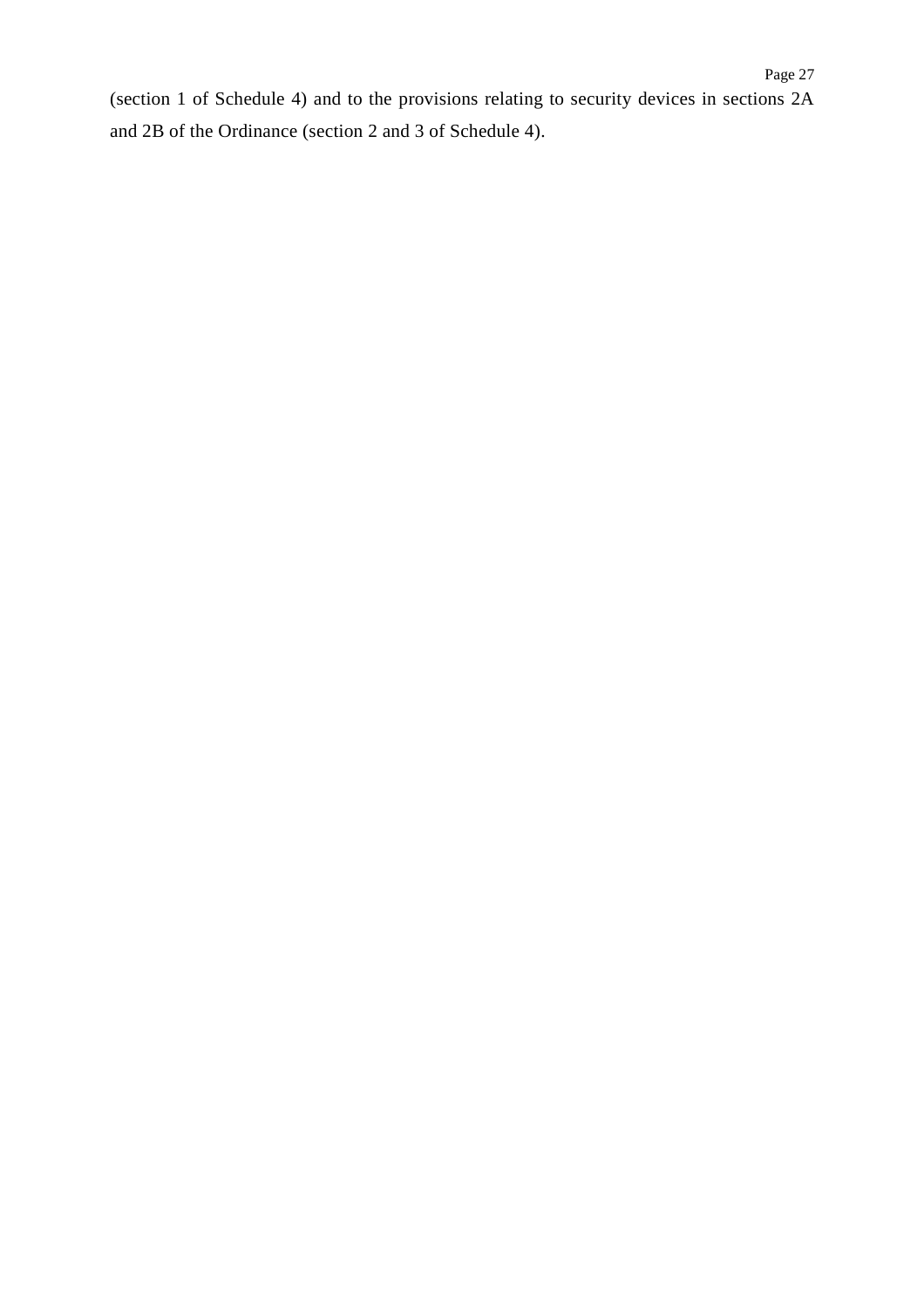## **IMPORT AND EXPORT (GENERAL)(AMENDMENT) REGULATION 2001**

(Made by the Chief Executive in Council under section 31 of the Import and Export Ordinance (Cap. 60))

## **1. Delivery of import notification and manifest to the Director**

(1) Regulation 6A(3) of the Import and Export (General) Regulations (Cap. 60 sub. leg.) is amended by repealing everything after "the textiles are imported" and substituting -

"-

- (a) deliver the import notification to the Director; and
- (b) deliver to the Director, using services provided by a specified body, a copy or extract of the manifest of the vessel, aircraft or vehicle in or on which the textiles have been imported.".
- (2) Regulation 6A is amended by adding -

"(3A) The requirement under paragraph (3)(b) does not apply where at the time of delivering the import notification under paragraph  $(3)(a)$  the Director has been furnished with the manifest under section 19A(1) of the Ordinance.".

## **2. Delivery of export notification and manifest to the Director**

(1) Regulation 6B(2) is amended by repealing everything after "the textiles are exported" and substituting -

"-

- (a) deliver the export notification to the Director; and
- (b) deliver to the Director, using services provided by a specified body, a copy or extract of the manifest of the vessel, aircraft or vehicle in or on which the textiles have been exported.".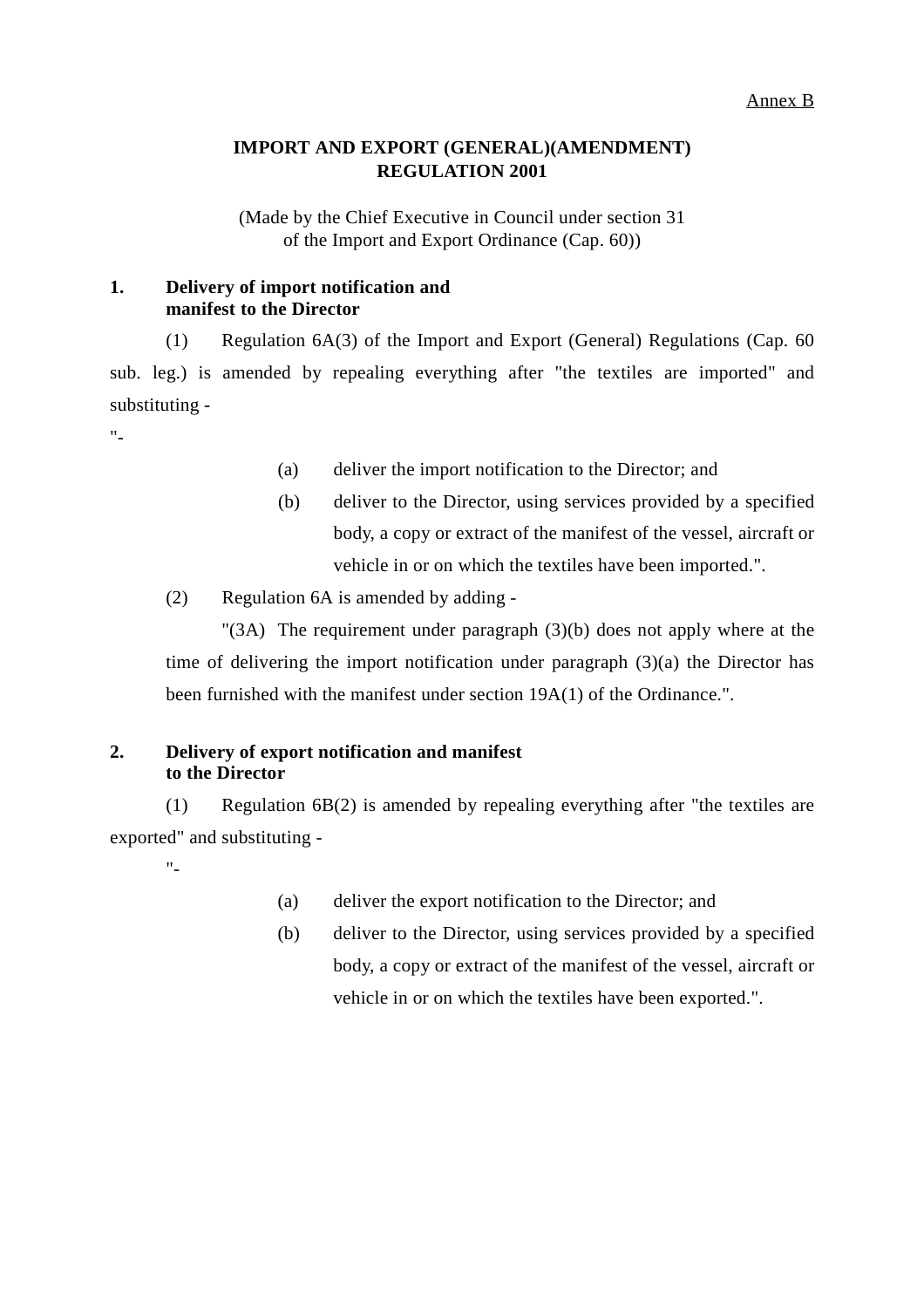(2) Regulation 6B is amended by adding -

" $(2A)$  The requirement under paragraph  $(2)(b)$  does not apply where at the time of delivering the export notification under paragraph (2)(a) the Director has been furnished with the manifest under section 19A(2) of the Ordinance.".

## **3. Delivery of transhipment notification, manifest, etc., to the Director**

(1) Regulation 6D(2) is amended by repealing everything after "the textiles are imported" and substituting -

 $"$ 

- (a) deliver the transhipment notification to the Director; and
- (b) deliver to the Director, using services provided by a specified body, a copy or extract of the manifest of the vessel, aircraft or vehicle in or on which the textiles have been imported.".

(2) Regulation 6D(4) is amended by repealing everything after "the textiles are exported" and substituting -  $"$ 

- (a) deliver the transhipment notification to the Director; and
- (b) deliver to the Director, using services provided by a specified body, a copy or extract of the manifest of the vessel, aircraft or vehicle in or on which the textiles have been exported.".

(3) Regulation 6D is amended by adding -

"(4A) The requirement under paragraph  $(2)(b)$  or  $(4)(b)$  does not apply where at the time of delivering the transhipment notification under paragraph  $(2)(a)$ or (4)(a), as the case may be, the Director has been furnished with the manifest under section 19A(1) or (2) of the Ordinance, as may be appropriate.".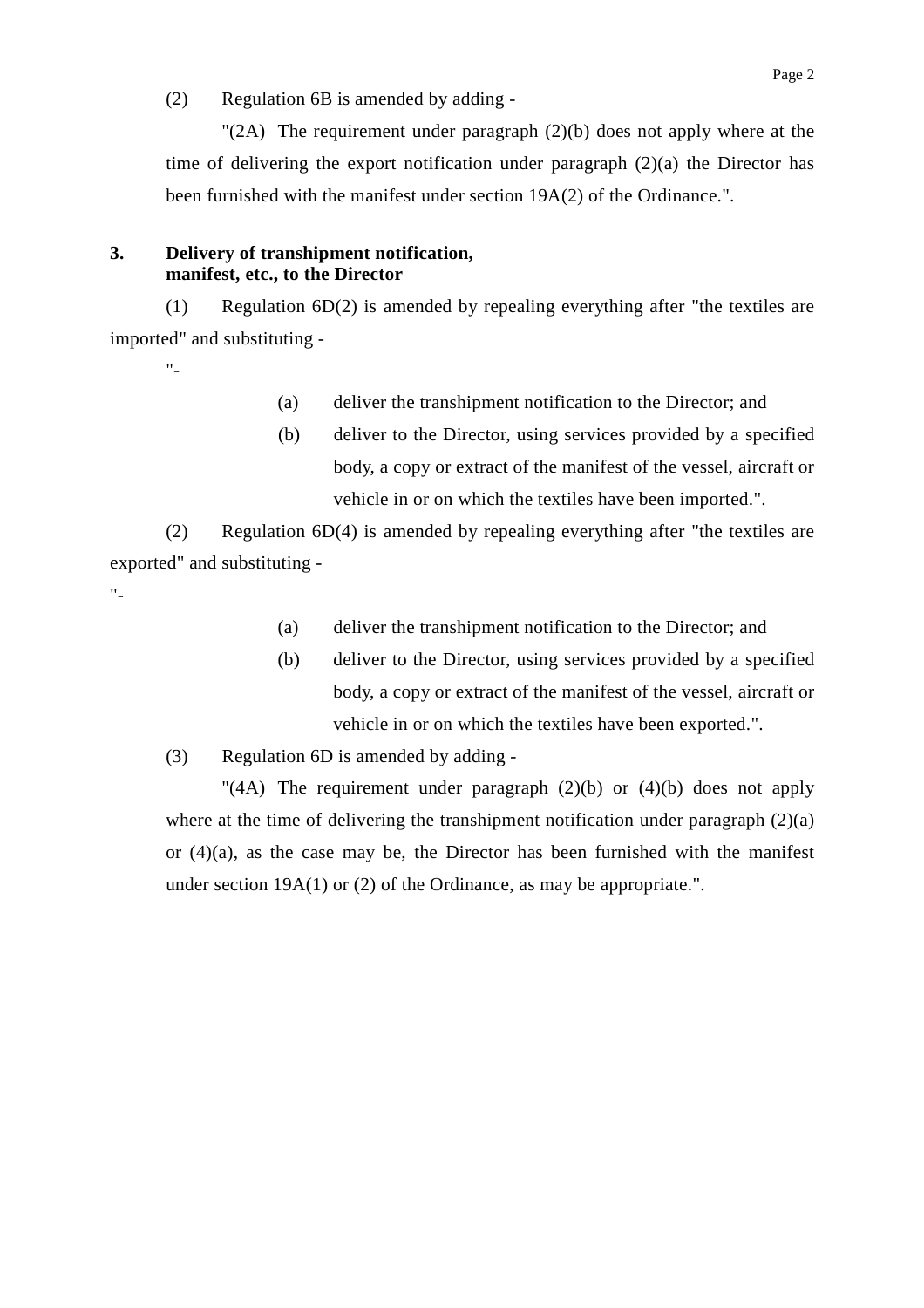## **4. Regulation added**

The following is added-

### **"6H. Transitional**

(1) During the period specified in paragraph (2), any provision in regulation 6A, 6B or 6D requiring information to be given using services provided by a specified body shall be construed as requiring the information to be given either in paper form or using services provided by a specified body.

(2) The period specified for the purposes of paragraph (1) is the period beginning with the commencement of the Import and Export (General) (Amendment) Regulation 2001 (L.N. of 2001) and ending at midnight on a date to be specified by the Commissioner for the purposes of this paragraph by notice published in the Gazette.

(3) A notice published under paragraph (2) may specify different dates in relation to different classes of persons or information.

(4) A notice published under paragraph (2) is subsidiary legislation.".

Clerk to the Executive Council

### COUNCIL CHAMBER

2001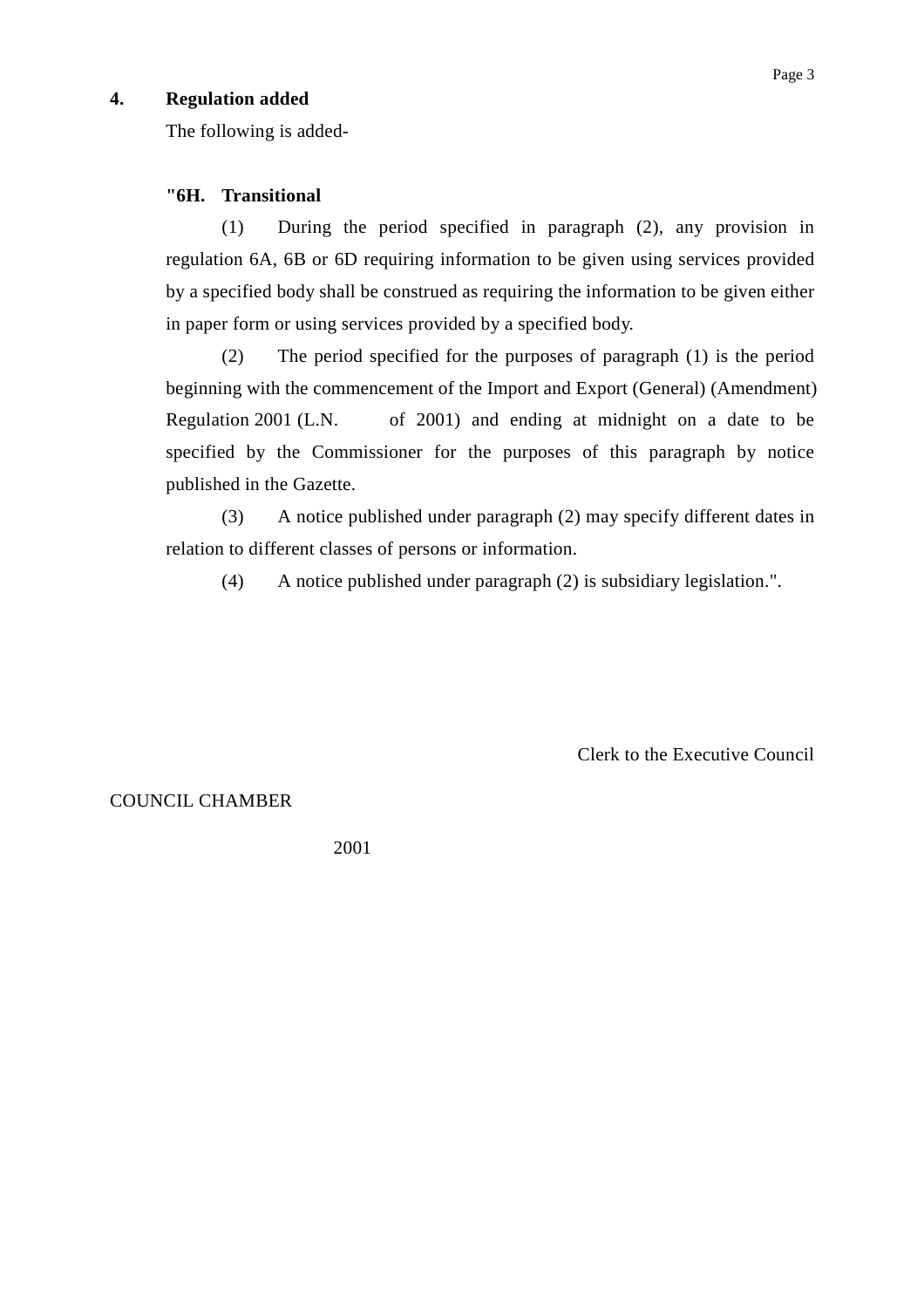#### **Explanatory Note**

This Regulation amends regulations 6A, 6B and 6D of the Import and Export (General) Regulations (Cap. 60 sub. leg.) ("the Regulations") to require the use of services provided by a specified body in delivering to the Director-General of Trade and Industry ("the Director") certain information under those provisions (sections 1, 2 and 3). These regulations are also amended consequent on the enactment of new section 19A of the Import and Export Ordinance (Cap. 60), which requires that the manifest of the cargo imported or exported in every vessel, aircraft or vehicle entering or leaving Hong Kong shall be furnished to the Director.

2. Section 4 adds a transitional provision to the Regulations in relation to the amendments effected by sections 1, 2 and 3 requiring the use of services provided by a specified body. That provision will allow information to be sent in paper form, as an alternative to using services provided by a specified body, until a date to be specified by the Commissioner of Customs and Excise.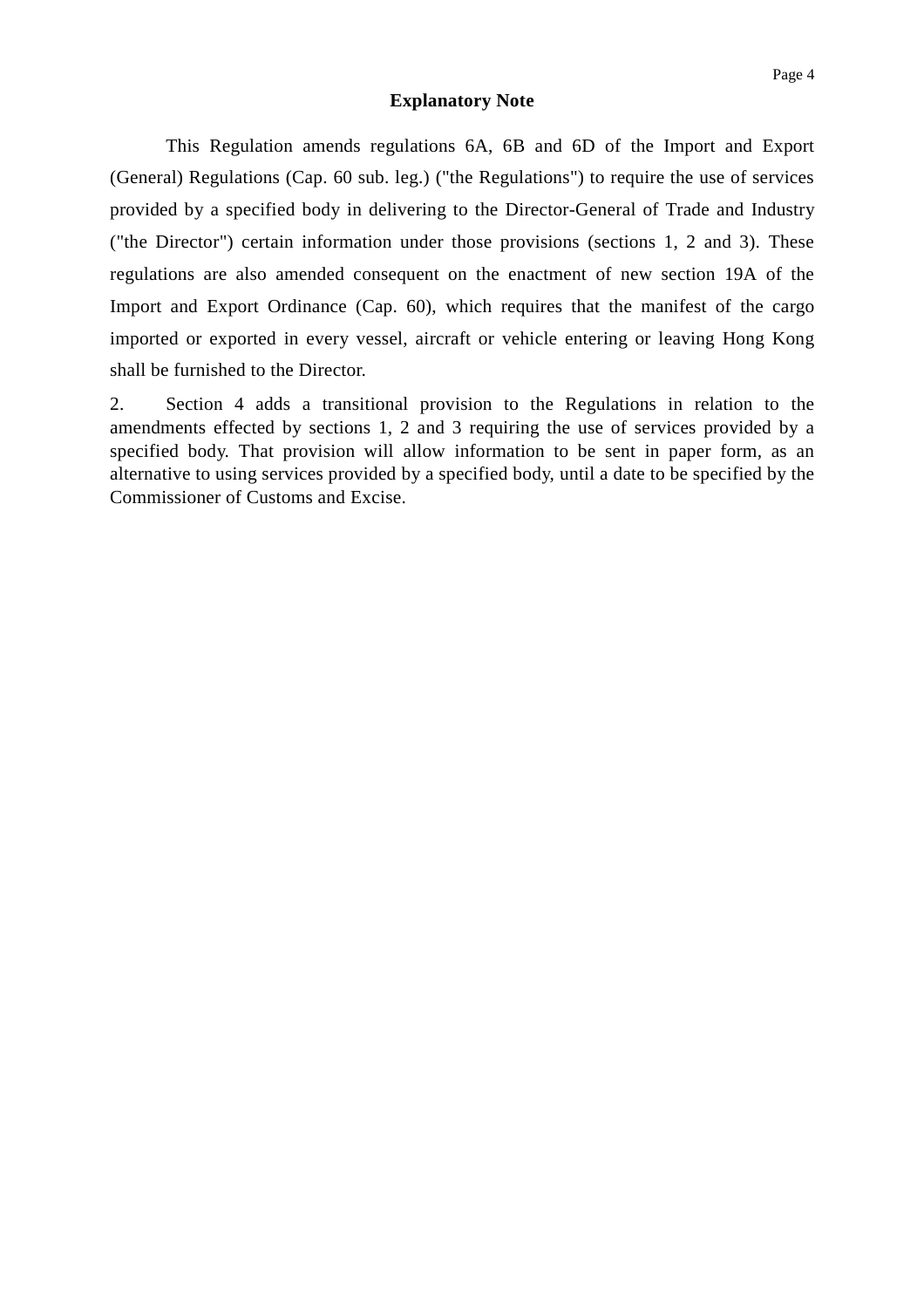## **IMPORT AND EXPORT (REGISTRATION) (AMENDMENT) REGULATION 2001**

(Made by the Chief Executive in Council under section 31 of the Import and Export Ordinance (Cap. 60))

## **1. Import manifests and other particulars**

Regulation 11(2) of the Import and Export (Registration) Regulations (Cap. 60 sub. leg.) is repealed and the following substituted -

- "(2) Every manifest required to be lodged under paragraph (1)
	- (a) shall be lodged within 14 days after the arrival of the vessel, aircraft or vehicle within Hong Kong on the occasion concerned; and
	- (b) shall be lodged using services provided by a specified body.".

## **2. Export manifests**

Regulation 12(2) is repealed and the following substituted -

- "(2) Every manifest required to be lodged under paragraph (1)
	- (a) shall be lodged within 14 days after the departure of the vessel, aircraft or vehicle from Hong Kong on the occasion concerned; and
	- (b) shall be lodged using services provided by a specified body.".

## **3. Safekeeping of security device**

Regulation 13A(1) is amended by repealing everything after "device-" and substituting -

"(a) shall not authorize or allow any other person to use the device in connection with the sending of information to the Commissioner under these regulations using services provided by a specified body;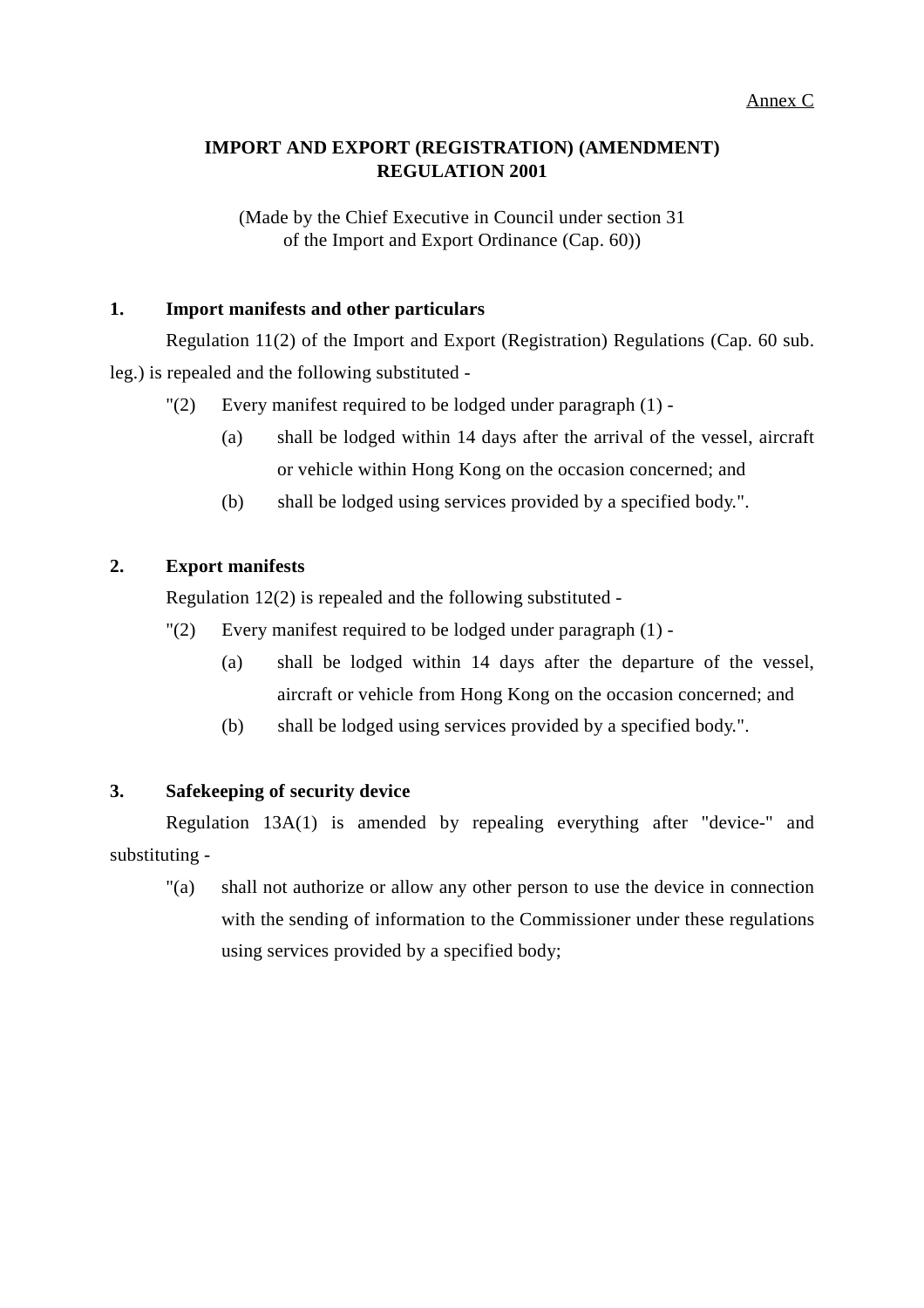(b) shall take all reasonable steps and exercise due diligence to prevent any other person from using the device in connection with the sending of information to the Commissioner under these regualtions using services provided by a specified body.".

## **4. Regulation added**

The following is added -

### **"15. Transitional**

(1) During the period specified in paragraph (2), any provision in regulation 11 or 12 requiring information to be given using services provided by a specified body shall be construed as requiring the information to be given either in paper form or using services provided by a specified body.

(2) The period specified for the purposes of paragraph (1) is the period beginning with the commencement of the Import and Export (Registration) (Amendment) Regulation 2001 (L.N. of 2001) and ending at midnight on a date to be specified by the Commissioner for the purposes of this paragraph by notice published in the Gazette.

(3) A notice published under paragraph (2) may specify different dates in relation to different classes of persons or information.

(4) A notice published under paragraph (2) is subsidiary legislation.".

Clerk to the Executive Council

### COUNCIL CHAMBER

2001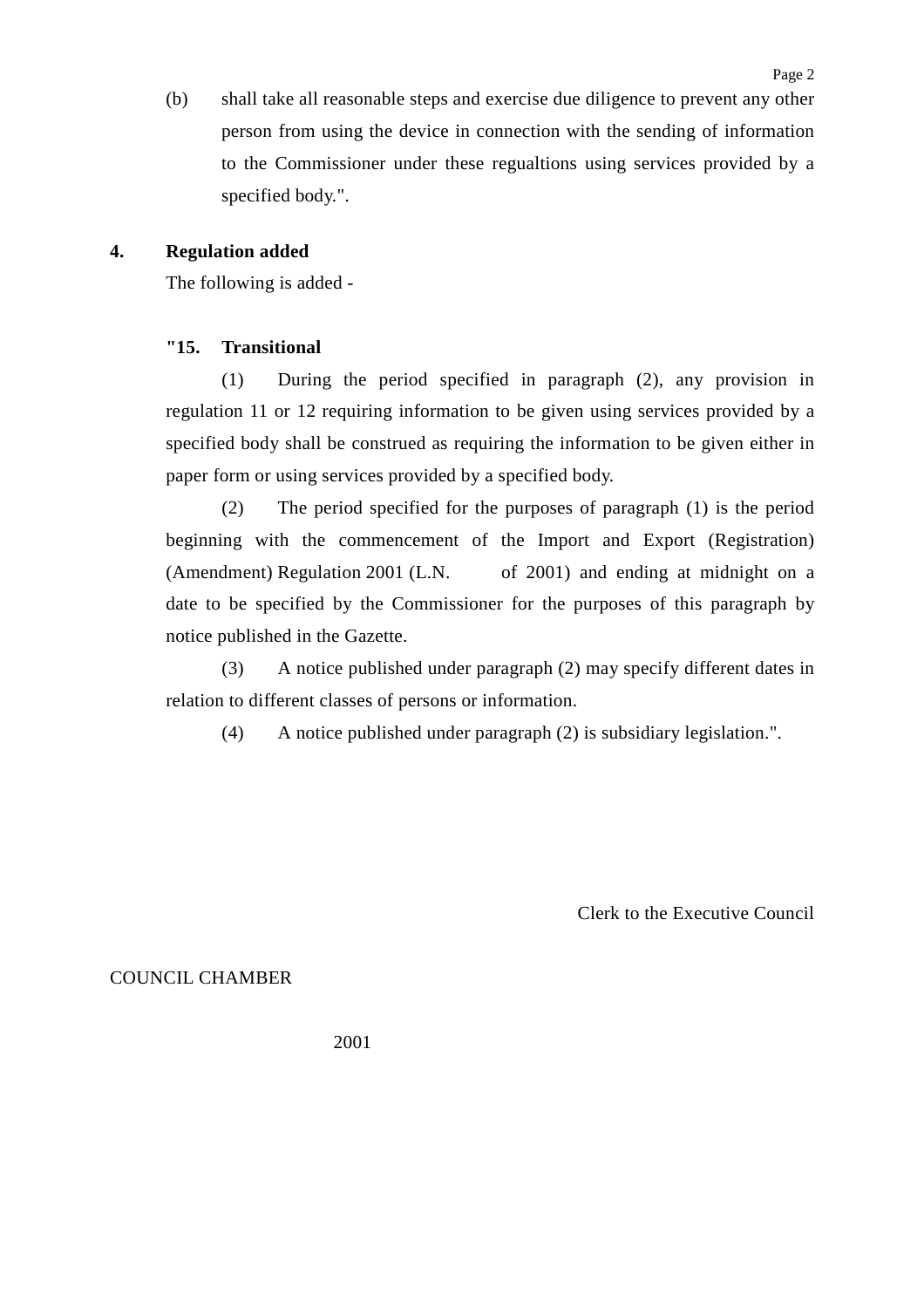#### **Explanatory Note**

This Regulation amends the Import and Export (Registration) Regulations (Cap. 60 sub. leg.) ("the Regulations") to provide for the use of services provided by a specified body in lodging manifests under regulations 11 and 12, and to extend the period within which a manifest is required to be lodged under those regulations (sections 1 and 2).

2. Section 3 amends regulation 13A(1) of the Regulations in relation to security devices to make a drafting improvement.

3. Section 4 adds a transitional provision to the Regulations in relation to the amendments effected by sections 1 and 2 requiring the use of services provided by a specified body. This provision will allow information to be sent in paper form, as an alternative to using services provided by a specified body, until a date to be specified by the Commissioner of Customs and Excise.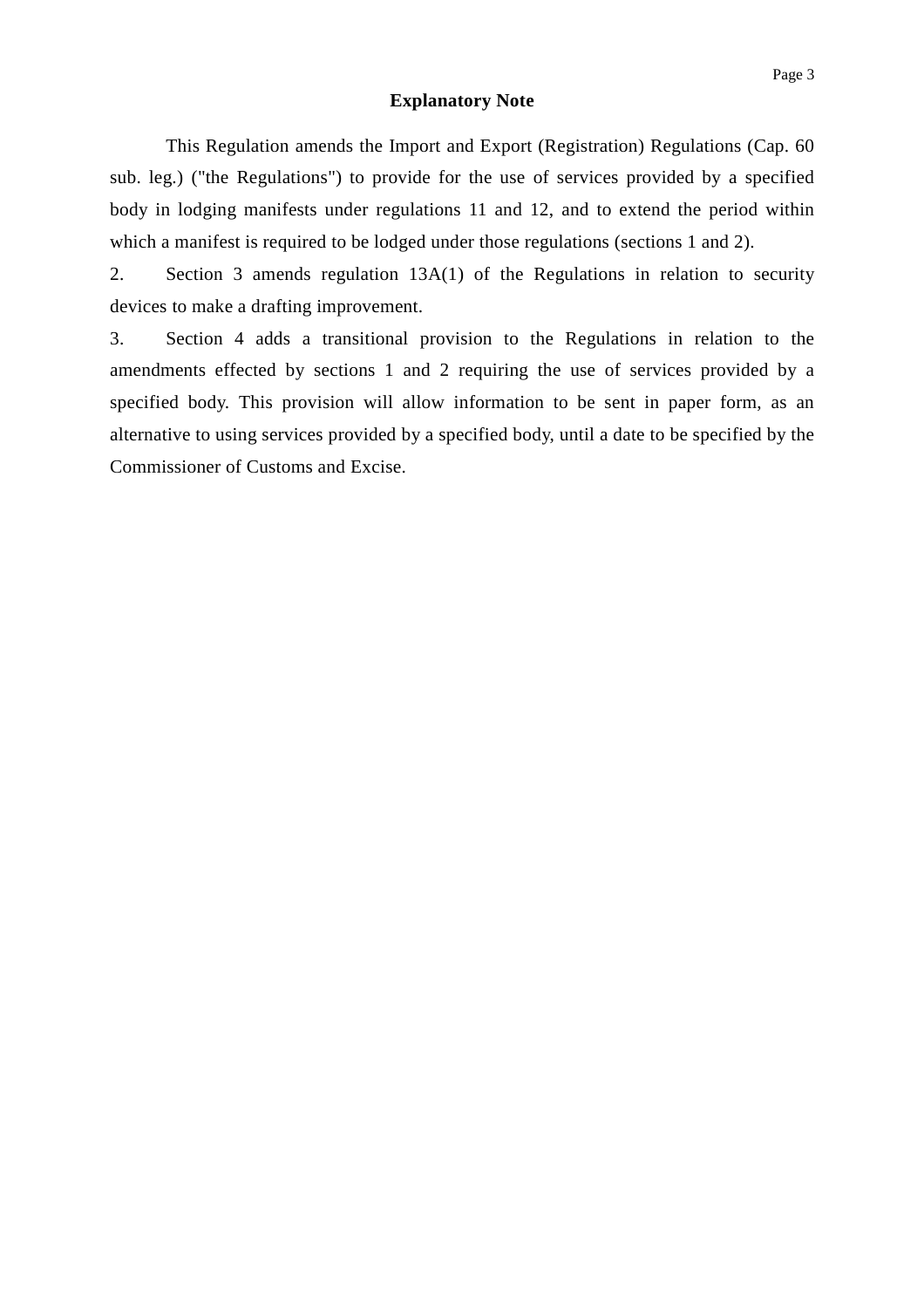## **IMPORT AND EXPORT (REMOVAL OF ARTICLES) (AMENDMENT) REGULATION 2001**

(Made by the Chief Executive in Council under section 31 of the Import and Export Ordinance (Cap. 60))

## **1. Interpretation**

Regulation 2 of the Import and Export (Removal of Articles) Regulations (Cap. 60 sub. leg.) is repealed.

## **2. Regulations substituted**

Regulations 3 and 4 are repealed and the following substituted -

## **"3. Notice etc. under section 20A**

(1) A notice under section 20A(2) of the Ordinance shall contain the information specified in Part 1 of Schedule 1.

(2) A notification of permission under section 20A(4)(a) of the Ordinance shall contain the information specified in Part 2 of Schedule 1.

## **4. Notice etc. under section 20B**

(1) A notice under section 20B(1) of the Ordinance shall contain the information specified in Part 1 of Schedule 2.

(2) The information required to be given in writing under section 20B(3)(b) of the Ordinance shall include the matters specified in Part 2 of Schedule 2.".

## **3. Use of forms**

Regulation 5 is repealed.

## **4. Service of notice**

- (1) Regulation  $6(1)$  is amended by adding -
- "(ba) by sending it to him using services provided by a specified body;".
- (2) Regulation 6 is amended by adding -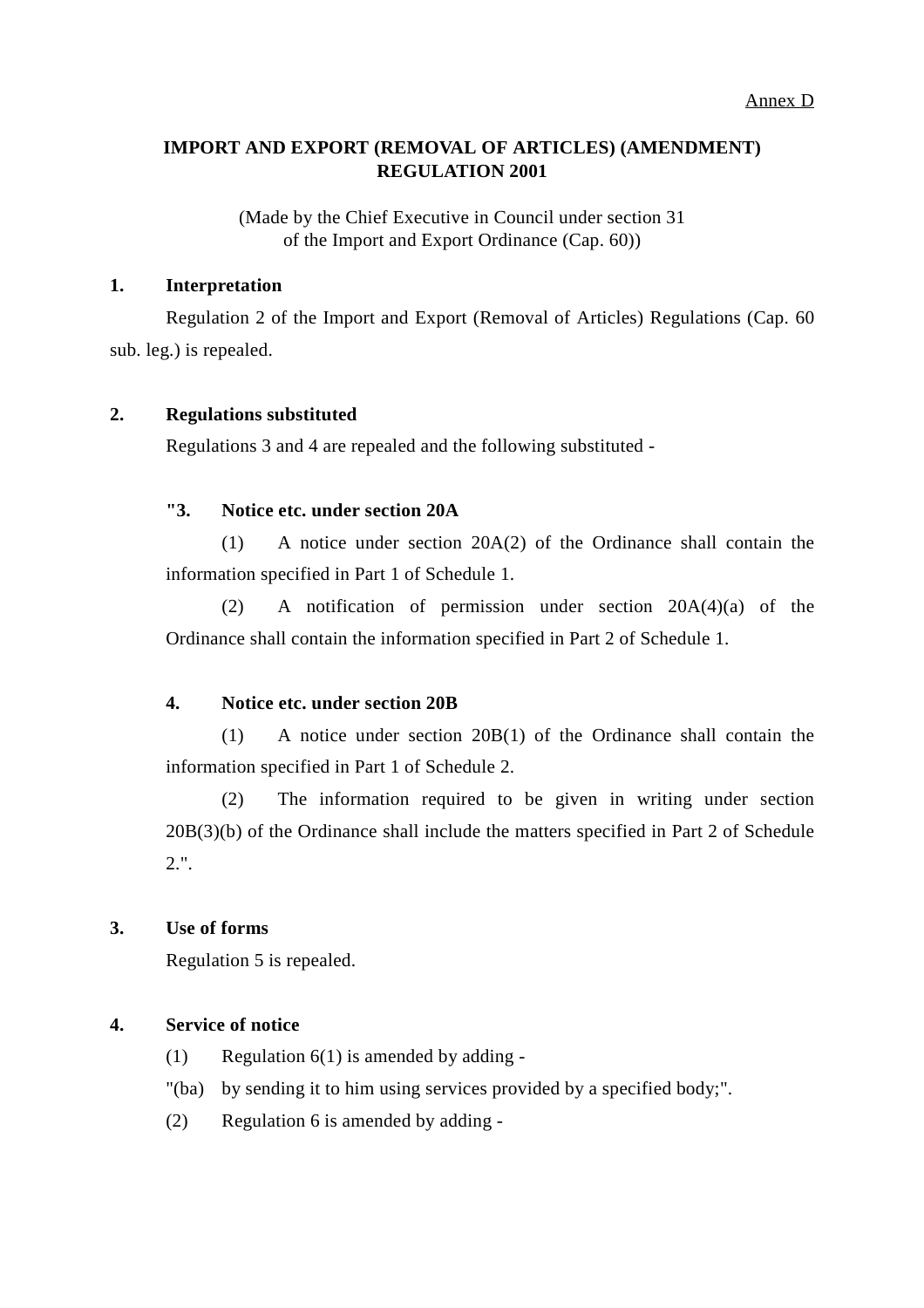## **5. Schedule substituted**

The Schedule is repealed and the following substituted -

# $"SCHEDULE 1$  [s. 3]

Page 2

## INFORMATION TO BE INCLUDED IN NOTICE ETC. UNDER SECTION 20A OF THE ORDINANCE

## PART 1

### NOTICE UNDER SECTION 20A(2) OF THE ORDINANCE

- 1. The name of the owner of vessel, aircraft or vehicle on which the article was found to be.
- 2. The place designated by the owner for the purposes of section  $20A(2)(a)$  of the Ordinance.
- 3. The name of the occupier of the place designated by the owner for the purposes of section 20A(2)(a) of the Ordinance.
- 4. A description of the article, and its quantity.
- 5. Any identification mark of the article.
- 6. If the article was carried by
	- (a) a vessel, the vessel name and voyage number (if any);
	- (b) an aircraft, the flight number;
	- (c) a vehicle, the registration or identification number of the vehicle and, if the vehicle was a train, the wagon number (if any).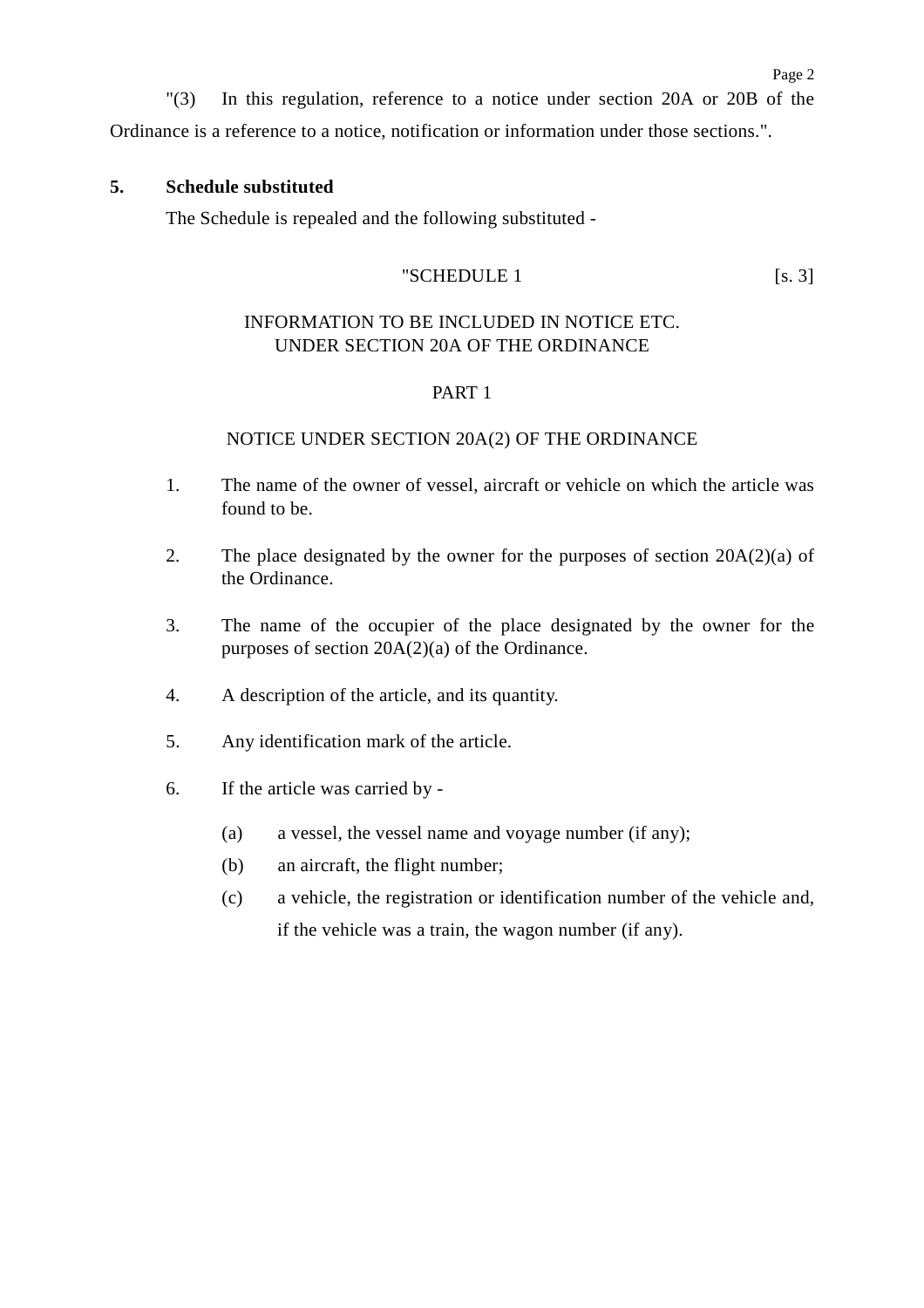- 7. If the article was carried in a container, the number of the container (if any).
- 8. The date of arrival in Hong Kong of the vessel, aircraft or vehicle carrying the article.
- 9. The place of loading of the article on the vessel, aircraft or vehicle.
- 10. The number of the bill of lading, air waybill or delivery order relating to the article.
- 11. The name and rank of the officer giving the notice.
- 12. The date and time of giving the notice.

### PART 2

## NOTIFICATION OF PERMISSION UNDER SECTION 20A(4)(a) OF THE ORDINANCE

- 1. The name of the owner of vessel, aircraft or vehicle on which the article was found to be.
- 2. The place designated by the owner for the purposes of section 20A(2)(a) of the Ordinance.
- 3. The name of the occupier of the place designated by the owner for the purposes of section 20A(2)(a) of the Ordinance.
- 4. A description of the article, and its quantity.
- 5. Any identification mark of the article.
- 6. If the article was carried by
	- (a) a vessel, the vessel name and voyage number (if any);
	- (b) an aircraft, the flight number;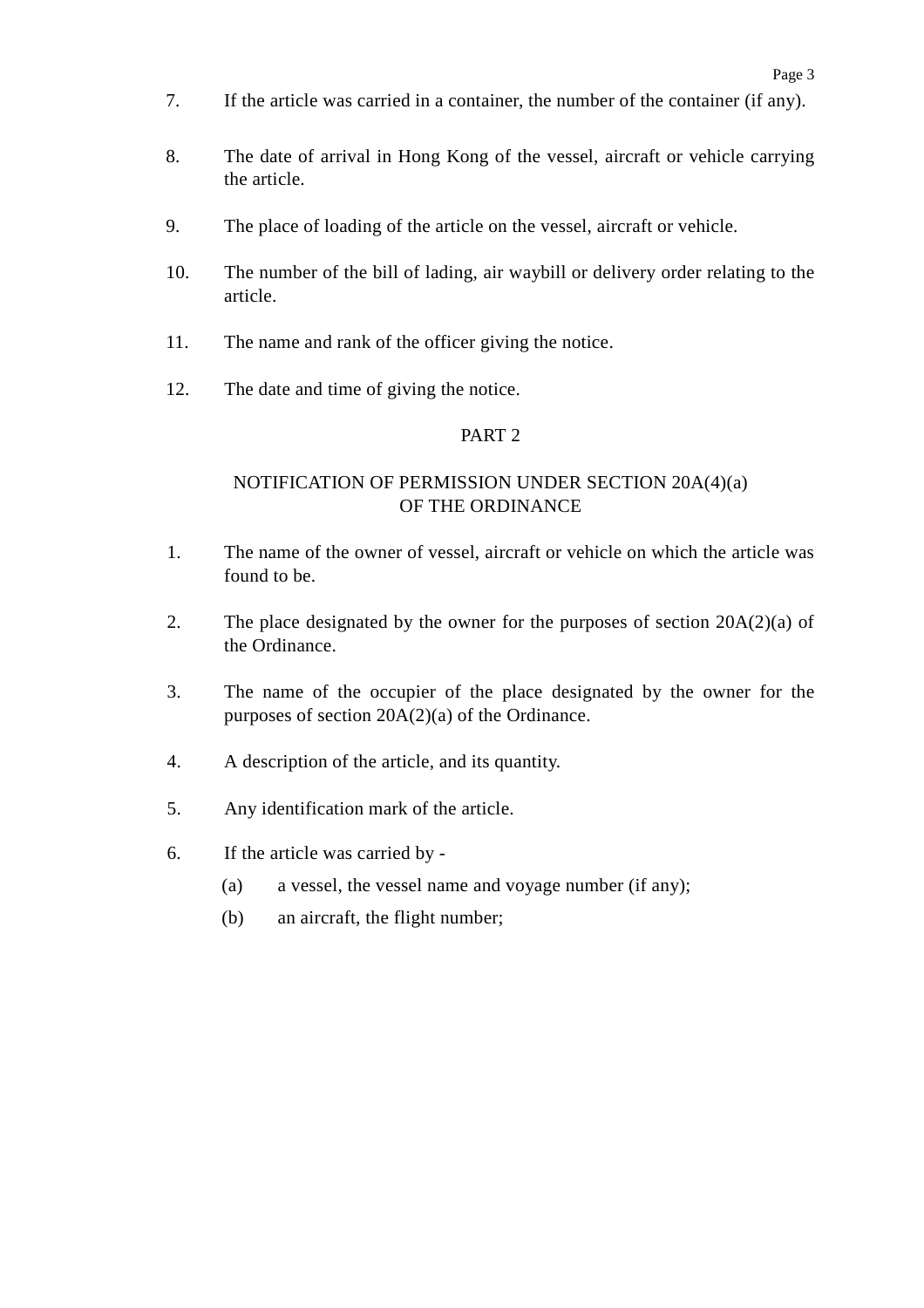- (c) a vehicle, the registration or identification number of the vehicle and, if the vehicle was a train, the wagon number (if any).
- 7. If the article was carried in a container, the number of the container (if any).
- 8. The date of arrival in Hong Kong of the vessel, aircraft or vehicle carrying the article.
- 9. The place of loading of the article on the vessel, aircraft or vehicle.
- 10. The number of the bill of lading, air waybill or delivery order relating to the article.
- 11. The name and rank of the officer giving the notification of permission.
- 12. The date and time of giving the notification of permission.

## SCHEDULE 2 [s. 4]

## INFORMATION TO BE INCLUDED IN NOTICE ETC. UNDER SECTION 20B OF THE ORDINANCE

## PART 1

## NOTICE UNDER SECTION 20B(1) OF THE ORDINANCE

- 1. The name of the consignee of the article.
- 2. If the article is a prohibited article in transit, the name of the owner of the vessel, aircraft or vehicle carrying the article.
- 3. The premises nominated by the consignee or the owner for the purposes of section 20B(1) of the Ordinance.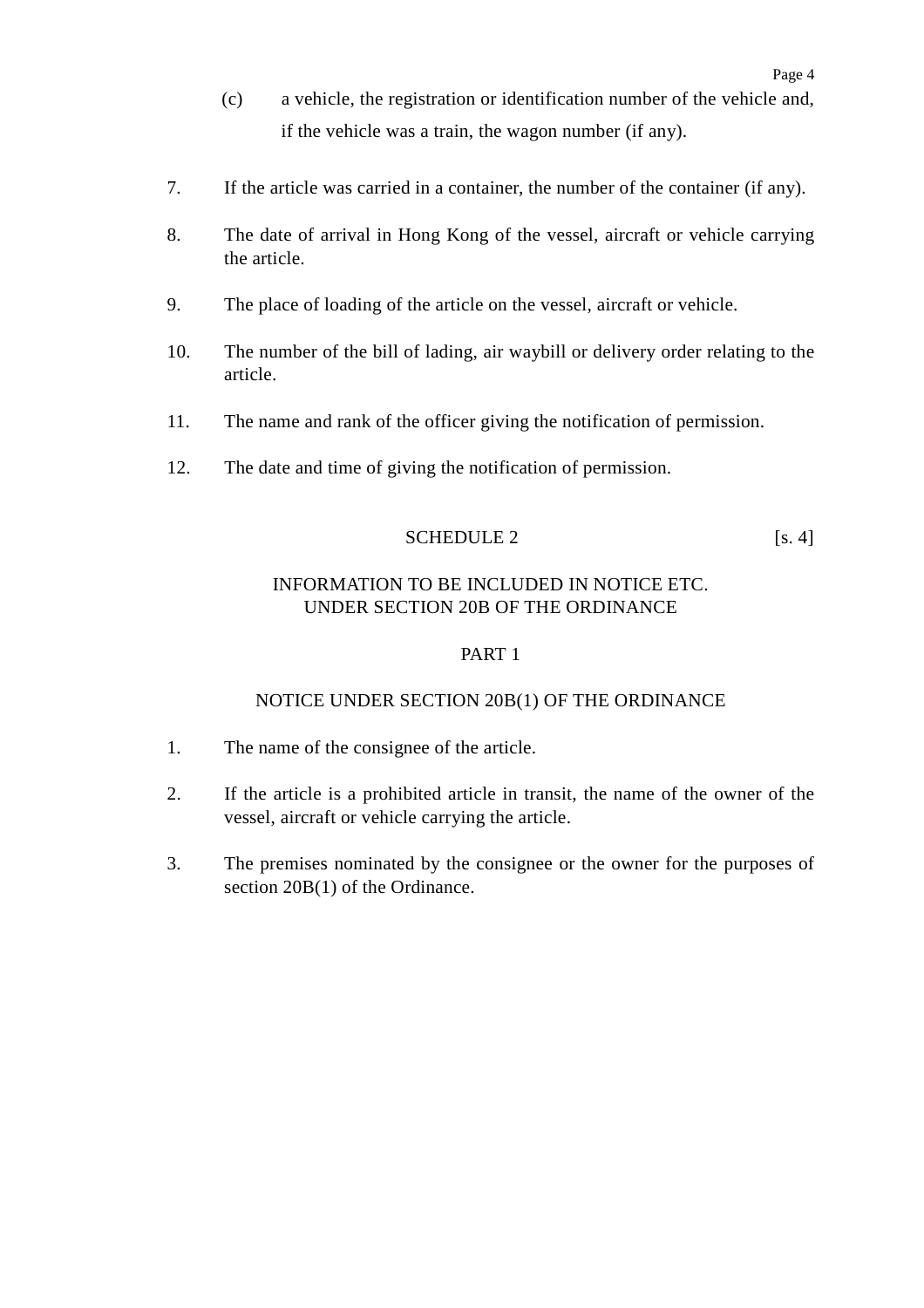- 4. The name of the occupier of the premises nominated by the consignee or the owner for the purposes of section 20B(1) of the Ordinance.
- 5. A description of the article, and its quantity.
- 6. Any identification mark of the article.
- 7. If the article was carried by
	- (a) a vessel, the vessel name and voyage number (if any);
	- (b) an aircraft, the flight number;
	- (c) a vehicle, the registration or identification number of the vehicle and, if the vehicle was a train, the wagon number (if any).
- 8. If the article was carried in a container, the number of the container (if any).
- 9. The date of arrival in Hong Kong of the vessel, aircraft or vehicle carrying the article.
- 10. The place of loading of the article on the vessel, aircraft or vehicle.
- 11. The number of the bill of lading, air waybill or delivery order relating to the article.
- 12. Any condition imposed under section 20B(5) of the Ordinance.
- 13. The name and rank of the officer giving the notice.
- 14. The date and time of giving the notice.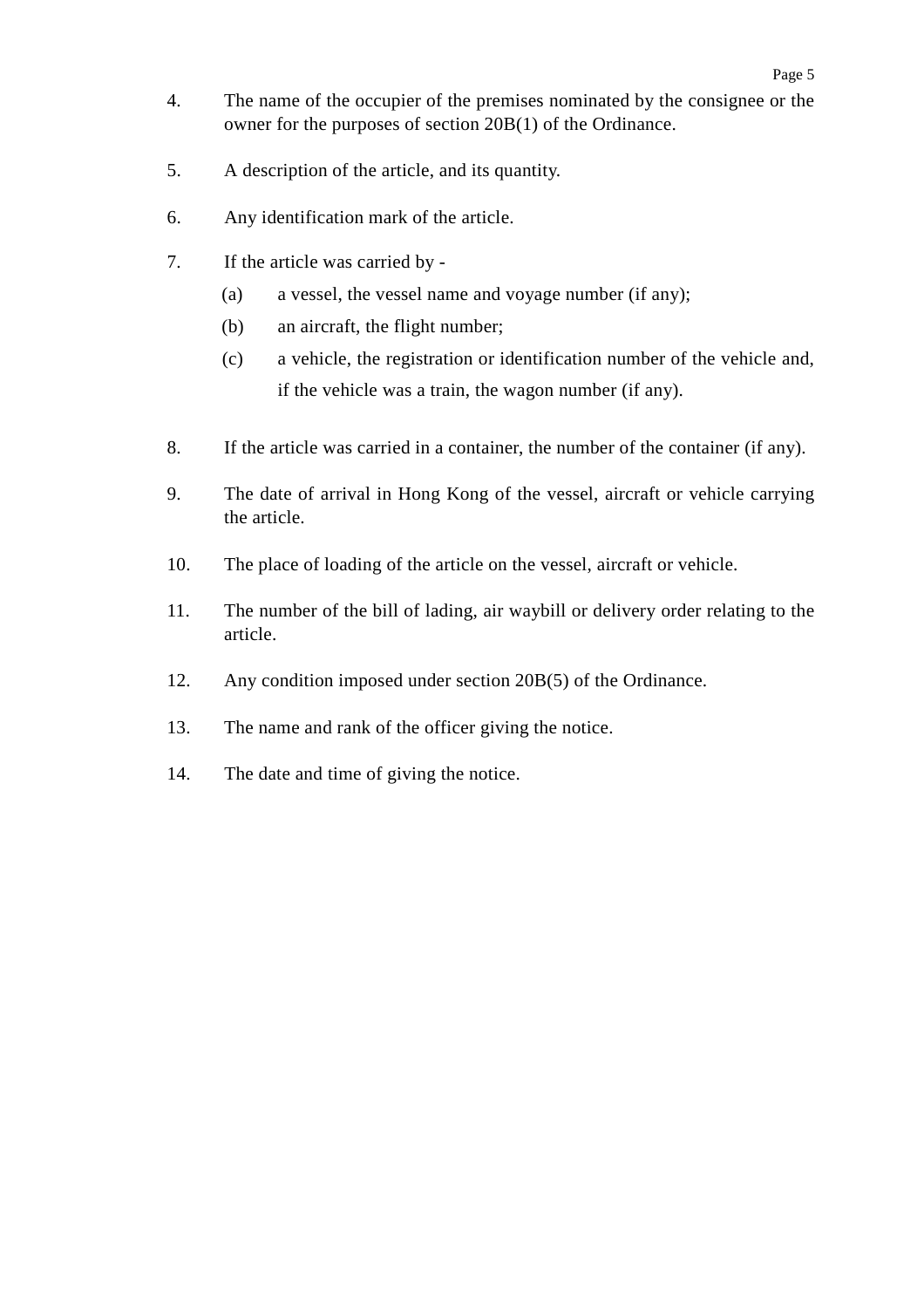#### PART 2

### INFORMATION UNDER SECTION 20B(3)(b) OF THE ORDINANCE

- 1. The name of the consignee of the article.
- 2. If the article is a prohibited article in transit, the name of the owner of the vessel, aircraft or vehicle carrying the article.
- 3. The premises nominated by the consignee or the owner for the purposes of section 20B(1) of the Ordinance.
- 4. The name of the occupier of the premises nominated by the consignee or the owner for the purposes of section 20B(1) of the Ordinance.
- 5. A description of the article, and its quantity.
- 6. Any identification mark of the article.
- 7. If the article was carried by
	- (a) a vessel, the vessel name and voyage number (if any);
	- (b) an aircraft, the flight number;
	- (c) a vehicle, the registration or identification number of the vehicle and, if the vehicle was a train, the wagon number (if any).
- 8. If the article was carried in a container, the number of the container (if any).
- 9. The date of arrival in Hong Kong of the vessel, aircraft or vehicle carrying the article.
- 10. The place of loading of the article on the vessel, aircraft or vehicle.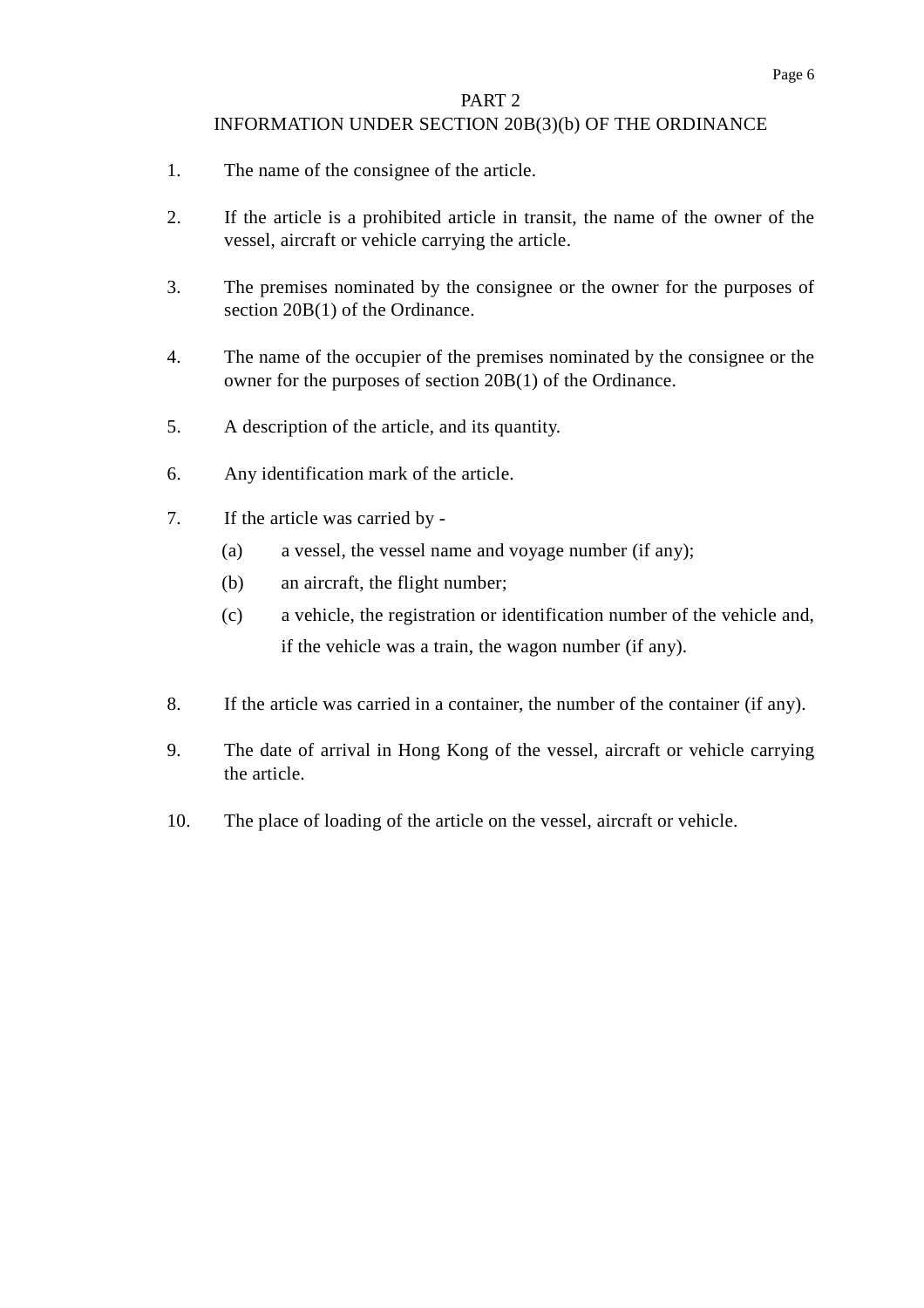- 11. The number of the bill of lading, air waybill or delivery order relating to the article.
- 12. Any condition imposed under section 20B(5) of the Ordinance.
- 13. The name and rank of the officer giving the information.
- 14. The date and time of giving the information.".

Clerk to the Executive Council

COUNCIL CHAMBER

2001

#### **Explanatory Note**

This Regulation amends the Import and Export (Removal of Articles) Regulations (Cap. 60 sub. leg.) to specify the information to be contained in notices issued under sections 20A and 20B of the Import and Export Ordinance (Cap. 60)(sections 2 and 5), and to provide for the use of services provided by a specified body in serving such notices (section 4).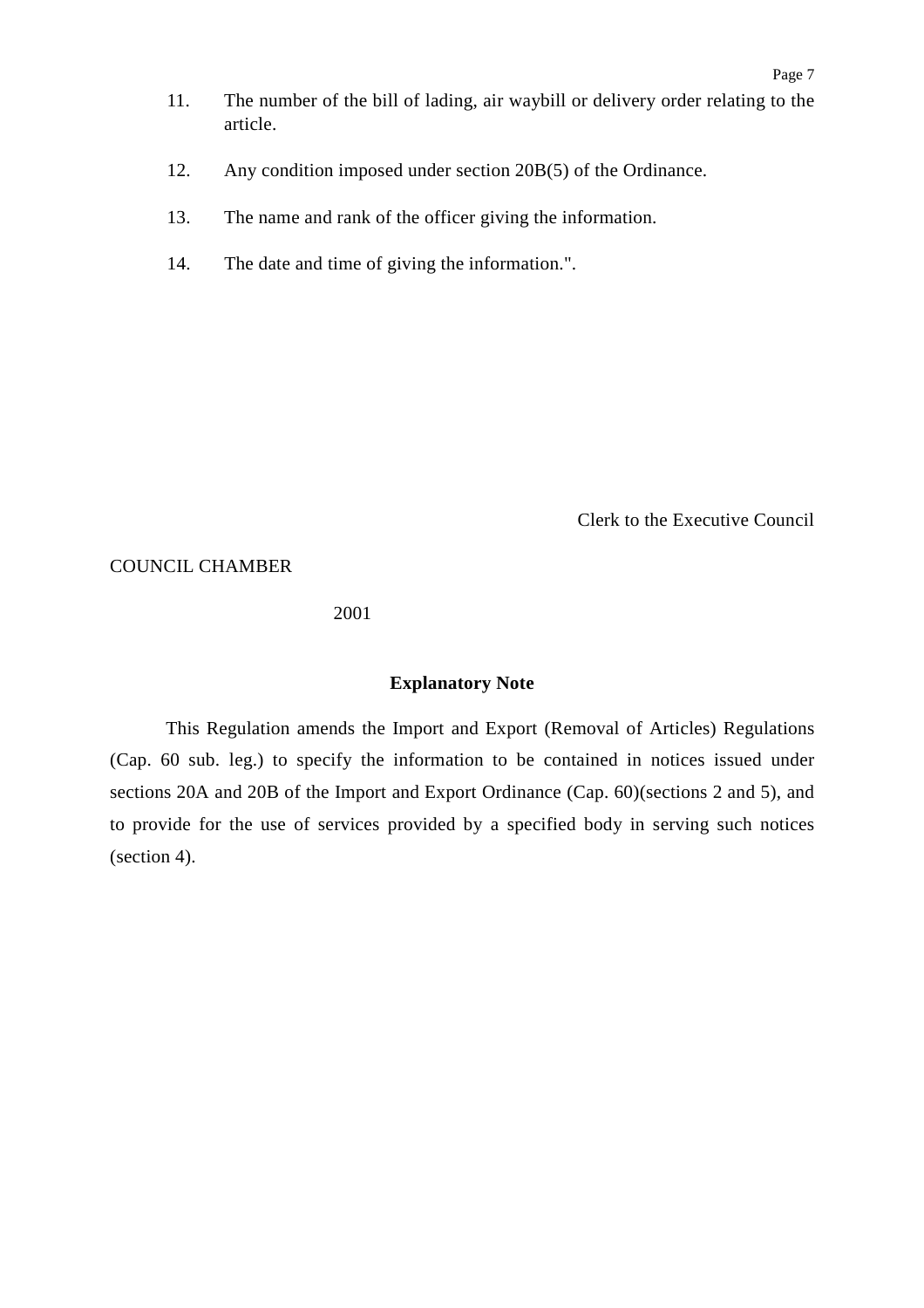# **RESERVED COMMODITIES (CONTROL OF IMPORTS, EXPORTS AND RESERVE STOCKS) (AMENDMENT) REGULATION 2001**

(Made by the Chief Executive in Council under section 3 of the Reserved Commodities Ordinance (Cap. 296))

## **1. Delivery of import licence and manifest to the Director**

(1) Regulation 5(2)(b) of the Reserved Commodities (Control of Imports, Exports and Reserve Stocks) Regulations (Cap. 296 sub. leg.) is repealed and the following substituted -

"(b) shall, within 7 days after receiving the import licence -

- (i) deliver the import licence to the Director; and
- (ii) deliver to the Director, using a recognized electronic service, a copy or extract of the manifest of the vessel, aircraft or vehicle in or on which the reserved commodity was imported.".
- (2) Regulation 5 is amended by adding -

"(3) The requirement under paragraph  $(2)(b)(ii)$  does not apply where at the time of delivering the import licence under paragraph  $(2)(b)(i)$  the Director has been furnished with the manifest under section 19A(1) of the Import and Export Ordinance (Cap. 60).".

## **2. Delivery of import licence and manifest in case of part shipment**

(1) Regulation  $6(1)(a)$  is amended by repealing "註明" and substituting "批署".

(2) Regulation  $6(2)$  is amended by repealing "註明" where it first appears and substituting "批署".

(3) Regulation 6(2)(b) is amended by repealing everything after "declaration -" and substituting -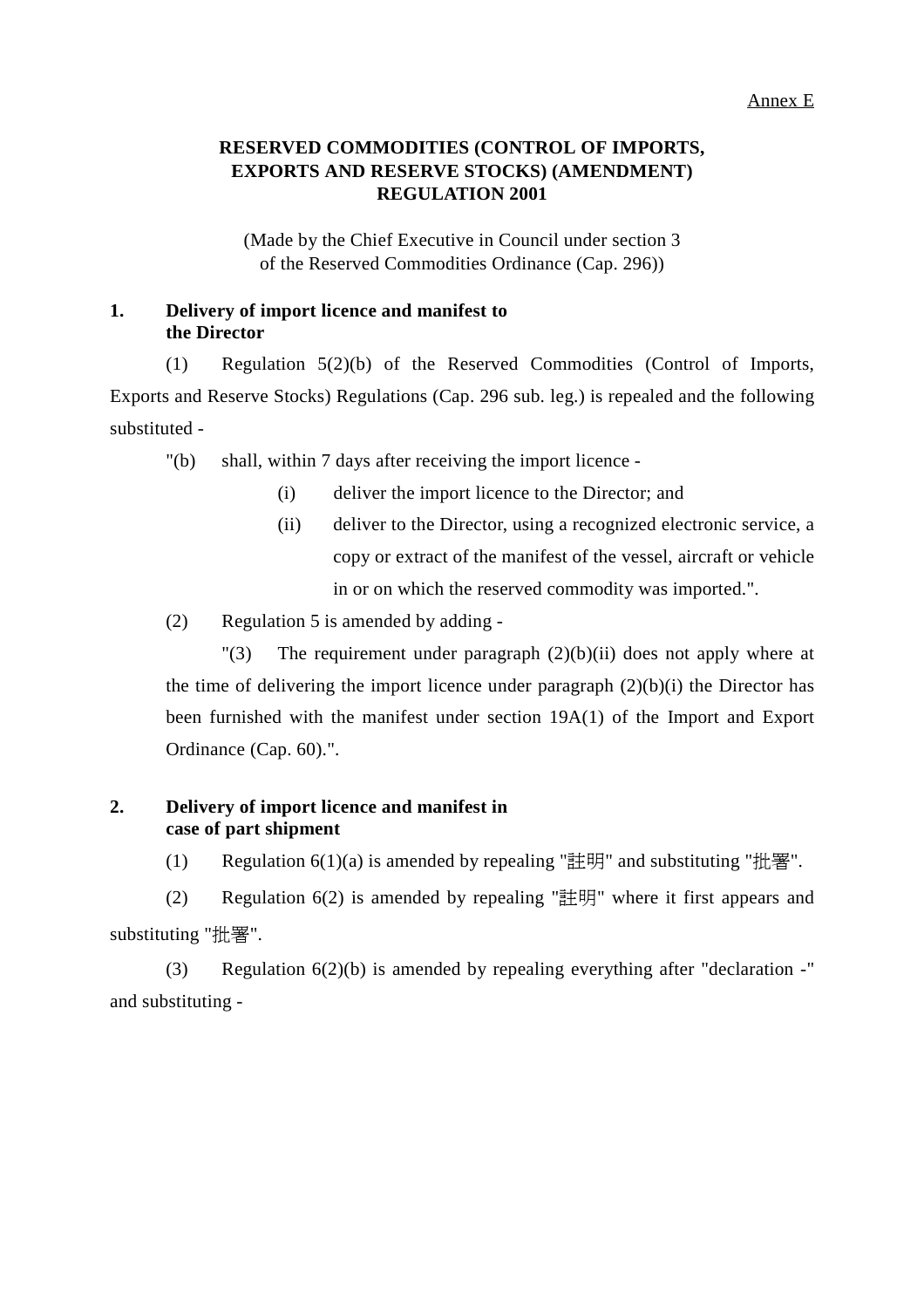- "(i) endorse the licence and return it to the person to whom it was issued;
- (ii) deliver the declaration to the Director; and
- (iii) deliver to the Director, using a recognized electronic service, a copy or extract of the manifest of the vessel, aircraft or vehicle in or on which the reserved commodity was imported.".
- (4) Regulation 6 is amended by adding -

"(2A) The requirement under paragraph  $(2)(b)(iii)$  does not apply where at the time of delivering the declaration under paragraph  $(2)(b)(ii)$  the Director has been furnished with the manifest under section 19A(1) of the Import and Export Ordinance (Cap. 60).".

### **3. Delivery of export licence and manifest to the Director**

(1) Regulation 8(2) is amended by repealing everything after "the reserved commodity is exported" and substituting -

"-

- (a) deliver the export licence to the Director; and
- (b) deliver to the Director, using a recognized electronic service, a copy or extract of the manifest of the vessel, aircraft or vehicle in or on which the reserved commodity has been exported.".
- (2) Regulation 8 is amended by adding -

"(3) The requirement under paragraph (2)(b) does not apply where at the time of delivering the export licence under paragraph (2)(a) the Director has been furnished with the manifest under section 19A(2) of the Import and Export Ordinance (Cap. 60).".

### **4. Transitional**

(1) Regulation 26 is amended by renumbering it as regulation 26(1).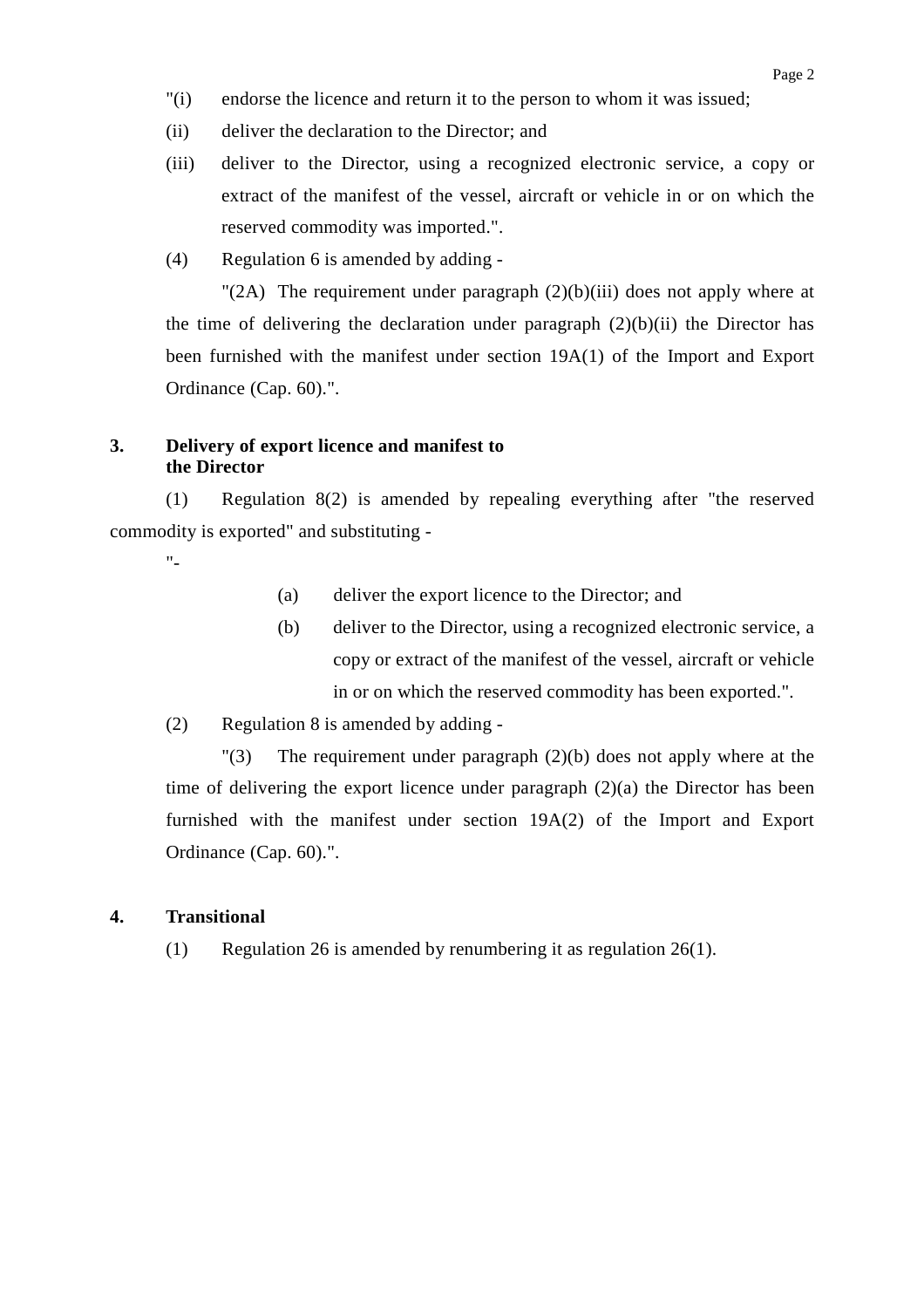(2) Regulation 26 is amended by adding -

"(2) Any provision in regulation 5, 6 or 8 requiring information to be given using a recognized electronic service shall, during the period specified in paragraph (3), be construed as requiring the information to be given either in paper form or using a recognized electronic service.

(3) The period specified for the purposes of paragraph (2) is the period beginning with the commencement of the Reserved Commodities (Control of Imports, Exports and Reserve Stocks) (Amendment) Regulation 2001 (L.N. of 2001) and ending at midnight on a date to be specified by the Commissioner for the purposes of this paragraph by notice published in the Gazette.

(4) A notice published under paragraph (3) may specify different dates in relation to different classes of persons or information.

(5) A notice published under paragraph (3) is subsidiary legislation.".

Clerk to the Executive Council

COUNCIL CHAMBER

2001

### **Explanatory Note**

This Regulation amends regulations 5, 6 and 8 of the Reserved Commodities (Control of Imports, Exports and Reserve Stocks) Regulations (Cap. 296 sub. leg.)("the Regulations") to require the use of a recognized electronic service in giving certain information to the Director-General of Trade and Industry ("the Director") under those regulations (section 1, 2 and 3).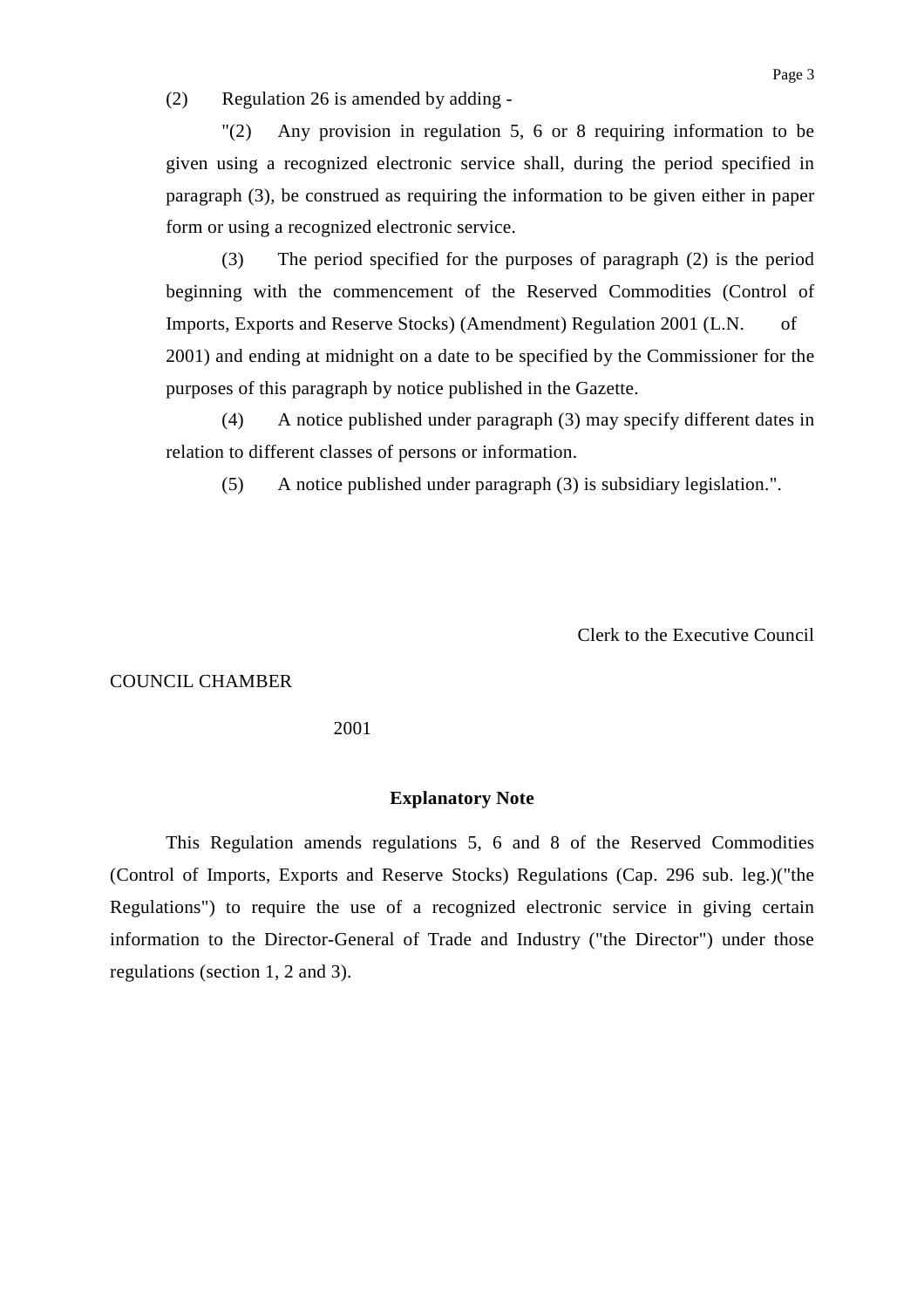2. Regulations 5, 6 and 8 of the Regulations are further amended consequent on the enactment of new section 19A of the Import and Export Ordinance (Cap. 60). That section requires that the manifest of the cargo imported or exported in every vessel, aircraft or vehicle entering or leaving Hong Kong shall be furnished to the Director.

3. Section 4 amends regulation 26 of the Regulations to add a transitional provision in relation to the amendments effected by sections 1, 2 and 3 requiring the use of a recognized electronic service. This provision will allow information to be sent in paper form, as an alternative to using a recognized electronic service, until a date to be specified by the Commissioner of Customs and Excise.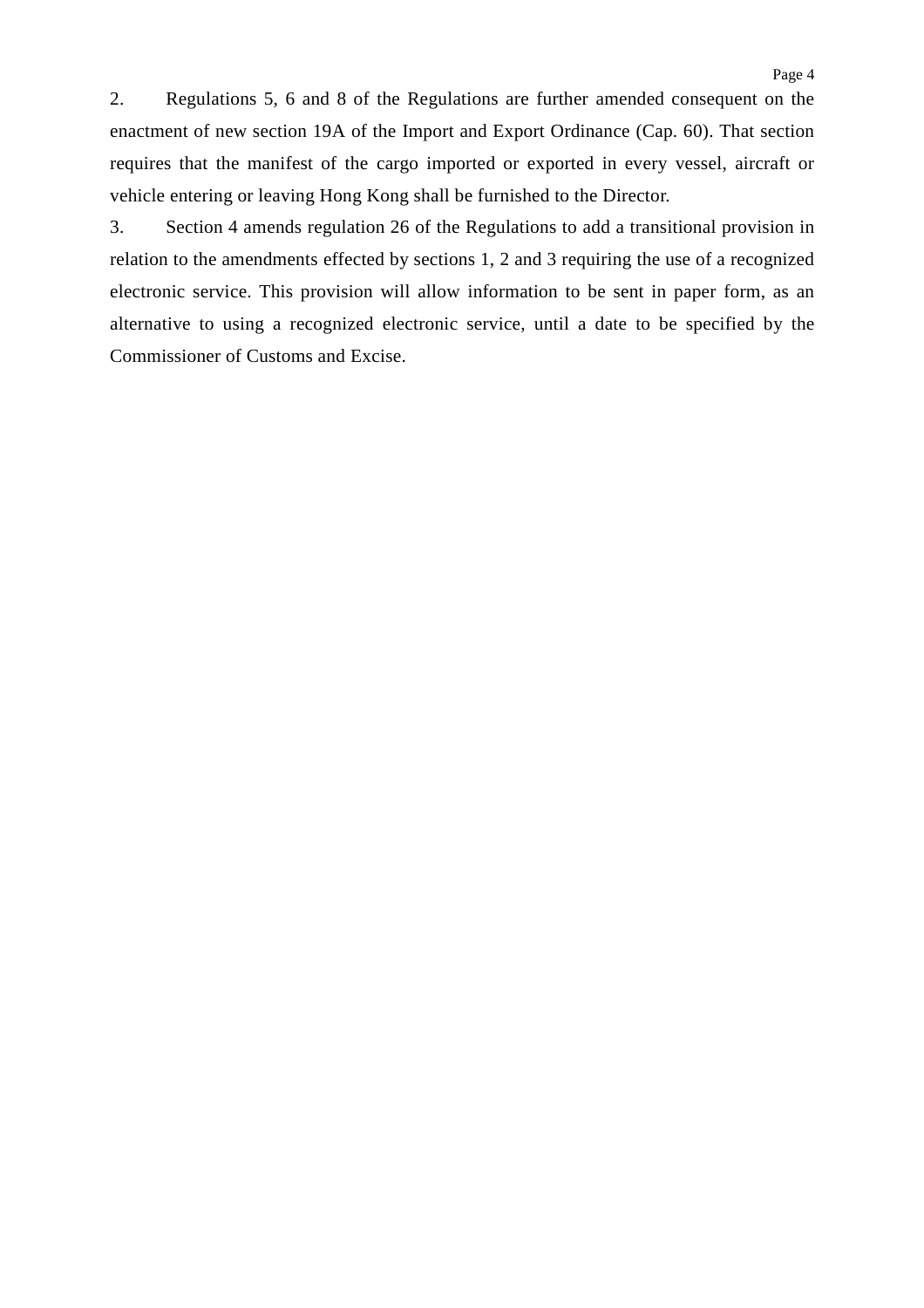| Chapter:     | 60               | Title:                                               | <b>IMPORT AND EXPORT</b><br><b>ORDINANCE</b>                                                                                                                                                                                                                                                                                                                | Gazette Number: | L.N. 173 of<br>2000 |
|--------------|------------------|------------------------------------------------------|-------------------------------------------------------------------------------------------------------------------------------------------------------------------------------------------------------------------------------------------------------------------------------------------------------------------------------------------------------------|-----------------|---------------------|
| Section:     | $\boldsymbol{2}$ | Heading:                                             | Interpretation                                                                                                                                                                                                                                                                                                                                              | Version Date:   | 01/07/2000          |
| Remarks:     |                  |                                                      | Adaptation amendments retroactively made - see 66 of 2000 s. 3                                                                                                                                                                                                                                                                                              |                 |                     |
|              | (a)              | of an aircraft; and                                  | In this Ordinance, unless the context otherwise requires-<br>"air consignment note" (航空托運單) and "air waybill" (空運提單) mean any document which-<br>bears the signature of the owner, operator, charterer, authorized agent or commander                                                                                                                       |                 |                     |
|              | (b)              | (Added 29 of 2000 s. 2)                              | records particulars of a contract for the consignment of cargo in an aircraft;<br>"air transhipment cargo" (航空轉運貨物) means transhipment cargo that is both imported and<br>consigned for export in an aircraft and which, during the period between its import and<br>export, remains within the cargo transhipment area of Hong Kong International Airport; |                 |                     |
|              | the air:         |                                                      | "aircraft" (飛機) means any machine which can derive support in the atmosphere from reactions of                                                                                                                                                                                                                                                              |                 |                     |
|              |                  | (Added L.N. 294 of 1982)                             | "appointed officer" (獲委任人員) means a person appointed by the Director under section 4A;                                                                                                                                                                                                                                                                      |                 |                     |
|              |                  |                                                      | "article in transit" (過境物品) means an article which-                                                                                                                                                                                                                                                                                                         |                 |                     |
|              | (a)              |                                                      | is brought in to Hong Kong solely for the purpose of taking it out of Hong Kong;                                                                                                                                                                                                                                                                            |                 |                     |
| and          | (b)              |                                                      | remains at all times in or on the vessel or aircraft in or on which it is brought into                                                                                                                                                                                                                                                                      |                 |                     |
|              |                  | (Amended L.N. 294 of 1982)                           | Hong Kong; (Amended 40 of 1996 s. 2)<br>"authorized officer" (獲授權人員) means a person authorized by the Commissioner under section 4;                                                                                                                                                                                                                         |                 |                     |
|              |                  |                                                      | "bill of lading" (提單) means any document which-                                                                                                                                                                                                                                                                                                             |                 |                     |
|              | (a)              | bears the signature of-                              |                                                                                                                                                                                                                                                                                                                                                             |                 |                     |
|              |                  | (i)<br>(ii)                                          | the owner, charterer, agent or master of a ship; or<br>the owner, hirer or person in charge of a vehicle; and                                                                                                                                                                                                                                               |                 |                     |
| "cargo" (貨物) | (b)              |                                                      | records particulars of a contract for the consignment of cargo in a vessel or vehicle;<br>means any article which is imported or exported other than-                                                                                                                                                                                                       |                 |                     |
|              | (a)              |                                                      | the necessary equipment, stores or fuel of the vessel, aircraft or vehicle in or on<br>which the article is imported or exported;                                                                                                                                                                                                                           |                 |                     |
|              | (b)              |                                                      | food and other provisions reasonably required for consumption by the crew or<br>passengers of such vessel, aircraft or vehicle;                                                                                                                                                                                                                             |                 |                     |
|              | (c)              |                                                      | items of personal property reasonably required for the personal use of the crew or<br>passengers of such vessel, aircraft or vehicle;                                                                                                                                                                                                                       |                 |                     |
|              | (d)              | any document relating to-<br>(i)<br>(ii)<br>vehicle; | the carriage of cargo in or on such vessel, aircraft or vehicle; or<br>the inter-office business transactions of the owner of such vessel, aircraft or                                                                                                                                                                                                      |                 |                     |
|              | (e)              |                                                      | articles imported or exported by a passenger of such vessel, aircraft or vehicle, in<br>his personal baggage or carried by him; and (Added 78 of 1979 s. 2)                                                                                                                                                                                                 |                 |                     |
|              | (f)              |                                                      | any article in transit unless such article is a prohibited article not falling under<br>paragraphs (a) to (e); (Added 65 of 1991 s. 2)                                                                                                                                                                                                                      |                 |                     |
|              | (a)              |                                                      | "cargo transhipment area of Hong Kong International Airport" (機場貨物轉運區) means-<br>any part of Hong Kong International Airport that is designated under section 35 of<br>the Aviation Security Ordinance (Cap 494) as a restricted area; and                                                                                                                  |                 |                     |
|              | (b)              |                                                      | any area approved by the Commissioner of Customs and Excise under section 2AA;                                                                                                                                                                                                                                                                              |                 |                     |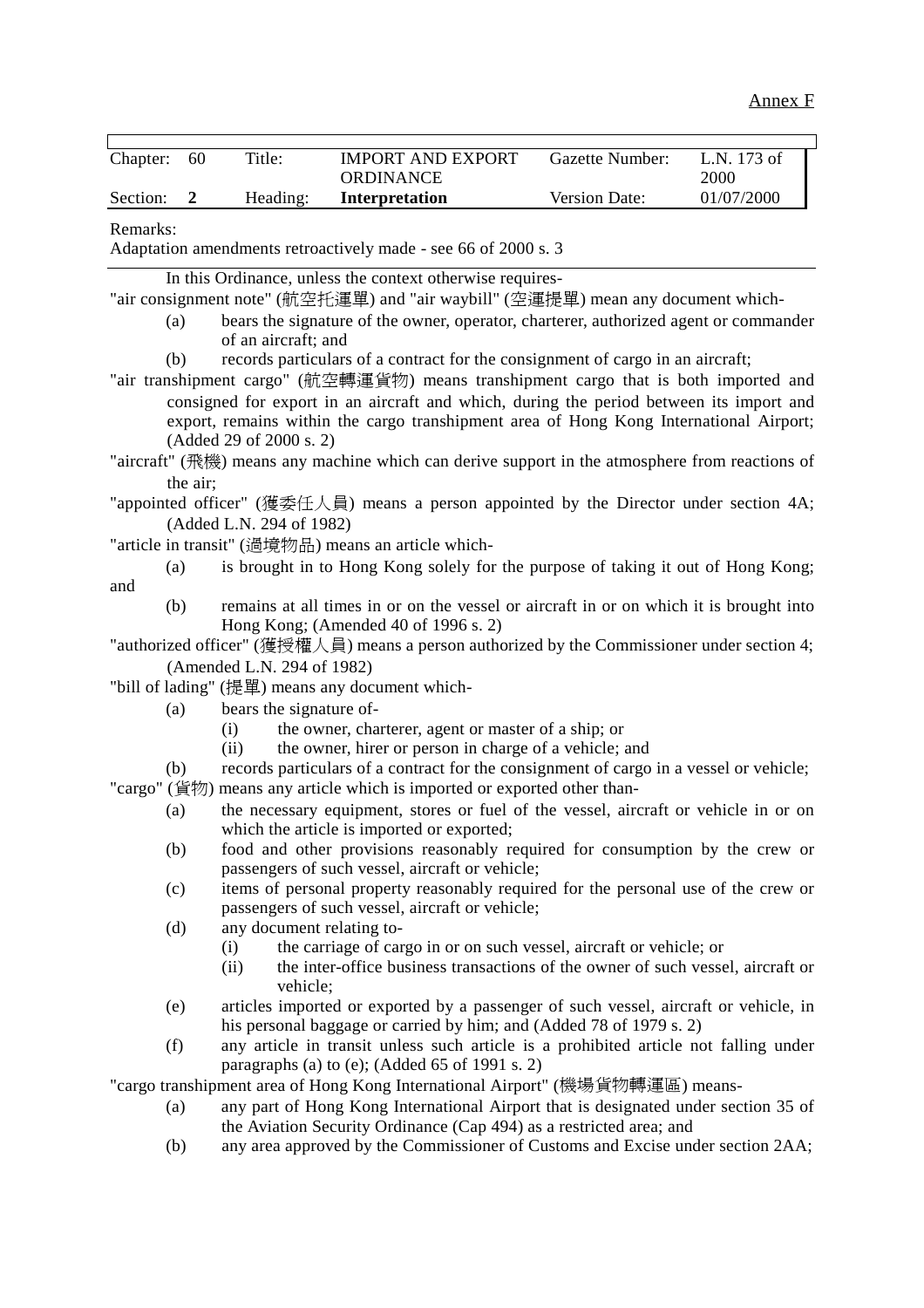#### (Added 29 of 2000 s. 2)

"claimant" (聲請㆟) means a person-

- (a) who claims to be the owner of an article, vessel or vehicle liable to forfeiture under Part VI;
- (b) who is the authorized agent of a person claiming to be the owner of an article, vessel or vehicle liable to forfeiture under Part VI;
- (c) who was in possession of an article, vessel or vehicle at the time of seizure of the article, vessel or vehicle liable to forfeiture under Part VI; or
- (d) who claims to have a legal or equitable interest in an article, vessel or vehicle liable to forfeiture under Part VI,

and who makes a claim or petitions under that Part; (Added 62 of 1993 s. 2)

- "commander" (機長) means, in respect of an aircraft, the member of the flight crew designated as commander of the aircraft by the operator thereof or, if no member of the flight crew is so designated, the person for the time being in command of the aircraft;
- "Commissioner" (關長) means the Commissioner of Customs and Excise and any Deputy or Assistant Commissioner of Customs and Excise; (Added L.N. 294 of 1982. Amended 66 of 2000 s. 3)
- "consign" (托運) means to deliver or transmit an article into the custody of a person for the purpose of delivery or transmission of the article by that person to another specified person;
- "contraband" (違禁品) means an article which is exported, imported or otherwise dealt with contrary to the provisions of this Ordinance or any other law controlling the import or export of any article;
- "court" (法庭、法院) includes a magistrate; (Added 1 of 1994 s. 2)
- "Director" (署長) means the Director-General of Trade and Industry and, except where the expression "Director-General of Trade and Industry" (工業貿易署署長) is used, any Deputy or Assistant Director-General of Trade and Industry; (Replaced L.N. 294 of 1982. Amended L.N. 292 of 1989; L.N. 173 of 2000)
- "domestic premises" (住用處所) means any premises or place used exclusively for residential purposes and constituting a separate household unit;
- "export" (出口、輸出) means to take, or cause to be taken, out of Hong Kong any article;
- "Hong Kong International Airport" (香港國際機場) means the airport referred to in section 5(1)(a) of the Airport Authority Ordinance (Cap 483); (Added 29 of 2000 s. 2)
- "import" (進口、輸入) means to bring, or cause to be brought, into Hong Kong any article;
- "licence" (許可證) means a licence, certificate, authorization or permit issued under the provisions of this Ordinance and includes a licence issued under this Ordinance which is sent to the licensee using services provided by a specified body; (Amended 30 of 1995 s. 2)
- "manifest" (艙單) means a document prepared as a manifest containing the particulars prescribed under section 17 but does not include any document, containing the same or similar particulars, which is not specifically prepared as a manifest; (Replaced 62 of 1993 s. 2)
- "master" (船長) means, in respect of a vessel, the person (except a pilot) having for the time being command or charge of the vessel;
- "member of the Customs and Excise Service" (海關㆟員) means any person holding an office specified in Schedule 1 to the Customs and Excise Service Ordinance (Cap 342); (Amended 1 of 1994 s. 2)
- "owner" (擁有㆟) means, other than for the purposes of Part VI-
	- (a) in respect of an article, any person being or holding himself out to be the owner, importer, exporter, consignee, agent or person in possession of, or beneficially interested in, or having any control of, or power of disposition over, the article; and
	- (b) in respect of a vessel, aircraft or vehicle-
		- (i) the registered owner and any person holding himself out to be the owner thereof;
		- (ii) any person acting as agent for the owner in connexion with the handling of cargo carried in or on the vessel, aircraft or vehicle;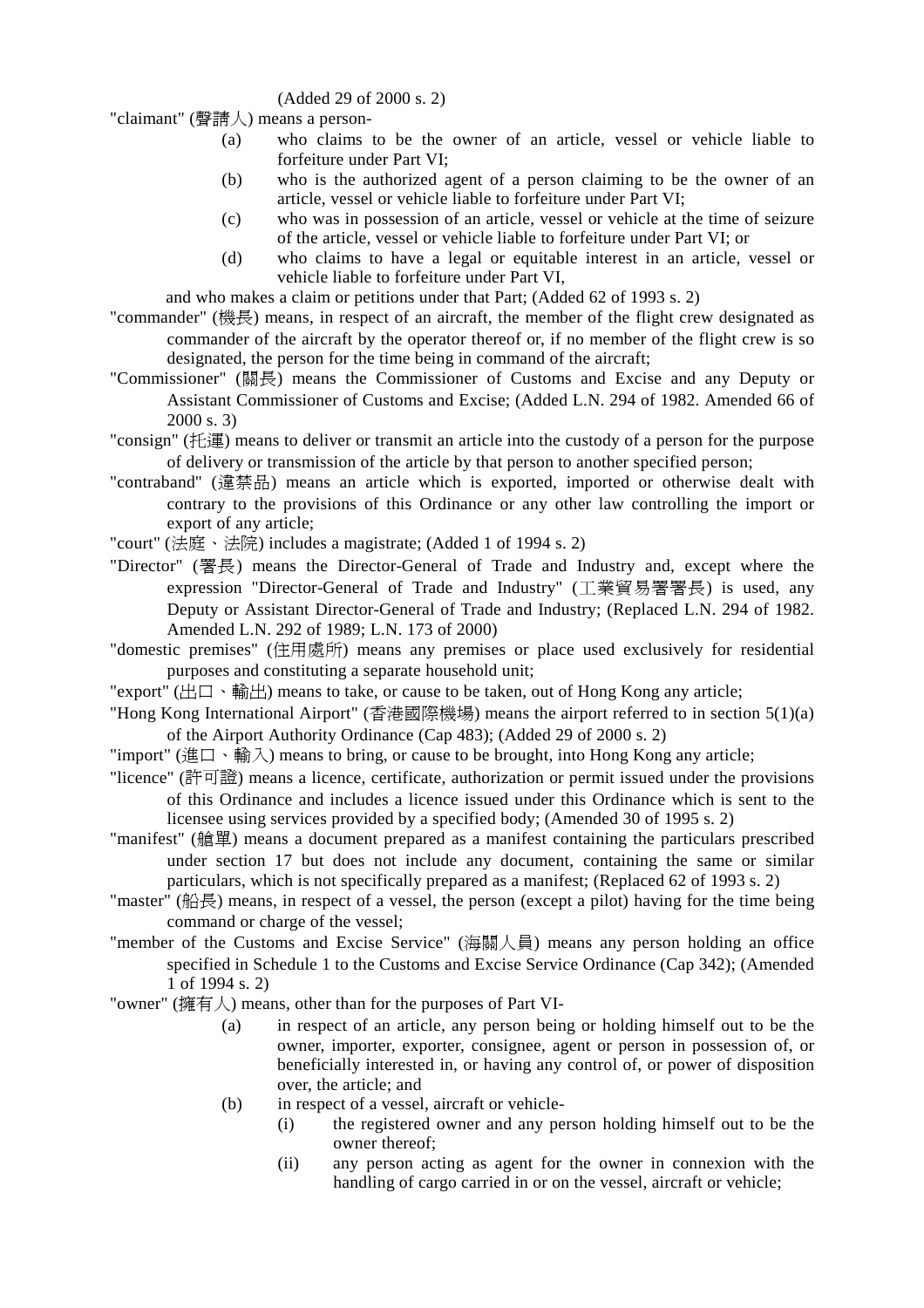- (iii) any person to whom the vessel, aircraft or vehicle has been chartered or hired; and
- (iv) any person having for the time being the control or management of the vessel, aircraft or vehicle;

"production notification" (生產通知書) means a notification required to be lodged under section 6AB(1); (Added 37 of 1999 s. 2)

"prohibited article" (禁運物品) means any article-

- (a) the import or export of which is prohibited under the provisions of this Ordinance;
- (b) the import or export of which is permitted subject to the terms and conditions of a licence; or
- (c) the import or export of which is prohibited or controlled under any other law, not being an article in transit which is excluded from such prohibition or control;

"reference number" (編號)-

- (a) in relation to a production notification, means the reference number assigned to the notification under section 6AB(2)(d);
- (b) in relation to a validated production notification, means the reference number assigned to the notification under section 6AC(2); (Added 37 of 1999 s. 2)

"security device" (保安裝置) means a device issued to a person by a specified body for the purpose of authenticating information to be sent using information technology services provided by the specified body; (Added 30 of 1995 s. 2)

"services provided by a specified body" (指明團體所提供的服務) means information technology services for the transmission of information to and from the Commissioner or the Director under this Ordinance, provided by a specified body; (Added 30 of 1995 s. 2)

"smuggling" ( $\#$  $\#$ ) means importing, exporting, unshipping, shipping, landing, loading, carrying, conveying or otherwise dealing with any article contrary to the provisions of this Ordinance

or any other law controlling the import or export of any article; (Amended 22 of 1991 s. 3) "specified agent" (指明代理㆟) means a body specified in Schedule 3; (Added 30 of 1995 s. 2) "specified body" (指明團體) means a body specified in Schedule 2; (Added 30 of 1995 s. 2)

"transhipment cargo" (轉運貨物) means any imported article that-

- (a) is consigned on a through bill of lading or a through air waybill from a place outside Hong Kong to another place outside Hong Kong; and
- (b) is or is to be removed from the vessel, aircraft or vehicle in which it was imported and either returned to the same vessel, aircraft or vehicle or transferred to another vessel, aircraft or vehicle before being exported, whether it is or is to be transferred directly between such vessels, aircraft or vehicles or whether it is to be landed in Hong Kong after its importation and stored, pending exportation; (Added 29 of 2000 s. 2)

"unmanifested cargo" (未列艙單貨物) means any cargo which is not recorded in a manifest;

- "validated production notification" (認可生產通知書) means a production notification validated under section 6AC(1); (Added 37 of 1999 s. 2)
- "vehicle" (車輛) means every means of conveyance or of transit or other mobile apparatus used or capable of being used on land, whether on roads or rails and, in any way whatever, drawn or propelled or carried;
- "vessel" (船隻) includes every description of vessel used in navigation for the carriage of persons or articles, whether or not the vessel is mechanically propelled and whether or not the vessel is towed or pushed by another vessel.

(Amended 65 of 1991 s. 2)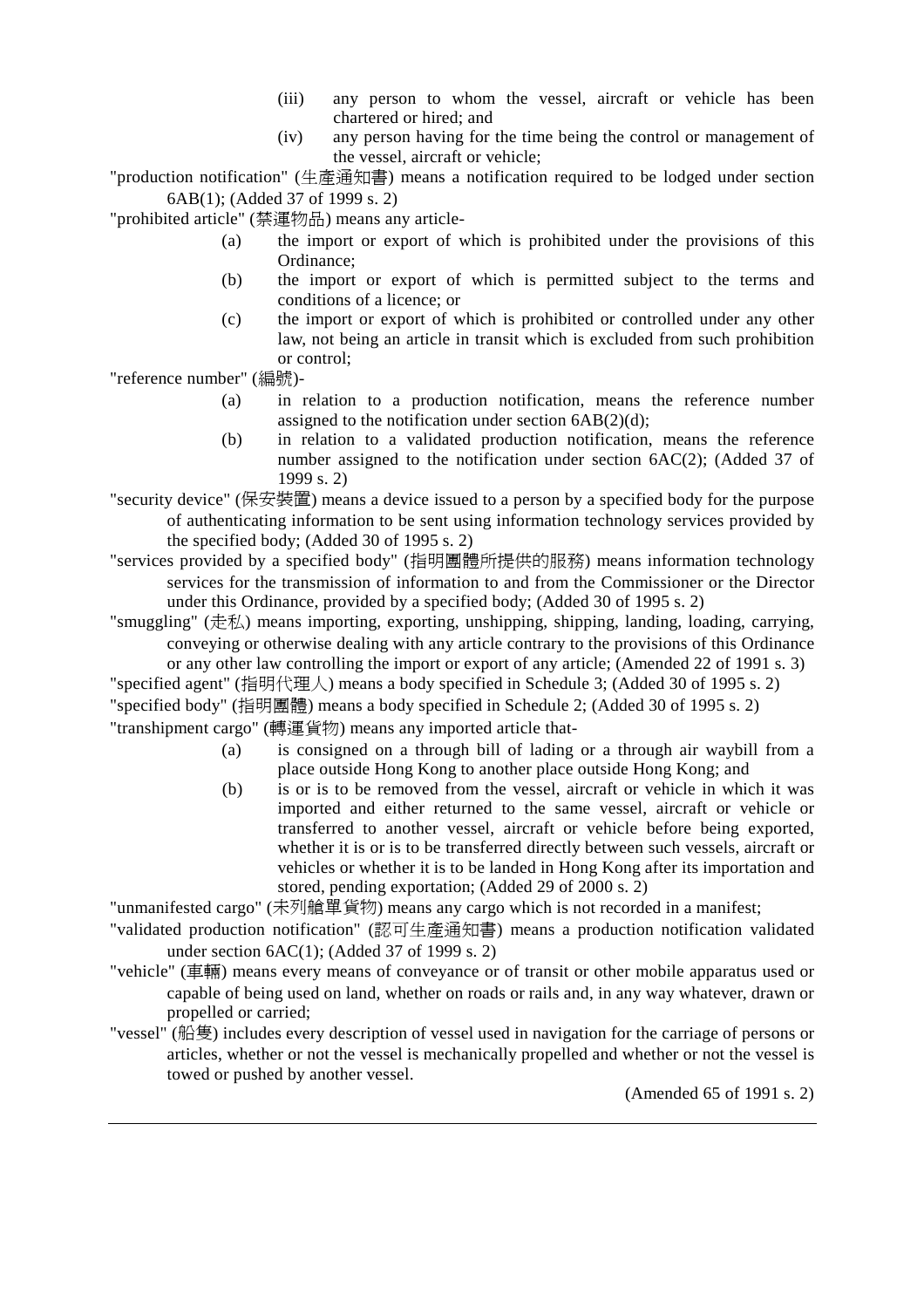| Chapter: | 60 | Title:   | <b>IMPORT AND EXPORT</b>                          | Gazette Number: | L.N. 589 of |
|----------|----|----------|---------------------------------------------------|-----------------|-------------|
|          |    |          | <b>ORDINANCE</b>                                  |                 | 1997        |
| Section: | 2В | Heading: | <b>Authorization of information</b> Version Date: |                 | 01/01/1998  |
|          |    |          |                                                   |                 |             |

### **PART IA**

#### SPECIAL PROVISIONS FOR USING SERVICES PROVIDED BY A SPECIFIED BODY

(1) Where information received by the Commissioner or the Director was sent using services provided by a specified body, evidence which shows that the information was authenticated by the use of a security device is, in the absence of evidence to the contrary, proof that the person issued with the security device by the specified body-

- (a) furnished the information; or
- (b) made a statement or declaration contained in the information.

(2) Where information received by the Commissioner or the Director was sent using services provided by a specified body through a specified agent who has obtained an authorization in accordance with section 2D, a person named in the information as the one who furnished the information or who made a statement or declaration contained in the information is, in the absence of evidence to the contrary, regarded for the purposes of this Ordinance as the person who-

- (a) furnished the information; or
- (b) made the statement or declaration contained in the information.

(Part IA added 30 of 1995 s. 3)

| Chapter: | 60 | Title:   | <b>IMPORT AND EXPORT</b><br><b>ORDINANCE</b>        | Gazette Number: |            |
|----------|----|----------|-----------------------------------------------------|-----------------|------------|
| Section: | 2C | Heading: | <b>Safekeeping of security device Version Date:</b> |                 | 30/06/1997 |

A person who has been issued with a security device-

- (a) shall not authorize or suffer any other person to use; and
- (b) shall take all reasonable steps and exercise due diligence in preventing any other person from using,

the device for authenticating information to be sent to the Commissioner or the Director under this Ordinance using services provided by a specified body.

(Part IA added 30 of 1995 s. 3)

| Chapter: | 60 | Title: | <b>IMPORT AND EXPORT</b><br><b>ORDINANCE</b> | Gazette Number: | ∟.N. 173 of<br>2000 |
|----------|----|--------|----------------------------------------------|-----------------|---------------------|
|          |    |        |                                              |                 |                     |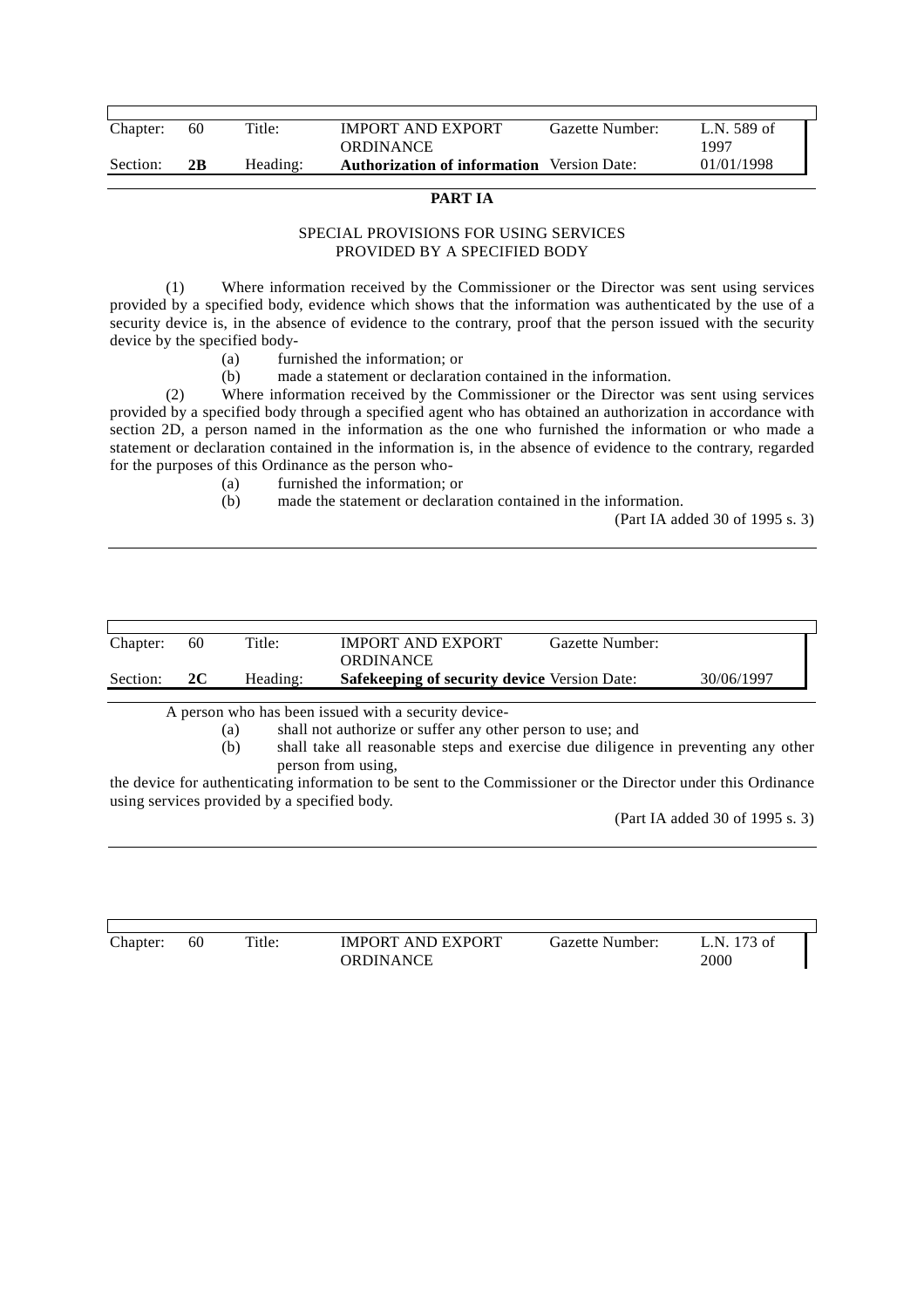| Section: | Heading: | Delivery of import licence   | Version Date: | 30/06/1997 |
|----------|----------|------------------------------|---------------|------------|
|          |          | and manifest to the Director |               |            |

(1) Subject to section 9, a person to whom an import licence has been issued under this Ordinance shall present the licence to the owner of the vessel, aircraft or vehicle in or on which the article is imported within 7 days after the article was imported.

(2) On presentation of an import licence pursuant to subsection (1), the owner of the vessel, aircraft or vehicle in or on which the article has been imported-

- (a) may release the article to the consignee, if he is satisfied that he is not prohibited from doing so under any condition of the import licence; and
- (b) shall, within 7 days after receiving the import licence, deliver it to the Director together with a copy or extract of the manifest of the vessel, aircraft or vehicle in or on which the article was imported, duly certified by him as a true copy or extract of the manifest.

(3) Any person who contravenes subsection (1) or (2) shall be guilty of an offence and shall be liable on conviction to a fine of \$5000.

| Chapter: | 60 | Title:   | <b>IMPORT AND EXPORT</b><br><b>ORDINANCE</b>                                | Gazette Number:      |            |  |
|----------|----|----------|-----------------------------------------------------------------------------|----------------------|------------|--|
| Section: |    | Heading: | Delivery of import licence<br>and manifest in the case of<br>part shipments | <b>Version Date:</b> | 30/06/1997 |  |

(1) If an article which is imported forms part only of a consignment of articles in respect of which an import licence has been issued under this Ordinance, the person to whom the licence was issued shall present-

(a) the import licence endorsed by him to this effect; and

(b) a written declaration signed by him stating that the article which has been imported forms part only of a consignment of articles in respect of which the licence was issued,

to the owner of the vessel, aircraft or vehicle in or on which the article was imported within 7 days after the article was imported.

(2) The owner of the vessel, aircraft or vehicle, on receiving from a licensee an endorsed import licence and written declaration pursuant to subsection (1)-

- (a) may release the article to the consignee, if he is satisfied that he is not prohibited from doing so under any condition of the import licence; and
- (b) shall, within 7 days after receiving the import licence and written declaration-
	- (i) endorse the licence and return it to the person to whom it was issued; and
		- (ii) deliver the written declaration to the Director together with a copy or extract of the manifest of the vessel, aircraft or vehicle in or on which the article was imported, duly certified by him as a true copy or extract of the manifest.

(3) The written declaration referred to in subsections (1) and (2) shall be made in such form as the Director may specify from time to time.

(4) Any person who contravenes subsection (1) or (2) shall be guilty of an offence and shall be liable on conviction to a fine of \$5000.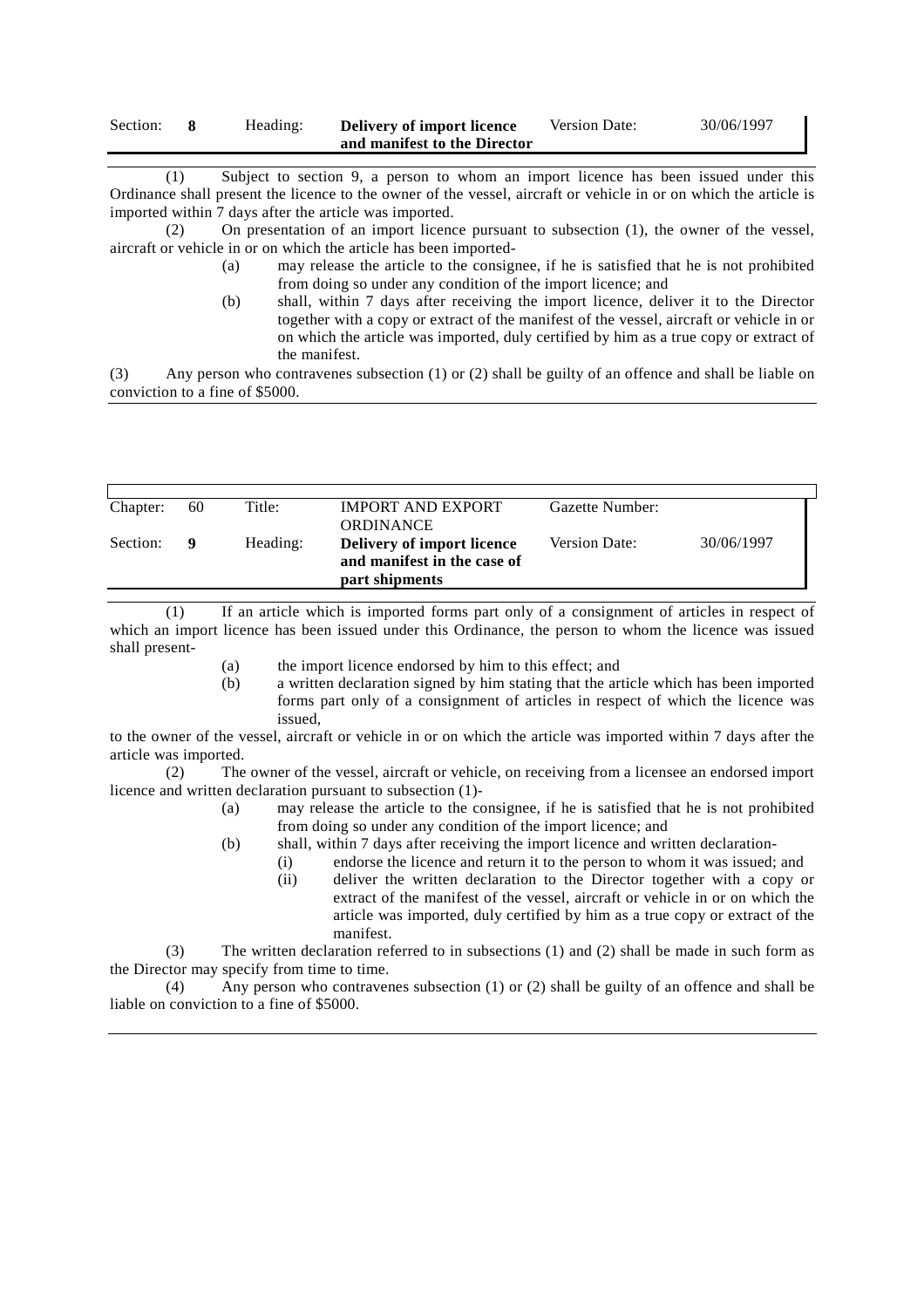| Chapter: 60 | Title:   | <b>IMPORT AND EXPORT</b><br>ORDINANCE                                                     | Gazette Number: | L.N. 589 of<br>1997 |
|-------------|----------|-------------------------------------------------------------------------------------------|-----------------|---------------------|
| Section: 11 | Heading: | <b>Delivery of export licence</b> Version Date:<br>and manifest to the<br><b>Director</b> |                 | 01/01/1998          |

(1) When a licence has been issued under this Ordinance for the export of an article, the owner of the article shall, before it is exported-

- (a) where the licence has been issued on paper, deliver the licence to the owner of the vessel, aircraft or vehicle in or on which he intends to export it; or
- (b) where the licence has not been issued on paper, inform the owner of the vessel, aircraft or vehicle in or on which he intends to export it-
	- (i) the licence number; and
	- (ii) the reference number used to identify the application for the licence when the application was sent to the Director using services provided by a specified body.

(2) The owner of the vessel, aircraft or vehicle in or on which an article in respect of which an export licence has been issued under this Ordinance is exported shall, within 14 days after the day on which the article is exported-

- (a) where he has obtained a notification sent by the Director under section 10(1)(b) that is still in force, deliver to the Director a certified copy or certified extract of the manifest of the vessel, aircraft or vehicle in or on which the article has been exported, stating on the copy or extract the export licence number in respect of the article exported; or
- (b) in any other case, deliver the export licence to the Director, together with a certified copy or certified extract of the manifest of the vessel, aircraft or vehicle in or on which the article has been exported.

(3) Any person who contravenes subsection (1) or (2) shall be guilty of an offence and shall be liable on conviction to a fine of \$5000.

(Amended 30 of 1995 s. 6)

| Chapter:    | - 60 | Title:   | <b>IMPORT AND EXPORT</b>                                         | Gazette Number: |            |
|-------------|------|----------|------------------------------------------------------------------|-----------------|------------|
|             |      |          | <b>ORDINANCE</b>                                                 |                 |            |
| Section: 15 |      |          |                                                                  |                 | 30/06/1997 |
|             |      | Heading: | <b>Duty to provide particulars Version Date:</b><br>of all cargo |                 |            |
|             |      |          |                                                                  |                 |            |

(1) The master or agent of a vessel, the commander of an aircraft, the person in charge of a vehicle (other than a train) and, in the case of cargo carried by train, the handling agent in Hong Kong for such cargo shall, on entering or leaving Hong Kong- (Amended 36 of 1983 s. 3)

- (a) furnish any member of the Customs and Excise Service of or above the rank of Inspector a manifest in respect of the cargo being imported or exported in or on the vessel, aircraft or vehicle if he is requested to do so by any such member of the Customs and Excise Service; and (Amended 46 of 1977 s. 17; 36 of 1983 s. 3; 62 of 1993 s. 6)
- (b) allow any member of the Customs and Excise Service to board the vessel, aircraft or vehicle, inspect the cargo and search the vessel for contraband.

(2) Any person who contravenes subsection (1)(a) or (b) shall be guilty of an offence and shall be liable on conviction to a fine of \$1000 and to imprisonment for 1 month.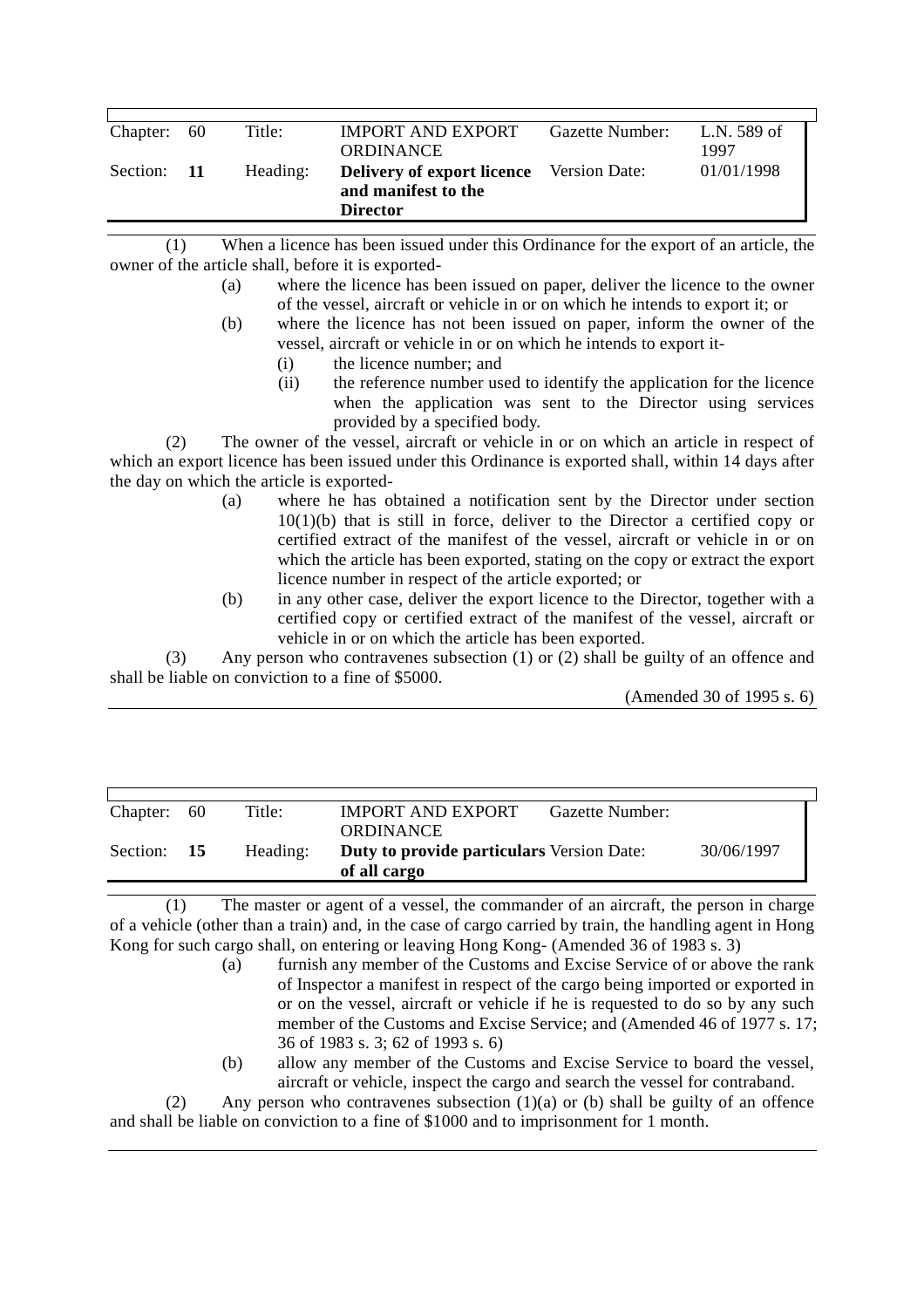| Chapter: | 60 | Title:   | <b>IMPORT AND EXPORT</b>   | Gazette Number:      |            |
|----------|----|----------|----------------------------|----------------------|------------|
|          |    |          |                            |                      |            |
|          |    |          | <b>ORDINANCE</b>           |                      |            |
|          |    |          |                            |                      |            |
| Section: | 19 | Heading: | Written list showing ports | <b>Version Date:</b> | 30/06/1997 |
|          |    |          | of call to be furnished to |                      |            |
|          |    |          | the Commissioner           |                      |            |
|          |    |          |                            |                      |            |

(1) The owner of any vessel shall, if required to do so by the Commissioner, an authorized officer or a member of the Customs and Excise Service, furnish forthwith to the Commissioner or to the authorized officer or member of the Customs and Excise Service, a written list showing, so far as the owner is aware, every port or place at which the vessel has called during the period of 3 months immediately preceding the date of its arrival in Hong Kong. (Amended L.N. 294 of 1982)

(2) Any person who contravenes subsection (1) shall be guilty of an offence and shall be liable on conviction to a fine of \$200.

| Chapter: | 60              | Title:   | <b>IMPORT AND EXPORT</b><br><b>ORDINANCE</b>                                           | Gazette Number: |            |
|----------|-----------------|----------|----------------------------------------------------------------------------------------|-----------------|------------|
| Section: | 20 <sub>B</sub> | Heading: | <b>Requirement that articles</b><br>may be removed from<br>vessel etc. for examination | Version Date:   | 30/06/1997 |

(1) Where any article is upon any vessel, aircraft or vehicle for importation into Hong Kong and an officer desires, in the exercise of his functions under section 20, to examine such article, but he is of the opinion that such article can be more conveniently examined after it has been removed from such vessel, aircraft or vehicle, he may give notice to the consignee of the article, or, in the case of an article in transit being a prohibited article, to the owner of the vessel, aircraft or vehicle, requiring the article to be removed for examination to premises specified in the notice, being premises nominated by the consignee or such owner, as the case may be.

(2) A copy of any notice given under subsection (1) shall, where the goods are to be removed to premises occupied by a person other than the consignee or such owner, as the case may be, be given also the person occupying such premises.

(3) The consignee or such owner, as the case may be, and, in the event of a copy of the notice being served upon any occupier under subsection (2), the occupier, shall not remove, or permit the removal of, the article from the premises specified in the notice given under subsection  $(1)$  until-

- (a) the article has been examined by an officer in accordance with the powers vested in such officer under section 20; or
- (b) an officer has informed such consignee, owner or occupier in writing that such examination is unnecessary.

(4) Where an article is removed to any premises pursuant to a notice given under subsection (1), it shall be the duty of-

- (a) every person in control of such premises to permit an officer to have access to the article and to examine it in accordance with the powers vested in such officer under section 20; and
- (b) the Commissioner to ensure that such examination is made as soon as reasonably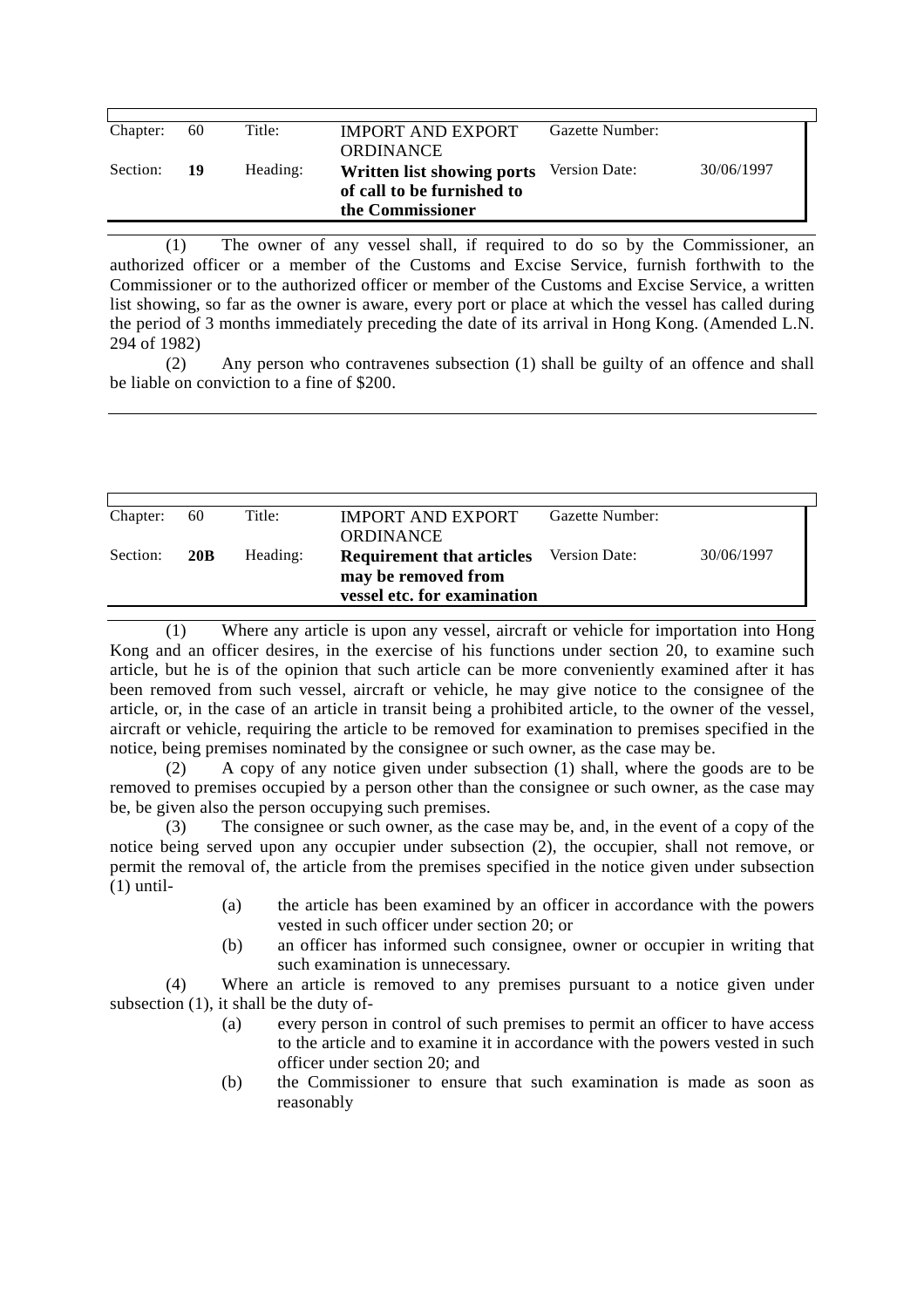#### practicable.

(5) It may be the condition of any notice given under subsection (1) that the article shall, at all times until it is examined by an officer under section 20, be guarded by an officer and if there is such a condition, an officer may enter upon any place where the article is and take such measures as are reasonably necessary to protect the article from interference.

(6) Notice under this section and section 20A shall be in such form and given in such manner as may be prescribed.

(Added 36 of 1983 s. 5. Amended 65 of 1991 s. 3)

| Chapter: | 60 | Title:   | <b>IMPORT AND EXPORT</b><br><b>ORDINANCE</b>   | Gazette Number: | L.N. 173 of<br>2000 |
|----------|----|----------|------------------------------------------------|-----------------|---------------------|
| Section: | 31 | Heading: | <b>Power to make regulations</b> Version Date: |                 | 01/07/2000          |

#### Remarks:

Adaptation amendments retroactively made - see 66 of 2000 s. 3

### **PART VII**

#### REGULATIONS

(1) The Chief Executive in Council may make regulations for all or any or the following purposes- (Amended 66 of 2000 s. 3)

- (a) prohibiting the import and export of any article;
- (b) prohibiting the import and export of any article except under and in accordance with the terms and conditions of a licence;
- (c) providing for the issue of licences to import or export any article;
- (ca) empowering the Director to exempt any person from any requirement to obtain a licence to import or export any prohibited article; (Added 50 of 1984 s. 2)
- (cb) prescribing any article or a class or description of an article the import or export of which except under and in accordance with a licence is prohibited under this Ordinance; (Added 62 of 1993 s. 13)
- (d) prescribing conditions to be observed by any person before or after the issue of an import licence or an export licence;
- (e) imposing upon owners of ships, aircraft and vehicles, masters of ships, commanders of aircraft and persons in charge of vehicles such obligations in respect of manifests, bills of lading, air waybills, air consignment notes and such other similar matters as may be necessary for carrying into effect the provisions of this Ordinance;
- (f) imposing other conditions or restrictions on the import or export of any article;
- (g) imposing conditions or restrictions on any cargo placed in or on any vessel, aircraft or vehicle for the purpose of import or export;
- (h) controlling the examination and storage of articles imported or exported or about to be imported or exported;
- (i) requiring any person importing or exporting any article to give any specified information in respect of the article before or after it has been imported or exported;
- (ia) empowering the Commissioner to specify any form or requirement for giving information required to be given in respect of any imported or exported article; (Added 30 of 1995 s. 11)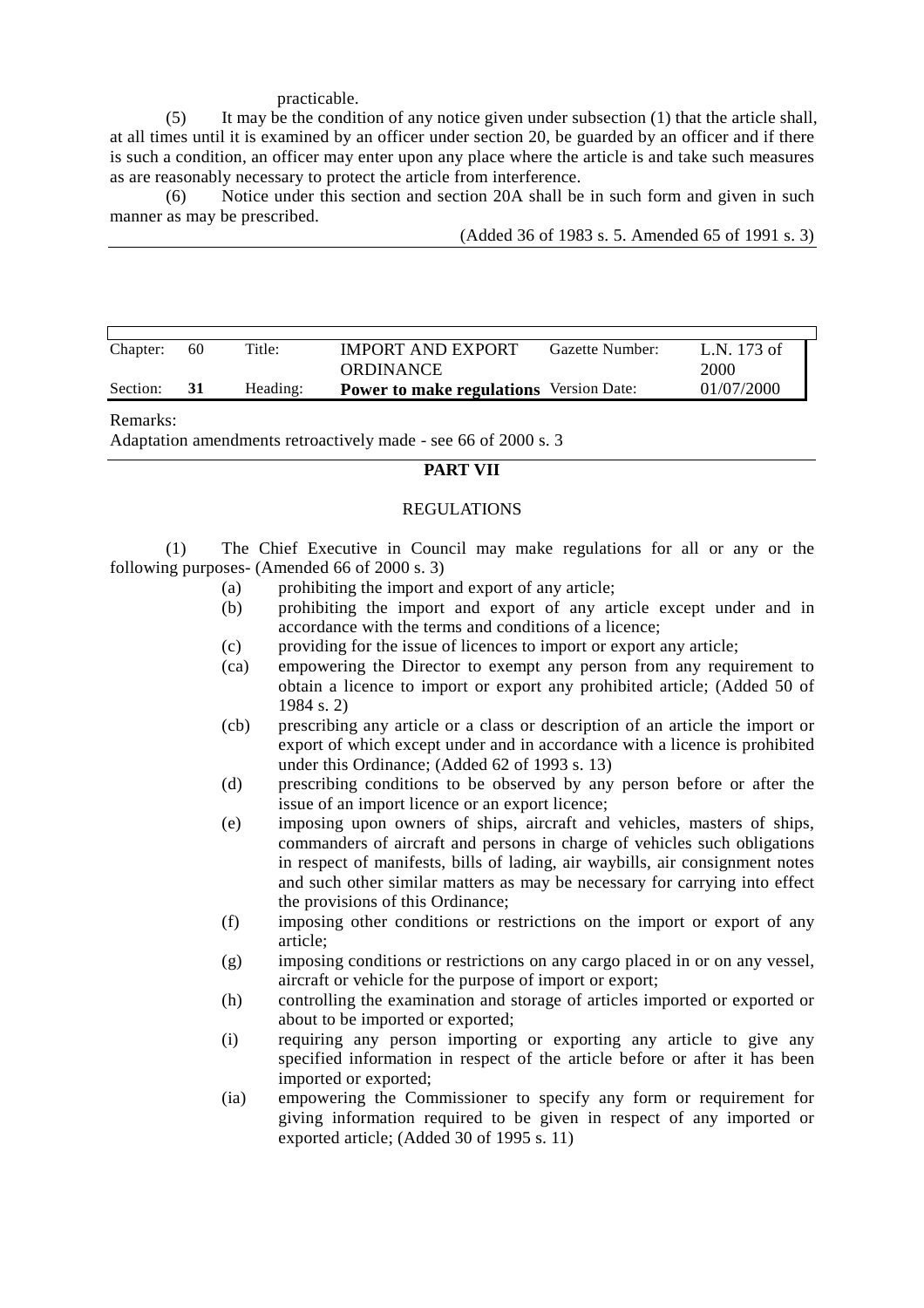- (j) regulating the movement within Hong Kong of any article which has been or is intended to be imported or exported or otherwise dealt with under the provisions of this Ordinance;
- (ja) providing for the imposition of conditions in the discretion of the Commissioner on the carriage of articles prescribed by the regulations or by the Director in accordance with the requirements of this Ordinance on or by vessels in the waters of Hong Kong including activities incidental to the transportation on land of the articles to the vessels and loading of such articles on to such vessels and for the issue of licences by the Commissioner to regulate all such activities; (Added 22 of 1991 s. 11. Amended 1 of 1994 s. 16)
- (k) providing for the issue of certificates in respect of the importing, exporting, producing, processing, manufacturing and composition of any article and for conditions which may be attached to such certificate;
- (l) providing for the issue of certificates in respect of preferential customs tariffs and for conditions which may be attached to such certificate;
- (m) providing for the registration of any person applying for the issue of any licence or validated production notification, or any person required to lodge a production notification or any other document under this Ordinance, or any combination thereof, and for conditions which may be attached to such registration; (Amended 37 of 1999 s. 6)
- (n) providing for the registration of any person importing, exporting, manufacturing, processing, storing, distributing, selling or dealing with any article in respect of which any licence or validated production notification may be issued, or in respect of which any production notification or other document is required to be lodged under this Ordinance, or any combination thereof, and for the conditions which may be attached to the registration of any such person; (Amended 37 of 1999 s. 6)
- (o) providing for the registration of any premises-
	- (i) in respect of which any licence or validated production notification may be issued, or in respect of which any production notification or other document is required to be lodged under this Ordinance, or any combination thereof; or
	- (ii) connected with the importing, exporting, manufacture, processing, storage, distribution, sale or other dealing with any article in respect of which any licence or validated production notification may be issued, or in respect of which any production notification or other document is required to be lodged under this Ordinance, or any combination thereof,

and prescribing any condition upon the registration of such premises; (Amended 37 of 1999 s. 6)

- (p) providing for the cancellation, revocation or suspension for any period of the registration of any person where the Director is satisfied that the person so registered has contravened any condition of any licence, validated production notification or other document issued under this Ordinance; (Amended 37 of 1999 s. 6)
- (q) providing for the imposition and administration of quota controls in respect of the import or export of any article;
- (r) providing for the sale or transfer of any quota and for the conditions under which any quota may be sold or transferred;
- (s) providing for the registration of any person involved in any dealing with an article on which any quota control is imposed and the transfer of any such registration from one person to another;
- (t) requiring importers, exporters, carriers, owners and manufacturers to furnish to the Director or any other specified public officer information for the purpose of compiling statistics of trade with any person or body of persons, corporate or unincorporate, carrying on business or other activities outside Hong Kong; (Amended 23 of 1998 s. 2)
- (u) prohibiting or controlling the publication or disclosure of information or particulars furnished to the Commissioner or the Director, an authorized officer, an appointed officer or a member of the Customs and Excise Service under this Ordinance;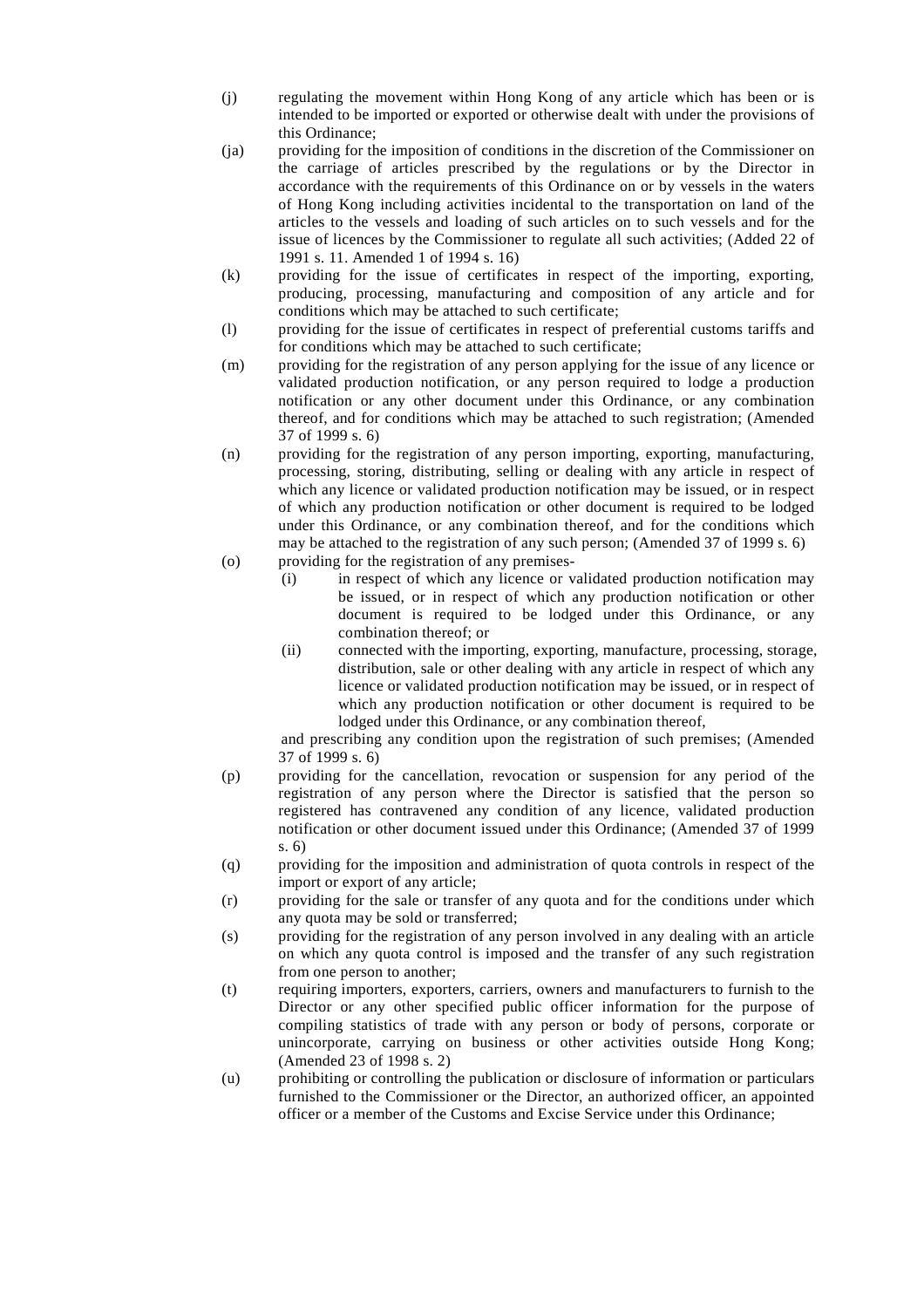- (ua) controlling the use of a security device issued by a specified body for authenticating information to be sent for the purposes of this Ordinance using services provided by a specified body; (Added 30 of 1995 s. 11)
- (ub) prohibiting the unauthorized sending of information for the purposes of this Ordinance by a specified agent on behalf of a person using services provided by a specified body; (Added 30 of 1995 s. 11)
- (v) providing for the verification of any particulars or information required to be furnished by any person under this Ordinance;
- (w) providing that any person who fails to submit any document or furnish any information to the Commissioner or the Director or other specified public officer within a prescribed period of time shall be liable to pay a prescribed sum of money, which sum shall be a civil debt due to and recoverable by the Government; (Amended 66 of 2000 s. 3)
- (x) prescribing fees to be collected by the Commissioner or the Director in respect of any matter arising under this Ordinance and generally to prescribe the mode and time of payment of such fees;
- (y) empowering the Director to determine the form of any licence and any undertaking required under this Ordinance;
- (z) providing that the Director-General of Trade and Industry may, by notice published in the Gazette, amend the Schedule to any regulation made under this Ordinance, other than a Schedule or a part of a Schedule referred to in section 6B(1) or 6F; (Amended L.N. 292 of 1989; 1 of 1994 s. 16; L.N. 173 of 2000)
- (za) requiring any person to whom a licence has been issued to keep such records or documents as may be prescribed or as the Director may determine; (Added 3 of 1973 s. 3)
- (zb) providing for any matter required or permitted by Part IIA to be prescribed by or provided for in the regulations; (Added 37 of 1999 s. 6)
- (zc) without prejudice to the generality of paragraph (z), specifying any matter referred to in paragraph (zb) in a Schedule to any regulation made under this Ordinance, and providing that the Director-General of Trade and Industry may, by order published in the Gazette, amend that Schedule; (Added 37 of 1999 s. 6. Amended L.N. 173 of 2000)
- (zd) empowering the Director to determine a process to be the process of manufacturing any specified textiles for the purposes of the definition of "production" in section  $6AA(1)$ ; (Added 37 of 1999 s. 6)
- (ze) empowering the Director to specify a particular as material for the purposes of the definition of "material particular" in section 6AA(1); (Added 37 of 1999 s. 6)
- (aa) levying, with or without exception or exemption, a charge on persons or any category of persons who furnish particulars pursuant to any regulation made under this section, and prescribing the amount or method of ascertaining the amount of such charge and the mode and time of payment thereof;
- (ab) imposing or providing for the imposition of a pecuniary penalty, recoverable civilly, on any person who, being required under any regulation made under this Ordinance to lodge a declaration with the Commissioner in connexion with the import or export of any article, fails to lodge such a declaration or fails to lodge such a declaration within a prescribed period of time;
- (ac) empowering the Commissioner to waive the payment of any pecuniary penalty imposed under regulations made under paragraph (ab) and to refund any such pecuniary penalty which has been paid;
- (ad) empowering the Director to require an applicant for a licence to deposit with him, before the issue of a licence, such sum of money as the Director may specify;
- (ae) providing for the forfeiture to the Government by a magistrate of all or any of the sum of money deposited under regulations made under paragraph (ad); (Amended 66 of 2000 s. 3)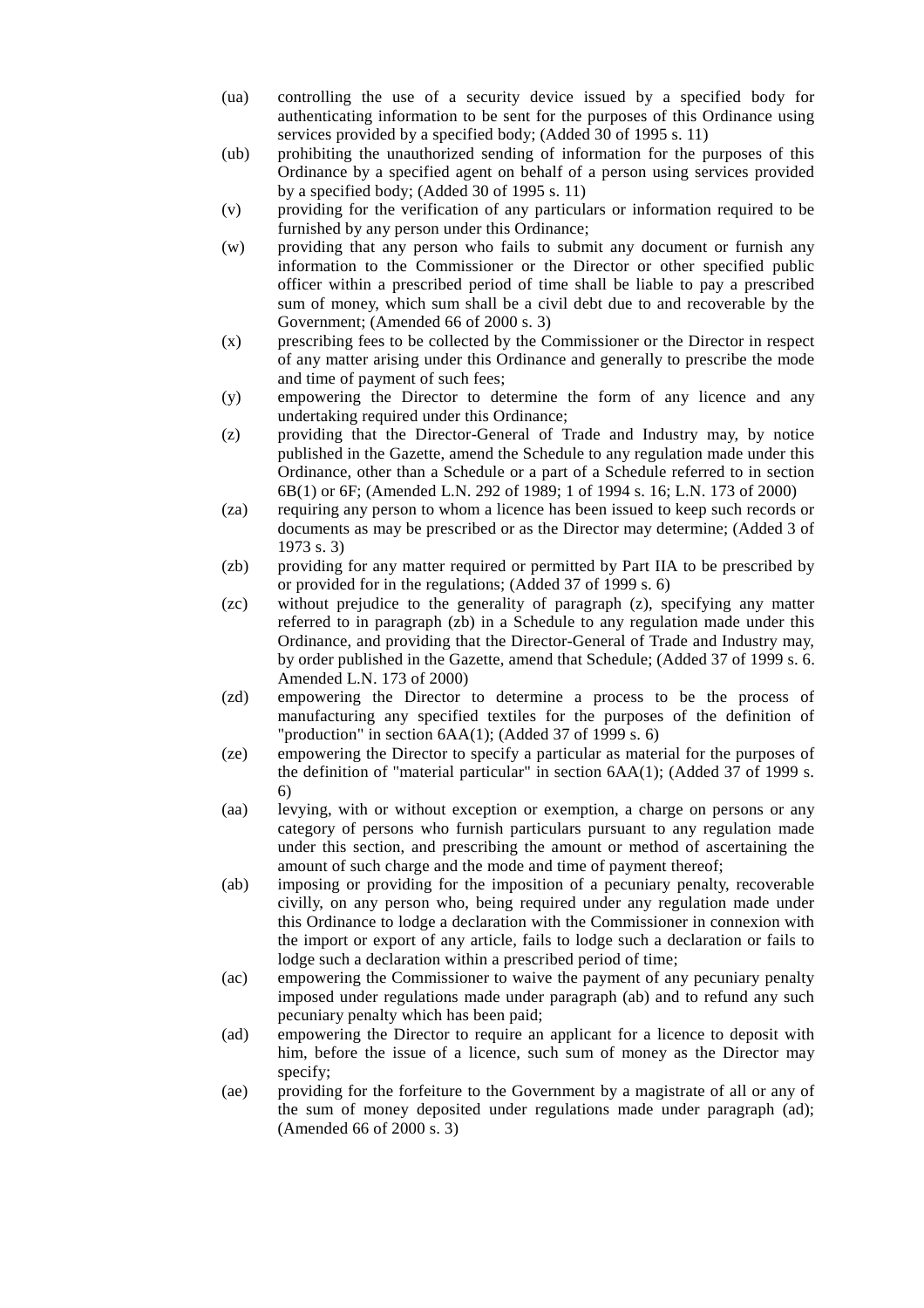- (af) prescribing any thing which is to be or may be prescribed under this Ordinance; and
- (ag) generally for the better carrying out of the provisions and purposes of this Ordinance. (Amended L.N. 294 of 1982)

(2) Subject to subsection (3), regulations made under this section may provide that a contravention of any such regulation shall be an offence and may prescribe penalties therefor.

(3) Regulations made under this section may prescribe that a contravention or breach therefor shall be punishable by a fine not exceeding \$50000 and imprisonment for a term not exceeding 2 years. (Amended 60 of 1980 s. 5)

(4) No regulation made under paragraph (aa), (ab), (ac), (ad) or (ae) shall come into operation until it has been approved by resolution of the Legislative Council.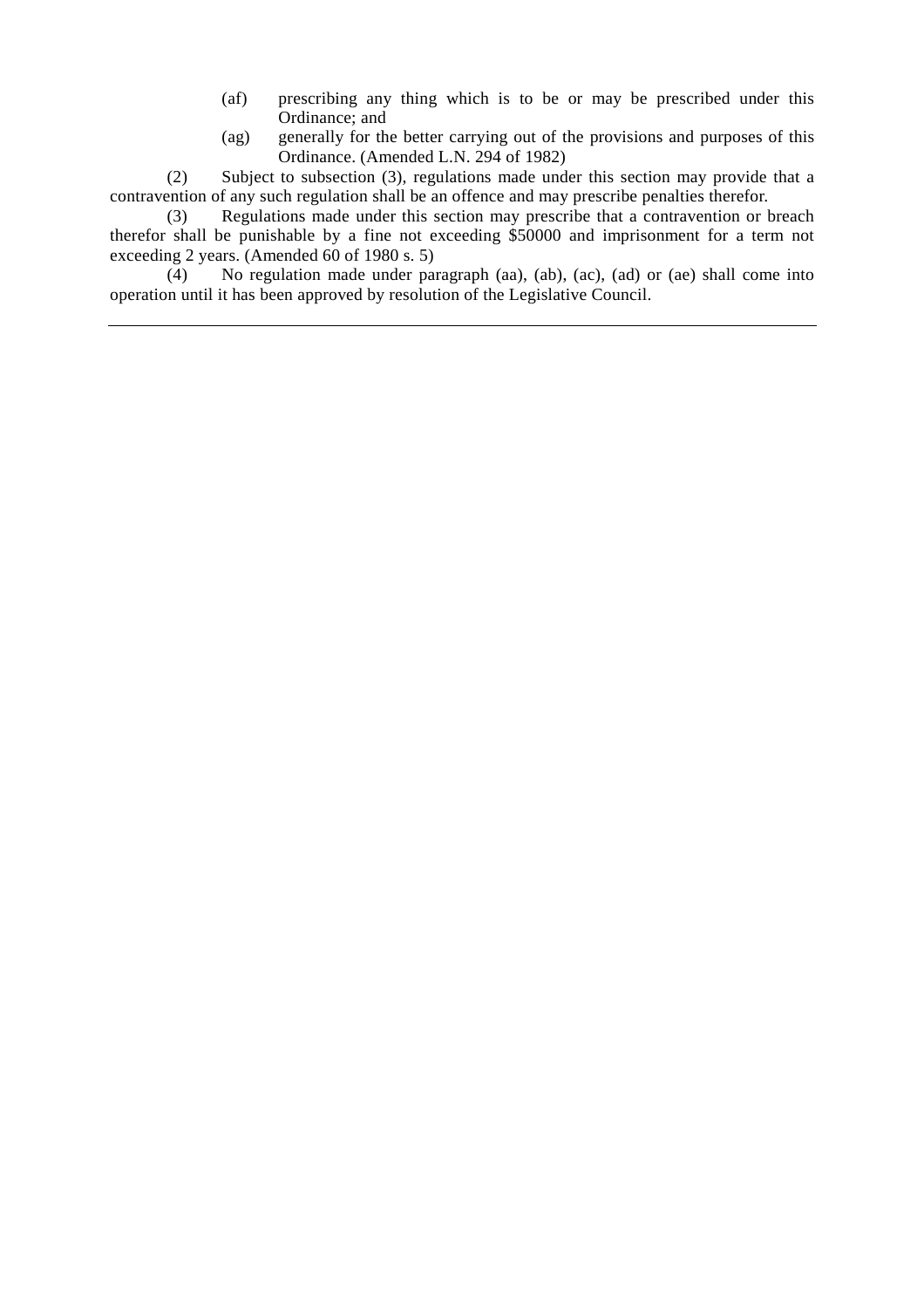#### **11. Power to make regulations**

Section 31(1) is amended—

(*a*) by adding—

"(*ia*) empowering the Commissioner to specify any form or requirement for giving information required to be given in respect of any imported or exported article;";

(*b*) by adding—

- "(*ua*) controlling the use of a security device issued by a specified body for authenticating information to be sent for the purposes of this Ordinance using services provided by a specified body;
- (*ub*) prohibiting the unauthorized sending of information for the purposes of this Ordinance by a specified agent on behalf of a person using services provided by a specified body;";
- (*c*) in paragraph (*aa*), by repealing "the mode and time of" and substituting "prescribing for the".

#### **12. Section added**

The following is added—

#### **"33A. Certificate of record of information sent using services provided by specified body**

- (1) A document purporting—
	- (*a*) to be a copy of the record of any information sent using services provided by a specified body and produced from one of the Government's computer systems; and
	- (*b*) to be certified by the Commissioner or the Director,

shall be admitted in any proceedings under this Ordinance before a court or magistrate on its production without further proof.

(2) Where a document is produced and admitted as evidence under subsection  $(1)$ —

- (*a*) the court or magistrate before which it is produced shall, until the contrary is proved, presume—
	- (i) that it was certified under subsection  $(1)(b)$ ;
	- (ii) that the document is a ture copy of the record of information so sent; and
	- (iii) that the record was duly made at the time referred to in the document; and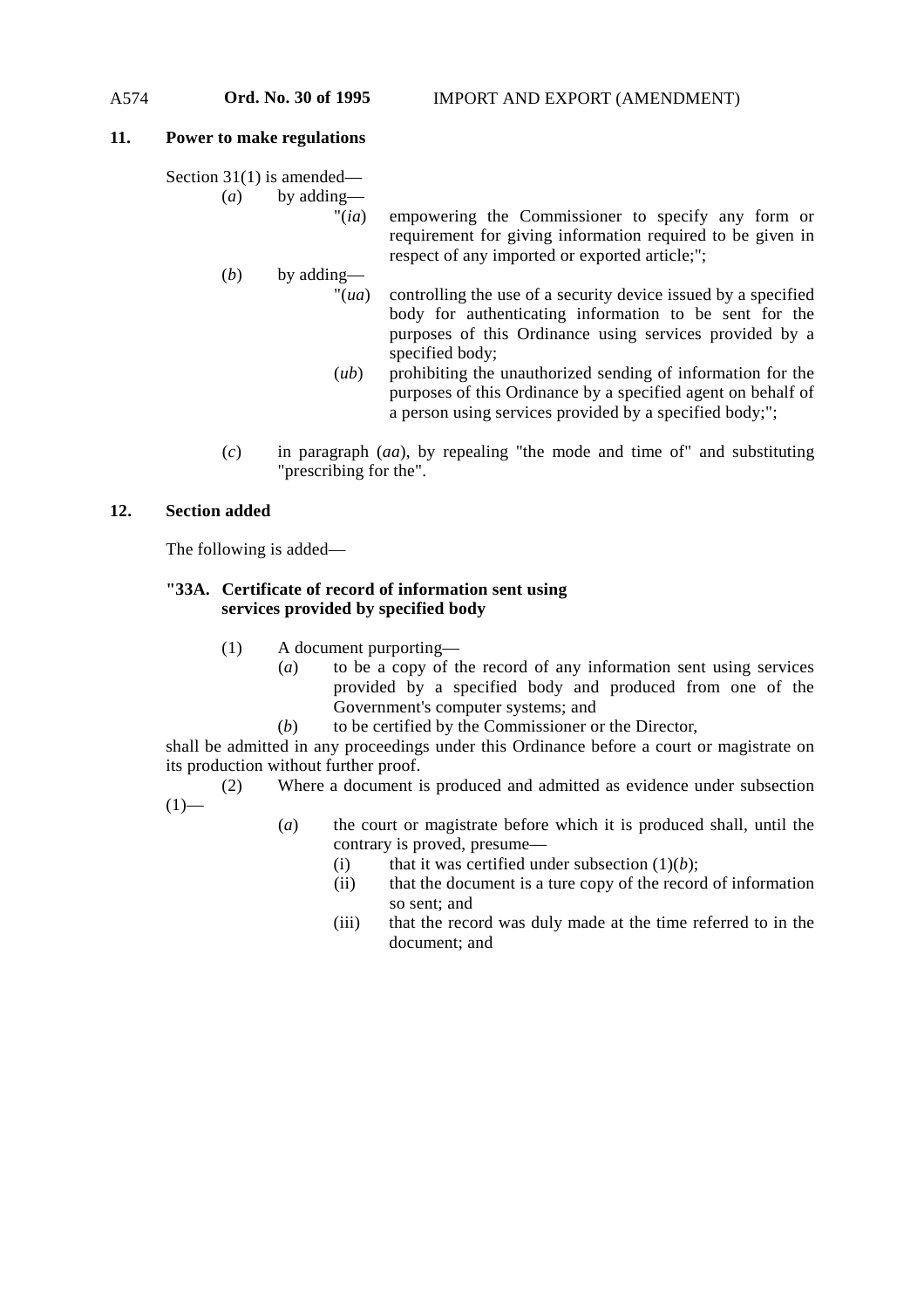| Chapter: | 296 | Title:   | RESERVED COMMODITIES Gazette Number: |                      | L.N. 173 of |
|----------|-----|----------|--------------------------------------|----------------------|-------------|
|          |     |          | <b>ORDINANCE</b>                     |                      | 2000        |
| Section: |     | Heading: | Interpretation                       | <b>Version Date:</b> | 01/07/2000  |

#### Remarks:

Adaptation amendments retroactively made - see 65 of 2000 s. 3

(1) In this Ordinance, unless the context otherwise requires-

"aircraft" (飛機) means any machine which can derive support in the atmosphere from reactions of the air;

"article in transit" (過境物品) means an article which-

- (a) is brought into Hong Kong solely for the purpose of taking it out of Hong Kong; and
- (b) remains at all times in or on the vessel or aircraft in or on which it is brought into Hong Kong; (Amended 42 of 1996 s. 2)
- "authorized officer" (獲授權㆟員) means a public officer authorized by the Commissioner under section 4; (Amended L.N. 294 of 1982)

"Commissioner" (關長) means the Commissioner of Customs and Excise and any Deputy or Assistant Commissioner of Customs and Excise; (Added L.N. 294 of 1982. Amended 65 of 2000 s. 3)

"Director" (署長) means the Director-General of Trade and Industry and any Deputy or Assistant Director-General of Trade and Industry; (Replaced L.N. 294 of 1982. Amended L.N. 292 of 1989; L.N. 173 of 2000)

"domestic premises" (住用處所) means any premises or place used exclusively for residential purposes and constituting a separate household unit;

"export" ( $\boxplus \Box$ ) means to take or cause to be taken out of Hong Kong any article other than an article in transit;

- "import" (進口) means to bring or cause to be brought into Hong Kong any article other than an article in transit;
- "licence" (許可證) means a licence issued under regulations made under section 3;

"member of the Customs and Excise Service" (香港海關㆟員) means any person holding an office specified in Schedule 1 to the Customs and Excise Service Ordinance (Cap 342); (Amended 13 of 1995 s. 2)

- "permit" (准許證) means a permit issued under regulations made under section 3;
- "registered" (註冊) means registered under regulations made under section 3;

"reserved commodity" (儲備商品) means any commodity specified as a reserved commodity under regulations made under section 3;

"sale" (售賣) and "purchase" (購買) include a sale and purchase by barter;

"sale by retail" (以零售方式售賣) means every sale of an article other than a sale by wholesale;

- "sale by wholesale" (以批發方式售賣) means any sale of an article in whatever quantity for resale in the same form or state or as part of a manufactured product;
- "transhipment cargo" (轉運貨物) means any imported article that is consigned on a through bill of lading or a through air waybill from a place outside Hong Kong to another place outside Hong Kong and is or is to be removed from the vessel, vehicle or aircraft in which it was imported and either returned to the same vessel, vehicle or aircraft or transferred to another vessel, vehicle or aircraft before being exported, whether it is or is to be transferred directly between such vessels, vehicles or aircraft or whether it is to be landed in Hong Kong after its importation and stored pending exportation; (Added 51 of 1984 s. 2)

"vehicle" (車輛) means every means of conveyance or of transit or other mobile apparatus used or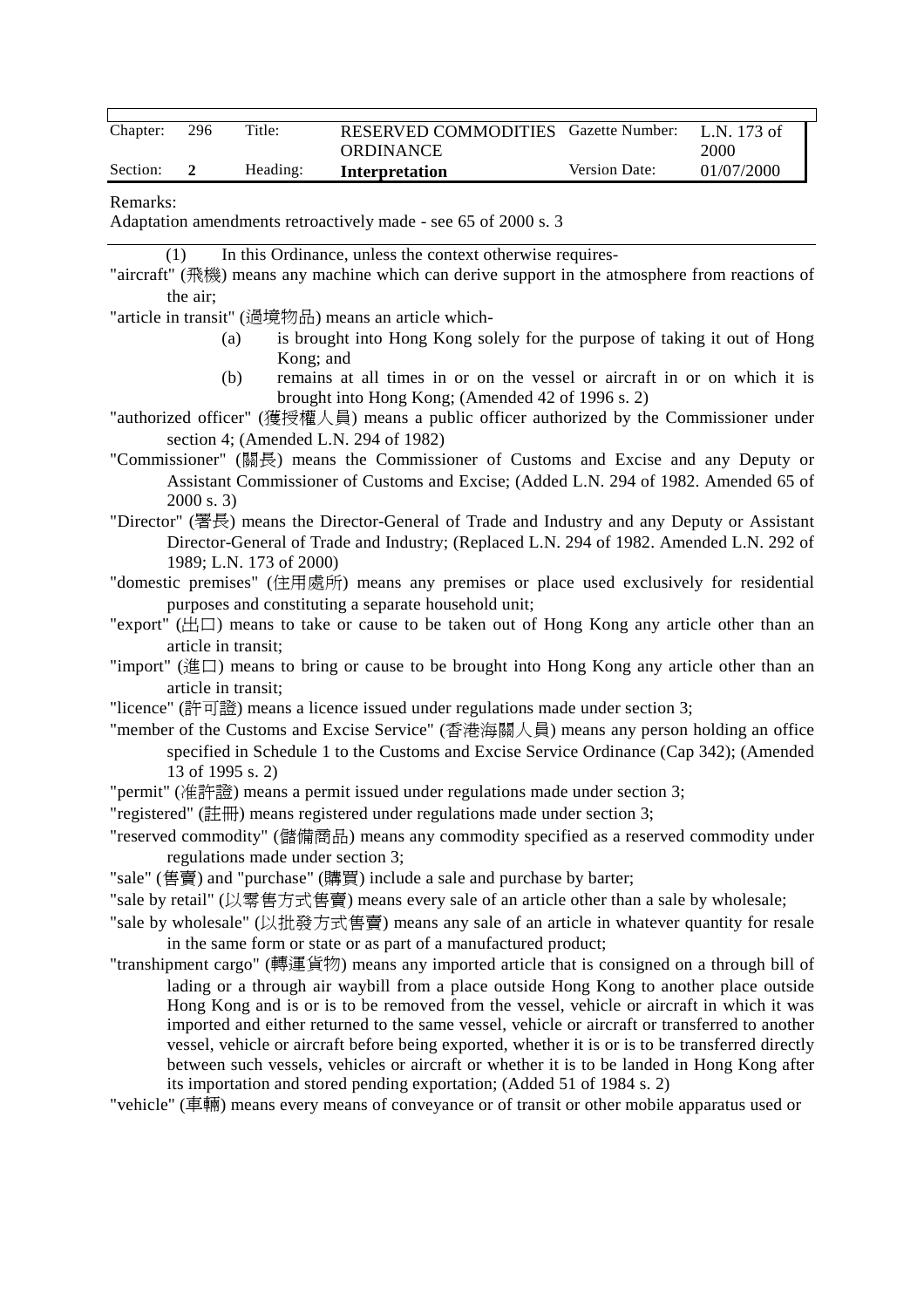capable of being used on land whether on roads or rails and, in any way whatever, drawn or propelled or carried;

- "vessel" (船隻) includes every description of vessel used in navigation for the carriage of persons or articles, whether or not the vessel is mechanically propelled and whether or not the vessel is towed or pushed by another vessel.
	- (2) This Ordinance shall not apply to-
		- (a) articles in transit; or
		- (b) transhipment cargo imported or exported by a person to whom an exemption relating to that transhipment cargo has been granted pursuant to regulations made under section  $3(1)(i)$ . (Replaced 51 of 1984 s. 2)

| Chapter: | 296 | Title:   | <b>RESERVED COMMODITIES</b> Gazette Number:<br><b>ORDINANCE</b> |               | 65 of 2000 |
|----------|-----|----------|-----------------------------------------------------------------|---------------|------------|
| Section: |     | Heading: | <b>Regulations</b>                                              | Version Date: | 01/07/1997 |

Remarks:

Adaptation amendments retroactively made - see 65 of 2000 s. 3

(1) The Chief Executive in Council may make regulations for all or any of the following matters- (Amended 65 of 2000 s. 3)

- (a) specifying any article to be a reserved commodity for any purpose;
- (b) prohibiting or controlling the sale or purchase of any reserved commodity for the purpose of resale in or export from Hong Kong;
- (c) regulating or controlling the maximum price of any reserved commodity;
- (d) prohibiting, regulating or controlling the import or export of any reserved commodity;
- (e) prohibiting, regulating or controlling the movement or distribution of any reserved commodity;
- (f) prohibiting, regulating or controlling the storage of any reserved commodity;
- (g) restricting the sale by wholesale or retail of any reserved commodity to persons registered or holding licences or permits issued under the regulations;
- (h) restricting the sale of any reserved commodity either by an individual or generally by all persons dealing in such reserved commodity;
- (i) prohibiting, regulating or controlling the manufacture, processing or production of any reserved commodity either generally or as regards form, shape, quantity, quality, constituents or otherwise;
- (j) the issue of licences, permits and certificates and the registration of persons and premises for the purposes of this Ordinance;
- (ja) empowering the Director to exempt any person from any requirement to obtain a licence to import or export any reserved commodity; (Added 51 of 1984 s. 3)
- (k) the examination of reserved commodities stored or kept in any premises or in or on any vessel, aircraft or vehicle by or on behalf of any person;
- (l) information and particulars to be given in respect of reserved commodities;
- (m) fees and charges;
- (n) appeal to the Chief Executive against any decision of the Commissioner or the Director; (Amended L.N. 294 of 1982; 65 of 2000 s. 3)
- (o) generally for the better carrying out of the provisions and purposes of this Ordinance.

(2) Regulations under this section may provide that a contravention of any such regulation shall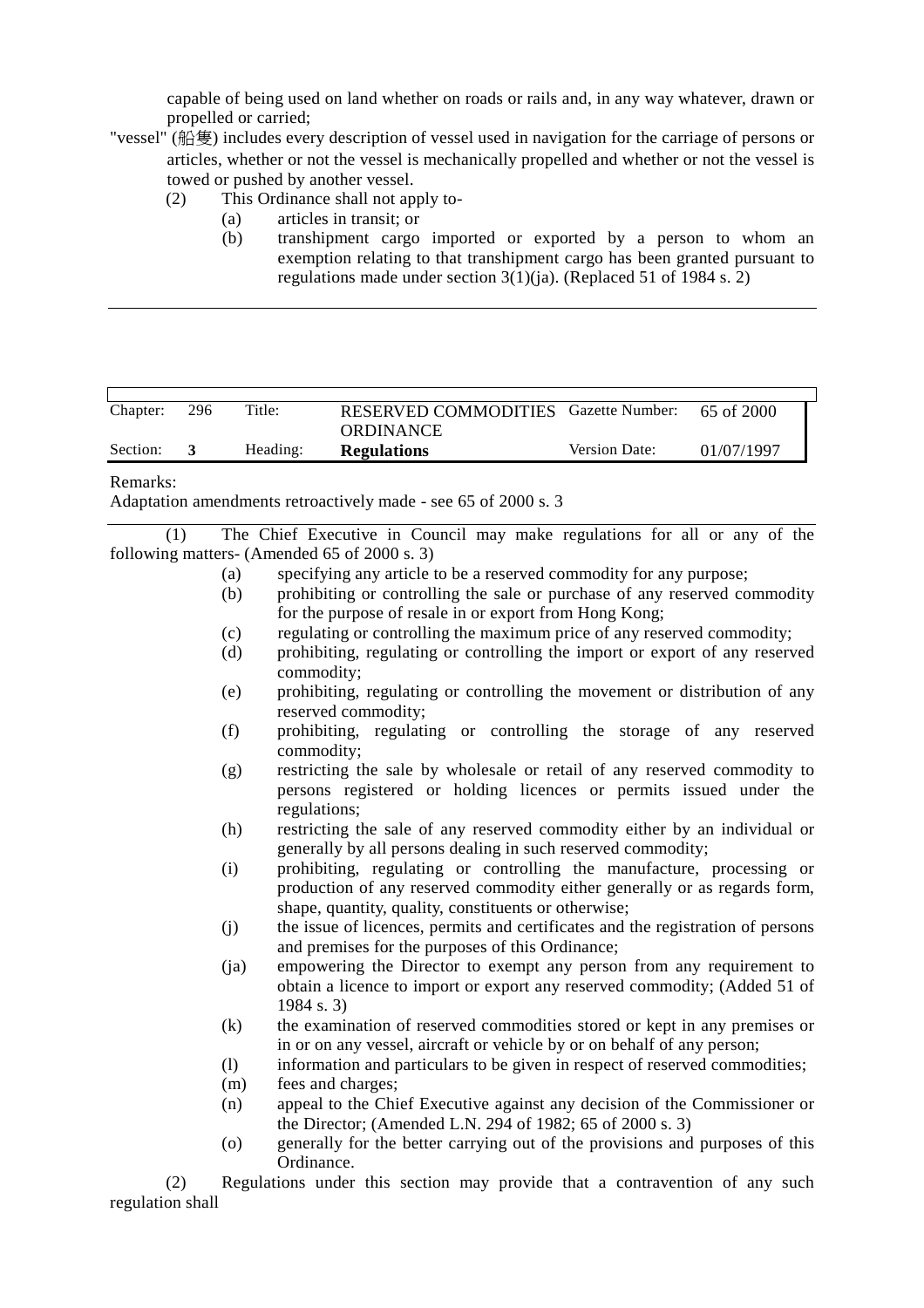be an offence and shall be punishable on conviction by a fine not exceeding \$100000 and imprisonment for a term not exceeding 2 years.

| Section: |     | Heading: | <b>ORDINANCE</b><br>Interpretation | Version Date:   | 01/07/1997     |
|----------|-----|----------|------------------------------------|-----------------|----------------|
|          |     |          | (CLOTHING INDUSTRY)                |                 | of $2000$      |
| Chapter: | 318 | Title:   | INDUSTRIAL TRAINING                | Gazette Number: | 23 of 1998; 56 |

### Remarks:

Adaptation amendments retroactively made-see 23 of 1998 s. 2; 56 of 2000 s. 3

In this Ordinance, unless the context otherwise requires-

"A.T.A. Carnet" (暫准進口證) means a document-

- (a) in the form set out in the annex to the Customs Convention on the A.T.A. Carnet for the temporary admission of goods (otherwise known as the A.T.A. Convention) agreed at Brussels on 6th December 1961, or set out in Appendix 1 to Annex A to the Convention on Temporary Admission agreed at Istanbul on 26th June 1990; or
- (b) in such other form as may from time to time be provided by any amendment to the A.T.A. Convention, so long as it applies to Hong Kong, or by any amendment to the Convention on Temporary Admission, so long as Hong Kong remains a contracting party to it; (Amended 2 of 1995 s. 2; 56 of 2000 s. 3)

"Authority" (訓練局) means the Clothing Industry Training Authority established by section 4;

"authorized officer" (獲授權㆟員) means an authorized officer under the Imports and Exports Ordinance (Cap 60);

"chairman" (主席) means the chairman of the Authority appointed under section 8;

- "clothing industry" (製衣業) means the industry of manufacturing and marketing clothing items;
- "clothing item" (成衣製品) means any item of apparel which is specified in Schedule 1 and manufactured in Hong Kong; (Amended 93 of 1993 s. 2)
- "Commissioner" (關長) means the Commissioner of Customs and Excise and any Deputy or Assistant Commissioner of Customs and Excise; (Replaced L.N. 294 of 1982. Amended 56 of 2000 s. 3)
- "export" ( $\boxplus \Box$ ) means to take, or cause to be taken, out of Hong Kong any clothing item;
- "exporter" (出口商) means a person who exports clothing items;
- "F.O.B. value" (離岸價值) means value comprising the cost of clothing items to a buyer outside Hong Kong until the clothing items have been loaded onto the exporting ship, vehicle or aircraft; (Amended 23 of 1998 s. 2)
- "financial year" (財政年度) means the period fixed by the Authority under section 15(2);
- "levy" (徵費) means the clothing industry training levy prescribed under section 22;
- "manufactured" (製造), in relation to a clothing item, includes any process involved in the manufacture of the item;
- "member" (委員) means a member of the Authority appointed under section 7;
- "security device" (保安裝置) means a device issued to a person by a specified body for the purpose of authenticating information to be sent using information technology services provided by the specified body; (Added 31 of 1995 s. 2)
- "services provided by a specified body" (指定團體提供的服務), "specified agent" (指定代理㆟) and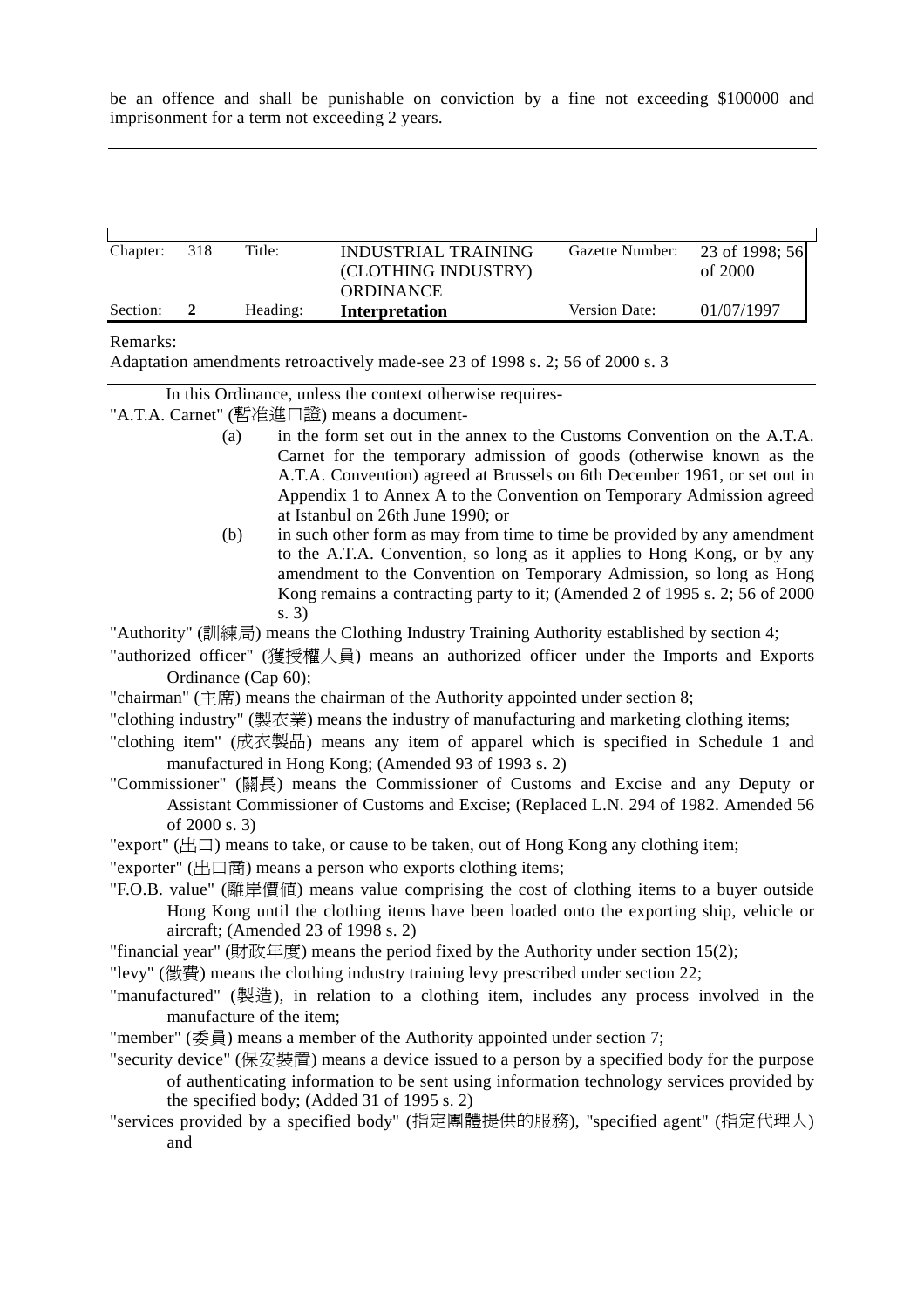"specified body" (指定團體) have the respective meanings assigned to them by the Import and Export Ordinance (Cap 60); (Added 31 of 1995 s. 2)

"surcharge" (附加費) means the surcharge under section 25(3).

| Chapter: | 318        | Title:   | INDUSTRIAL TRAINING<br>(CLOTHING INDUSTRY)<br><b>ORDINANCE</b> | Gazette Number: |            |
|----------|------------|----------|----------------------------------------------------------------|-----------------|------------|
| Section: | <b>30A</b> | Heading: | <b>Authorization of information</b> Version Date:              |                 | 30/06/1997 |

(1) Where information received by the Commissioner was sent using services provided by a specified body, evidence which shows that the information was authenticated by the use of a security device is, in the absence of evidence to the contrary, proof that the person issued with the security device by the specified body-

- (a) provided or supplied the information; or
- (b) made a statement or declaration contained in the information.

(2) Where information received by the Commissioner was sent using services provided by a specified body through a specified agent who has obtained an authorization in accordance with section 30C, the person named in the information as the one who provided or supplied the information or who made a statement or declaration contained in the information is, in the absence of evidence to the contrary, regarded for the purposes of this Ordinance as the person who-

- (a) provided or supplied the information; or
- (b) made the statement or declaration contained in the information.

(Added 31 of 1995 s. 6)

| Chapter: | 318        | Title:   | INDUSTRIAL TRAINING                     | Gazette Number: |            |
|----------|------------|----------|-----------------------------------------|-----------------|------------|
|          |            |          | (CLOTHING INDUSTRY)<br><b>ORDINANCE</b> |                 |            |
| Section: | <b>30B</b> | Heading: | Safekeeping of security<br>device       | Version Date:   | 30/06/1997 |

A person who has been issued with a security device-

(a) shall not authorize or suffer any other person to use; and

(b) shall take all reasonable steps and exercise due diligence in preventing any other person from using,

the device for authenticating information to be sent to the Commissioner under this Ordinance using services provided by a specified body.

(Added 31 of 1995 s. 6)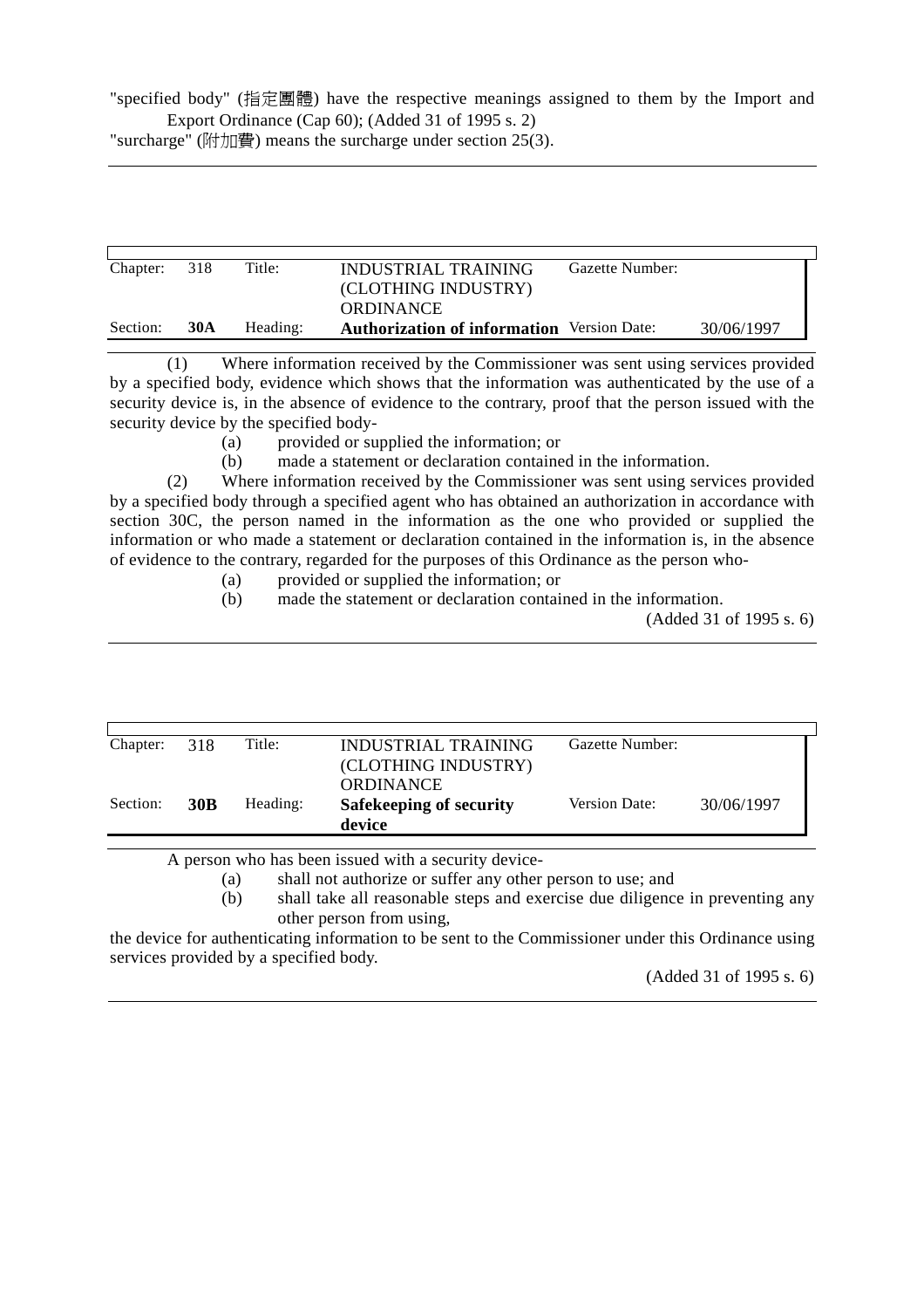| Chapter:<br>324              | Title:                                                                     | PROTECTION OF NON-<br><b>GOVERNMENT CERTIFICATES</b>                                                                                                                                                                                                                                                                                                                                                                                                                                                                                                                                                                                                                                                                                                                                                                                                                                                                                                                                                                                                                                                                                                                                                                                                                                                                                                                                                                                                                                                                                                                                                                                                                                                                                                                                                                                               | Gazette Number: L.N. 197 of | 1999                      |
|------------------------------|----------------------------------------------------------------------------|----------------------------------------------------------------------------------------------------------------------------------------------------------------------------------------------------------------------------------------------------------------------------------------------------------------------------------------------------------------------------------------------------------------------------------------------------------------------------------------------------------------------------------------------------------------------------------------------------------------------------------------------------------------------------------------------------------------------------------------------------------------------------------------------------------------------------------------------------------------------------------------------------------------------------------------------------------------------------------------------------------------------------------------------------------------------------------------------------------------------------------------------------------------------------------------------------------------------------------------------------------------------------------------------------------------------------------------------------------------------------------------------------------------------------------------------------------------------------------------------------------------------------------------------------------------------------------------------------------------------------------------------------------------------------------------------------------------------------------------------------------------------------------------------------------------------------------------------------|-----------------------------|---------------------------|
| Section:<br>$\boldsymbol{2}$ | Heading:                                                                   | OF ORIGIN ORDINANCE<br>Interpretation                                                                                                                                                                                                                                                                                                                                                                                                                                                                                                                                                                                                                                                                                                                                                                                                                                                                                                                                                                                                                                                                                                                                                                                                                                                                                                                                                                                                                                                                                                                                                                                                                                                                                                                                                                                                              | Version Date:               | 23/07/1999                |
| Remarks:                     |                                                                            | Adaptation amendments retroactively made - see 65 of 2000 s. 3                                                                                                                                                                                                                                                                                                                                                                                                                                                                                                                                                                                                                                                                                                                                                                                                                                                                                                                                                                                                                                                                                                                                                                                                                                                                                                                                                                                                                                                                                                                                                                                                                                                                                                                                                                                     |                             |                           |
| s. 3)                        | (Replaced L.N. 294 of 1982)<br>of 2000 s. 3)<br>(Amended 14 of 1990 s. 10) | In this Ordinance, unless the context otherwise requires-<br>"approved body" (認可機構) means a body specified in the Schedule; (Added 14 of 1990 s. 2)<br>"authorized officer" (獲授權人員) means an officer of the Customs and Excise Department<br>authorized in writing by the Commissioner to carry out duties under this Ordinance;<br>"certificate of origin" (產地來源證) means a certificate of origin issued under section 3;<br>"Commissioner" (關長) means the Commissioner of Customs and Excise and any Deputy or<br>Assistant Commissioner of Customs and Excise; (Replaced L.N. 294 of 1982. Amended 65<br>"country or territroy of destination" (目的國家或地區) means the final country or territroy of<br>destination declared on a certificate of origin; (Added 14 of 1990 s. 2. Amended 65 of 2000<br>"domestic premises" (住用處所) means premises or place used exclusively for residential purposes<br>and constituting a separate household unit; (Added 14 of 1990 s. 2)<br>"register" (登記冊) means any register maintained by any approved body under section 5;<br>"security device" (保安裝置) means a device issued to a person by a specified body for the purpose<br>of authenticating information to be sent using information technology services provided by<br>the specified body; (Added 38 of 1999 s. 2)<br>"services provided by a specified body" (指明團體所提供的服務) means information technology<br>services for the transmission of information to and from an approved body under this<br>Ordinance, provided by a specified body; (Added 38 of 1999 s. 2)<br>"specified agent" (指明代理人) has the same meaning as in section 2 of the Import and Export<br>Ordinance (Cap 60); (Added 38 of 1999 s. 2)<br>"specified body" (指明團體) has the same meaning as in section 2 of the Import and Export<br>Ordinance (Cap 60). (Added 38 of 1999 s. 2) |                             | (Amended 14 of 1990 s. 2) |

| Chapter: | 324 | Title:   | <b>PROTECTION OF NON-</b>      | Gazette Number: L.N. 197 of |            |
|----------|-----|----------|--------------------------------|-----------------------------|------------|
|          |     |          | <b>GOVERNMENT CERTIFICATES</b> |                             | 1999       |
|          |     |          | OF ORIGIN ORDINANCE            |                             |            |
| Section: | 2A  | Heading: | Authorization of information   | Version Date:               | 23/07/1999 |

(1) Where information received by an approved body was sent using services provided by a specified body, evidence which shows that the information was authenticated by the use of a security device is, in the absence of evidence to the contrary, proof that the person issued with the security device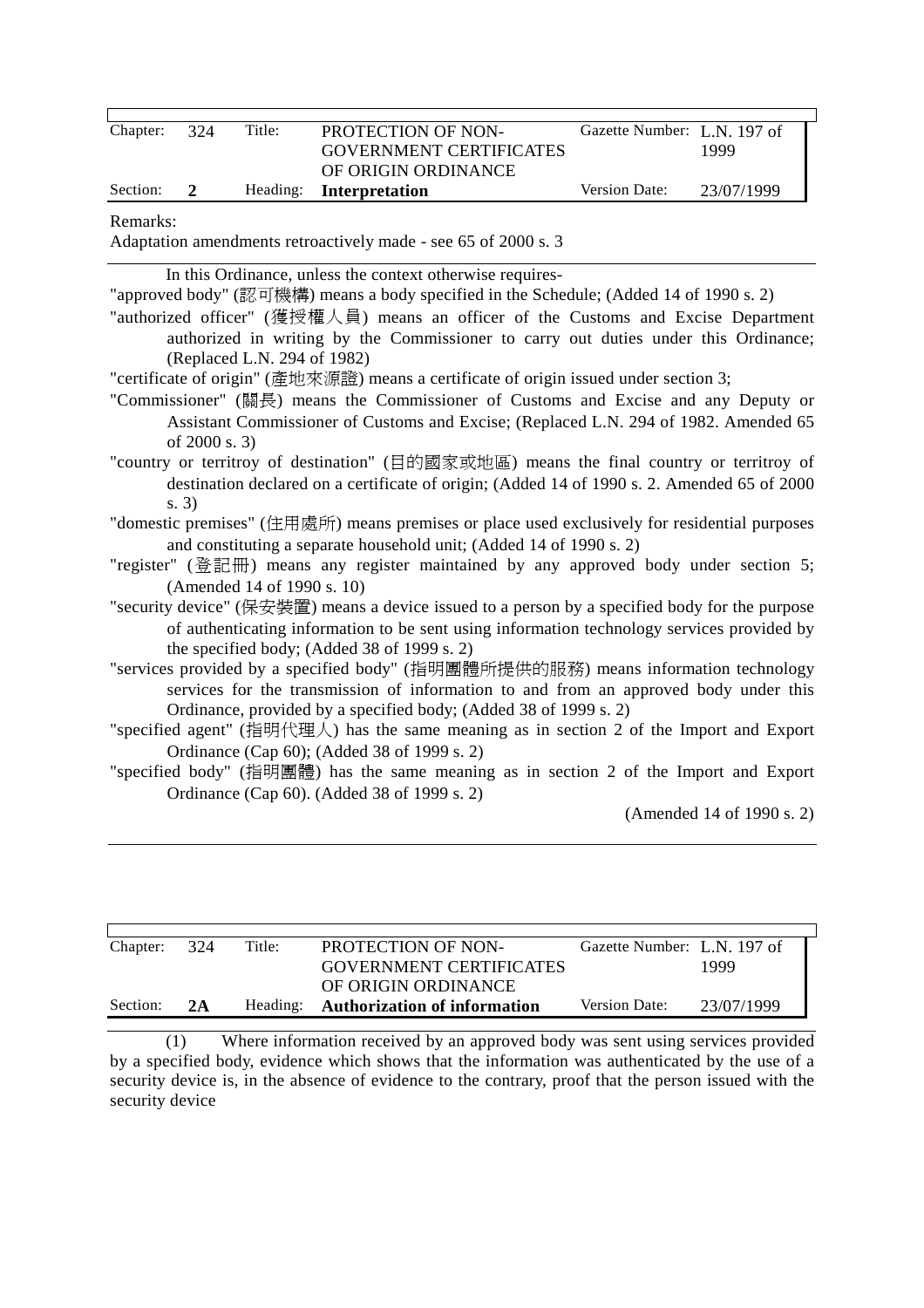by the specified body-

- (a) furnished the information; or
- (b) made a statement or declaration contained in the information.

(2) Where information received by an approved body was sent using services provided by a specified body through a specified agent who has obtained an authorization in accordance with section 2C, a person named in the information as the one who furnished the information or who made a statement or declaration contained in the information is, in the absence of evidence to the contrary, regarded for the purposes of this Ordinance as the person who-

- (a) furnished the information; or
- (b) made the statement or declaration contained in the information.

(Added 38 of 1999 s. 3)

| Section:<br>Version Date:<br>Safekeeping of security device<br>23/07/1999<br>2 <sub>B</sub><br>Heading: |  |
|---------------------------------------------------------------------------------------------------------|--|

A person who has been issued with a security device-

(a) shall not authorize or suffer any other person to use; and

(b) shall take all reasonable steps and exercise due diligence in preventing any other person from using,

the device for authenticating information to be sent to an approved body under this Ordinance using services provided by a specified body.

(Added 38 of 1999 s. 3)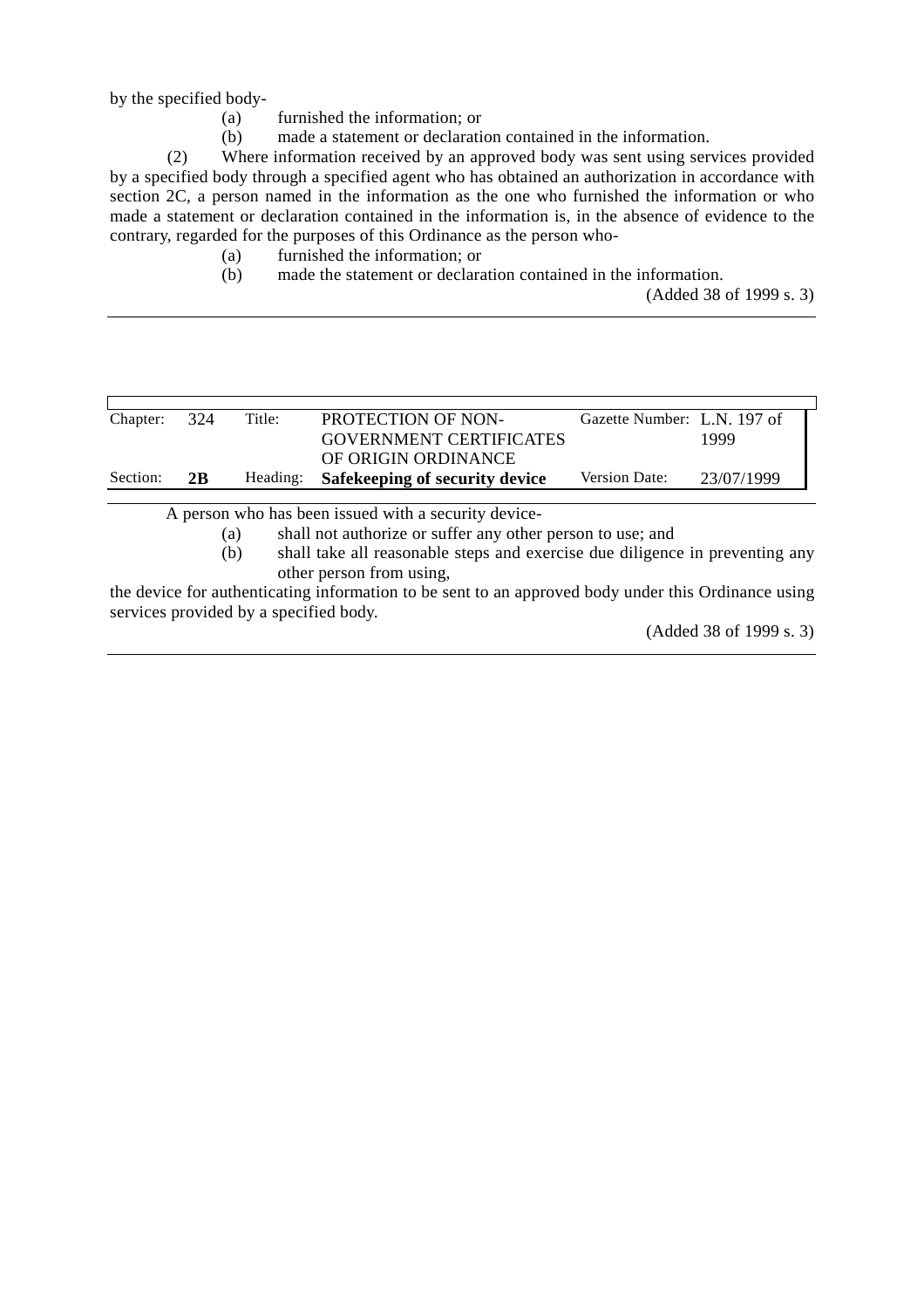| Chapter:       | 60A | Title:   | <b>IMPORT AND EXPORT</b>                             | Gazette Number: |            |
|----------------|-----|----------|------------------------------------------------------|-----------------|------------|
|                |     |          | (GENERAL) REGULATIONS                                |                 |            |
| Regulation: 6A |     | Heading: | <b>Delivery of import notification</b> Version Date: |                 | 30/06/1997 |
|                |     |          | and manifest to the Director                         |                 |            |

(1) The owner of any vessel, aircraft or vehicle in or on which textiles are imported shall, subject to the terms and conditions of an exemption issued to a registered textiles trader under regulation 6(3A), retain possession of the textiles until the registered textiles trader produces to him an import notification or a transhipment notification.

(2) When a registered textiles trader relies on an exemption issued to him under regulation 6(3A) to import textiles, the registered textiles trader shall deliver an import notification to the owner of the vessel, aircraft or vehicle in or on which textiles are imported at the time when the textiles are imported and, on receipt of the import notification, the owner of the vessel, aircraft or vehicle may release the textiles to the consignee.

(3) The owner of the vessel, aircraft or vehicle in or on which textiles are imported under an exemption issued to a registered textiles trader under regulation 6(3A) and for which an import notification has been issued by the registered textiles trader shall, within 14 days after the day on which the textiles are imported, deliver the import notification to the Director, together with a certified copy or certified extract of the manifest of the vessel, aircraft or vehicle in or on which the textiles have been imported.

(4) Any person who contravenes paragraph (1) commits an offence and is liable on conviction to a fine of \$500000 and to imprisonment for 1 year.

(5) Any person who contravenes paragraph (2) commits an offence and is liable on conviction to a fine of \$500000 and to imprisonment for 2 years.

(6) Any person who contravenes paragraph (3) commits an offence and is liable on conviction to a fine of \$5000.

(L.N. 111 of 1993)

| Chapter:       | 60A | Title:   | <b>IMPORT AND EXPORT</b><br>(GENERAL) REGULATIONS               | Gazette Number: |            |
|----------------|-----|----------|-----------------------------------------------------------------|-----------------|------------|
| Regulation: 6B |     | Heading: | Delivery of export notification<br>and manifest to the Director | Version Date:   | 30/06/1997 |

(1) When a registered textiles trader is to rely on the exemption issued to him under regulation 6(3A) to export textiles, the registered textiles trader shall, before the textiles are exported, deliver an export notification to the owner of the vessel, aircraft or vehicle in or on which he intends to export them.

(2) The owner of the vessel, aircraft or vehicle, in or on which textiles are exported under an exemption issued to a registered textiles trader under regulation 6(3A) and for which an export notification has been issued by the registered textiles trader shall, within 14 days after the day on which the textiles are exported, deliver the export notification to the Director, together with a certified copy or certified extract of the manifest of the vessel, aircraft or vehicle in or on which the textiles have been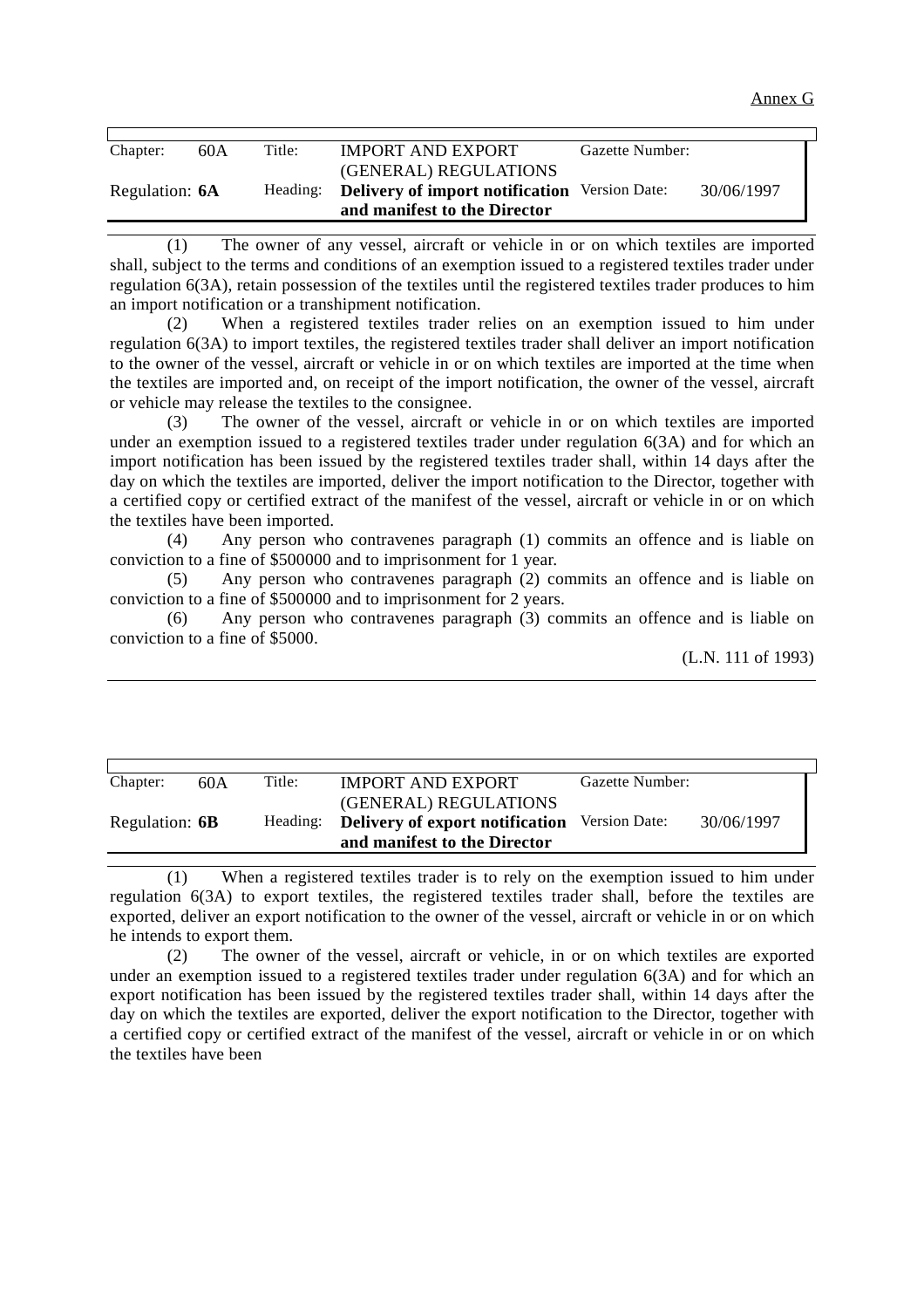exported.

(3) Any person who contravenes paragraph (1) commits an offence and is liable on conviction to a fine of \$500000 and to imprisonment for 2 years.

(4) Any person who contravenes paragraph (2) commits an offence and is liable on conviction to a fine of \$5000.

| Chapter:       | 60A | Title:   | <b>IMPORT AND EXPORT</b><br>(GENERAL) REGULATIONS                            | Gazette Number: |            |
|----------------|-----|----------|------------------------------------------------------------------------------|-----------------|------------|
| Regulation: 6D |     | Heading: | Delivery of transhipment<br>notification, manifest, etc., to<br>the Director | Version Date:   | 30/06/1997 |

(1) When a registered textiles trader relies on the exemption issued to him under regulation 6(3A) to import textiles as transhipment cargo, the registered textiles trader shall deliver a transhipment notification to the owner of the vessel, aircraft or vehicle in or on which the textiles are imported at the time the textiles are imported.

(2) The owner of the vessel, aircraft or vehicle in or on which textiles are imported under an exemption issued to a registered textiles trader under regulation 6(3A) and for which a transhipment notification has been issued by a registered textiles trader shall, within 14 days after the day on which the textiles are imported, deliver the transhipment notification to the Director, together with a certified copy or certified extract of the manifest of the vessel, aircraft or vehicle in or on which the textiles have been imported and a through bill of lading or air waybill under which the textiles have been imported.

(3) When a registered textiles trader is to rely on the exemption issued to him under regulation 6(3A) to export textiles as transhipment cargo, the registered textiles trader shall, before the textiles are exported, deliver a transhipment notification to the owner of the vessel, aircraft or vehicle in or on which he intends to export them.

(4) The owner of the vessel, aircraft or vehicle in or on which textiles are exported under an exemption issued to a registered textiles trader under regulation 6(3A) and for which a transhipment notification has been issued by a registered textiles trader shall, within 14 days after the day on which the textiles are exported, deliver the transhipment notification to the Director, together with a certified copy or certified extract of the manifest of the vessel, aircraft or vehicle in or on which the textiles have been exported and a thorugh bill of lading or air waybill under which the textiles have been exported.

(5) Any person who contravenes paragraph (1) or (3) commits an offence and is liable on conviction to a fine of \$500000 and to imprisonment for 2 years.

(6) Any person who contravenes paragraph (2) or (4) commits an offence and is liable on conviction to a fine of \$5000.

(L.N. 111 of 1993)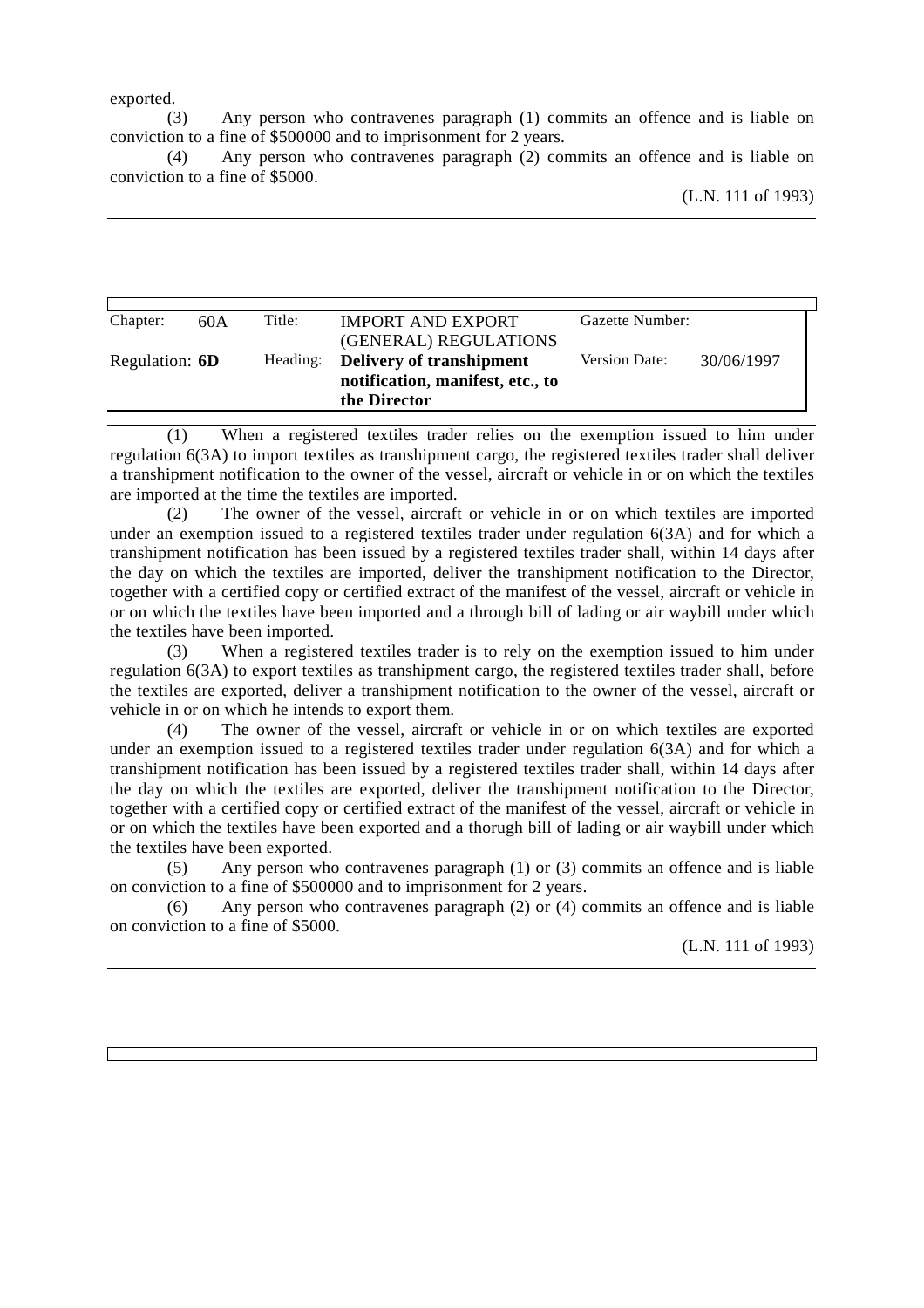| Chapter:       | 60E. | Title: | <b>IMPORT AND EXPORT</b><br>(REGISTRATION)<br><b>REGULATIONS</b> | Gazette Number: |            |
|----------------|------|--------|------------------------------------------------------------------|-----------------|------------|
| Regulation: 11 |      |        | Heading: Import manifests and other<br><i>particulars</i>        | Version Date:   | 30/06/1997 |

## **PART III**

## MANIFESTS AND OTHER INFORMATION

(1) The manifest of the cargo imported in every vessel, aircraft or vehicle which arrives within Hong Kong shall- (L.N. 256 of 1984)

- (a) give such particulars of each article therein as may be prescribed by notice under section 17 of the Ordinance;
- (b) be completed in such manner and in such number of copies as the Commissioner may require; and
- (c) be lodged with the Commissioner or such other officer as he may appoint by the owner or master of the vessel, or the owner or commander of the aircraft, or the owner or person in charge of the vehicle (other than a train), or the person acting as the agent for the owner of goods carried by train, as the case may be. (L.N. 235 of 1973)

(2) Every manifest required to be lodged under paragraph (1) shall be lodged within 7 days after the arrival of the vessel, aircraft or vehicle within Hong Kong on the occasion concerned. (L.N. 256 of 1984)

(3)-(4) (Repealed L.N. 235 of 1973)

(5) Any person who, without reasonable excuse, lodges a manifest that, in contravention of paragraph (1), does not give all the particulars required by that paragraph in respect of any article specified in the manifest, or contravenes a requirement of the Commissioner under paragraph (1) shall be guilty of an offence and shall be liable on summary conviction to a fine of \$10000. (5 of 1971 s. 13)

(6) Any person who, being required to lodge a manifest under paragraph (1), fails or neglects, without reasonable excuse (the burden of proof whereof shall be upon him), to do so within the period specified in paragraph (2), or, where he has such excuse, fails or neglects to lodge such manifest as soon as is practicable after the cessation of such excuse, shall be guilty of an offence and shall be liable on summary conviction to a fine of \$1000, and, commencing on the day following the date of conviction, to a fine of \$100 in respect of every day during which his failure or neglect to lodge the manifest continues.

(L.N. 235 of 1973; L.N. 294 of 1982; L.N. 260 of 1983)

| Chapter:       | 60E | Title:   | <b>IMPORT AND EXPORT</b><br>(GENERAL) REGULATIONS | Gazette Number:      |            |
|----------------|-----|----------|---------------------------------------------------|----------------------|------------|
| Regulation: 12 |     | Heading: | <b>Export manifests</b>                           | <b>Version Date:</b> | 30/06/1997 |

(1) The manifest of the cargo exported in every vessel, aircraft or vehicle which leaves Hong Kong shall- (L.N. 256 of 1984)

> (a) give such particulars of each article therein as may be prescribed by notice under section 17 of the Ordinance;

> (b) be completed in such manner and in such number of copies as the Commissioner may require; and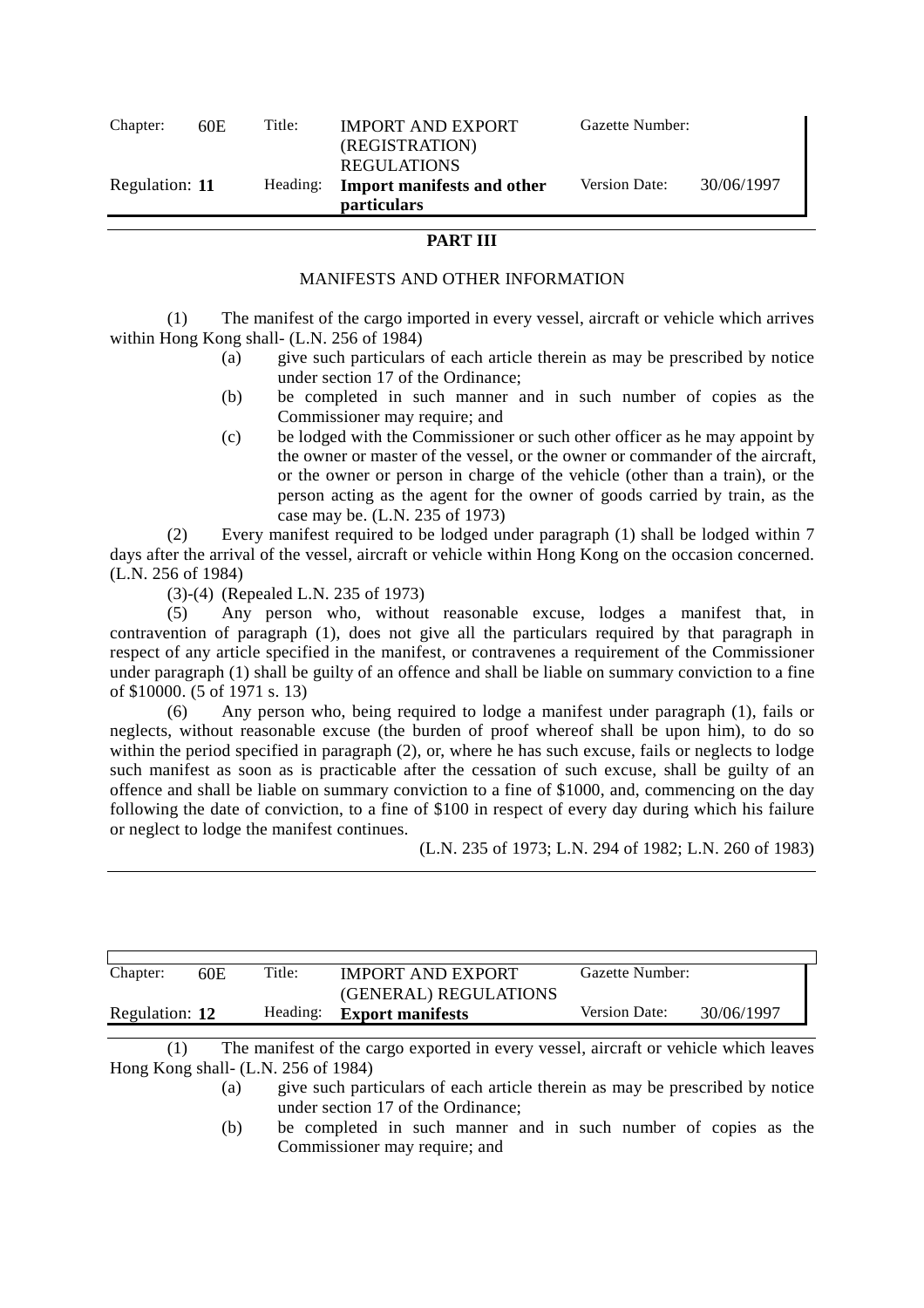(c) be lodged with the Commissioner or such other officer as he may appoint by the owner or master of the vessel, or the owner or commander of the aircraft, or the owner or person in charge of the vehicle (other than a train), or the person acting as the agent for the owner of goods carried by train, as the case may be. (L.N. 235 of 1973)

(2) Every manifest required to be lodged under paragraph (1) shall be lodged not later than 7 days after the departure from Hong Kong of the vessel, aircraft or vehicle on the occasion concerned. (L.N. 256 of 1984)

(3) (Repealed L.N. 235 of 1973)

(4) Any person who, without reasonable excuse, lodges a manifest that, in contravention of paragraph (1), does not give all the particulars required by that paragraph in respect of any article specified in the manifest or contravenes a requirement of the Commissioner under paragraph (1) shall be guilty of an offence and shall be liable on summary conviction to a fine of \$10000. (5 of 1971 s. 13)

(5) Any person who, being required to lodge a manifest under paragraph (1), fails or neglects, without reasonable excuse, to do so within the period specified in paragraph (2), or, where he has such excuse, fails or neglects to lodge such manifest as soon as is practicable after the cessation of such excuse, shall be guilty of an offence and shall be liable on summary conviction to a fine of \$1000, and, commencing on the day following the date of conviction, to a fine of \$100 in respect of every day during which his failure or neglect to lodge the manifest continues.

(L.N. 235 of 1973; L.N. 294 of 1982; L.N. 260 of 1983)

| Chapter:        | 60E | Title:   | <b>IMPORT AND EXPORT</b><br>(REGISTRATION)<br><b>REGULATIONS</b>                                                                                                                                                                                                                                                                                                           | Gazette Number: |            |
|-----------------|-----|----------|----------------------------------------------------------------------------------------------------------------------------------------------------------------------------------------------------------------------------------------------------------------------------------------------------------------------------------------------------------------------------|-----------------|------------|
| Regulation: 13A |     | Heading: | Safekeeping of security device                                                                                                                                                                                                                                                                                                                                             | Version Date:   | 30/06/1997 |
| (1)             |     |          | A person who has been issued with a security device-<br>$\sqrt{2}$ $\sqrt{1}$ $\sqrt{1}$ $\sqrt{1}$ $\sqrt{1}$ $\sqrt{1}$ $\sqrt{1}$ $\sqrt{1}$ $\sqrt{1}$ $\sqrt{1}$ $\sqrt{1}$ $\sqrt{1}$ $\sqrt{1}$ $\sqrt{1}$ $\sqrt{1}$ $\sqrt{1}$ $\sqrt{1}$ $\sqrt{1}$ $\sqrt{1}$ $\sqrt{1}$ $\sqrt{1}$ $\sqrt{1}$ $\sqrt{1}$ $\sqrt{1}$ $\sqrt{1}$ $\sqrt{1}$ $\sqrt{1}$ $\sqrt{1$ |                 |            |

(a) shall not authorize or suffer any other person to use; and

(b) shall take all reasonable steps and exercise due diligence in preventing any other person from using,

the device for authenticating information to be sent to the Commissioner under these regulations using services provided by a specified body.

Where a person who has been issued with a security device contravenes paragraph (1)(a) or (b), he commits an offence and is liable to a fine at level 3.

(L.N. 544 of 1995)

| Chapter:      | 60F | Title:   | <b>IMPORT AND EXPORT</b><br>(REMOVAL OF ARTICLES)<br><b>REGULATIONS</b> | Gazette Number:      |            |
|---------------|-----|----------|-------------------------------------------------------------------------|----------------------|------------|
| Regulation: 2 |     | Heading: | Interpretation                                                          | <b>Version Date:</b> | 30/06/1997 |

In these regulations "form" (表格、格式) means a form prescribed in the Schedule.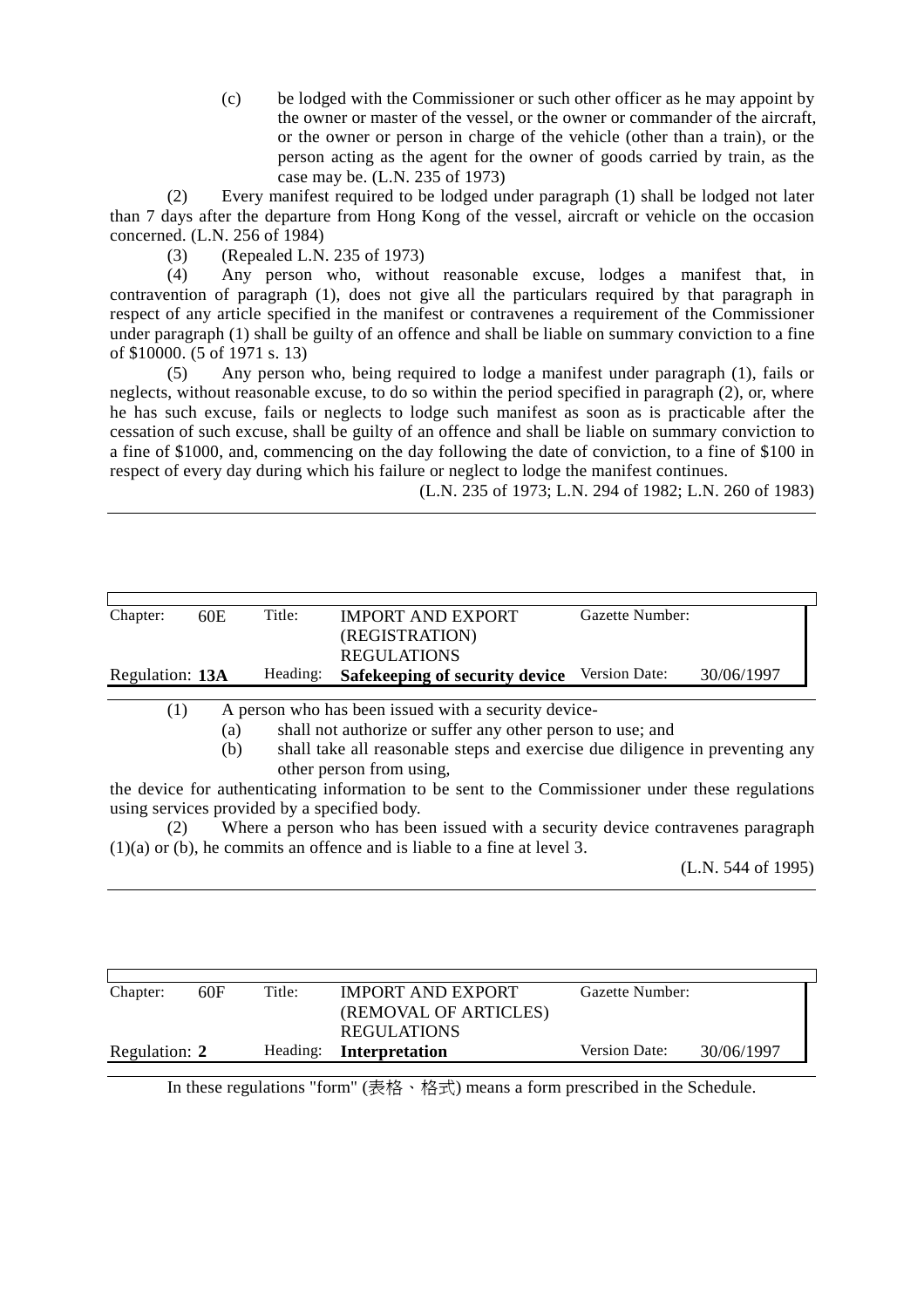| Chapter:      | 60F | Title:   | <b>IMPORT AND EXPORT</b>                    | Gazette Number:      |            |
|---------------|-----|----------|---------------------------------------------|----------------------|------------|
|               |     |          | (REMOVAL OF ARTICLES)<br><b>REGULATIONS</b> |                      |            |
| Regulation: 3 |     | Heading: | Notice and permission under<br>section 20A  | <b>Version Date:</b> | 30/06/1997 |

(1) A notice under section 20A(2) of the Ordinance shall be in the form prescribed in Part I of Form 1.

(2) Permission granted under section 20A(4) of the Ordinance to remove or permit the removal of the article to which Part I of Form 1 relates may be given in the form prescribed in Part II of Form 1.

| Chapter:      | 60F | Title:   | <b>IMPORT AND EXPORT</b>                   | Gazette Number: |            |
|---------------|-----|----------|--------------------------------------------|-----------------|------------|
|               |     |          | (REMOVAL OF ARTICLES)<br>REGULATIONS       |                 |            |
| Regulation: 4 |     | Heading: | Notice and permission under<br>section 20B | Version Date:   | 30/06/1997 |

(1) A notice under section 20B(1) of the Ordinance shall be in the form prescribed in Part I of Form 2.

(2) For the purposes of section 20B(3)(b) of the Ordinance an officer may inform the consignee, the owner of the vessel, aircraft or vehicle or the occupier that an examination is unnecessary by an appropriate endorsement on Form 2 in the form prescribed in Part II thereof and if he examines the article he shall likewise make the appropriate endorsement. (L.N. 299 of 1991)

| Chapter:      | 60F | Title:   | <b>IMPORT AND EXPORT</b><br>(REMOVAL OF ARTICLES)<br><b>REGULATIONS</b> | Gazette Number: |            |
|---------------|-----|----------|-------------------------------------------------------------------------|-----------------|------------|
| Regulation: 5 |     | Heading: | Use of forms                                                            | Version Date:   | 30/06/1997 |

(1) A form shall be used with such variations as the circumstances of the case may require and shall be signed by the officer by whom the notice is given.

(2) Particulars required to be stated in any form may be stated on a document annexed thereto signed by the officer who signs the form and any document so annexed shall be deemed to be part of the form.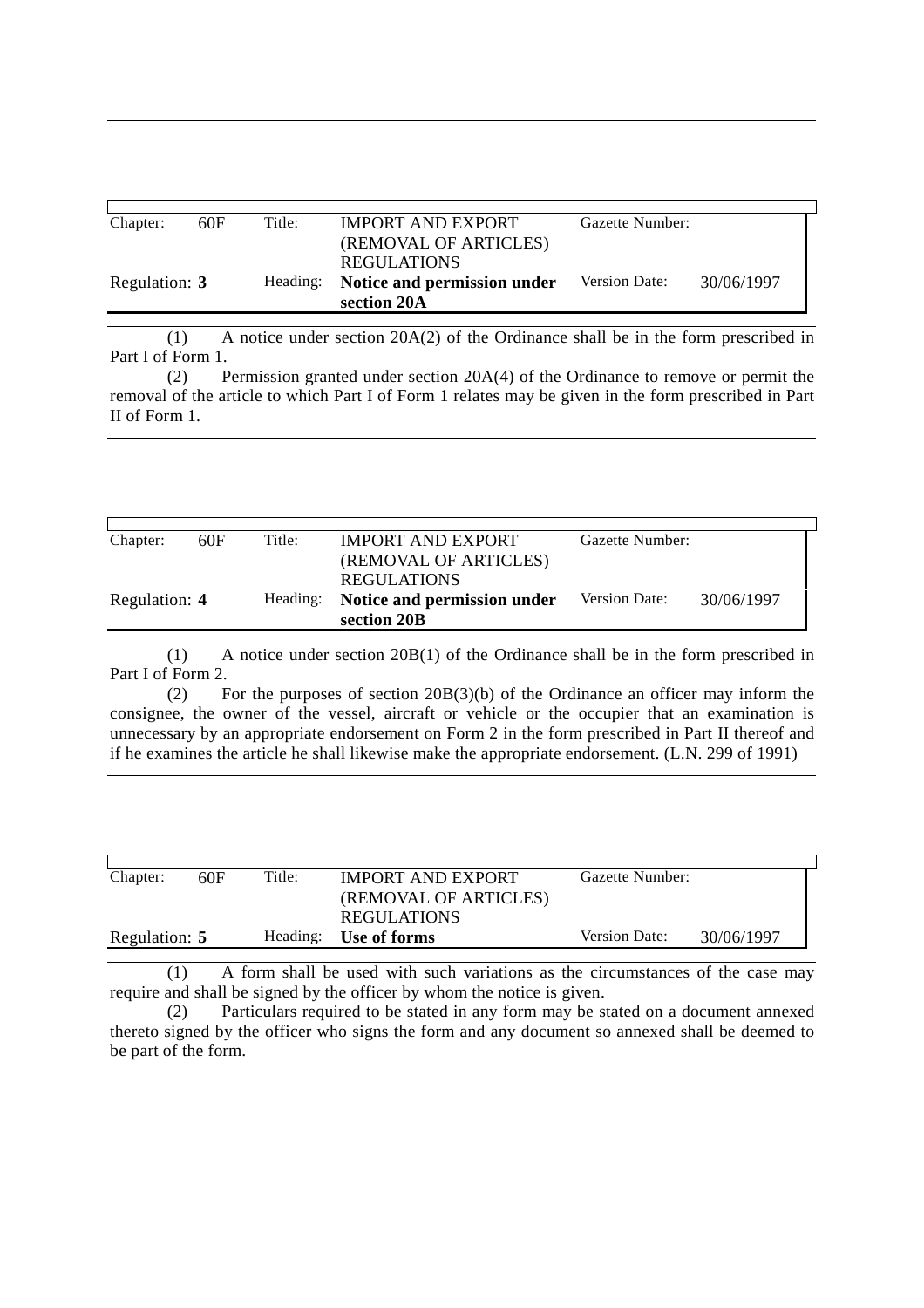| Chapter:      | 60F | Title:                                                                          | <b>IMPORT AND EXPORT</b>                                                         | Gazette Number: L.N. 370 of |                    |  |  |
|---------------|-----|---------------------------------------------------------------------------------|----------------------------------------------------------------------------------|-----------------------------|--------------------|--|--|
|               |     |                                                                                 | (REMOVAL OF ARTICLES)                                                            |                             | 1998               |  |  |
|               |     |                                                                                 | <b>REGULATIONS</b>                                                               |                             |                    |  |  |
| Regulation: 6 |     | Heading:                                                                        | <b>Services of notice</b>                                                        | Version Date:               | 11/12/1998         |  |  |
| (1)           |     |                                                                                 | A notice under section 20A or 20B of the Ordinance may be served on any person-  |                             |                    |  |  |
|               |     |                                                                                 |                                                                                  |                             |                    |  |  |
|               | (a) |                                                                                 | by delivery to him personally;                                                   |                             |                    |  |  |
|               | (b) |                                                                                 | by leaving it at, or by sending it by facsimile transmission to, his usual       |                             |                    |  |  |
|               |     |                                                                                 | place of abode or business;                                                      |                             |                    |  |  |
|               | (c) | in the case of a company as defined for the purposes of the Companies           |                                                                                  |                             |                    |  |  |
|               |     |                                                                                 | Ordinance (Cap 32), by leaving it at, or by sending it by facsimile              |                             |                    |  |  |
|               |     |                                                                                 |                                                                                  |                             |                    |  |  |
|               |     |                                                                                 | transmission to, the registered office of the company;                           |                             |                    |  |  |
|               | (d) | in the case of any body of persons, corporate or unincorporate, by leaving it   |                                                                                  |                             |                    |  |  |
|               |     |                                                                                 | at, or by sending it by facsimile transmission to, their principal place of      |                             |                    |  |  |
|               |     |                                                                                 | business in Hong Kong.                                                           |                             |                    |  |  |
| (2)           |     | Any notice served in accordance with subregulation (1) shall, in the absence of |                                                                                  |                             |                    |  |  |
|               |     |                                                                                 |                                                                                  |                             |                    |  |  |
|               |     |                                                                                 | evidence to the contrary, be deemed to have been duly served. (L.N. 370 of 1998) |                             |                    |  |  |
|               |     |                                                                                 |                                                                                  |                             | (L.N. 370 of 1998) |  |  |
|               |     |                                                                                 |                                                                                  |                             |                    |  |  |
|               |     |                                                                                 |                                                                                  |                             |                    |  |  |
|               |     |                                                                                 |                                                                                  |                             |                    |  |  |

| Chapter:  | 60F | Title:   | <b>IMPORT AND EXPORT</b><br>(REMOVAL OF ARTICLES) | Gazette Number: |            |
|-----------|-----|----------|---------------------------------------------------|-----------------|------------|
| Schedule: |     | Heading: | <b>REGULATIONS</b><br><b>SCHEDULE</b>             | Version Date:   | 30/06/1997 |

[regulations 2, 3 & 4]

FORM 1 [regulation 3]

# IMPORT AND EXPORT ORDINANCE

(Chapter 60)

Notice given by a member of the Customs and Excise Service prohibiting the removal of articles for the purpose of establishing the identity of the consignee of the articles

Serial No. .........................

## PART I

To: .....................................................................................................................

(Owner of Vessel/Aircraft/Vehicle\*)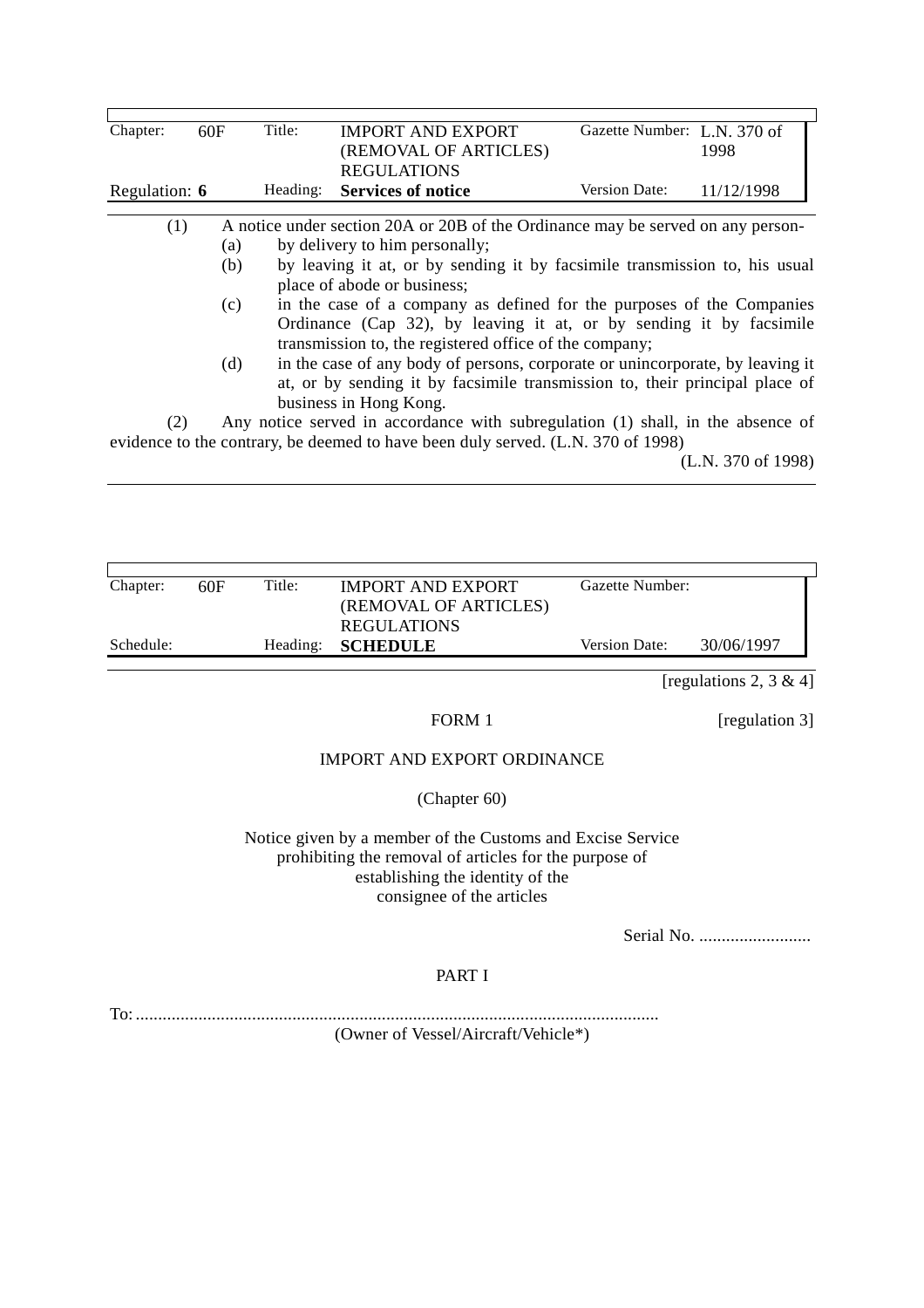Notice is hereby given under section 20A of the Import and Export Ordinance (Chapter 60) that you are prohibited from removing or permitting the removal of the article(s) described as follows-

| Port of                                                                                                                                                                               |
|---------------------------------------------------------------------------------------------------------------------------------------------------------------------------------------|
|                                                                                                                                                                                       |
| from the said vessel/aircraft/vehicle* except to the place designated by you, namely,<br>removing or permitting the removal of such article(s) from the said designated place save in |
|                                                                                                                                                                                       |
|                                                                                                                                                                                       |
|                                                                                                                                                                                       |
| (Occupier of the storage place)                                                                                                                                                       |
|                                                                                                                                                                                       |
|                                                                                                                                                                                       |

............................................ Officer's signature

- Note: (1) It shall be the duty of the person upon whom this notice is served and the occupier of the storage place if it is served on him, at any time prior to the grant of permission to remove or permit the removal of the article(s), upon obtaining information as to the identity or particulars of the consignee of the article to which the notice relates, being information not previously supplied by such person to the officer giving the notice, to supply such information to the officer specified in the notice. It is a criminal offence not to supply such information.
	- (2) It is a criminal offence-
		- (a) to fail to comply with this notice;
		- (b) where the notice is served on the occupier of any storage place for him to remove or permit the removal of the article without the permission of the officer giving this notice.

The maximum penalty is \$10000 and 6 months' imprisonment.

## PART II

Permission is hereby granted for the removal of the article(s) described in Part I of this notice from the vessel/aircraft/vehicle\* or the designated place\* specified in Part I of this notice unconditionally/after examination under section 20 of the said Ordinance\*.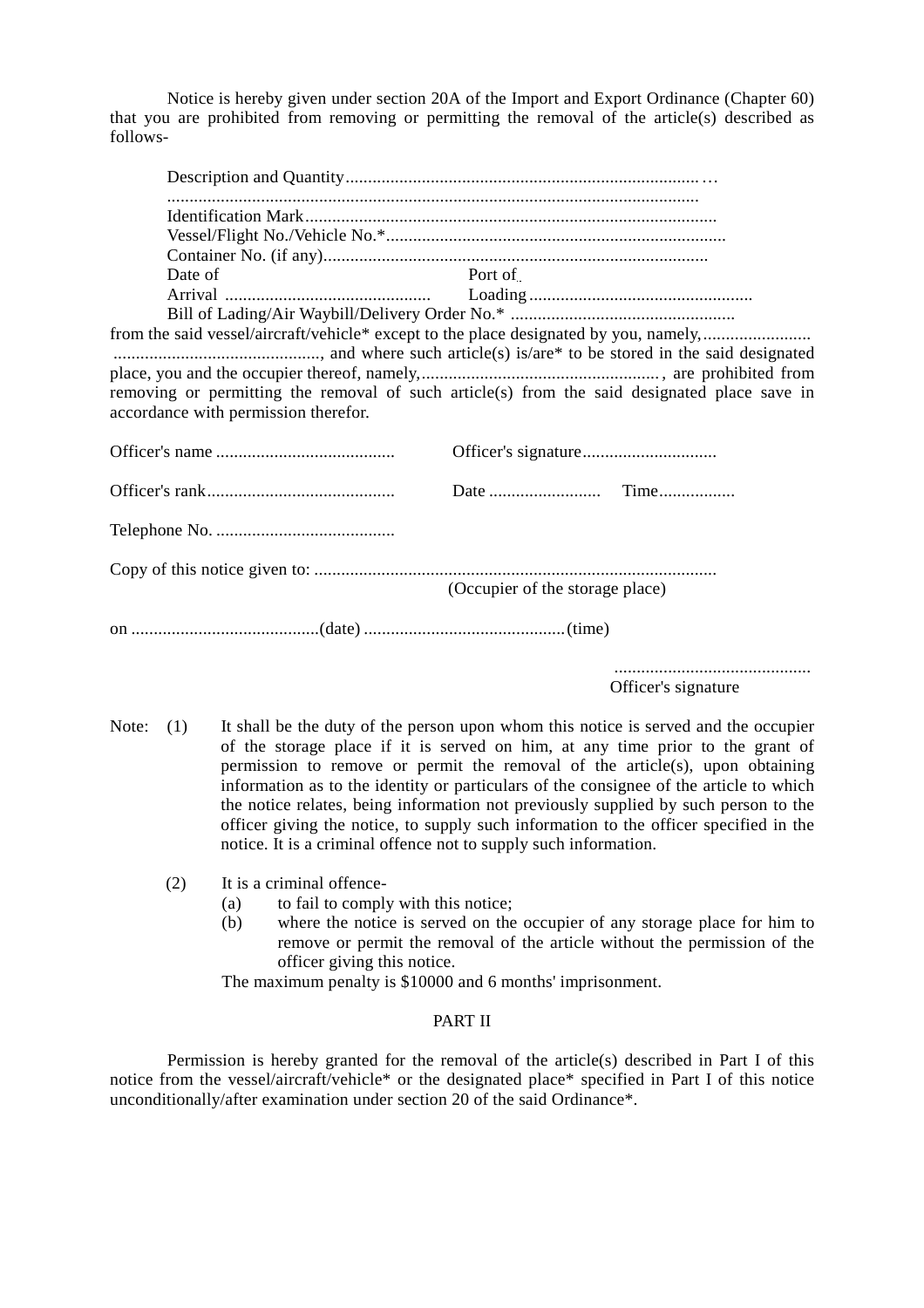|  | $\ldots$ $\ldots$ $\ldots$ $\ldots$ $\ldots$ $\ldots$ $\ldots$ |  |
|--|----------------------------------------------------------------|--|

FORM 2 [regulation 4]

## IMPORT AND EXPORT ORDINANCE

(Chapter 60)

Notice given by a member of the Customs and Excise Service or an authorized officer requiring the removal of articles to specified premises for examination

Serial No. .....................

## PART I

To:.........................................................................................................

(Consignee of the article(s)/Owner of vessel/aircraft/vehicle\*)

1. Notice is hereby given under section 20B of the Import and Export Ordinance (Chapter 60) that you are required to remove the article(s) described as follows-

| Date of                                                                   | Port of |
|---------------------------------------------------------------------------|---------|
|                                                                           |         |
| $D_{\text{eff}}^{\text{eff}}$ of Lading/Ain Waybill/Delivery Onder No $*$ |         |

Bill of Lading/Air Waybill/Delivery Order No.\* .................................................. from the said vessel/aircraft/vehicle\* to the premises nominated by you, namely,.............................. ...................................................... , for examination. You and the occupier thereof, namely, .............................................., are prohibited from removing or permitting the removal of such article(s) from the said nominated premises until the article(s) has/have\* been examined by an officer/or\* such examination is declared unnecessary by an officer.

\*2. It is a condition of this notice that the article(s) shall at all times until it is/they are  $*$ examined by an officer under section 20 of the said Ordinance by guarded by an officer.

| (Occupier of the storage place) |  |
|---------------------------------|--|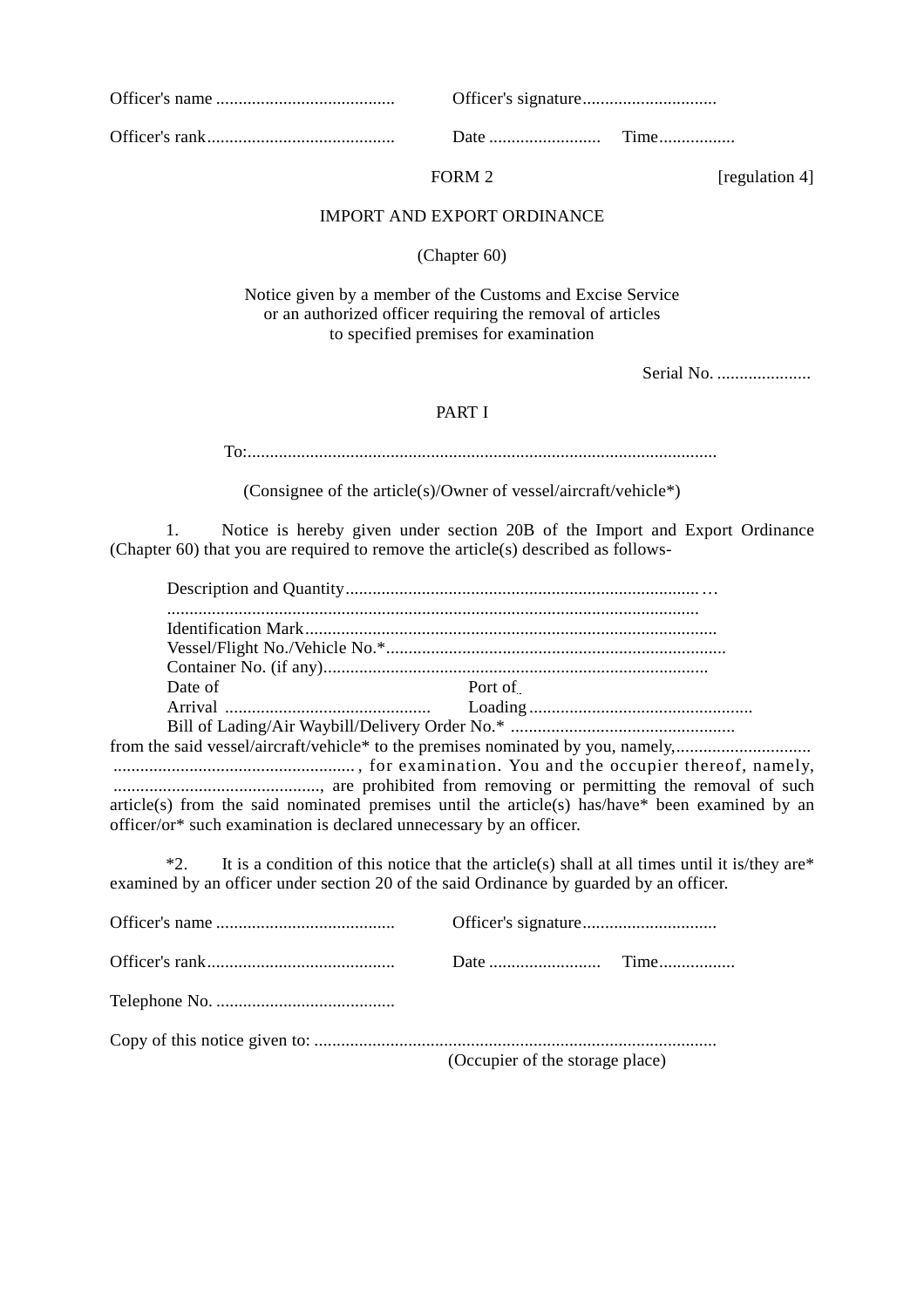on ..........................................(date) .............................................(time)

............................................ Officer's signature

- Note: (1) It is the duty of the person in control of the premises specified in Part I of this notice to permit an officer to have access to, and to examine, the article(s).
	- (2) If paragraph 2 is applicable an officer may at any time enter upon the premises specified in Part I of this notice and take such measures as are reasonably necessary to protect the article(s) described in Part I of this notice from interference until the completion of examination.
	- (3) It is an offence-
		- (a) to fail to comply with this notice;
		- (b) for the consignee of the article(s) or the owner of the vessel, aircraft or vehicle, as the case may be, and, where this notice is served on the occupier of any storage place, for that occupier, to remove or permit the removal of the article(s) from the place specified in this notice until the article(s) is/are examined or an officer has informed such consignee, owner or occupier an examination is unnecessary.

The maximum penalty is \$10000 and 6 months' imprisonment.

## PART II

Article(s) described in Part I of this notice examined/Examination of the article(s) described in Part I of this notice is unnecessary.\*

| $*$<br>Delete whichever is inapplicable. | (L.N. 299 of 1991; L.N. 360 of 1996) |
|------------------------------------------|--------------------------------------|

| Chapter:      | 296A | Title:   | <b>RESERVED COMMODITIES</b>                         | Gazette Number: |            |
|---------------|------|----------|-----------------------------------------------------|-----------------|------------|
|               |      |          | (CONTROL OF IMPORTS,                                |                 |            |
|               |      |          | <b>EXPORTS AND RESERVE</b>                          |                 |            |
|               |      |          | STOCKS) REGULATIONS                                 |                 |            |
| Regulation: 5 |      | Heading: | <b>Delivery of import licence and</b> Version Date: |                 | 30/06/1997 |
|               |      |          | manifest to Director                                |                 |            |

(1) Subject to regulation 6, a person to whom an import licence for a reserved commodity has been issued shall present the licence to the owner of the vessel, aircraft or vehicle in or on which the reserved commodity is imported within 7 days after the reserved commodity is imported.

(2) On presentation of an import licence pursuant to paragraph (1), the owner of the vessel, aircraft or vehicle in or on which the reserved commodity has been imported-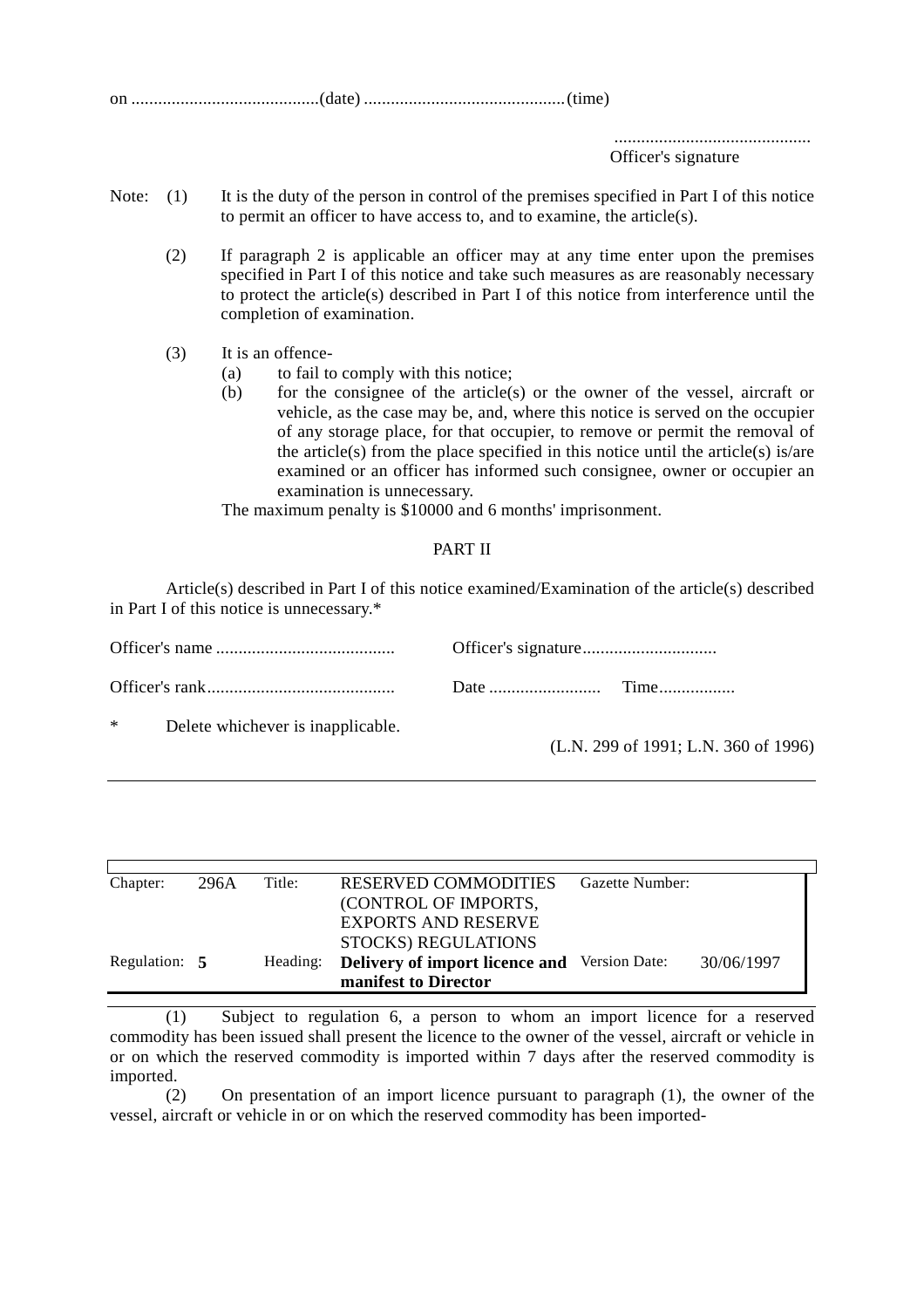- (a) may release the reserved commodity to the consignee, if he is satisfied that he is not prohibited from doing so under any condition of the import licence; and
- (b) shall, within 7 days after receiving the import licence, deliver it to the Director together with a copy or extract of the manifest of the vessel, aircraft or vehicle in or on which the reserved commodity was imported, duly certified by him as a true copy or extract of the manifest.

| Chapter:      | 296A | Title:   | <b>RESERVED COMMODITIES</b>    | Gazette Number:             |  |
|---------------|------|----------|--------------------------------|-----------------------------|--|
|               |      |          | (CONTROL OF IMPORTS,           |                             |  |
|               |      |          | <b>EXPORTS AND RESERVE</b>     |                             |  |
|               |      |          | STOCKS) REGULATIONS            |                             |  |
| Regulation: 6 |      | Heading: | Delivery of import licence and | Version Date:<br>30/06/1997 |  |
|               |      |          | manifest in case of part       |                             |  |
|               |      |          | shipment                       |                             |  |

(1) If a reserved commodity which is imported forms part only of a consignment of the reserved commodity in respect of which the licence has been issued, the person to whom the licence was issued shall present-

- (a) the import licence endorsed by him to this effect; and
- (b) a written declaration signed by him stating that the reserved commodity which has been imported forms part only of a consignment of that reserved commodity in respect of which the licence was issued,

to the owner of the vessel, aircraft or vehicle in or on which the reserved commodity was imported within 7 days after the reserved commodity is imported.

(2) The owner of the vessel, aircraft or vehicle, on receiving from a licensee an endorsed import licence and written declaration pursuant to paragraph (1)-

- (a) may release the reserved commodity to the consignee if he is satisfied that he is not prohibited from doing so under any condition of the import licence; and
- (b) shall, within 7 days after receiving the import licence and written declaration-
	- (i) endorse the licence and return it to the person to whom it was issued; and
		- (ii) deliver the written declaration to the Director together with a copy or extract of the manifest of the vessel, aircraft or vehicle in or on which the reserved commodity was imported, duly certified by him as a true copy or extract of the manifest.

(3) The written declaration referred to in paragraph (1) or (2) shall be made in such form as the Director may specify.

| Chapter:      | 296A | Title:   | <b>RESERVED COMMODITIES</b>    | Gazette Number:             |  |
|---------------|------|----------|--------------------------------|-----------------------------|--|
|               |      |          | (CONTROL OF IMPORTS,           |                             |  |
|               |      |          | <b>EXPORTS AND RESERVE</b>     |                             |  |
|               |      |          | STOCKS) REGULATIONS            |                             |  |
| Regulation: 8 |      | Heading: | Delivery of export licence and | Version Date:<br>30/06/1997 |  |
|               |      |          | manifest to the Director       |                             |  |